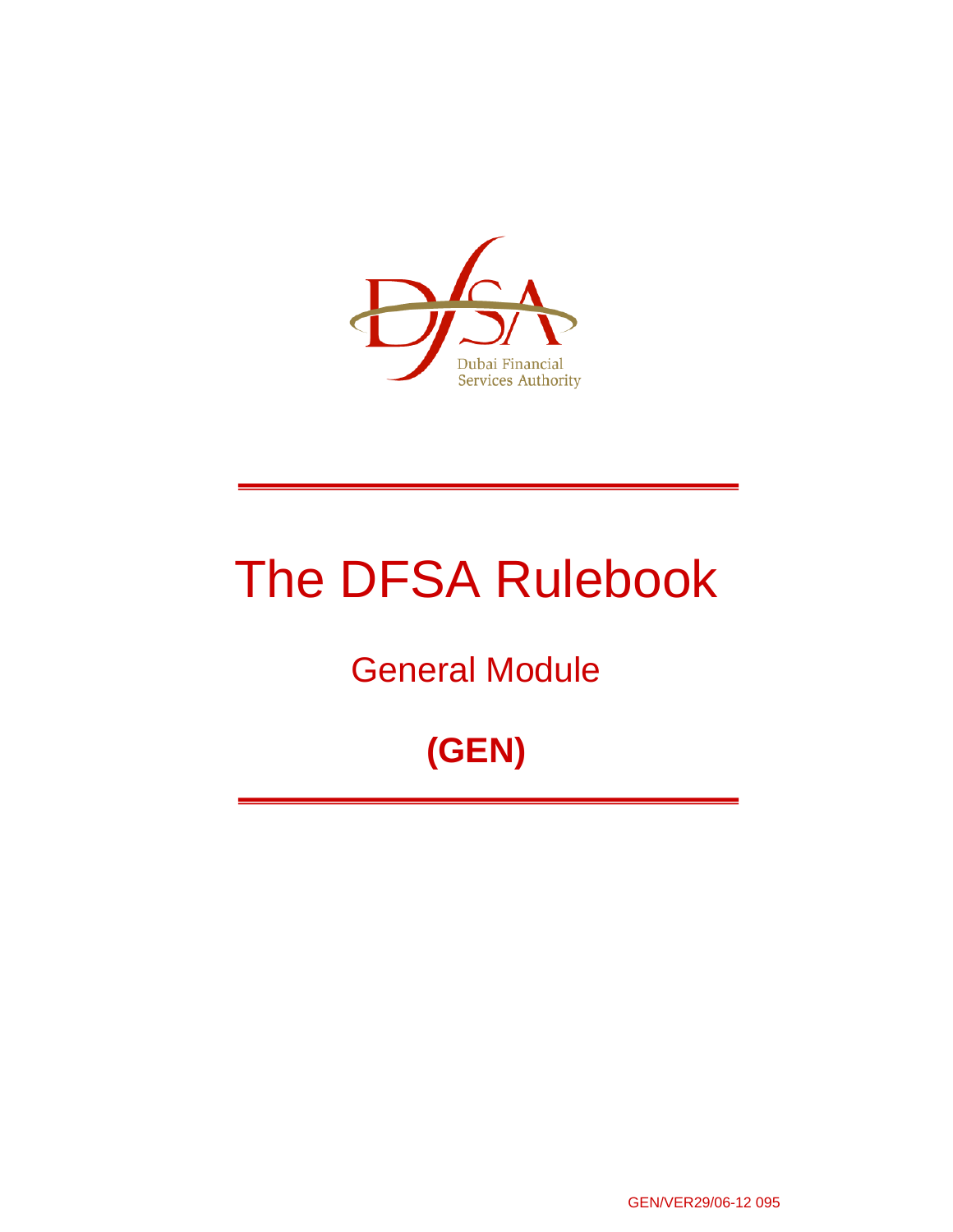

## **Contents**

The contents of this module are divided into the following chapters, sections and<br>appendices:

| 1              |  |
|----------------|--|
| 1.1            |  |
| 1.2            |  |
| $\overline{2}$ |  |
| 2.1            |  |
| 2.2            |  |
| 2.3            |  |
| 2.4            |  |
| 2.5            |  |
| 2.6            |  |
| 2.7            |  |
| 2.8            |  |
| 2.9            |  |
| 2.10<br>2.11   |  |
| 2.12           |  |
| 2.13           |  |
| 2.14           |  |
| 2.15           |  |
| 2.16           |  |
| 2.17           |  |
| 2.18           |  |
| 2.19           |  |
| 2.20           |  |
| 2.21           |  |
| 2.22           |  |
| 2.23           |  |
| 2.24           |  |
| 2.25           |  |
| 2.26           |  |
| 3.             |  |
| 3.1            |  |
| 3.2            |  |
| 3.3            |  |
| 3.4            |  |
| 3.5            |  |
| 3.6            |  |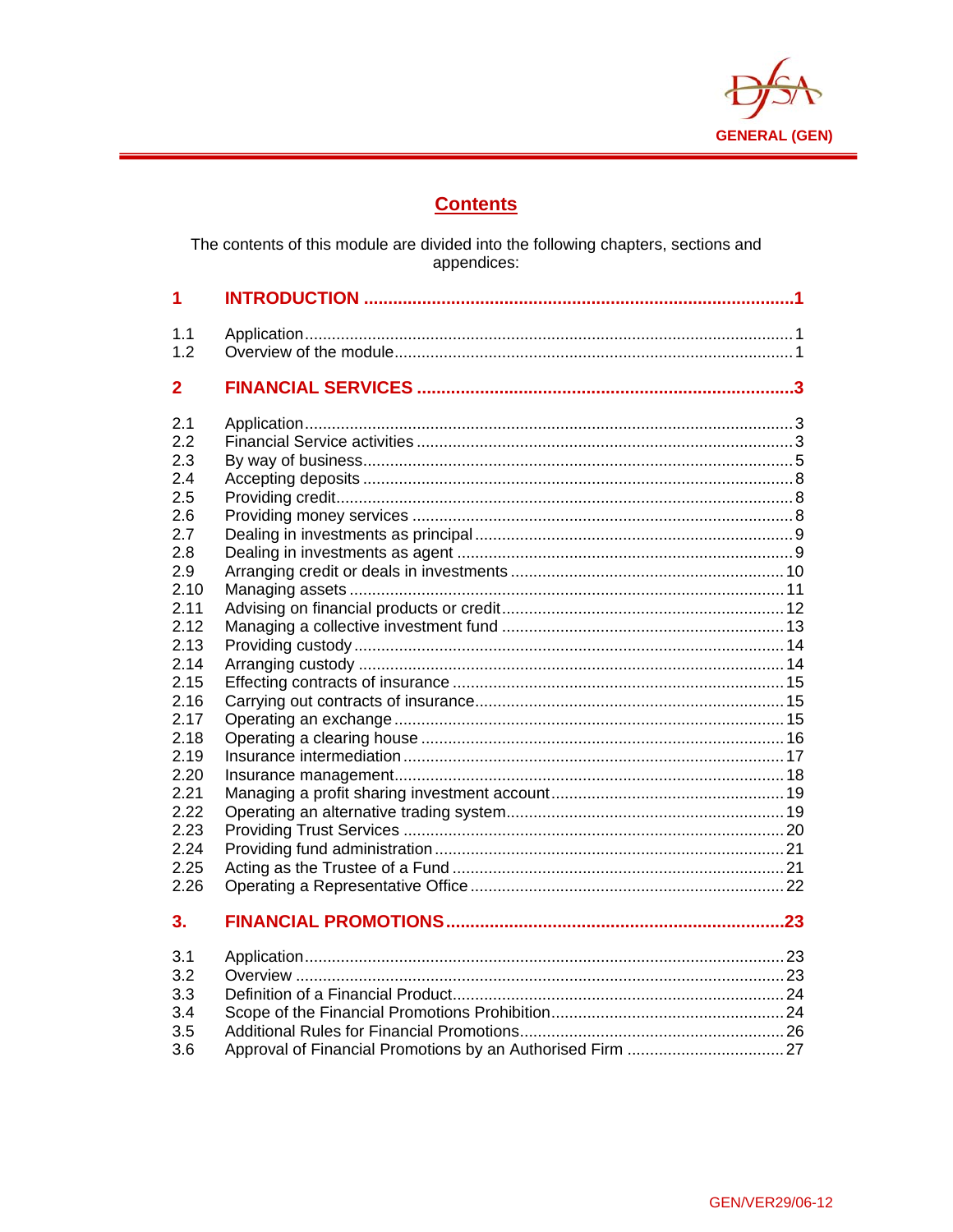

| 4            |  |
|--------------|--|
| 4.1          |  |
| 4.2          |  |
| 4.3          |  |
| 4.4          |  |
| 5            |  |
| 5.1          |  |
| 5.2          |  |
| 5.3          |  |
| 6            |  |
| 6.1          |  |
| 6.2          |  |
| 6.3          |  |
| 6.4          |  |
| 6.5          |  |
| 6.6          |  |
| 6.7          |  |
| 6.8          |  |
| 6.9          |  |
| 7            |  |
| 7.1          |  |
| 7.2          |  |
| 7.3          |  |
| 7.4          |  |
| 7.5          |  |
| 7.6          |  |
| 8            |  |
|              |  |
| 8.1<br>8.2   |  |
| 8.3          |  |
| 8.4          |  |
| 8.5          |  |
| 8.6          |  |
| 8.7          |  |
| 8.8          |  |
| 8.9          |  |
| 8.10         |  |
| 8.11         |  |
| 8.12         |  |
| 8.13         |  |
| 8.14<br>8.15 |  |
| 8.16         |  |
|              |  |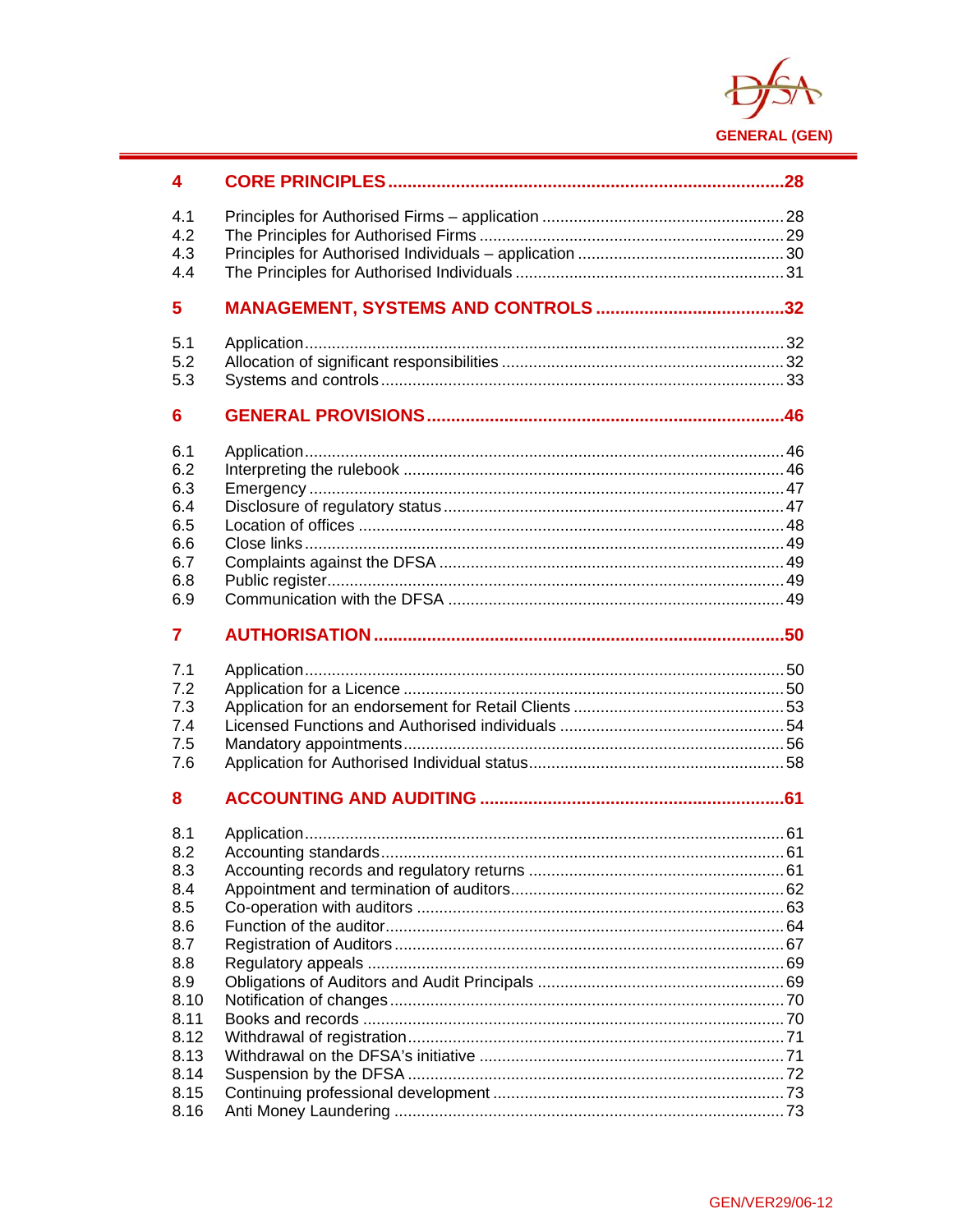

| 8.17<br>8.18                                                                                             |                                                                                                                                                 |  |
|----------------------------------------------------------------------------------------------------------|-------------------------------------------------------------------------------------------------------------------------------------------------|--|
|                                                                                                          |                                                                                                                                                 |  |
| 9                                                                                                        |                                                                                                                                                 |  |
| 9.1<br>9.2<br>9.3                                                                                        |                                                                                                                                                 |  |
| 10                                                                                                       |                                                                                                                                                 |  |
| 10.1<br>10.2<br>10.3<br>10.4<br>10.5<br>10.6<br>10.7                                                     | Specific relief - Corporate governance and remuneration related                                                                                 |  |
| 11                                                                                                       |                                                                                                                                                 |  |
| 11.1<br>11.2<br>11.3<br>11.4<br>11.5<br>11.6<br>11.7<br>11.8<br>11.9<br>11.10<br>11.11<br>11.12<br>11.13 | Creation of additional cells of a protected cell company for an Insurer 90<br>Imposing Restrictions on an Authorised Person's business or on an |  |
|                                                                                                          |                                                                                                                                                 |  |
| A1.1                                                                                                     |                                                                                                                                                 |  |
|                                                                                                          |                                                                                                                                                 |  |
| A2.1<br>A2.3<br>A2.4                                                                                     |                                                                                                                                                 |  |
|                                                                                                          | App3 Best Practice relating to corporate governace and remuneration 113                                                                         |  |
| A3.1<br>A3.2                                                                                             |                                                                                                                                                 |  |

 $\overline{a}$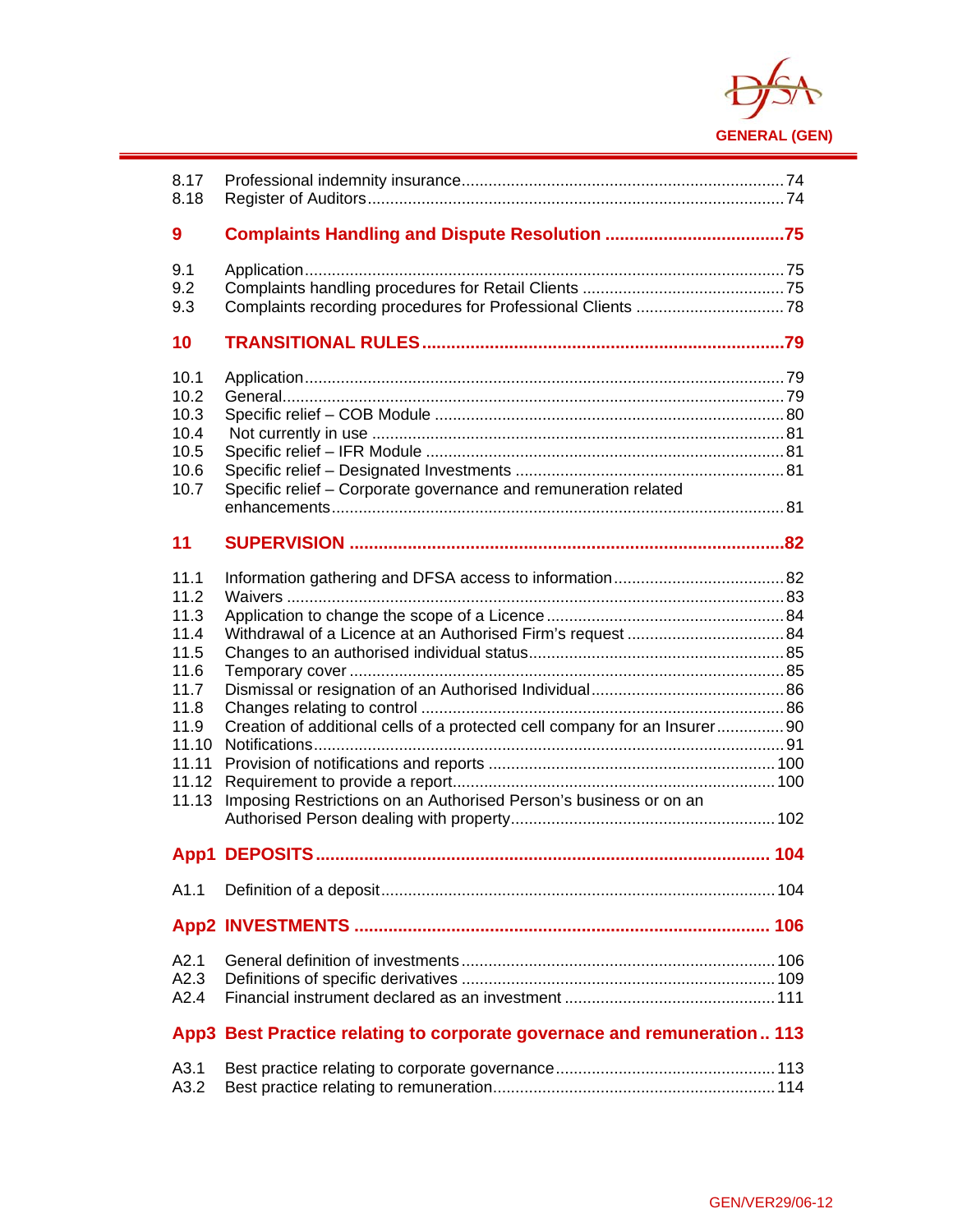

 $\overline{a}$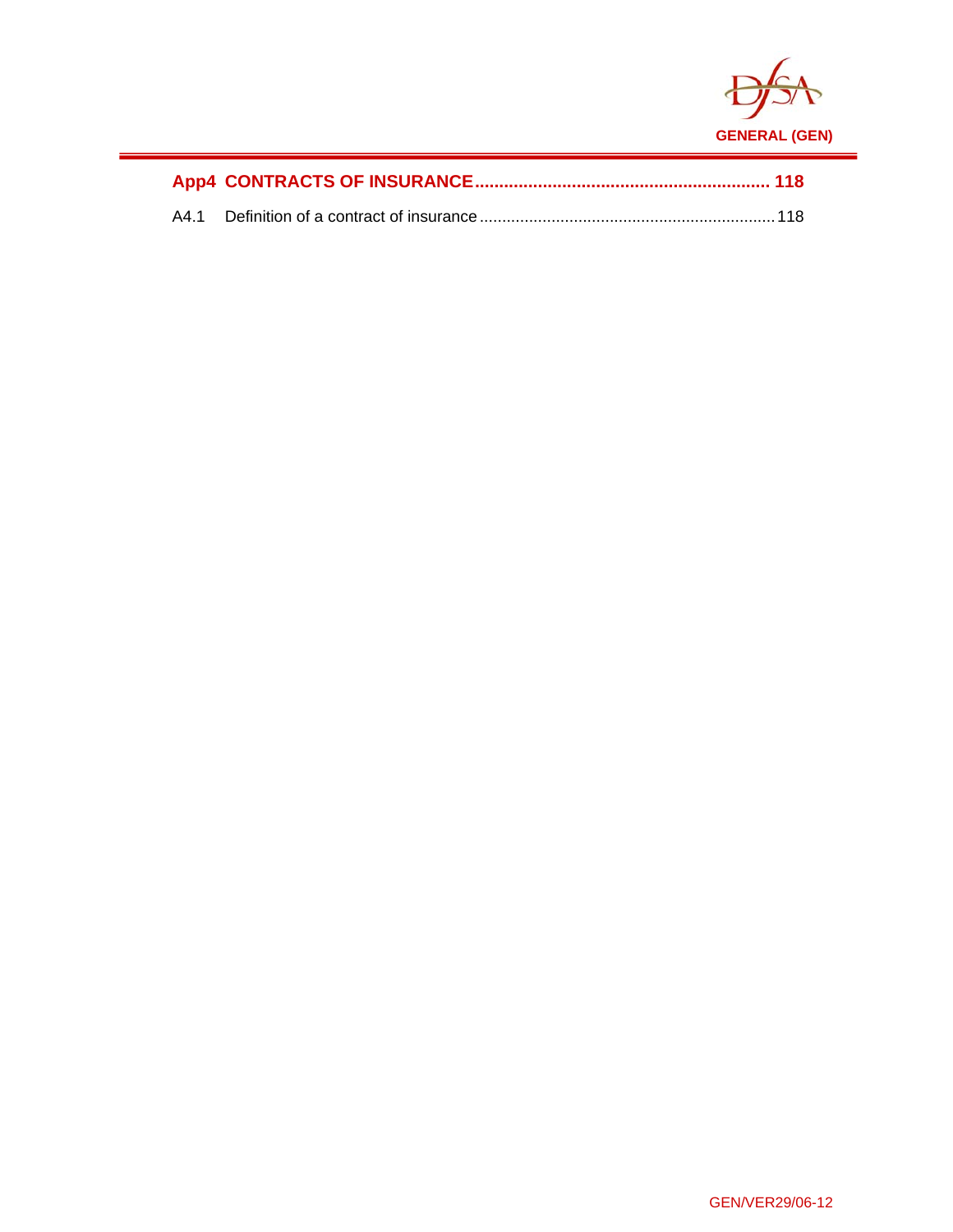

## $\overline{a}$ **1 INTRODUCTION**

## **1.1 Application**

**1.1.1** This module (GEN) applies to every Person to whom the Regulatory Law 2004 or Markets Law 2012 applies and to the same extent in relation to every such Person as that law, except to the extent that a provision of GEN provides for a narrower application.

#### **Guidance**

Pursuant to the application provisions in each chapter, only chapters 1 to 3 inclusive of GEN apply to a Representative Office.

## **1.2 Overview of the module**

#### **Guidance**

- 1. Chapter 2 prescribes, pursuant to Article 41(2) of the Regulatory Law 2004, the activities which constitute a Financial Service and, pursuant to Article 42(1) of the Regulatory Law 2004, the kind of Financial Services that may be carried on by Authorised Firms and Authorised Market Institutions. It also specifies various exclusions in relation to the 'by way of business' requirement and, where applicable, in relation to each Financial Service. Further, the appendices contain detailed definitions of what constitutes a Deposit, Investment, Collective Investment Fund and Contract of Insurance.
- 2. Chapter 3 sets out the requirements for a Person making or intending to make a Financial Promotion in or from the DIFC.
- 3. Chapter 4 sets out the Principles for Authorised Firms and Authorised Individuals.
- 4. Chapter 5 specifies the requirements upon senior management to implement effective systems and controls. There are also requirements upon the Authorised Firm to apportion material responsibility among its senior management.
- 5. Chapter 6 contains mainly guidance in respect of: interpretation of the Rulebook, emergency procedures, disclosure, the location of offices, close links, complaints against the DFSA and the public register.
- 6. Chapter 7 specifies DFSA's authorisation requirements for any applicant intending to become an Authorised Firm or Authorised Individual.
- 7. Chapter 8 specifies, in relation to Authorised Persons, the auditing and accounting requirements which deal with such matters as the appointment and termination of auditors, accounts and regulatory returns and the functions of an auditor. There are also requirements for auditors to register with the DFSA.
- 8. Chapter 9 prescribes the manner in which an Authorised Firm must handle Complaints made against it by Retail Clients or Professional Clients.
- 9. Chapter 10 contains two sets of Transitional Rules.
	- a. Rules 10.1.2 and sections 10.2, 10.3, 10.4 and 10.5 impact on various modules of the Rulebook, particularly COB and CIR. These Rules enable Authorised Firms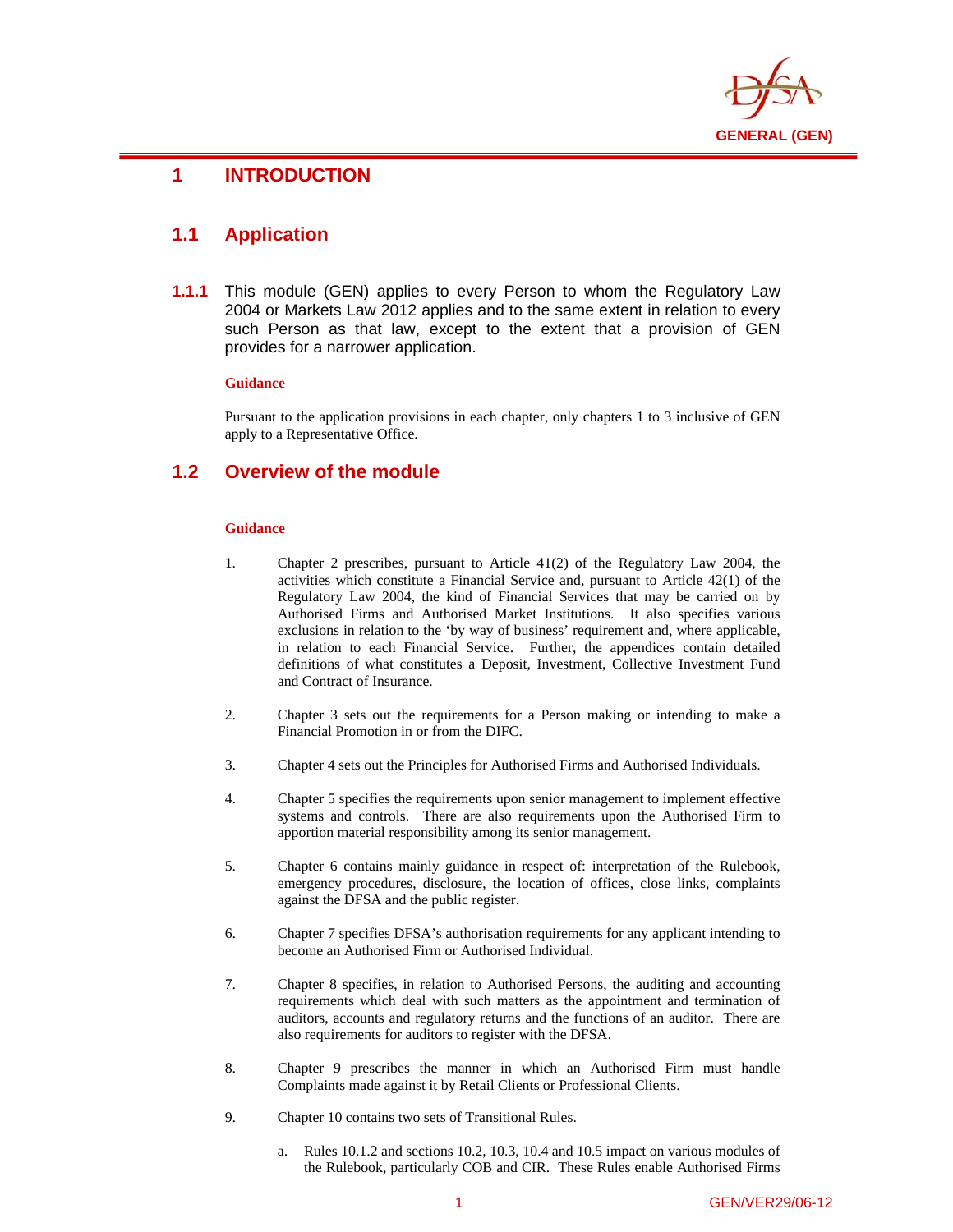

to make a smooth transition to the Current Regime that came into force on 1 July 2008 under Rulemaking Instrument No 56, following the DFSA's "Key Policy Review" outlined in Consultation Paper 52. They also provide for the continued application of some of the provisions of the Previous Regime under the Current Regime; and

 $\overline{a}$ 

- b. Section 10.6 contains Transitional Rules that allow, with effect from 4 January 2009:
	- i. an Authorised Person to carry on a Financial Service in respect of a Designated Investment as if that Designated Investment were a Structured Product; and
	- ii. a Designated Investment included in an Official List of Securities before that date to continue to be a listed Structured Product,
- 10. Chapter 11 specifies the DFSA's supervisory requirements for any Authorised Person being regulated by the DFSA.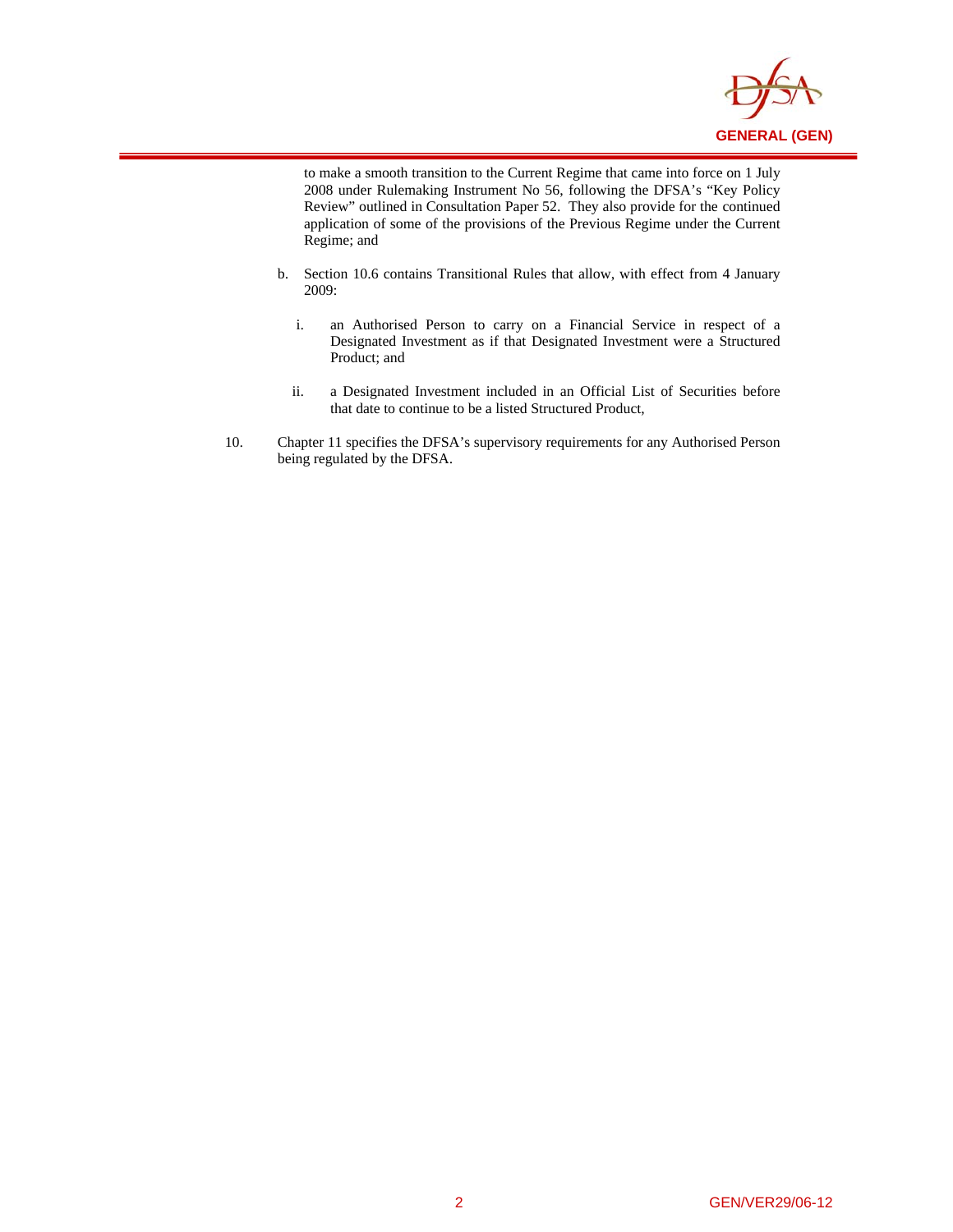

## **2 FINANCIAL SERVICES**

## **2.1 Application**

 $\overline{a}$ 

**2.1.1** This chapter applies to every Person to whom the Regulatory Law 2004 applies, and to the same extent in relation to every such Person as that law.

## **2.2 Financial Service activities**

- **2.2.1** An activity constitutes a Financial Service under the Regulatory Law 2004 and these Rules where:
	- (a) it is an activity specified in Rule 2.2.2; and
	- (b) such activity is carried on by way of business in the manner described in section 2.3.
- **2.2.2** The following activities are specified for the purposes of Rule 2.2.1:
	- (a) Accepting Deposits;
	- (b) Providing Credit;
	- (c) Providing Money Services;
	- (d) Dealing in Investments as Principal;
	- (e) Dealing in Investments as Agent;
	- (f) Arranging Credit or Deals in Investments;
	- (g) Managing Assets;
	- (h) Advising on Financial Products or Credit;
	- (i) Managing a Collective Investment Fund;
	- (j) Providing Custody;
	- (k) Arranging Custody;
	- (l) Effecting Contracts of Insurance;
	- (m) Carrying Out Contracts of Insurance;
	- (n) Operating an Exchange;
	- (o) Operating a Clearing House;
	- (p) Insurance Intermediation;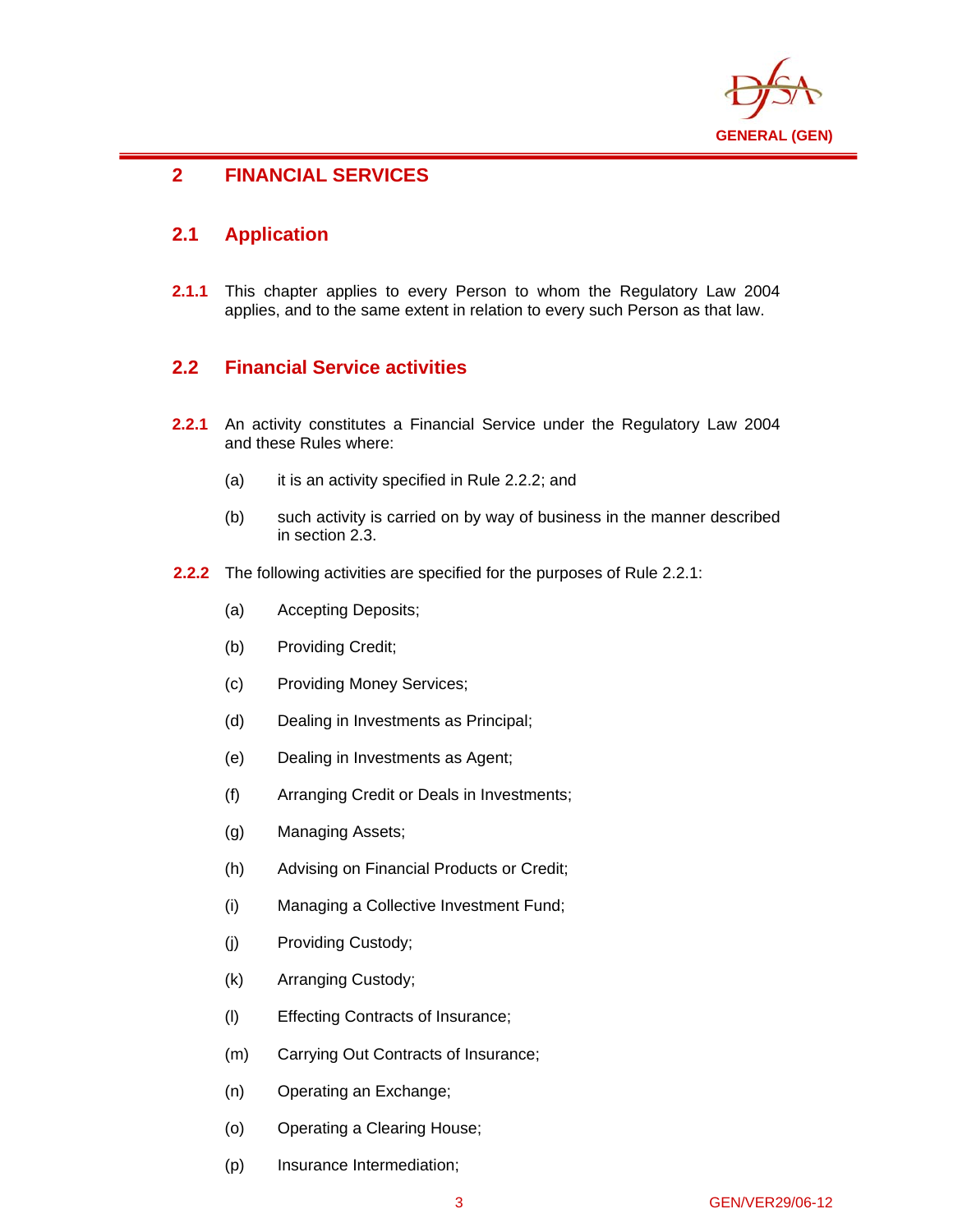

- (q) Insurance Management;
- (r) Managing a Profit Sharing Investment Account;
- (s) Operating an Alternative Trading System;
- (t) Providing Trust Services;
- (u) Providing Fund Administration;
- (v) Acting as the Trustee of a Fund; and
- (w) Operating a Representative Office.

 $\overline{a}$ 

Note that the ambit of these activities in Rule 2.2.2 may be restricted under COB, AMI or REP and may be fettered by the continuing operation of the Federal Law.

- **2.2.3** Each activity specified in Rule 2.2.2:
	- (a) is to be construed in the manner provided under these Rules; and
	- (b) is subject to exclusions under these Rules which may apply to such an activity.

## **Permitted Financial Services for Authorised Firms**

- **2.2.4** Pursuant to Article 42(1)(a) of the Regulatory Law 2004 an Authorised Firm, subject to the Rules, may carry on any one or more Financial Services other than Providing Money Services.
- **2.2.5** The Financial Services of Effecting Contracts of Insurance and Carrying Out Contracts of Insurance may be carried on only by an Authorised Firm which by virtue of its Licence is permitted to carry on such Financial Services and no other Financial Services.
- **2.2.6** The Financial Service of Managing a Profit Sharing Investment Account may be carried on only by an Authorised Firm which by virtue of an appropriate endorsement on its Licence is permitted to conduct Islamic Financial Business.
- **2.2.7** The Financial Service of Managing a Collective Investment Fund may be carried on in respect of an Islamic Fund only by an Operator which by virtue of an appropriate endorsement on its Licence is permitted to conduct Islamic Financial Business.
- **2.2.8** A Financial Service may be carried on with or for a Retail Client only by an Authorised Firm which is permitted to do so by endorsement on its Licence.
- **2.2.9** An Authorised Firm which is licenced to carry on the Financial Service of Operating a Representative Office may not be licenced to carry on any other Financial Service.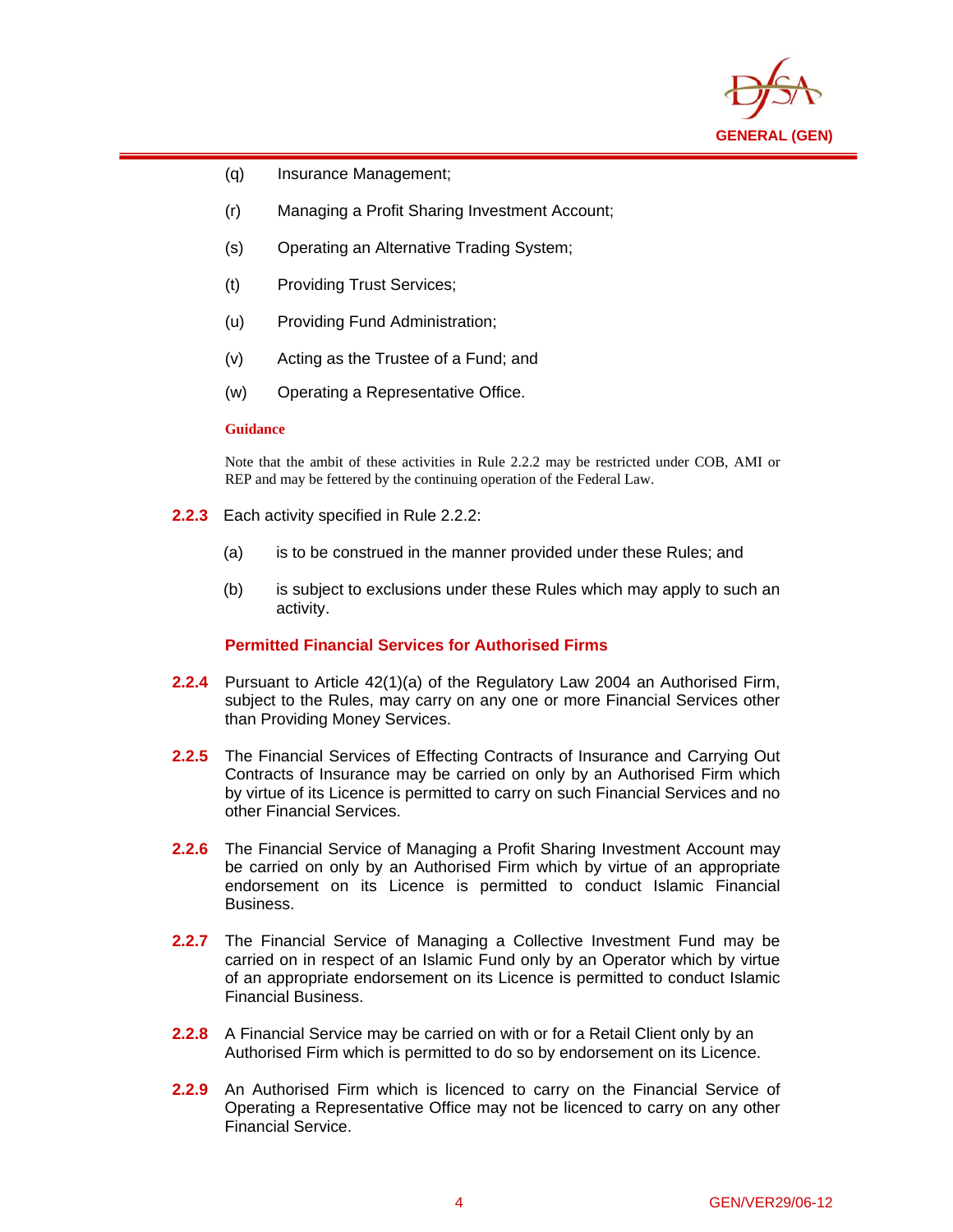

- **2.2.10** An Authorised Firm (other than a Representative Office) may carry on an activity of the kind described in Rule 2.26.1 that constitutes marketing without the need for any additional authorisation to do so.
- **2.2.11** Pursuant to Article 42(1)(b) of the Regulatory Law 2004 an Authorised Market Institution may carry on any one or more of the following Financial Services:
	- (a) Operating an Exchange; or
	- (b) Operating a Clearing House.

 $\overline{a}$ 

- 1. An Authorised Market Institution may in addition to the Financial Services set out in Rule 2.2.11 also carry on one or more ancillary activities specified under Rule 2.2.2 but only in circumstances where the relevant activity is carried on as a necessary part of the AMI's business as an Exchange or for the purpose of, or in connection with the provisions of clearing or settlement services.
- 2. The majority of these activities do not amount to Financial Services as the activities are not carried on by way of business (see Rule 2.3.4). However, pursuant to Rule 2.3.4 certain activities do amount to Financial Services. One of the activities is Operating an Alternative Trading System which cannot, pursuant to Rule 2.2.11, be carried on by an AMI.

## **2.3 By way of business**

- **2.3.1** Subject to Rules 2.3.2 and 2.3.3, for the purpose of these Rules a Person carries on an activity by way of business if the Person:
	- (a) engages in the activity in a manner which in itself constitutes the carrying on of a business;
	- (b) holds himself out as willing and able to engage in that activity; or
	- (c) regularly solicits other Persons to engage with him in transactions constituting that activity.

- **2.3.2** (1) Subject to Rule 2.3.5, a Person does not carry on an activity specified under paragraphs (a), (b), (c), (d), (e), (f), (g), (h), (j), (k), (p), (q) and (r) of Rule 2.2.2 by way of business if:
	- (a) the Person enters into transactions solely as a nominee for another Person and is bound to and does act on that other Person's instructions;
	- (b) the Person is a Body Corporate and carries on that activity solely as principal with or for other Bodies Corporates:
		- (i) which are within the same Group as that Person; or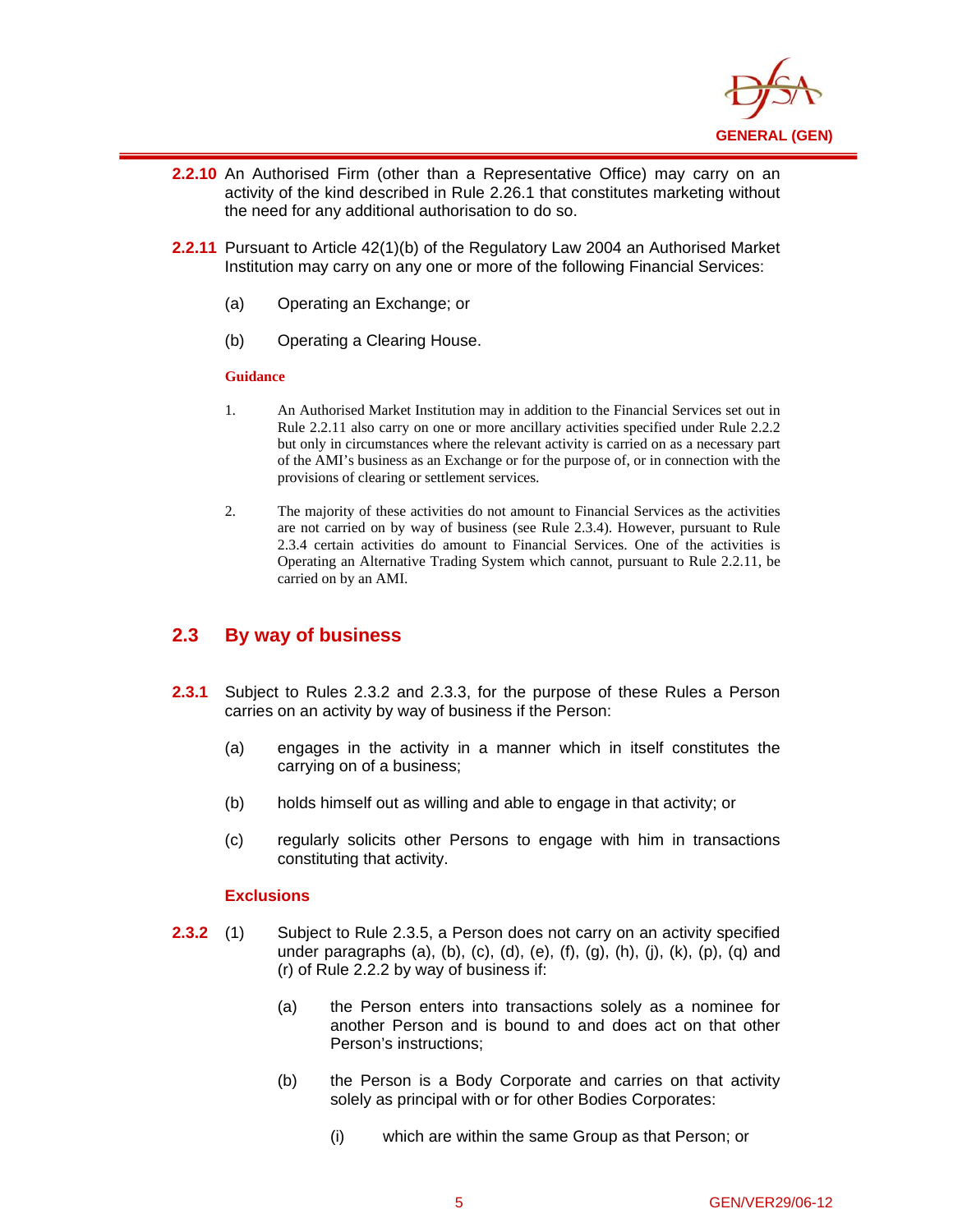

(ii) which are or propose to become participators in a joint enterprise and the transaction is entered into for the purposes of or in connection with that enterprise;

and for the purposes of the activities specified in paragraphs (g), (j), (k) and (r) of Rule 2.2.2 the assets in question belong to a Body Corporate falling within (i) or (ii); or

- (c) the Person carries on the activity solely for the purposes of or in connection with the sale of goods or the supply of services to a customer of the Person or a member of the same Group, provided that:
	- (i) the supplier's main business is to sell goods or supply services and not to carry on any Financial Service; and
	- (ii) the customer is not an individual;

 $\overline{a}$ 

and for the purposes of the activities specified in paragraphs (g), (j), (k) and (r) of Rule 2.2.2 the assets in question belong to that customer or member.

- (2) A Person who is a Body Corporate does not carry on the activity specified under paragraph (d) or (e) of Rule 2.2.2 by way of business, if:
	- (a) the Person carries on such activities as a member of an Authorised Market Institution or Recognised Body;
	- (b) the Person carries on such activities for its own account or for another Body Corporate which is in the same Group as the Person, provided that any such member of the Group for which the Person acts is a wholly-owned Subsidiary of a Holding Company within the Group or is the Holding Company itself;
	- (c) the Person restricts such activities to transactions involving or relating only to Commodity Derivatives on that Authorised Market Institution or Recognised Body;
	- (d) the main business of the Person is dealing in relation to Commodity Derivatives; and
	- (e) the Person is not part of a Group whose main business is the provision of financial services.
- **2.3.3** A Person does not carry on an activity specified under paragraphs (d), (e), (f) or (h) of Rule 2.2.2 by way of business if the activity is carried on solely for the purposes of or in connection with the acquisition or disposal of Shares in a Body Corporate, other than an Investment Company or Investment Limited Liability Partnership, provided that:
	- (a) such Shares carry at least 50% of the voting rights or the acquisition will take an existing holding to at least 50%; or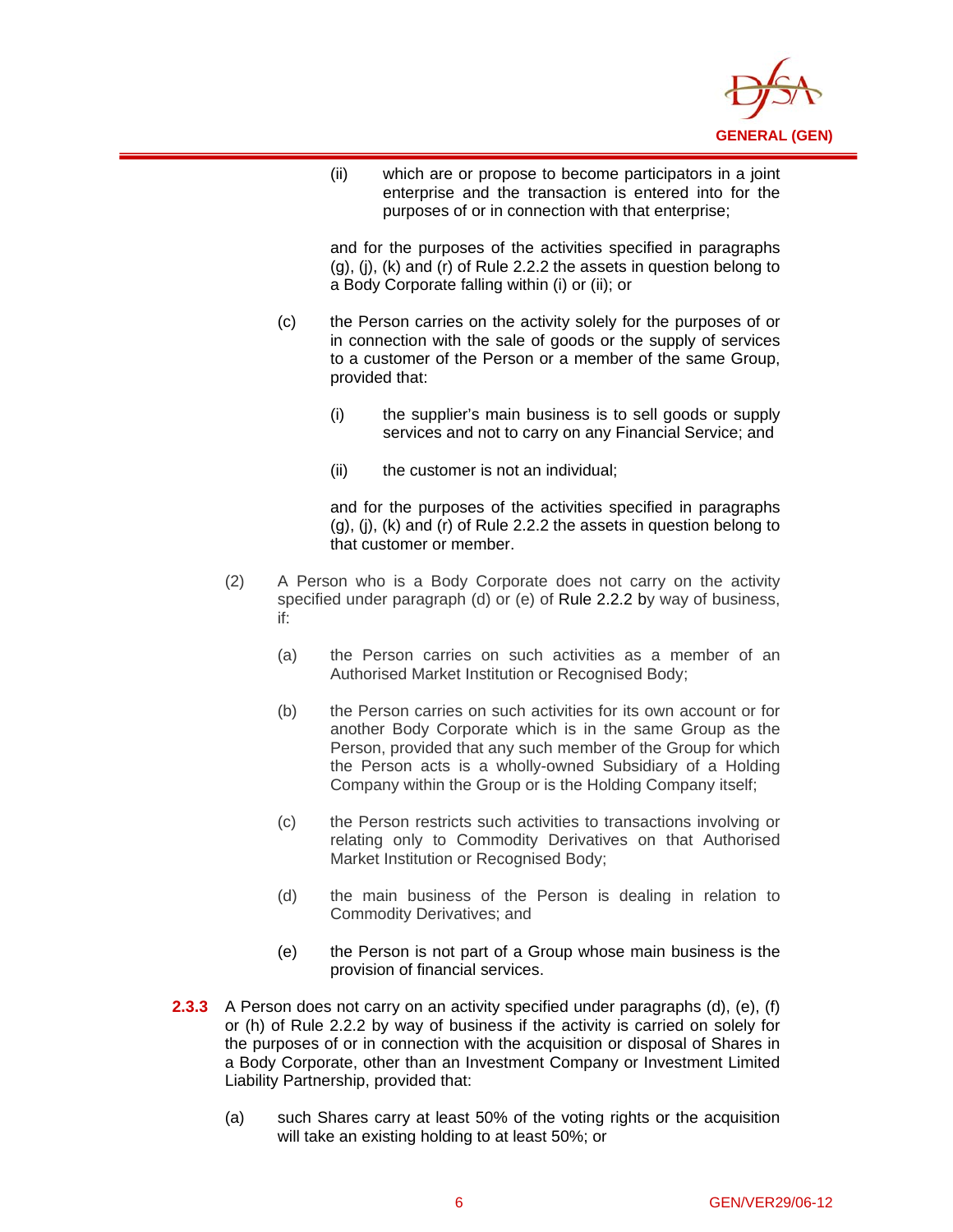

- (b) the object of the transaction may reasonably be regarded as being the acquisition of day to day control of the Body Corporate; and
- (c) he is to enter as principal into the transaction.

 $\overline{a}$ 

- **2.3.4** (1) A Person who is an Exchange does not carry on any of the other activities, save for the activity of Operating a Clearing House or Operating an Alternative Trading System, specified under Rule 2.2.2 by way of business in circumstances where the relevant activity, is carried on as a necessary part of the Exchange's business as an exchange.
	- (2) A Person who is a Clearing House does not carry on any of the other activities, save for the activity of Operating an Exchange or Operating an Alternative Trading System, specified under Rule 2.2.2 by way of business in circumstances where the relevant activity is carried on for the purpose of, or in connection with the provision of clearing or settlement services by the Clearing House.
	- (3) A Person who is an Authorised Market Institution and authorised to operate both as an Exchange and as a Clearing House does not carry on any of the other activities save for the activity of Operating an Alternative Trading System, specified under Rule 2.2.2 by way of business in circumstances where the relevant activity:
		- (a) is carried on as a necessary part of the Authorised Market Institution's business as an Exchange; or
		- (b) is carried on for the purposes of, or in connection with, the provision of clearing or settlement services by the Authorised Market Institution.
- **2.3.5** (1) A Person who is a Trustee does not carry on an activity specified under paragraphs (d), (g), and (j) of Rule 2.2.2 by way of business in circumstances where he is acting as a trustee.
	- (2) A Person who is an individual does not carry on an activity specified under paragraph (t) by way of business where he is acting as trustee, enforcer or protector or where he is arranging for a Person to act as trustee, in respect of less than three (3) trusts.
- **2.3.6** (1) A Person does not carry on an activity specified under paragraphs (d), (e), (f), (g), (h), (i), (j), (k), (p), (t), (u) and (v) of Rule 2.2.2 by way of business if:
	- (a) that Person is the holder of a licence under the SFO Regulations to establish a Single Family Office in the DIFC; and
	- (b) the activity is carried on exclusively for the purposes of, and only in so far as it is, carrying out its duties as a Single Family Office.
	- (2) A Private Trust Company or Family Fiduciary Structure does not carry on an activity specified under paragraph (t) of Rule 2.2.2 by way of business if it: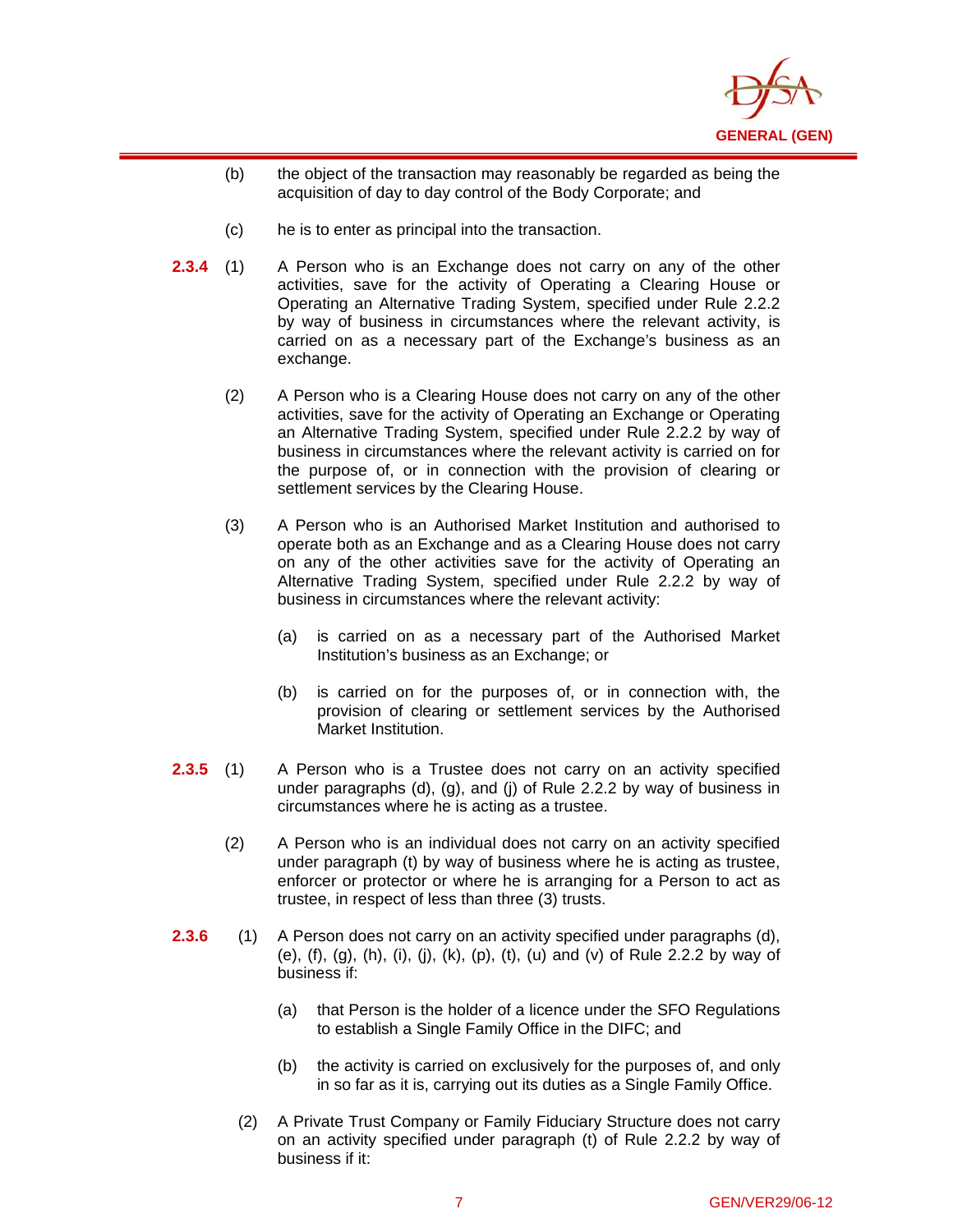

- (a) carries on that activity exclusively for the purposes of, and only in so far as it is, providing services to a Single Family; and
- (b) does not solicit trust business from, or provide trust services to, any Person outside the structure of the Single Family Office and outside the Single Family.

## **2.4 Accepting deposits**

 $\overline{a}$ 

- **2.4.1** In Rule 2.2.2, Accepting Deposits means accepting Deposits where:
	- (a) money received by way of Deposit is lent to others; or
	- (b) any other activity of the Person accepting the Deposit is financed, wholly or to a material extent, out of the capital of or returns on any money received by way of Deposit.

## **2.5 Providing credit**

**2.5.1** In Rule 2.2.2, Providing Credit means providing a Credit Facility to a Person in his capacity as a borrower or potential borrower.

## **Exclusions**

**2.5.2** A Person who is an Authorised Firm does not Provide Credit where the provision of the Credit Facility is incidental to or in connection with the trading of Investments, or conducting Insurance Business.

## **Guidance**

- 1. Where an Authorised Firm is providing brokerage services pursuant to its Financial Service of Dealing in Investments as Agent, it may in the ordinary course of that business also be necessary to provide margin lending facilities to its Clients. In doing so the Authorised Firm will not be considered to be Providing Credit to its Client.
- 2. Where an Authorised Firm is Effecting Contracts of Insurance or Carrying Out Contracts of Insurance, it may in the ordinary course of that Insurance Business be necessary to provide an instalment contract to a Client with respect to the payment of an insurance premium. In doing so the Authorised Firm will not be considered to be Providing Credit to its Client.

## **2.6 Providing money services**

- **2.6.1** (1) In Rule 2.2.2, Providing Money Services means providing currency exchange or money transmission.
	- (2) In (1) 'money transmission' means:
		- (a) selling or issuing payment instruments;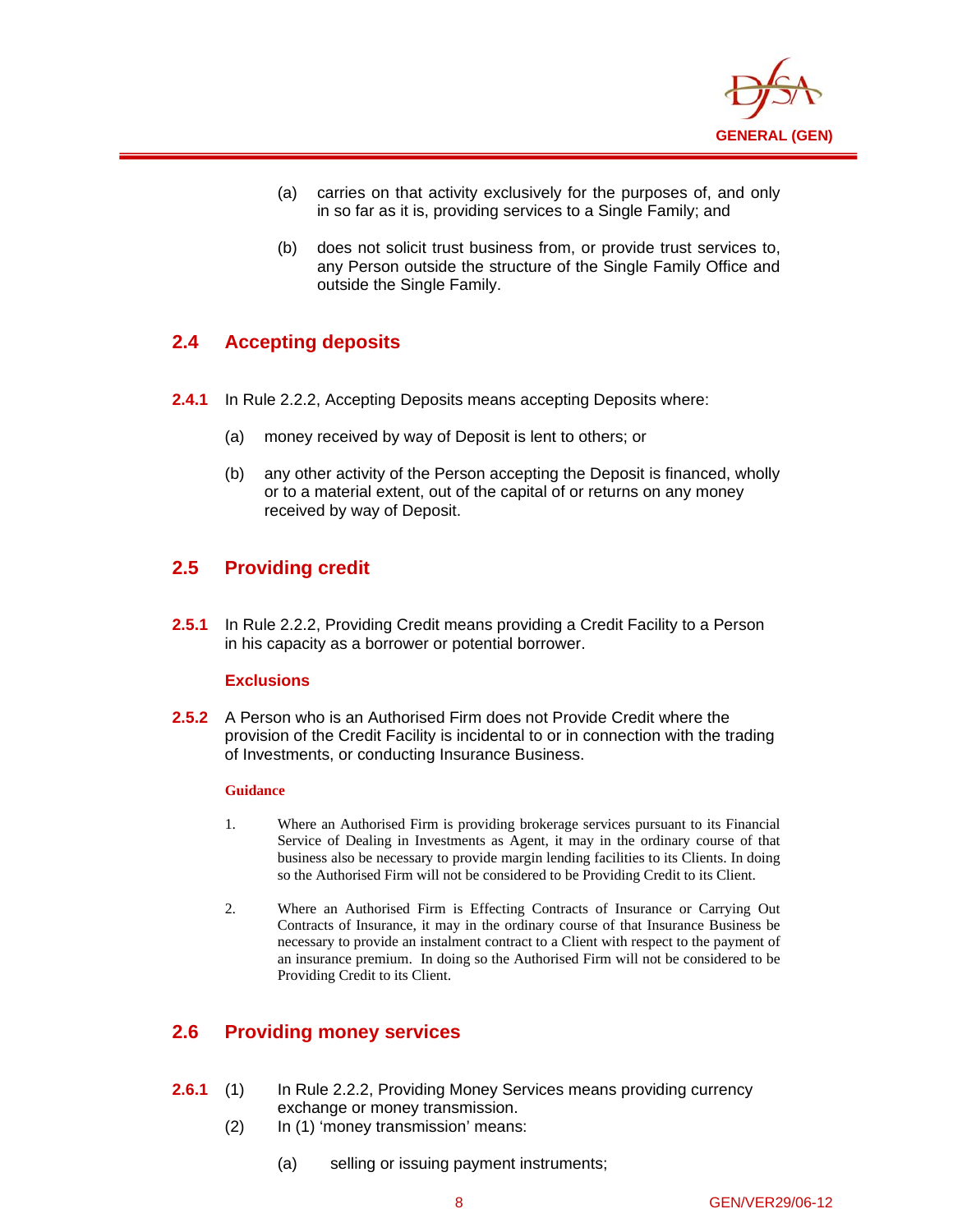

- (b) selling or issuing stored value; or
- (c) receiving money or monetary value for transmission, including electronic transmission, to a location within or outside the DIFC.

## **Exclusions**

 $\overline{a}$ 

**2.6.2** A Person who is an Authorised Firm does not Provide Money Services if it does so in relation to the carrying on of another Financial Service where Providing Money Services is in connection with and a necessary part of that other Financial Service.

## **2.7 Dealing in investments as principal**

**2.7.1** In Rule 2.2.2, Dealing in Investments as Principal means buying, selling, subscribing for or underwriting any Investment as principal.

## **Exclusions**

- **2.7.2** A Person does not Deal in Investments as Principal merely by accepting an instrument, creating or acknowledging indebtedness in respect of any loan, credit, guarantee or other similar financial accommodation which that person has made or provided.
- **2.7.3** A Person does not Deal in Investments as Principal by issuing or redeeming Securities issued by that person.
- **2.7.4** A Person who is not an Authorised Firm or an Authorised Market Institution does not Deal in Investments as Principal in relation to an Investment by entering into a transaction with or through an Authorised Firm or a Regulated Financial Institution.
- **2.7.5** A Person who is an Authorised Firm does not Deal in Investments as Principal if in the course of managing the assets of a Private Equity Fund:
	- (a) the Person makes an initial subscription for Units of that Fund; and
	- (b) the Units are held by that Person for a period of more than 12 months.

## **2.8 Dealing in investments as agent**

**2.8.1** In Rule 2.2.2, Dealing in Investments as Agent means buying, selling, subscribing for or underwriting any Investment as agent.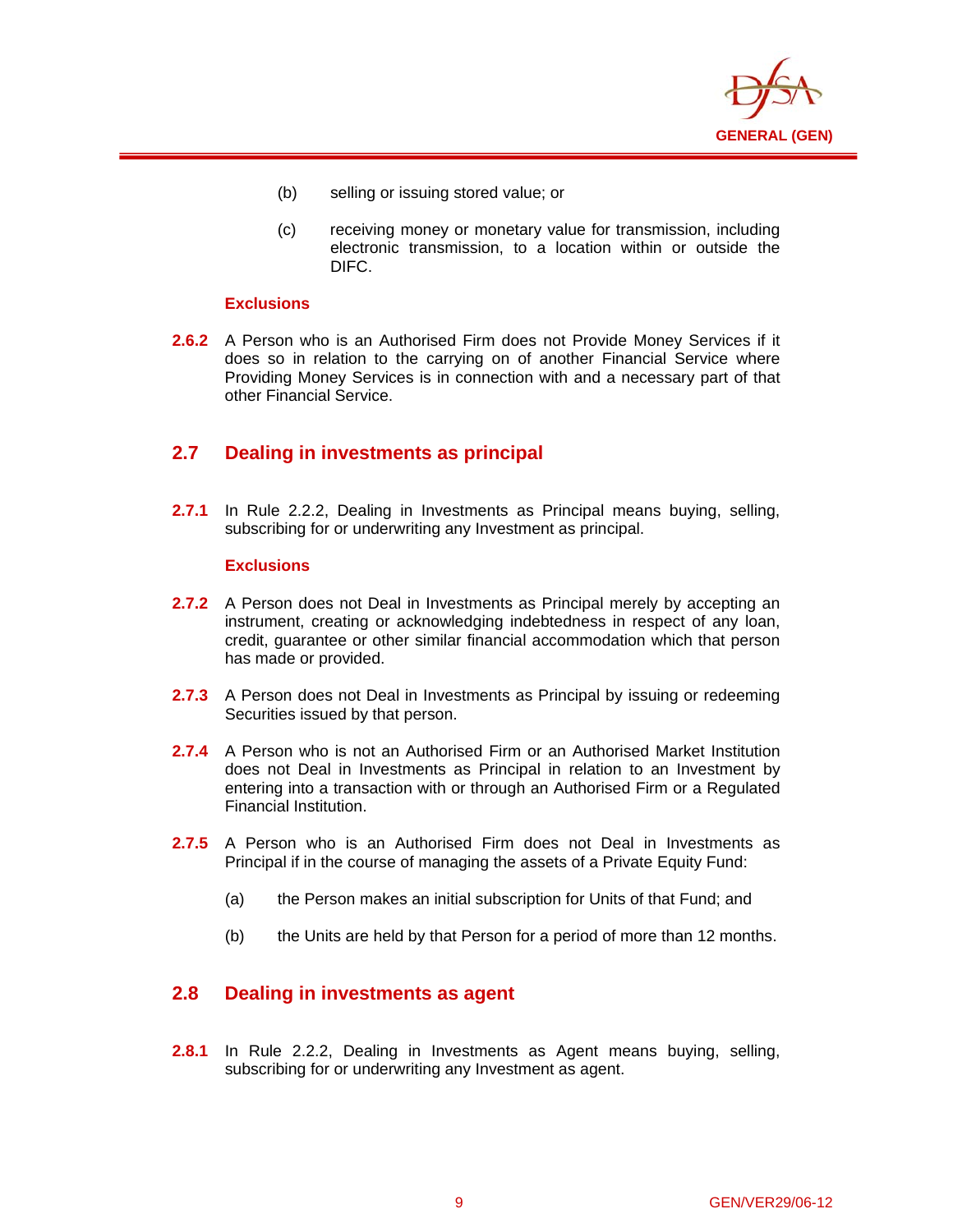

## **Exclusions**

 $\overline{a}$ 

- **2.8.2** A Person does not Deal in Investments as Agent if the activity:
	- (a) is carried on in the course of Providing Legal Services or Providing Accountancy Services which does not otherwise consist of the carrying on of Financial Services;
	- (b) may reasonably be regarded as a necessary part of any other services provided in the course of that Providing Legal Services or Providing Accountancy Services; and
	- (c) is not remunerated separately from the other services.
- **2.8.3** A Person does not Deal in Investments as Agent if that Person:
	- (a) is merely receiving and transmitting a Client order in respect of an Investment; and
	- (b) does not execute the Client order for and on behalf of the Client or otherwise commit the Client to the transaction relating to the relevant Investment.

## **2.9 Arranging credit or deals in investments**

- **2.9.1** (1) In Rule 2.2.2 Arranging Credit or Deals in Investments means:
	- (a) making arrangements with a view to another Person, whether as principal or agent, buying, selling, subscribing for or underwriting an Investment; or
	- (b) making arrangements for another Person, whether as principal or agent, to borrow money by way of a Credit Facility.
	- (2) The arrangements in (1) include:
		- (a) arrangements which do not bring about the transaction; and
		- (b) arrangements comprising or involving the receipt and transmission of Client orders in relation to Investments.
	- (3) The arrangements in (1) do not include:
		- (a) arrangements which amount to Operating an Alternative Trading System; or
		- (b) arrangements of the kind described in Rule 2.26.1 that constitute marketing.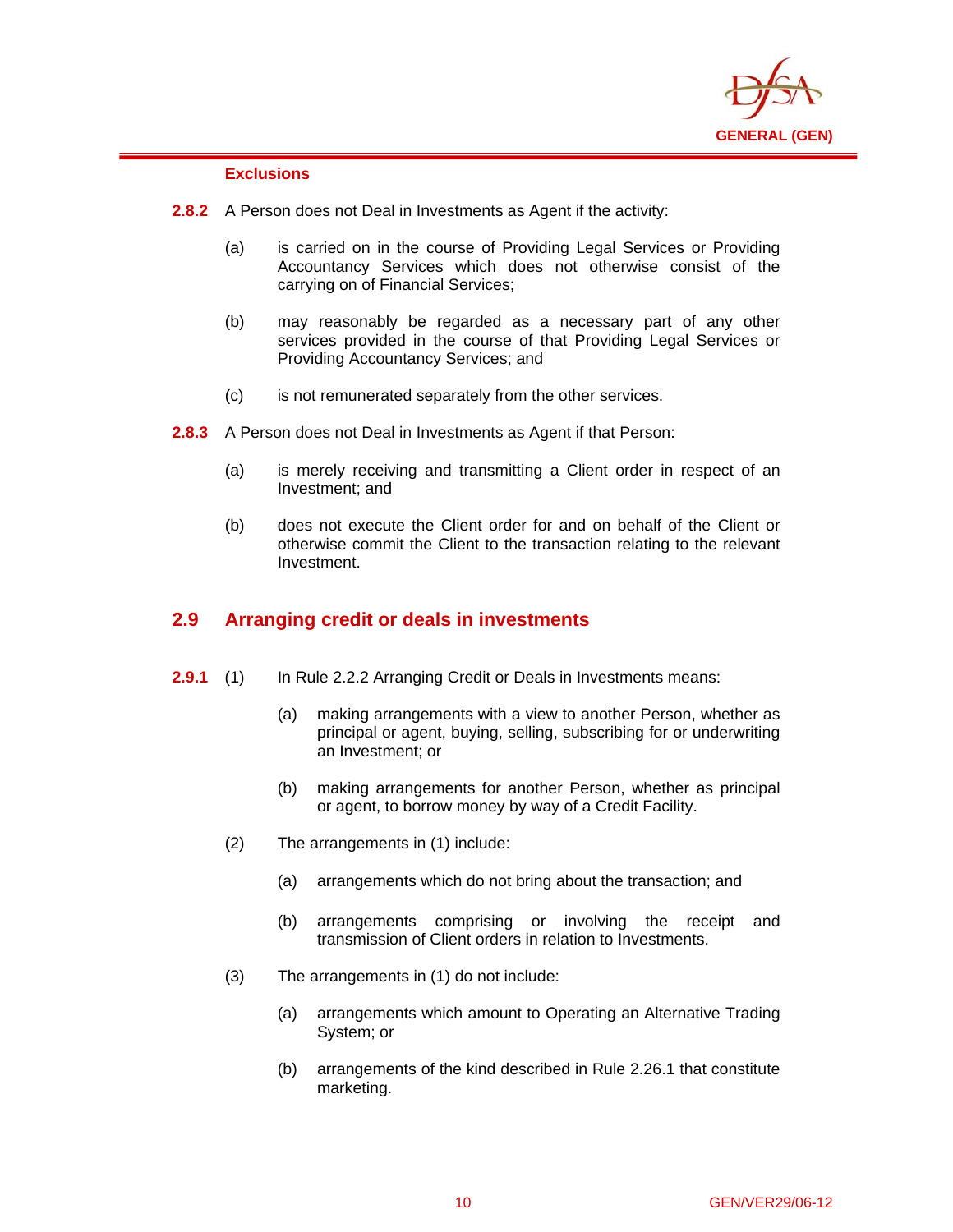

 $\overline{a}$ 

In regard to arrangements under Rule 2.9.1(3)(b), pursuant to Rule 2.2.10, an Authorised Firm (other than a Representative Office) may carry on an activity of the kind described in Rule 2.26.1 that constitutes marketing without the need for any additional authorisation to do so.

#### **Exclusions**

- **2.9.2** There are excluded from Rule 2.9.1 any arrangements for a transaction into which the Person making the arrangements enters or is to enter whether as principal or agent for some other Person.
- **2.9.3** A Person does not Arrange Credit or Deals in Investments merely by providing means by which one party to a transaction is able to communicate with other such parties.
- **2.9.4** A Person does not Arrange Credit or Deals in Investments by making arrangements under which another Person accepts or is to accept an instrument creating or acknowledging indebtedness in respect of any loan, credit, guarantee or other similar financial accommodation which he or his principal has made or provided.
- **2.9.5** A Person does not Arrange Credit or Deals in Investments merely by making arrangements having as their sole purpose the provision of finance to enable a Person to buy, sell, subscribe for or underwrite Investments.
- **2.9.6** A Person does not Arrange Credit or Deals in Investments by making arrangements for the issue or redemption of Securities issued by it.
- **2.9.7** A Person does not Arrange Credit or Deals in Investments if the activity:
	- (a) is carried on in the course of Providing Legal Services or Providing Accountancy Services, which does not otherwise consist of the carrying on of Financial Services;
	- (b) may reasonably be regarded as a necessary part of any other services provided in the course of Providing Legal Services or Providing Accountancy Services; and
	- (c) is not remunerated separately from the other services.

## **2.10 Managing assets**

**2.10.1** In Rule 2.2.2, Managing Assets means managing on a discretionary basis assets belonging to another Person if the assets include any Investment or rights under a contract of Long-Term Insurance, not being a contract of reinsurance.

## **Exclusions**

**2.10.2** A Person who is not an Authorised Firm or an Authorised Market Institution does not Manage Assets if: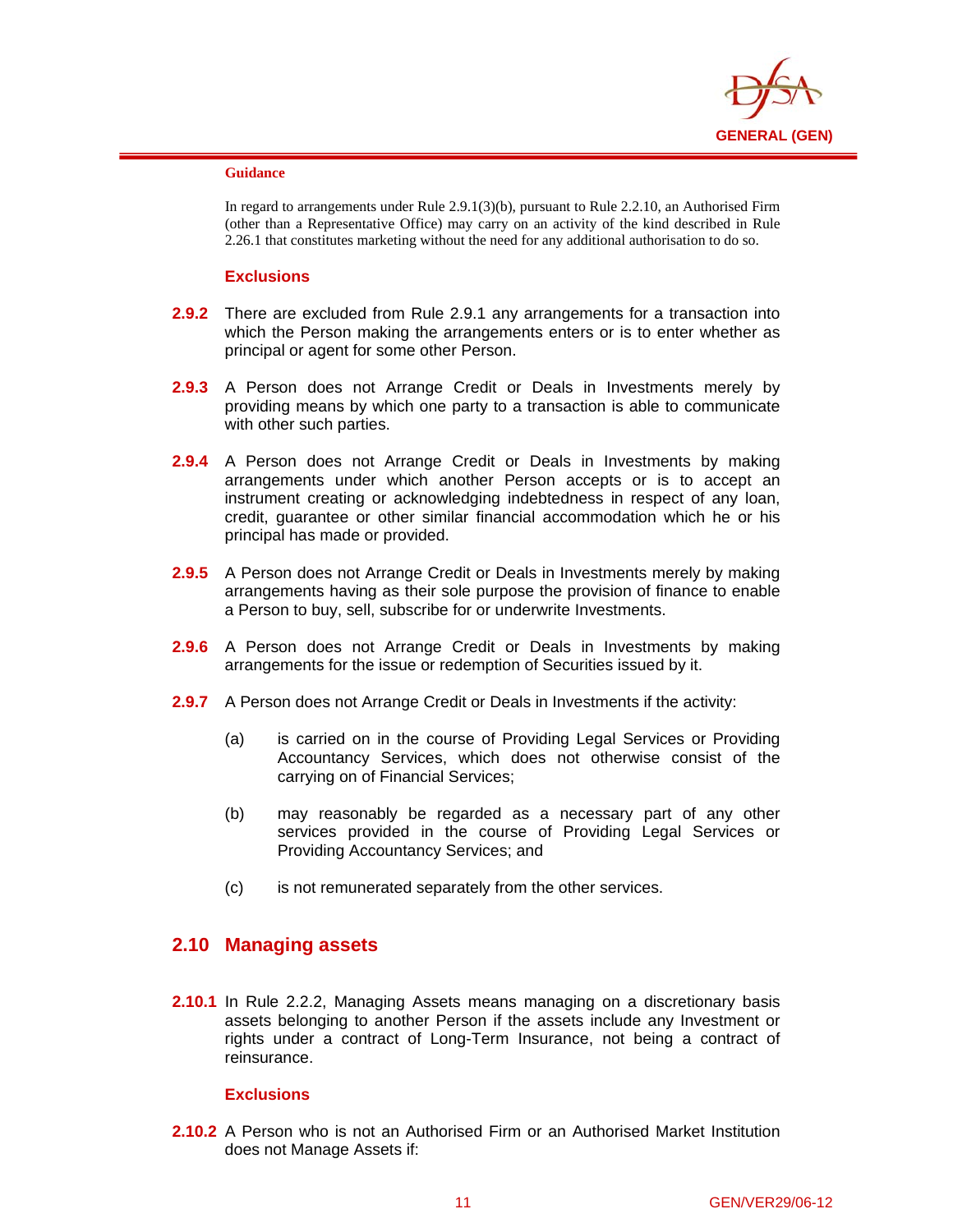

- (a) he is a Person formally appointed in writing by the owner of the assets to manage the assets in question; and
- (b) all day-to-day decisions relating to the Investments which are included in those assets are taken by an Authorised Firm or a Regulated Financial Institution.

 $\overline{a}$ 

A Person does not become a Fund Manager of a Fund merely by being appointed by a Fund Manager of a Fund to provide the Financial Service of Managing Assets to the Fund. This is because the Fund Manager remains legally accountable to the Unitholders of the Fund for the proper management of the Fund in accordance with its Constitution and Prospectus.

## **2.11 Advising on financial products or credit**

- **2.11.1** (1) In Rule 2.2.2, Advising on Financial Products or Credit means giving advice to a Person:
	- (a) in his capacity as an investor or potential investor, or in his capacity as agent for an investor or a potential investor on the merits of his buying, selling, holding, subscribing for or underwriting a particular financial product (whether as principal or agent); or
	- (b) in his capacity as a borrower or potential borrower or as agent for a borrower or potential borrower on the merits of his entering into a particular Credit Facility.
	- (2) Advice in (1)(a) and (b) includes a statement, opinion or report:
		- (a) where the intention is to influence a Person, in making a decision, to select a particular financial product or an interest in a particular financial product or to enter into a particular Credit Facility; or
		- (b) which could reasonably be regarded as being intended to have such an influence.
	- (3) For the purposes of this Rule and Rule 2.11.2, a "financial product" is an Investment, Deposit, Profit Sharing Investment Account or rights under a contract of Long-Term Insurance, that is not a contract of reinsurance.

- **2.11.2** A Person does not Advise on Financial Products or Credit by giving advice in any newspaper, journal, magazine, broadcast service or similar service in any medium if the principal purpose of the publication or service, taken as a whole, is neither:
	- (a) that of giving advice of the kind mentioned in Rule 2.11.1; nor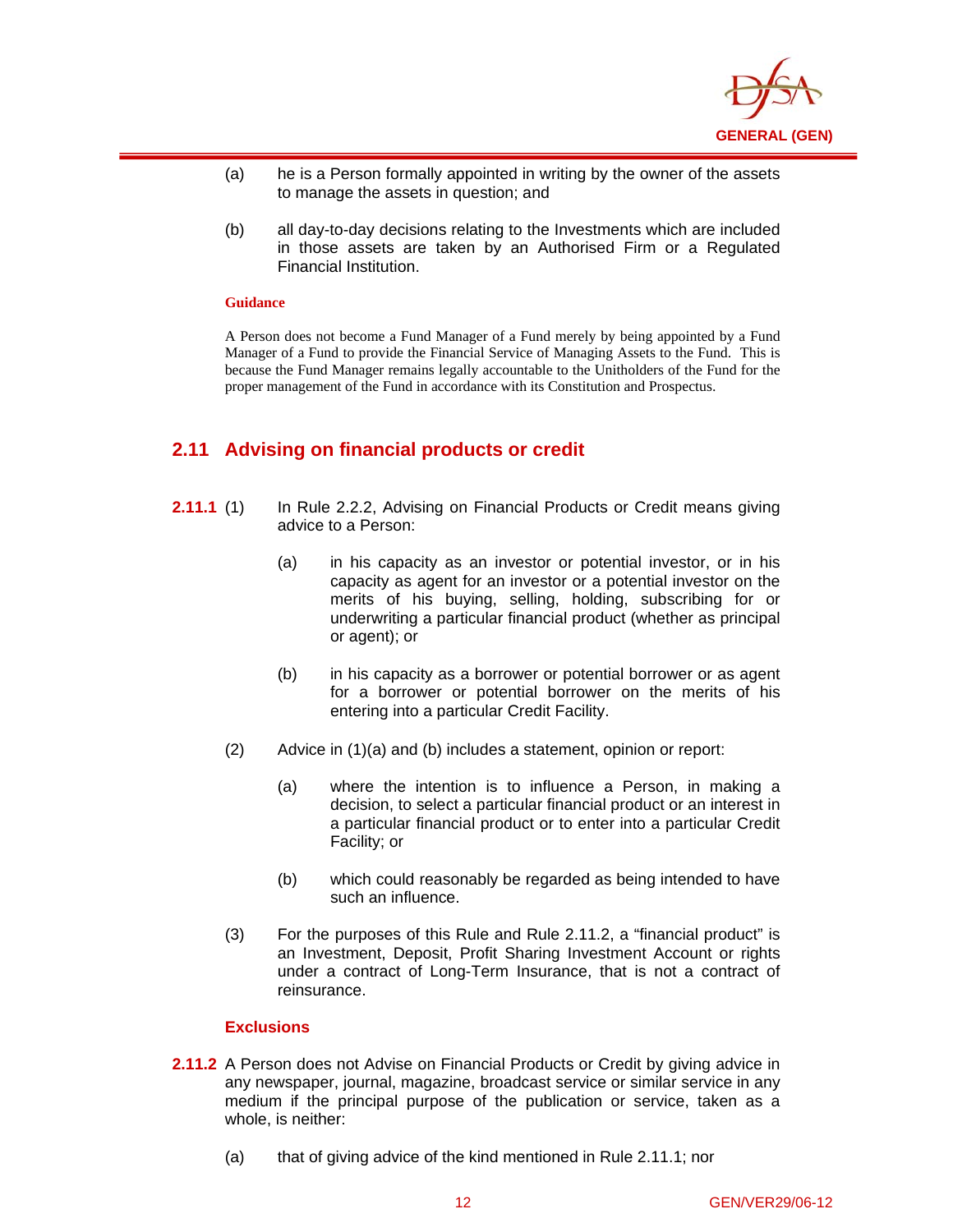

(b) that of leading or enabling Persons:

 $\overline{a}$ 

- (i) to buy, sell, subscribe for or underwrite a particular financial product; or
- (ii) to enter into a particular Credit Facility.

**2.11.3** A Person does not Advise on Financial Products or Credit if the activity:

- (a) is carried on in the course of Providing Legal Services or Providing Accountancy Services, which does not otherwise consist of the carrying on of Financial Services;
- (b) may reasonably be regarded as a necessary part of any other services provided in the course of Providing Legal Services or Providing Accountancy Services; and
- (c) is not remunerated separately from the other services.

## **2.12 Managing a collective investment fund**

- **2.12.1** (1) In Rule 2.2.2, Managing a Collective Investment Fund means:
	- (a) being legally accountable to the Unitholders in the Fund for the management of the property held for or within a Fund under the Fund's Constitution; and
	- (b) establishing, managing or otherwise operating or winding up a Collective Investment Fund; and
	- (2) To the extent that any activity under (1) constitutes Managing Assets, Providing Fund Administration, Dealing as Agent, Dealing as Principal, Arranging Credit or Deals in Investments, or Providing Custody, such a Financial Service is taken to be incorporated within Managing a Collective Investment Fund.
	- (3) The Person referred to in (1) is a Fund Manager.

- **2.12.2** Pursuant to Article 20(3) of the Collective Investment Law 2010, a Person is hereby prescribed by the DFSA as not Managing a Collective Investment Fund merely because that Person:
	- (a) is acting as an agent, employee or delegate of the Fund Manager; or
	- (b) takes steps to wind up or dissolve a Fund or remedy a defect that led to a Fund being deregistered.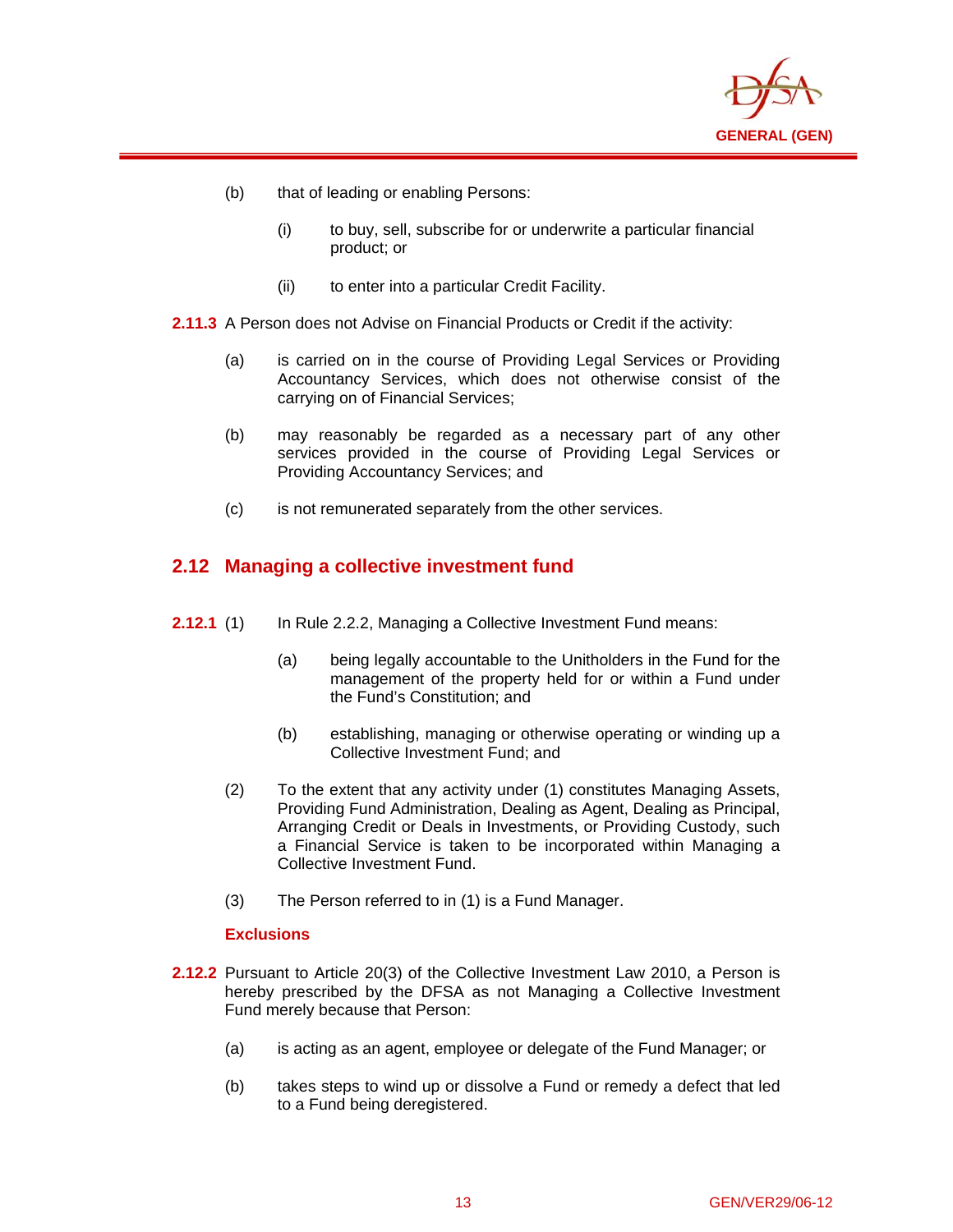

## **2.13 Providing custody**

 $\overline{a}$ 

- **2.13.1** (1) In Rule 2.2.2, Providing Custody means both:
	- (a) safeguarding Investments belonging to another Person or, in the case of a Fund, Fund Property; and
	- (b) the administration of such Investments or Fund Property.
	- (2) In (1) the following activities do not constitute the 'administration of such Investments or Fund Property':
		- (a) providing information as to the number and value of any Investments or Fund Property safeguarded;
		- (b) converting currency; or
		- (c) receiving documents relating to an Investment or Fund Property for the purpose of onward transmission to, from or at the direction of the Person to whom the Investment or Fund Property belongs.

## **Guidance**

A Person does not become a Fund Manager of a Fund merely by being appointed by a Fund Manager of a Fund to provide the Financial Service of Providing Custody to the Fund. This is because the Fund Manager remains legally accountable to the Unitholders of the Fund for the safe custody and proper management of the Fund in accordance with its Constitution and Prospectus.

## **2.14 Arranging custody**

**2.14.1** In Rule 2.2.2, Arranging Custody means arranging for one or more Persons to carry on the activity described in Rule 2.13.1.

- **2.14.2** (1) A Person (the 'introducer') does not Arrange Custody by introducing a Person to another Person (the 'custodian') who is authorised by the DFSA or a Financial Services Regulator to carry on the activity described in Rule 2.13.1, if the introducer is not connected to the custodian.
	- (2) For the purposes of (1) an introducer is connected to a custodian if:
		- (a) the custodian is a member of the same Group as the introducer; or
		- (b) the introducer is remunerated by the custodian or a member of the custodian's Group for making the introduction.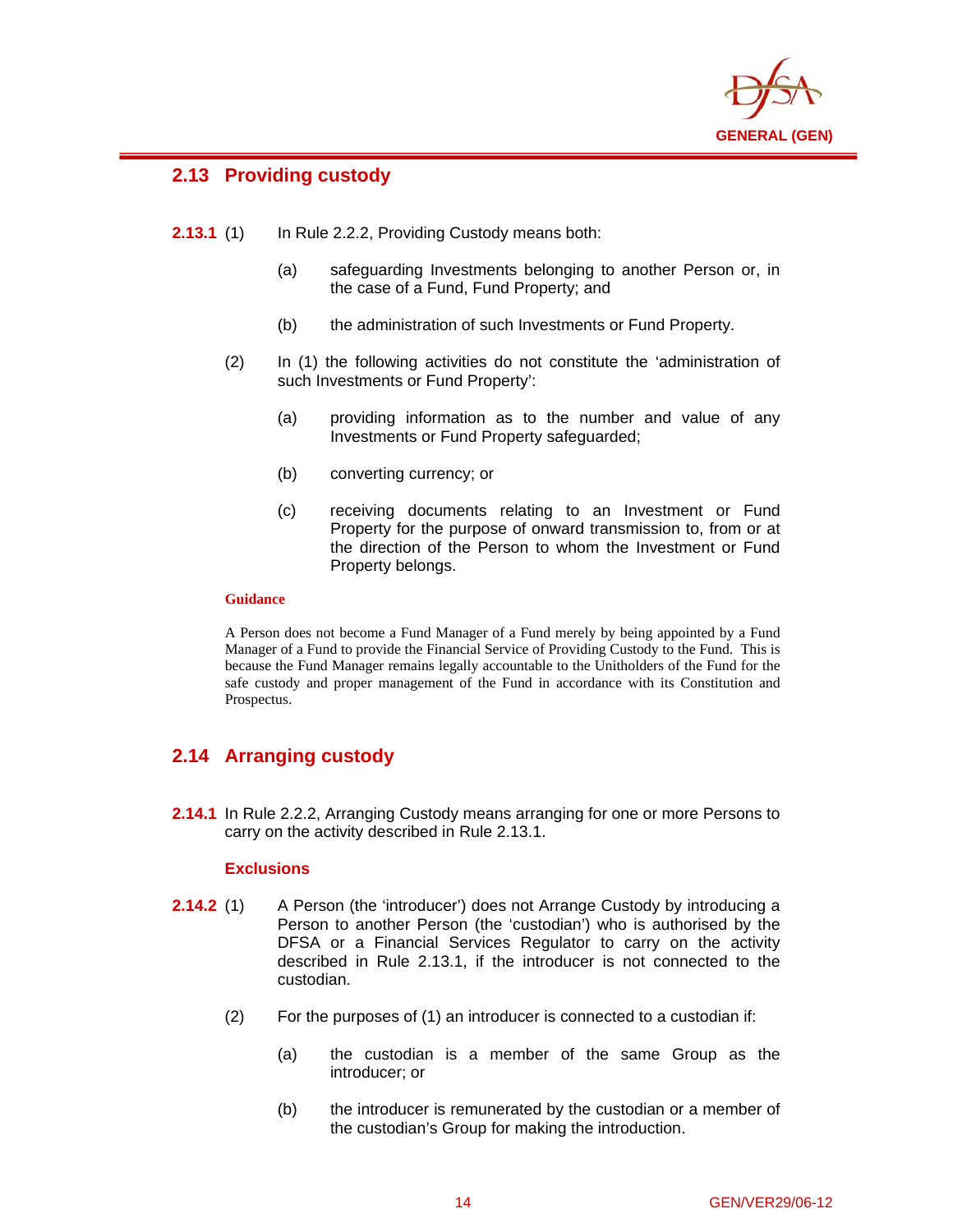

## **2.15 Effecting contracts of insurance**

 $\overline{a}$ 

**2.15.1** In Rule 2.2.2, Effecting Contracts of Insurance means effecting such contracts as principal.

## **2.16 Carrying out contracts of insurance**

**2.16.1** In Rule 2.2.2, Carrying Out Contracts of Insurance means carrying out such contracts as principal.

## **2.17 Operating an exchange**

- **2.17.1** In Rule 2.2.2, Operating an Exchange means operating a facility:
	- (a) organised on a temporary or permanent basis, whether or not governed by enforceable rules;
	- (b) which provides a market, whether primary or secondary or both, for the trading of Investments;
	- (c) which provides a system or mechanism, whether an order driven system, a quote driven system or a hybrid of such systems, enabling the market to operate by face to face trading (open outcry), electronic trading or trading by other means; and
	- (d) through which:
		- (i) offers to buy or sell Investments are made or accepted;
		- (ii) buyers and sellers can negotiate the purchase or sale of Investments;
		- (iii) contracts can be entered into for the transfer of ownership of or the title to Investments;
		- (iv) the timely discharge (whether by performance, compromise or otherwise) of the rights and liabilities of the parties to the transactions in respect of which they provide such services (being rights and liabilities in relation to those transactions) is secured; or
		- (v) the prices of Investments, price movements and price and size of the most recent trades are displayed and updated.

## **Guidance**

The effect of the exemption in relation to the by way of business 'test' set out in Rule 2.3.4(1) is that the activity in Rule 2.17.1 of Operating an Exchange also includes the carrying on of any activity specified under Rule 2.2.2, other than Operating a Clearing House and Operating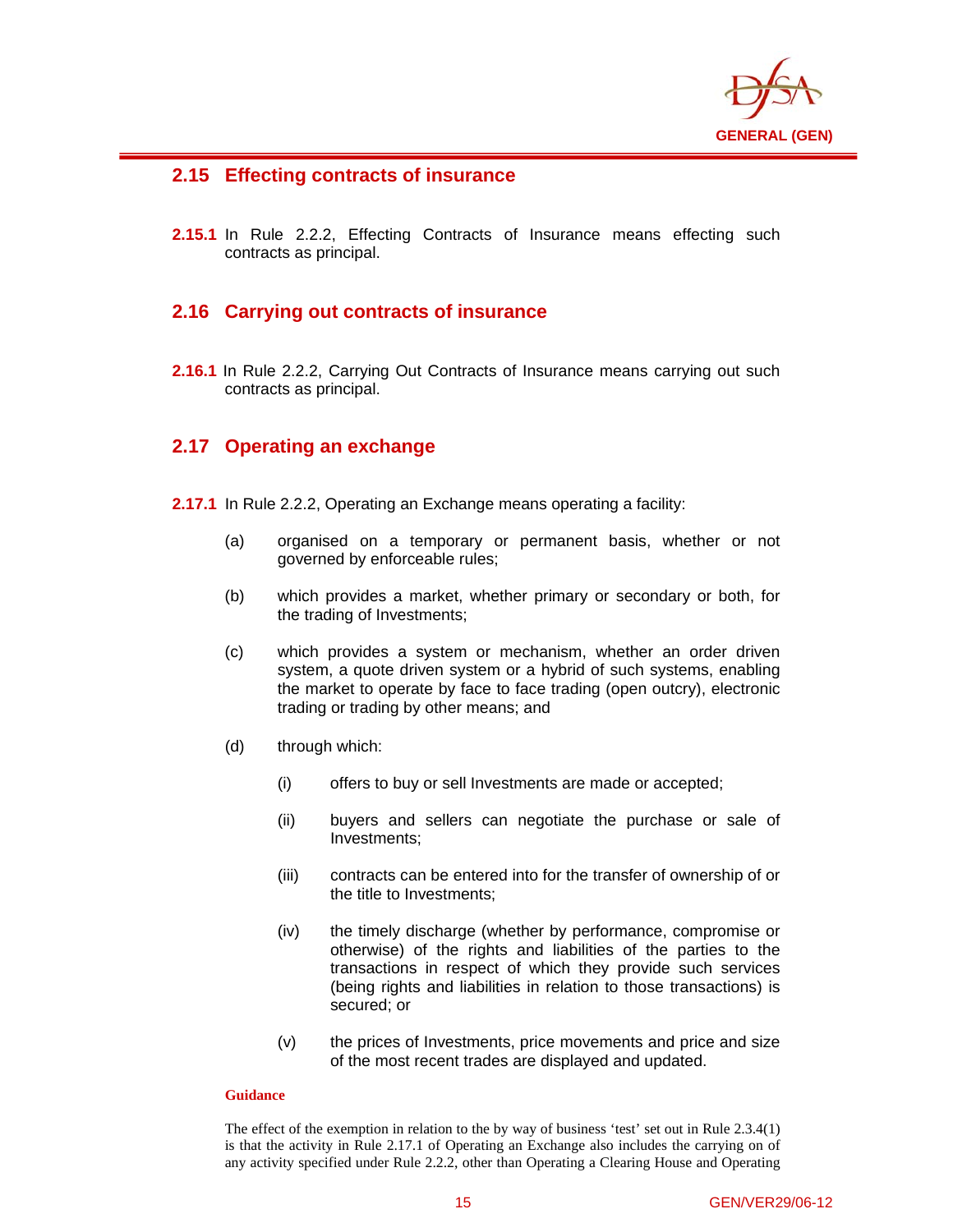

an Alternative Trading System, if the activity is carried on as part of an Exchange's business as an Exchange. Such an Authorised Market Institution is, therefore, automatically authorised under its Licence in respect of such activities unless the DFSA imposes a restriction on the Authorised Market Institution's Licence to remove such authorisation. Rule 2.3.4(3) covers the situation where the Authorised Market Institution is Operating both as an Exchange and as a Clearing House.

#### **Exclusions**

 $\overline{a}$ 

**2.17.2** A Person does not carry on an activity of the kind specified in Rule 2.17.1 if he operates a facility which merely amounts to an Alternative Trading System.

## **2.18 Operating a clearing house**

- **2.18.1** (1) In Rule 2.2.2, Operating a Clearing House means operating a facility:
	- (a) organised on a temporary or permanent basis, whether or not governed by enforceable rules;
	- (b) which provides by electronic or other means or mechanism by which or through which clearing or settlement occurs in respect of any transaction in respect of an Investment; and
	- (c) which in the course of providing clearing or settlement services:
		- (i) becomes the legal counterparty to transactions;
		- (ii) becomes the guarantor of the performance of contracts;
		- (iii) administers and co-ordinates delivery and settlement of contracts;
		- (iv) secures the timely discharge (whether by performance, compromise or otherwise) of the rights and liabilities of the parties to the transactions in respect of which they provide such services (being rights and liabilities in relation to those transactions); or
		- (v) acts as registrar to a market by recording details of matched trades.
	- (2) 'Provides' in (1)(b) includes providing such means or mechanism to, or for, an Authorised Market Institution.

#### **Guidance**

The effect of the exemption in relation to the by way of business 'test' set out in Rule 2.3.4(2) in that the activity in Rule 2.18.1 of Operating a Clearing House also includes the carrying on of any activity specified under Rule 2.2.2, other than Operating an Exchange or Operating an Alternative Trading System, if the activity is carried on for the purpose of, or in connection with, the provision of clearing services by a Clearing House. Such an Authorised Market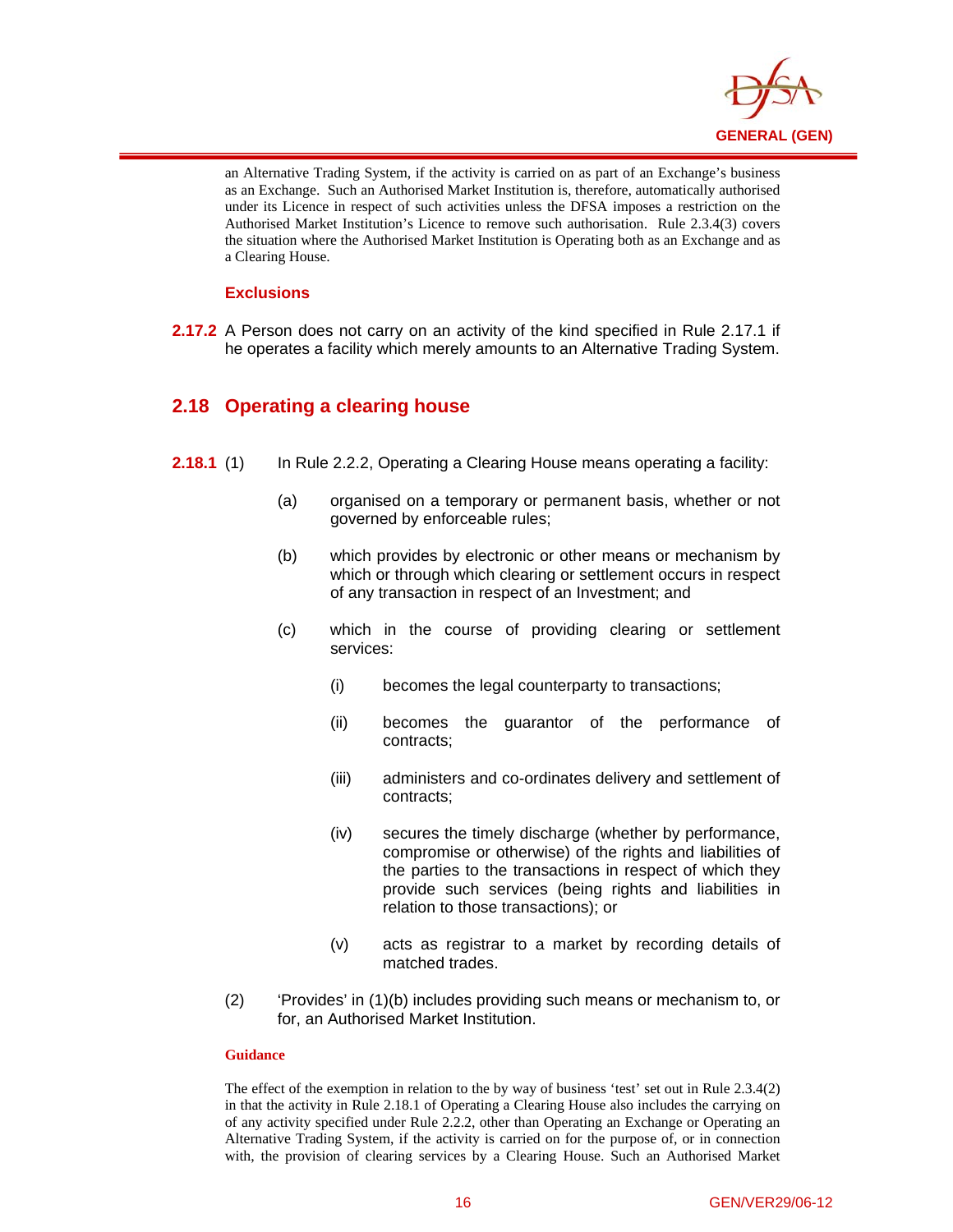

Institution is, therefore, automatically authorised under its Licence in respect of such activities unless the DFSA imposes a restriction on the Authorised Market Institution's Licence to remove such authorisation. Rule 2.3.4(3) covers the situation where the Authorised Market Institution is Operating both as an Exchange and as a Clearing House.

## **Exclusions**

 $\overline{a}$ 

**2.18.2** A Person does not carry on an activity of the kind specified in Rule 2.18.1 if he acts on his own behalf or on behalf of only one party to a transaction.

## **2.19 Insurance intermediation**

- **2.19.1** (1) In Rule 2.2.2, Insurance Intermediation means:
	- (a) advising on insurance;
	- (b) acting as agent for another Person in relation to the buying or selling of insurance for that other Person; or
	- (c) making arrangements with a view to another Person, whether as principal or agent, buying insurance.
	- (2) In (1)(a), 'advising' means giving advice to a Person in his capacity as a policyholder or potential policyholder, or in his capacity as agent for a policyholder or potential policyholder on the merits of his entering into a Contract of Insurance whether as principal or agent.
	- (3) In (2), 'advice' includes a statement, opinion or report:
		- (a) where the intention is to influence a Person, in making a decision, to select a particular Contract of Insurance or insurance cover; or
		- (b) which could reasonably be regarded as being intended to have such influence.
	- (4) The arrangements in (1)(c) include arrangements which do not bring about the transaction.
	- (5) The arrangements in (1)(c) do not include arrangements of the kind described in Rule 2.26.1 that constitute marketing.

## **Guidance**

In regard to arrangements under Rule 2.19.1(5), pursuant to Rule 2.2.10, an Authorised Firm (other than a Representative Office) may carry on an activity of the kind described in Rule 2.26.1 that constitutes marketing without the need for any additional authorisation to do so.

## **Exclusions**

**2.19.2** A Person does not carry on the activities specified in Rule 2.19.1(1)(b) or (c) if he enters or is to enter into a transaction in respect of a Contract of Insurance as principal.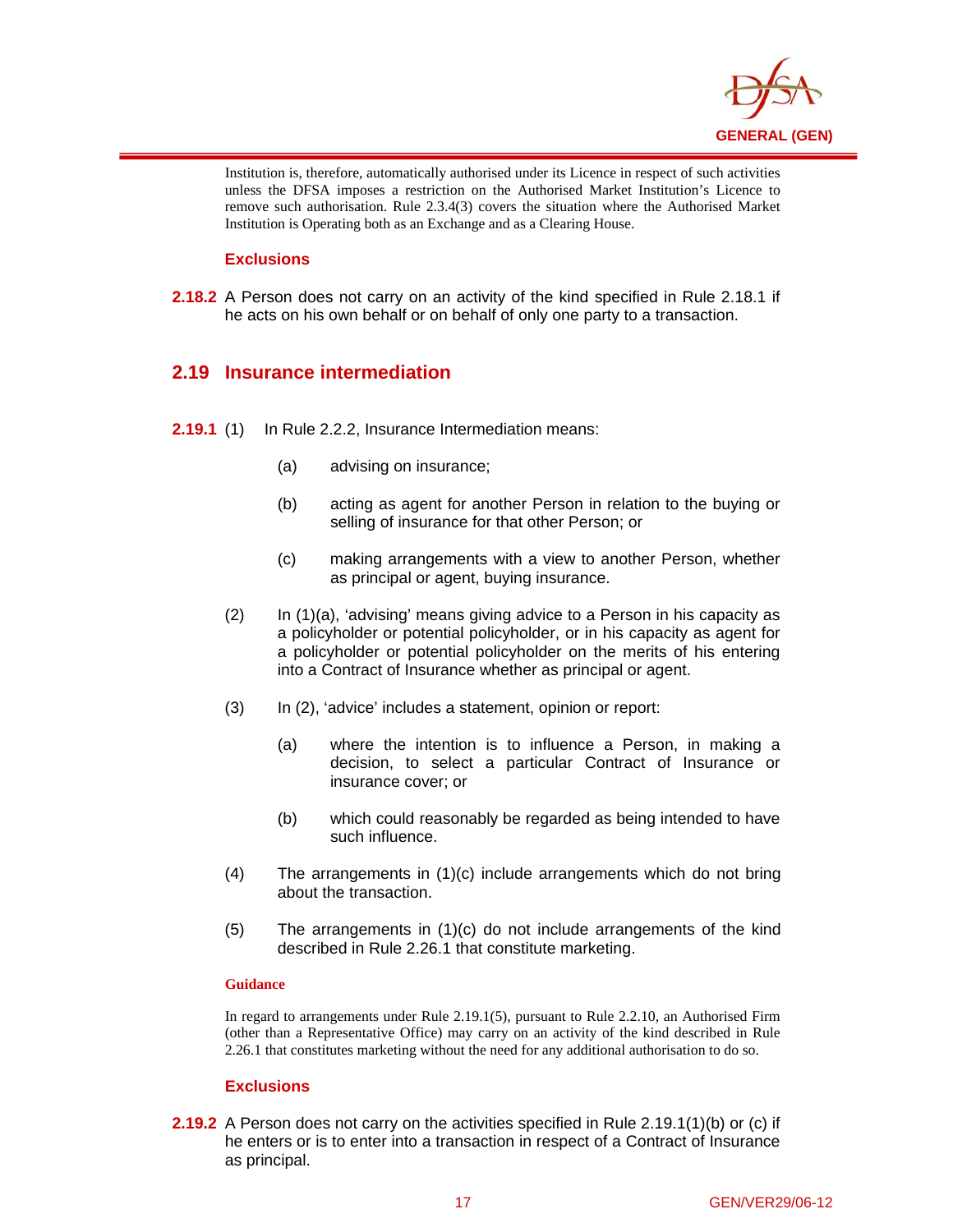

**2.19.3** A Person does not carry on Insurance Intermediation if the activity:

 $\overline{a}$ 

- (a) is carried on in the course of any professional business which does not otherwise consist of the carrying on of Financial Services;
- (b) may reasonably be regarded as a necessary part of any other services provided in the course of that professional business; and
- (c) is not remunerated separately from the other services.
- **2.19.4** A Person does not give advice in relation to a Contract of Insurance by giving advice in any newspaper, journal, magazine, broadcast service or similar service in any medium if the principal purpose of the publication or service, taken as a whole, is neither:
	- (a) that of giving advice of the kind mentioned in Rule 2.19.1; nor
	- (b) that of leading or enabling Persons to buy types of insurance.
- **2.19.5** A Person does not arrange a Contract of Insurance merely by providing the means by which one party to a transaction is able to communicate with other such parties.
- **2.19.6** A Person who is an Authorised Firm does not advise in relation to an Insurance Contract if it is authorised under its Licence to carry on the Financial Service of Advising on Financial Products or Credit, to the extent the advice relates to a contract of Long-Term Insurance not being a contract of reinsurance.
- **2.19.7** A Person who is an Authorised Firm does not arrange a Contract of Insurance if it is authorised under its Licence to carry on the Financial Service of Arranging Credit or Deals in Investments, to the extent that the arranging relates to rights under a contract of Long-Term Insurance not being a contract of reinsurance.

## **2.20 Insurance management**

- **2.20.1** (1) In Rule 2.2.2, Insurance Management means providing management services or exercising managerial functions for an insurer.
	- (2) In (1) management services and managerial functions include administration and underwriting.
	- (3) In (1) an 'insurer' means a Person effecting or carrying out Contracts of Insurance.

## **Exclusions**

**2.20.2** A Person does not provide Insurance Management to an insurer if he is an Employee of that insurer.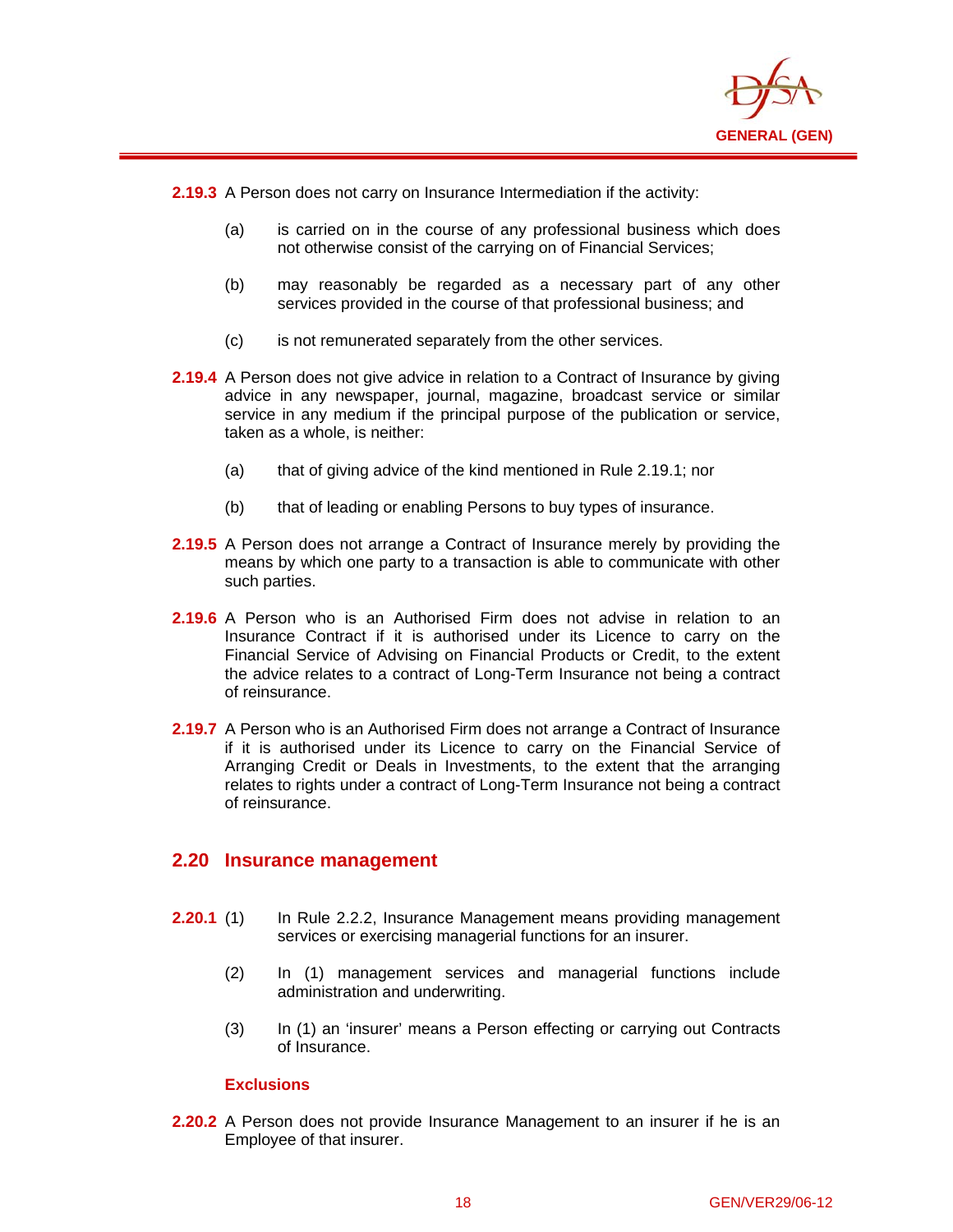

**2.20.3** A Person who is an Authorised Firm does not provide Insurance Management if it is an Insurer.

## **2.21 Managing a profit sharing investment account**

 $\overline{a}$ 

**2.21.1** In Rule 2.2.2, Managing a Profit Sharing Investment Account means managing an account or portfolio which is a Profit Sharing Investment Account.

## **2.22 Operating an alternative trading system**

- **2.22.1** (1) In Rule 2.2.2, Operating an Alternative Trading System means making arrangements with a view to another Person whether as principal or agent buying or selling an Investment by way of operating a facility:
	- (a) which is organised on a temporary or permanent basis, whether or not governed by enforceable rules;
	- (b) which provides a means by which over the counter (OTC) trading of Investments can take place; and
	- (c) which provides a system or mechanism, whether an order driven system, a quote driven system or a hybrid of such systems, which enables electronic trading or trading by other means and through which;
		- (i) offers to buy or sell Investments are made or accepted;
		- (ii) buyers and sellers can negotiate the purchase or sale of Investments;
		- (iii) contracts can be entered into for the transfer of ownership of or the title to Investments; or
		- (iv) the prices of Investments, price movements and price and size of the most recent trades are displayed and updated.
	- (2) For the purposes of (1), "OTC" means in relation to a transaction in an Investment, a transaction not effected on an Exchange or its equivalent in any other jurisdiction.
	- (3) In (1), a facility is not an Alternative Trading System if it is merely an order routeing system where buying and selling interests or orders are merely transmitted but do not interact.
	- (4) In (1) a Person providing the facility still operates an Alternative Trading System even though that Person may from time to time deal as agent for another Person or deal as principal with another Person using the facility.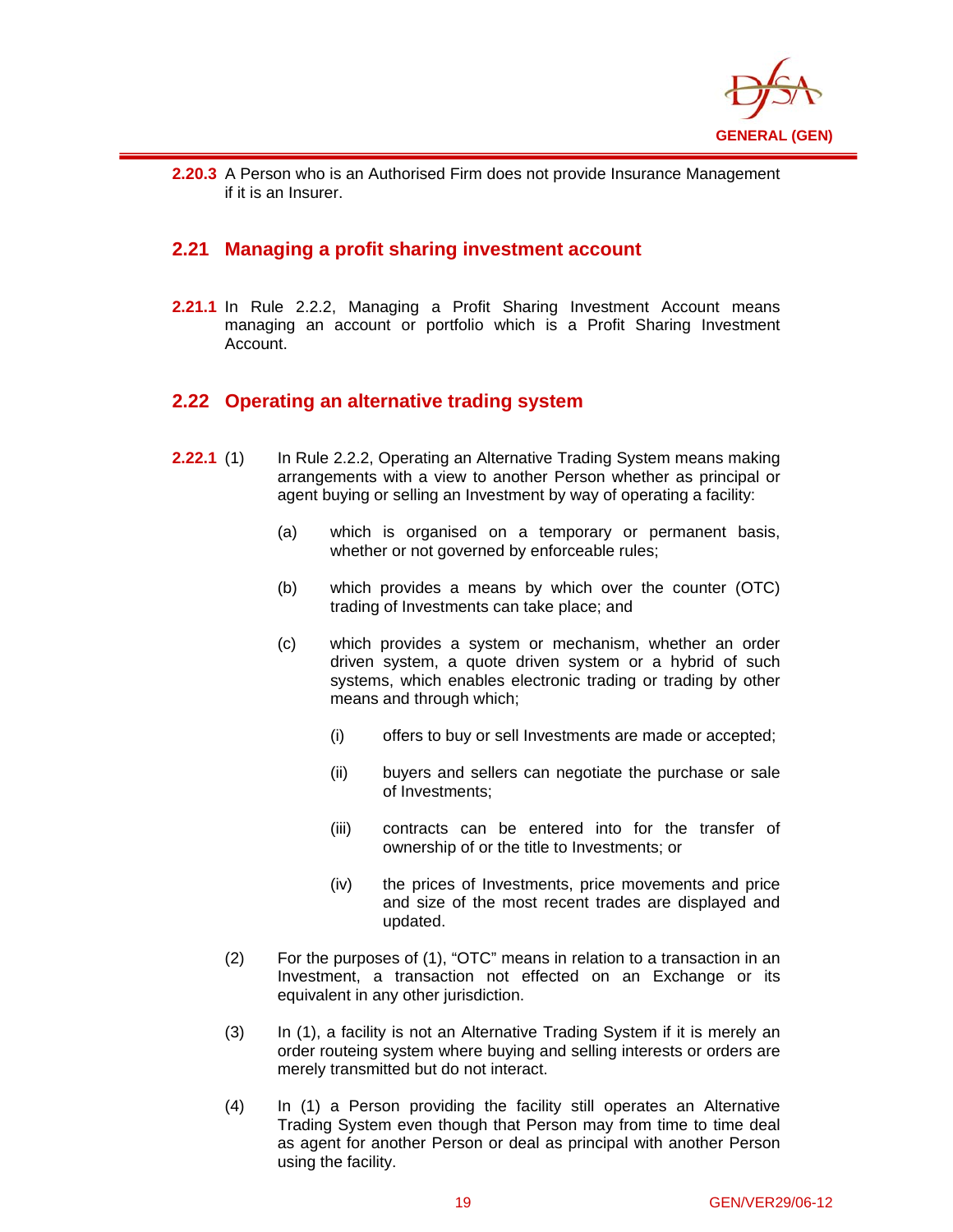

(5) For the purposes of (1) a Person operates an Alternative Trading System even though the facility itself is provided by a third party on behalf of that Person and that Person merely provides use of that facility to other Persons.

## **Exclusions**

 $\overline{a}$ 

- **2.22.2** A Person does not carry on an activity of the kind specified in Rule 2.22.1 if he as the operator of the facility:
	- (a) is a counterparty to every transaction effected on the facility;
	- (b) acts as a central counterparty accepting the risk of default of any of its Clients or otherwise becomes the guarantor of the performance of every transaction effected using the facility;
	- (c) exercises discretion as to how the buying or selling interests interact on the facility; or
	- (d) is an Authorised Market Institution.

## **2.23 Providing Trust Services**

- **2.23.1** In Rule 2.2.2, Providing Trust Services means:
	- (a) the provision of services with respect to the creation of an express trust;
	- (b) arranging for any Person to act as a trustee in respect of any express trust;
	- (c) acting as trustee in respect of an express trust;
	- (d) the provision of Trust Administration Services in respect of an express trust; or
	- (e) acting as protector or enforcer in respect of an express trust.

## **Guidance**

Providing generic advice on the desirability of using a trust does not amount to Providing Trust Services as defined in Rule 2.23.1.

- **2.23.2** A Person who is an Ancillary Service Provider does not provide Trust Services where it only:
	- (a) arranges for a Person to act as trustee in respect of an express trust; or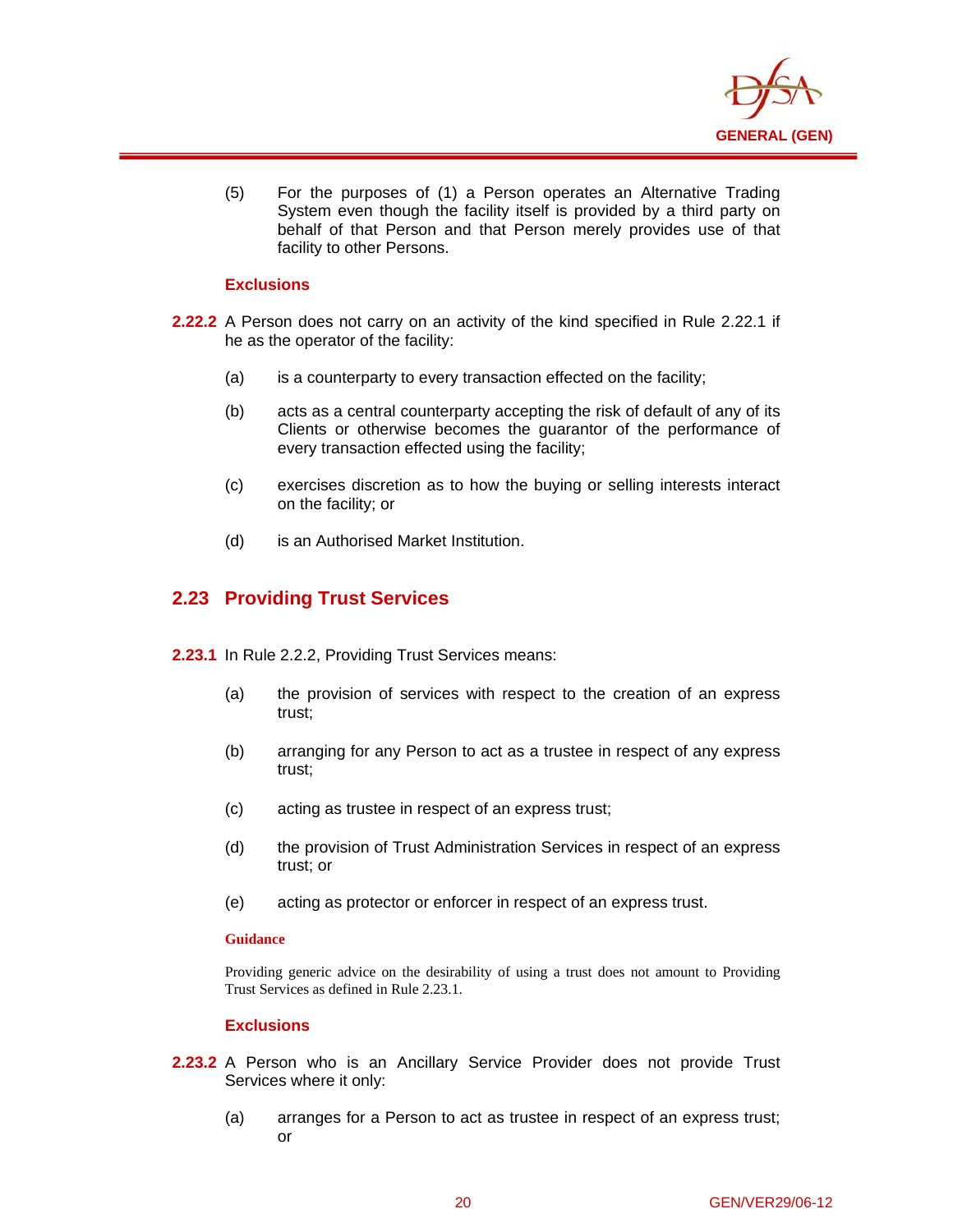

(b) provides services with respect to the creation of an express trust;

provided that:

- (i) the provision of such services is solely incidental to the practice of law or accounting as the case may be; and
- (ii) the ASP is not holding itself out as Providing Trust Services.

#### **Guidance**

 $\overline{a}$ 

Acting as trustee, protector or enforcer or Providing Trust Administration Services are not activities incidental to the practice of law or accounting and require a Licence.

**2.23.3** A Person is not Providing Trust Services if that Person is the Trustee of a Fund and the activities are in connection with or arise from, acting as the Trustee of the Fund.

## **2.24 Providing fund administration**

- **2.24.1** In Rule 2.2.2, Providing Fund Administration means providing one or more of the following services in relation to a Fund:
	- (a) processing dealing instructions including subscriptions, redemptions, stock transfers and arranging settlements;
	- (b) valuing of assets and performing net asset value calculations;
	- (c) maintaining the share register and Unitholder registration details;
	- (d) performing anti money laundering requirements;
	- (e) undertaking transaction monitoring and reconciliation functions;
	- (f) performing administrative activities in relation to banking, cash management, treasury and foreign exchange;
	- (g) producing financial statements, other than as the Fund's registered auditor; or
	- (h) communicating with participants, the Fund, the Fund Manager, and investment managers, the prime brokers, the Regulators and any other parties in relation to the administration of the Fund.

## **2.25 Acting as the Trustee of a Fund**

**2.25.1** (1) In Rule 2.2.2, Acting as the Trustee of a Fund means holding the assets of a Fund on trust for the Unitholders where the Fund is in the form of an Investment Trust.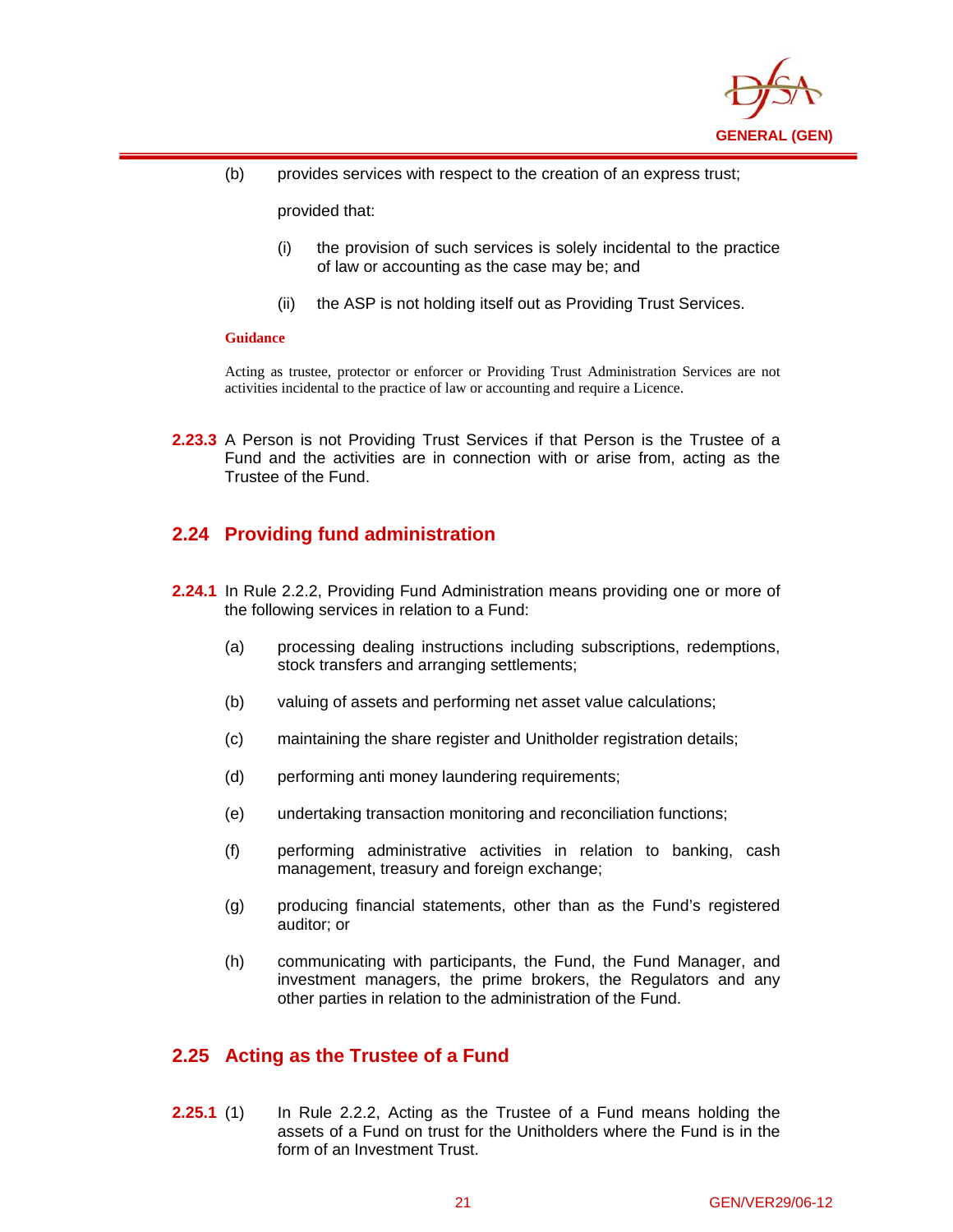

(2) To the extent that any activity under (1) constitutes Providing Fund Administration or Providing Custody, such a Financial Service is taken to be incorporated within Acting as the Trustee of a Fund.

#### **Guidance**

 $\overline{a}$ 

Rule 2.25.1(2) alleviates any requirement upon a Trustee to obtain further authorisations for certain Financial Services where the activities fall within the ordinary scope of the activity of Acting as the Trustee of a Fund. The provision also facilitates the delegation of these discrete activities under CIR section 7.3.

#### **Exclusions**

**2.25.2** A Person is not Acting as the Trustee of a Fund merely because he is acting as an agent, employee or delegate of a Trustee.

## **2.26 Operating a Representative Office**

- **2.26.1** (1) In Rule 2.2.2 Operating a Representative Office means the marketing of one or more financial services or financial products which are offered in a jurisdiction other than the DIFC.
	- (2) For the purposes of (1) 'marketing' means:
		- (a) providing information on one or more financial products or financial services;
		- (b) engaging in promotions in relation to (a); or
		- (c) making introductions or referrals in connection with the offer of financial services or financial products;

provided that such activities do not constitute:

- (d) Advising on Financial Products or Credit; or
- (e) receiving and transmitting orders in relation to a financial product.
- (3) For the purposes of (1) and (2) (a), (c) and (d), the term 'financial product' means an Investment, a Credit Facility, a Deposit, a Profit Sharing Investment Account or a Contract of Insurance.

- **2.26.2** An Authorised Firm other than a Representative Office does not Operate a Representative Office if it undertakes any activities of the kind described in Rule 2.26.1 that constitute marketing.
- **2.26.3** Any communication which amounts to marketing in respect of a financial service or financial product, which is issued by or on behalf of a government or non-commercial government entity, does not constitute marketing for the purposes of Rule 2.26.1.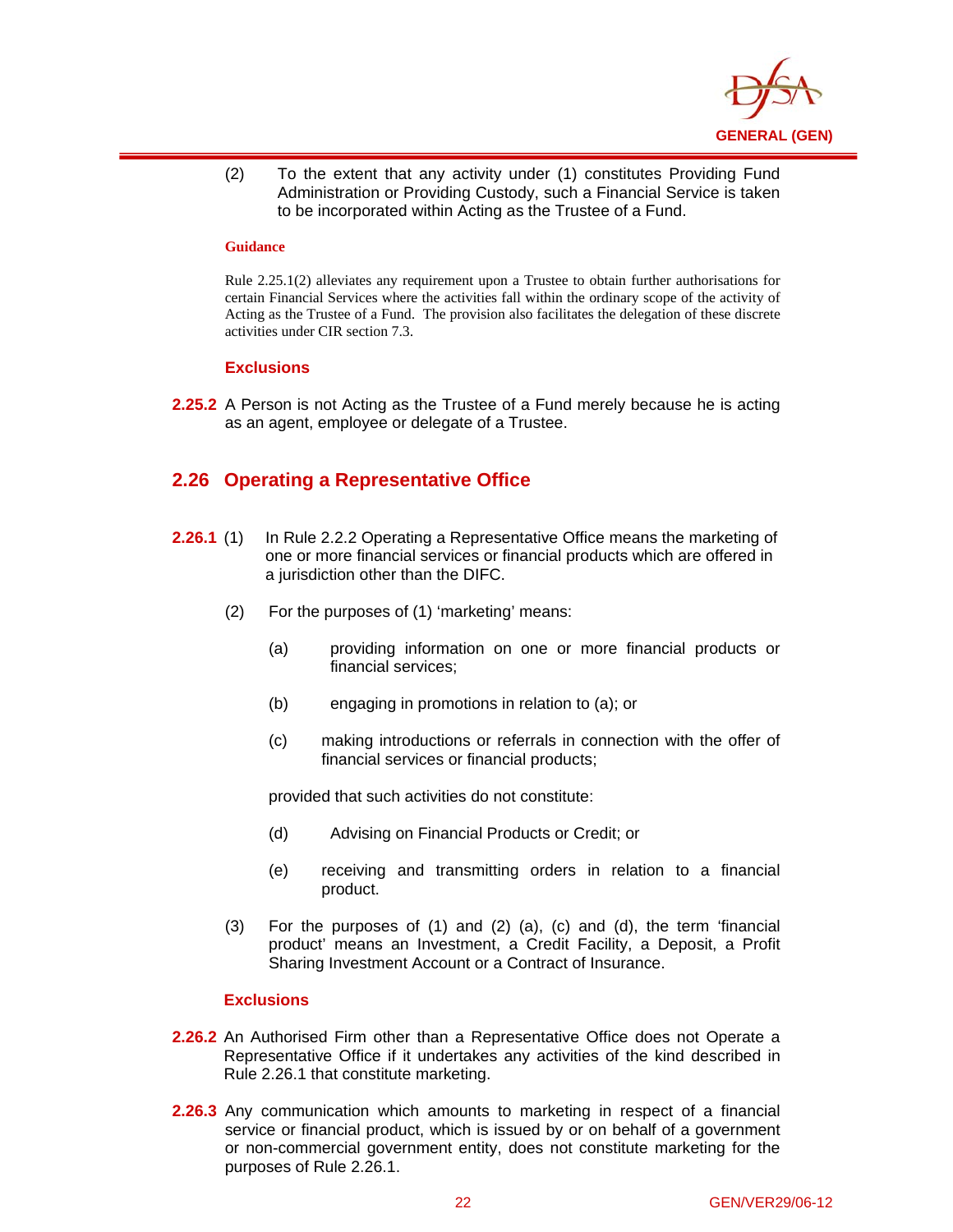

## $\overline{a}$ **3. FINANCIAL PROMOTIONS**

## **3.1 Application**

- **3.1.1** This chapter applies to any Person who approves, makes or intends to make a Financial Promotion in or from the DIFC.
- **3.1.2** Rules 3.4.1 to 3.6.3 do not apply to a Person who makes an Offer which is in accordance with the requirements relating to:
	- (a) an Offer of Securities under the Markets Law 2012 and the MKT Rules; or
	- (b) an Offer of Units under the Collective Investment Law 2010 and CIR Rules.

## **3.2 Overview**

**3.2.1** The Rules in this chapter are made for the purposes of the Financial Promotions Prohibition in Article 41A of the Regulatory Law 2004.

## **Guidance**

1. Article 41A(3) of the Regulatory Law 2004 defines a Financial Promotion as:

*"Any communication, however made, which invites or induces a Person to:* 

- *(a) enter into, or offer to enter into, an agreement in relation to the provision of a financial service; or*
- *(b) exercise any rights conferred by a financial product or acquire, dispose of, underwrite or convert a financial product."*
- 2. The Guidance in this chapter is designed to help explain the scope of the Financial Promotions Prohibition.
- 3. The definition of a Financial Promotion is very broad and encompasses the definitions of a "financial promotion" in Article 19(3) of the Collective Investment Law 2010. A Financial Promotion also includes "marketing material" as defined elsewhere in the Rulebook.
- 4. The DFSA considers that a Financial Promotion may be made in any manner and by any form including, but not limited to, an oral, electronic or written communication and includes an advertisement, or any form of promotion or marketing. A disclaimer stating that a communication is not a Financial Promotion would not, on its own, prevent a communication from being a Financial Promotion.
- 5. A Person who is permitted to make a Financial Promotion in the DIFC pursuant to these Rules should ensure that in making such a Financial Promotion he does not breach the Financial Services Prohibition in Article 41 of the Regulatory Law 2004.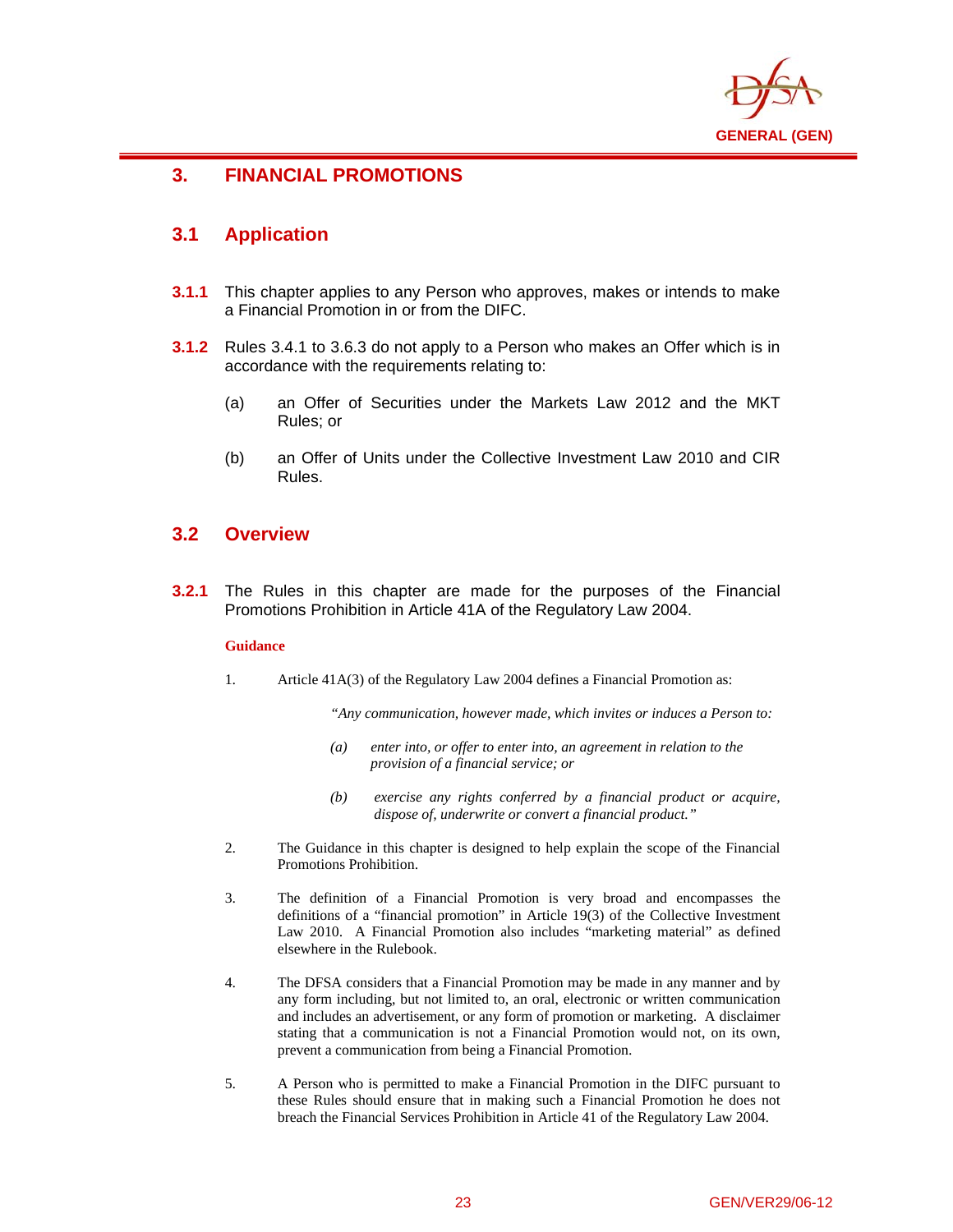

6. Depending on the nature and scale of the activities, if a Person makes Financial Promotions on a regular basis or for a prolonged period while physically located in the DIFC, for example by way of a booth, meetings or conferences, the DFSA may consider such activities as constituting the carrying on of a Financial Service, such as Operating a Representative Office. The DFSA considers that in the context of Financial Promotions, "a regular basis" would be anything more than occasional and "a prolonged period" would usually be anything more than 3 consecutive days.

## **3.3 Definition of a Financial Product**

 $\overline{a}$ 

**3.3.1** Pursuant to Article 41A(4) of the Regulatory Law 2004, "financial product" in Article 41A(3)(b) of the Regulatory Law 2004 is hereby prescribed to mean an Investment, a Credit Facility, a Deposit, a Profit Sharing Investment Account, or a Contract of Insurance.

## **3.4 Scope of the Financial Promotions Prohibition**

- **3.4.1** (1) A Person shall not, subject to (2), make a Financial Promotion in or from the DIFC unless that Person is an Authorised Person.
	- (2) A Person other than an Authorised Person may make a Financial Promotion in or from the DIFC if, and only to the extent that, the Person:
		- (a) is licensed and supervised by a Financial Services Regulator in the UAE;
		- (b) is a Recognised Body or External Fund Manager;
		- (c) is a Reporting Entity and makes a Financial Promotion in or from the DIFC exclusively for the purpose of discharging its mandatory disclosure requirements; or
		- (d) makes an exempt Financial Promotion as specified in (3).
	- $(3)$  For the purposes of  $(2)(d)$ , a communication is an "exempt Financial Promotion" if it is:
		- (a) approved by an Authorised Firm;
		- (b) directed at and capable of acceptance exclusively by a Person who appears on reasonable grounds to be a Professional Client of the type specified in COB Rule 2.3.2(2);
		- (c) made to a Person in the DIFC (the "recipient") as a result of an unsolicited request by the recipient to receive the Financial Promotion;
		- (d) made or issued by or on behalf of a government or noncommercial government entity; or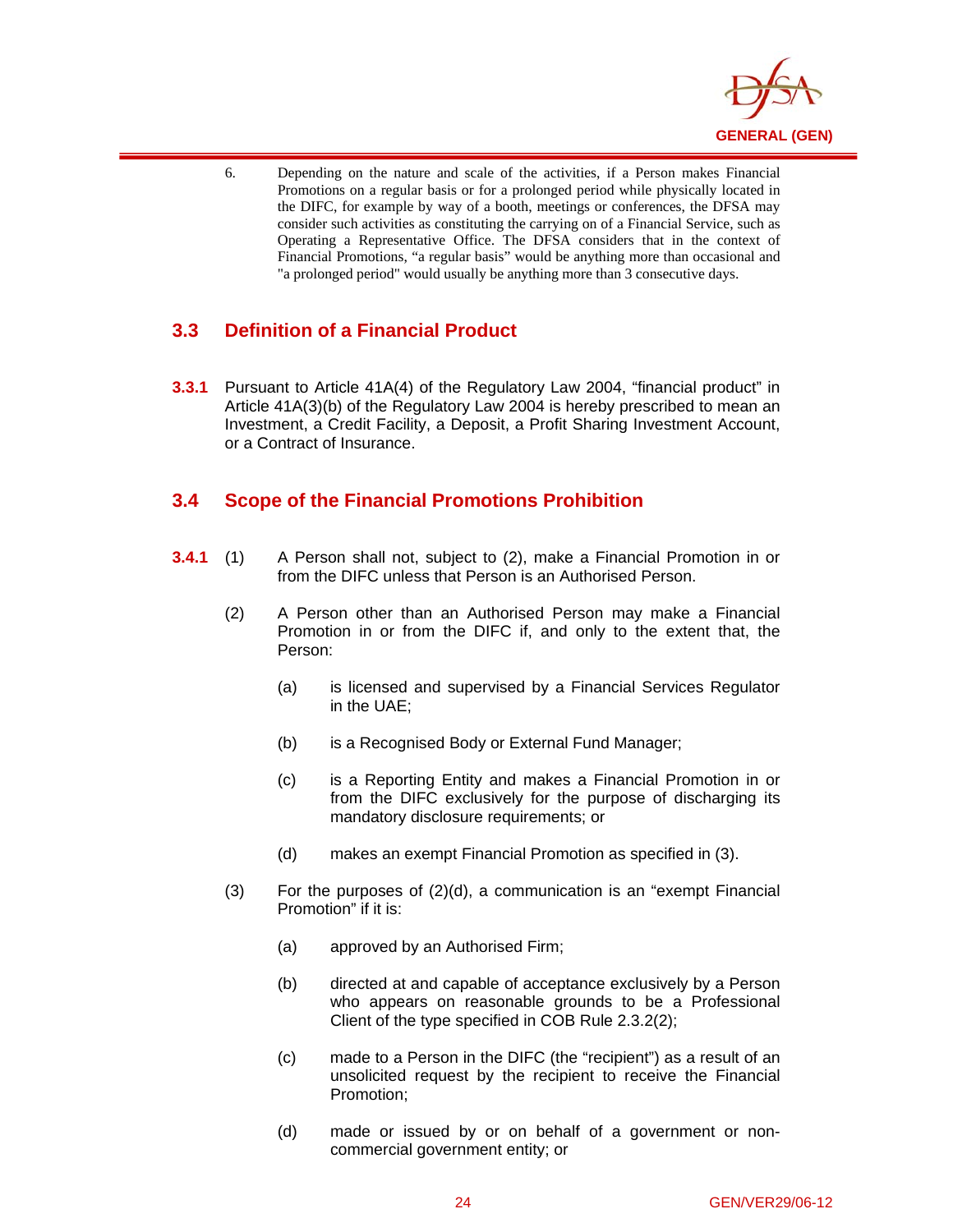

- (e) made in the DIFC by a Person in the course of providing legal or accountancy services and which may reasonably be regarded as incidental to and a necessary part of the provision of such services.
- **3.4.2** A Person does not breach the Financial Promotions Prohibition if:
	- (a) the Person causes a Financial Promotion to be made in the course of providing a facility which is a mere conduit for the making of the Financial Promotion;
	- (b) the Person is located outside the DIFC and makes a Financial Promotion which appears, on reasonable grounds, to be a communication which is not directed at or intended to be acted upon by a Person in the DIFC; or
	- (c) the Financial Promotion is not made for a commercial or business purpose.

 $\overline{a}$ 

- 1. Examples of a mere conduit would include a newspaper or magazine, a website carrying third-party banner ads, a postman or courier, a person paid to hand out promotional material to the public and an event venue - unless in each case they were the originator i.e the Person who makes the Financial Promotion.
- 2. In Rule 3.4.2(b) the DFSA considers that the following non-exhaustive list of factors may each be indicative of whether or not a Financial Promotion is "intended to be acted upon by, or targeted at, Persons in the DIFC":
	- i. whether it is expressed to be for a Person or type of Person in the DIFC;
	- ii. whether it is sent to an address (including a P.O. Box) in the DIFC;
	- iii. whether it is physically distributed to Persons in the DIFC;
	- iv. whether it takes place in the DIFC;
	- v. whether it makes reference to the DIFC;
	- vi. whether it appears in a DIFC publication;
	- vii. whether it appears on a DIFC-based or related website or other media
	- viii. whether it is sent to the email of a Person in the DIFC; or
	- ix. whether it contains a prominent and clear disclaimer on its face that it is not intended to be acted upon by Persons in the DIFC.
- 3. The DFSA in applying Rule 3.4.2(c) will generally consider that for a communication to be made "for a commercial or business purpose" there must be a commercial element to the Financial Promotion, whether or not the Financial Promotion actually leads to the provision of any financial service. However, the DFSA considers that "for a commercial or business purpose" requires a commercial or business interest on the part of the communicator and the nature of the communicator's business need not be related to any specific financial service.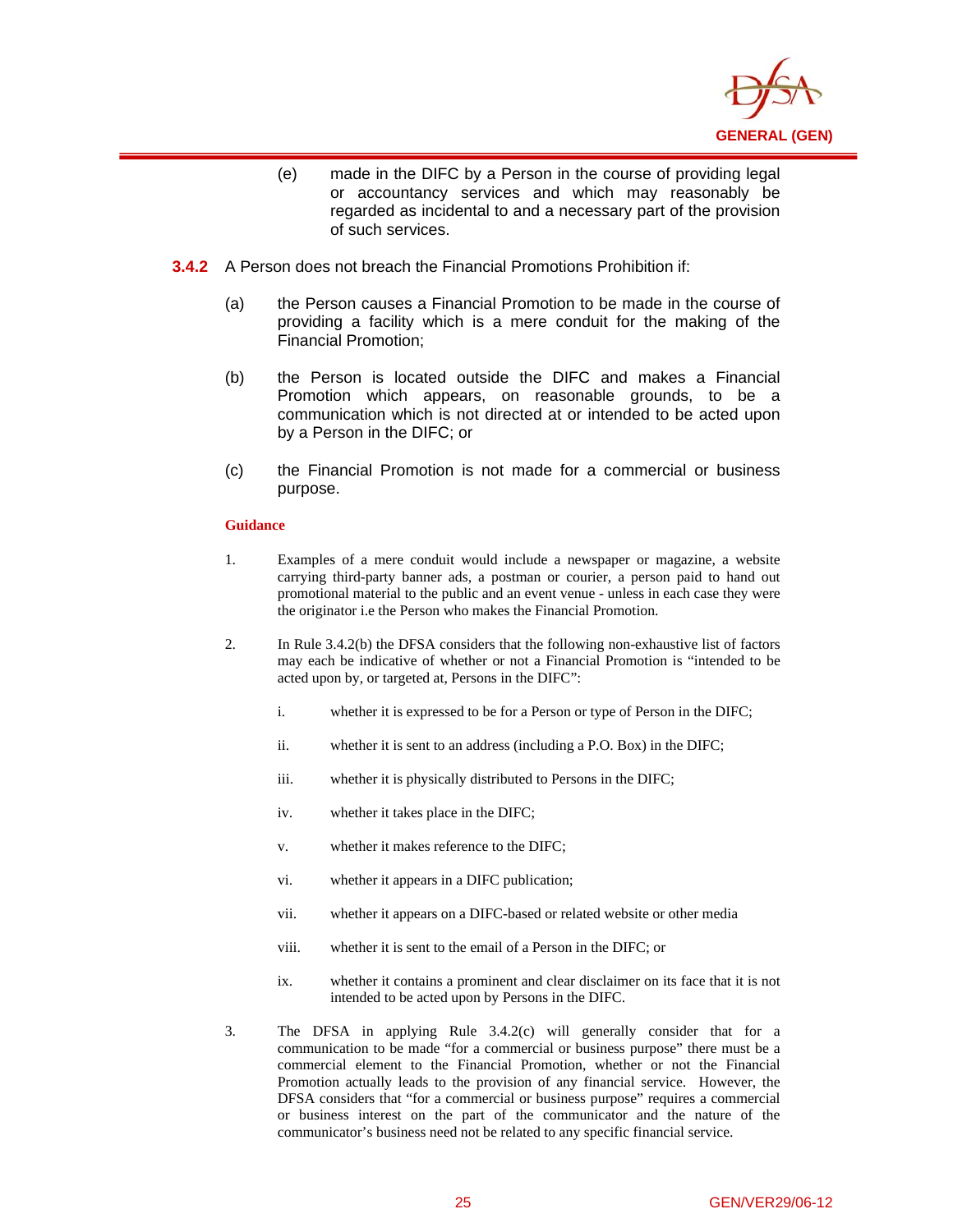

4. The DFSA considers that a Person located outside the DIFC who makes a Financial Promotion into the DIFC, makes that communication in the DIFC. The DFSA considers that the prohibition in Article 41A(1) applies irrespective of where the communicator of the Financial Promotion is located.

## **3.5 Additional Rules for Financial Promotions**

 $\overline{a}$ 

- **3.5.1** (1) A Person in Rule 3.4.1(2) (a) to (d) must, subject to (2), take reasonable care to ensure that any Financial Promotion it makes in or from the DIFC:
	- (a) is clear, fair and not misleading;
	- (b) includes the Person's name, address and regulatory status;
	- (c) if it is intended only for Professional Clients, is not sent or directed to any Person who appears on reasonable grounds not to be a Professional Client, and contains a clear statement that only a Person meeting the criteria for a Professional Client should act upon it; and
	- (d) which is provided to or directed at a Retail Client and contains any information or representation relating to past performance, or any forecast based on past performance or on any other assumptions:
		- (i) presents a balanced view of the financial products or financial services to which the Financial Promotion relates;
		- (ii) identifies, in an easy to understand manner, the information from which the past performance or forecast is derived and how any key facts and assumptions used in that context are drawn; and
		- (iii) contains a prominent warning that past performance is not necessarily a reliable indicator of future performance.
	- (2) A Person described in Rule 3.4.1(2)(a) who makes a Financial Promotion to an existing client in the DIFC is not required to comply with (1) provided that in making the Financial Promotion that Person complies with the requirements of the relevant Financial Services Regulator in the UAE which relate to Financial Promotions.

## **Guidance**

- 1. In presenting information relating to past performance of a financial product or financial service, a Person should use a reputable independent actuarial, financial or statistical reporting service provider.
- 2. The effect of Rule 3.5.1(2) is that a Person who is licensed and regulated by a Financial Services Regulator in the UAE is not required to comply with Rule 3.5.1(1) when communicating with an existing client. However, when making a Financial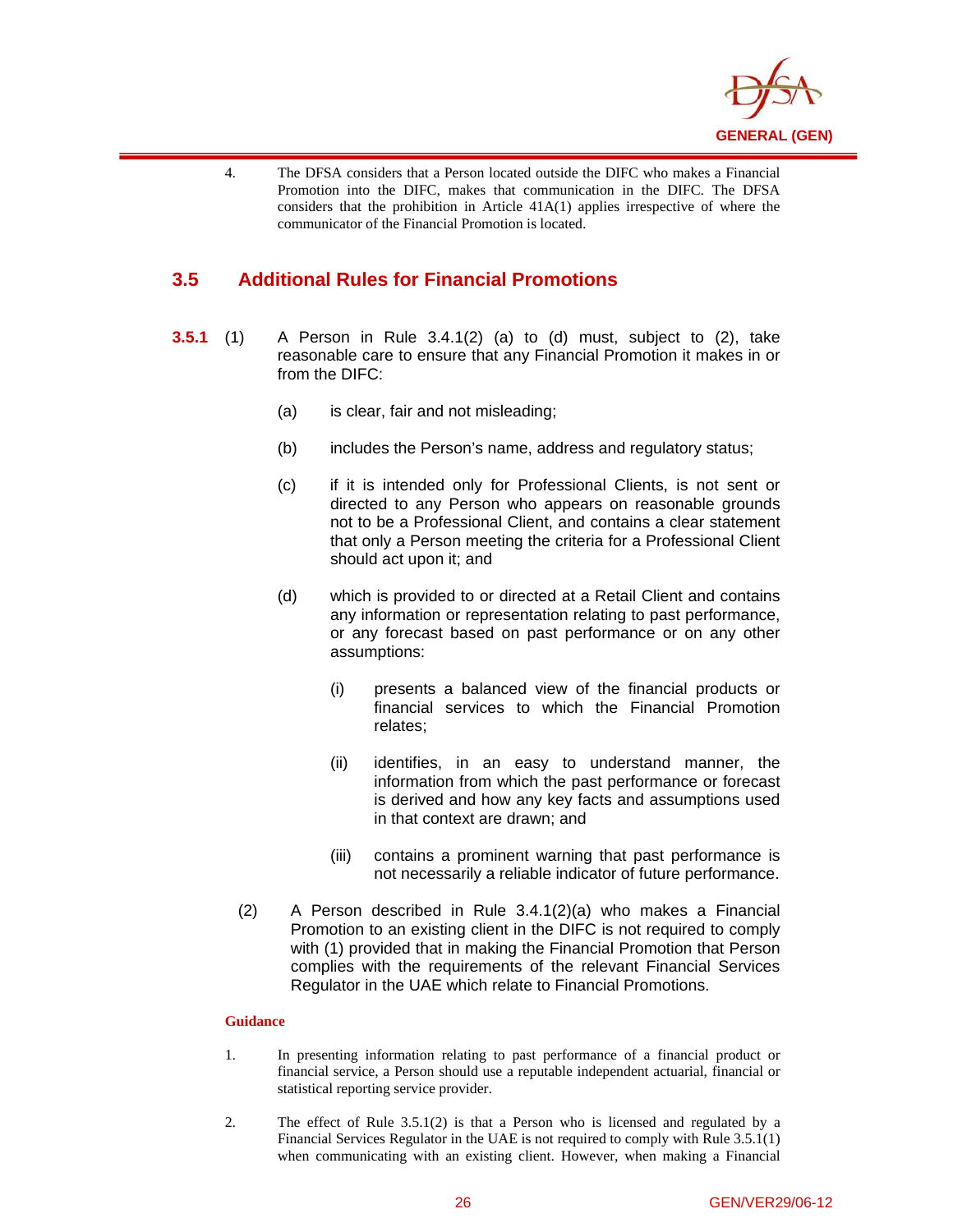

Promotion to a prospective client in the DIFC, Rule 3.5.1(1) does apply to such Persons, as do the prohibitions on the making of offers contained in the Markets Law 2012 and Collective Investment Law 2010 respectively.

**3.5.2** A Person must not, in any Financial Promotion, attempt to limit or avoid any duty or liability it may have under any DFSA-administered laws or the Rules.

## **3.6 Approval of Financial Promotions by an Authorised Firm**

- **3.6.1** For the purposes of GEN Rule 3.4.1(3)(a), an Authorised Firm must not approve a Financial Promotion unless:
	- (a) the Financial Promotion includes a clear and prominent statement that it has been "approved by" the relevant Authorised Firm; and
	- (b) the Financial Promotion is made in accordance with the requirements in Section 3.5.
- **3.6.2** An Authorised Firm must not approve a Financial Promotion which is directed at a Person who appears on reasonable grounds to be a Retail Client unless:
	- (a) it has an endorsement on its License which permits it to carry on a Financial Service with or for a Retail Client; and
	- (b) the scope of its License includes the Financial Service and, if applicable, the particular financial product, to which the Financial Promotion relates.
- **3.6.3** An Authorised Firm must ensure that a Financial Promotion it has approved complies with the requirements in this chapter on an on-going basis.

#### **Guidance**

 $\overline{a}$ 

An Authorised Firm which proposes to approve a Financial Promotion where all or part of that promotion will be real time, such as a live event, will need to consider whether it is able to comply effectively with any relevant Rules in relation to the Financial Promotion or its approval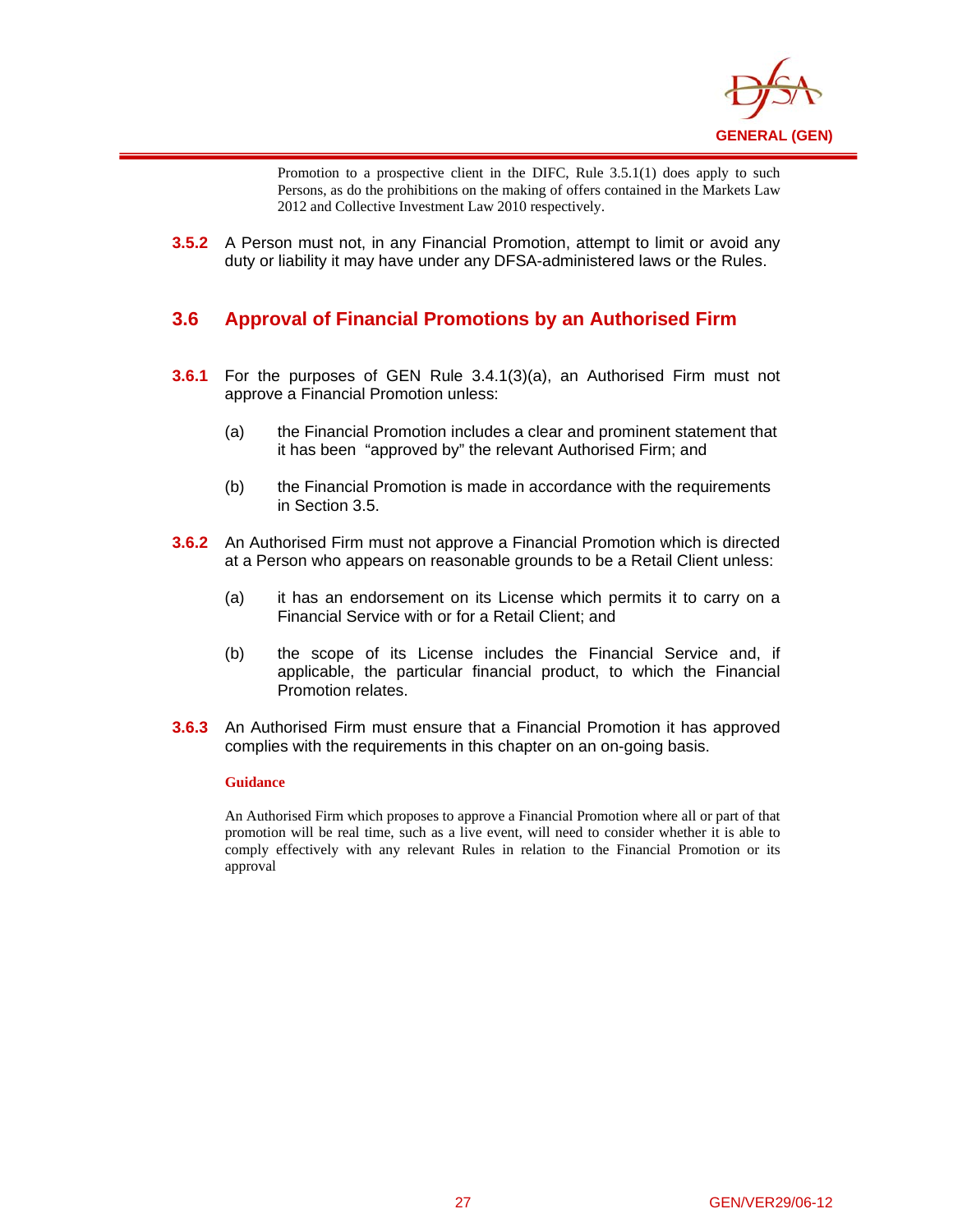

## $\overline{a}$ **4 CORE PRINCIPLES**

## **4.1 Principles for Authorised Firms – application**

- **4.1.1** The twelve Principles for Authorised Firms, set out in section 4.2, apply to every Authorised Firm, other than a Representative Office, in accordance with Rules 4.1.2 and 4.1.3.
- **4.1.2** (1) For the purposes of Rule 4.1.3 the term 'activities' means:
	- (a) Financial Services business;
	- (b) activities carried on in connection with a Financial Service business;
	- (c) activities held out as being for the purpose of a Financial Service business; and
	- (d) in relation to any particular Principle, any activity specified in (2), (3) and (4).
	- (2) Principles 3 and 4 also apply in a Prudential Context to an Authorised Firm with respect to the carrying on of all its activities.
	- (3) Principles 3 and 4 also take into account any activities of other members of the Group of which the Authorised Firm is a member.
	- (4) Principles 10 and 11, to the extent that it relates to disclosing to the DFSA, also applies to an Authorised Firm with respect to the carrying on of all its activities, and takes into account any activities of other members of the Group of which the Authorised Firm is a member.
- **4.1.3** (1) The Principles apply to an Authorised Firm only with respect to activities carried on from an establishment maintained by it in the DIFC, unless an extension in (2), (3), (4) or (5) applies.
	- (2) Where another applicable Rule, which is relevant to the activity, has a wider territorial scope than that in (1), any related Principle applies with that wider scope in relation to the activity described in the Rule.
	- (3) Principles 1, 2 and 3 apply in a Prudential Context to an Authorised Firm with respect to activities wherever they are carried on.
	- (4) Principles 4 and 11 apply to an Authorised Firm with respect to activities wherever they are carried on.
	- (5) Principle 5 also applies to an Authorised Firm with respect to the activities carried on in or from any place outside the DIFC if and to the extent that the activities have, or might reasonably be regarded as likely to have, a negative effect on confidence in the financial markets operating in the DIFC.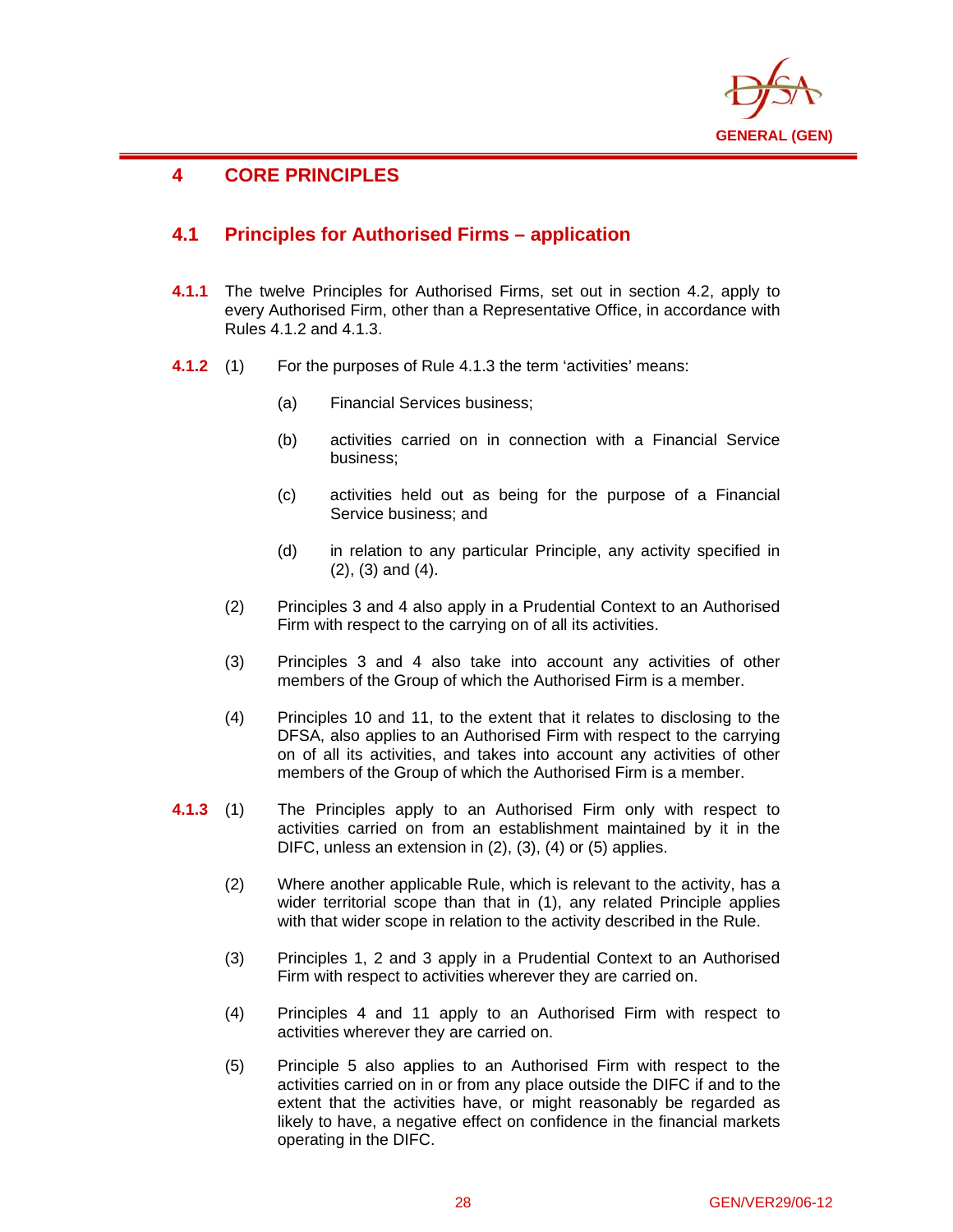

 $\overline{a}$ 

- 1. The Principles for Authorised Firms have the status of Rules and are a general statement of fundamental regulatory requirements which apply alongside the other Rules and also in new or unforeseen situations which may not be covered elsewhere by a specific Rule. Rules in other areas of the Rulebook build upon these fundamental principles. Consequently the Rules and Guidance elsewhere in the Rulebook should not be seen as exhausting the implications of the Principles.
- 2. Breaching a Principle for Authorised Firms makes an Authorised Firm liable to disciplinary action, and may indicate that it is no longer fit and proper to carry on a Financial Service or to hold a Licence and the DFSA may consider withdrawing authorisation or the Licence on that basis.
- 3. The onus will be on the DFSA to show that the Authorised Firm has been at fault in some way, taking into account the standard of conduct required under the Principle in question.

## **4.2 The Principles for Authorised Firms**

## **Principle 1 - Integrity**

**4.2.1** An Authorised Firm must observe high standards of integrity and fair dealing.

## **Principle 2 - Due skill, care and diligence**

**4.2.2** In conducting its business activities an Authorised Firm must act with due skill, care and diligence.

## **Principle 3 - Management, systems and controls**

**4.2.3** An Authorised Firm must ensure that its affairs are managed effectively and responsibly by its senior management. An Authorised Firm must have adequate systems and controls to ensure, as far as is reasonably practical, that it complies with legislation applicable in the DIFC.

## **Principle 4 - Resources**

**4.2.4** An Authorised Firm must maintain and be able to demonstrate the existence of adequate resources to conduct and manage its affairs. These include adequate financial and system resources as well as adequate and competent human resources.

## **Principle 5 - Market conduct**

**4.2.5** An Authorised Firm must observe proper standards of conduct in financial markets.

## **Principle 6 - Information and interests**

**4.2.6** An Authorised Firm must pay due regard to the interests of its customers and communicate information to them in a way which is clear, fair and not misleading.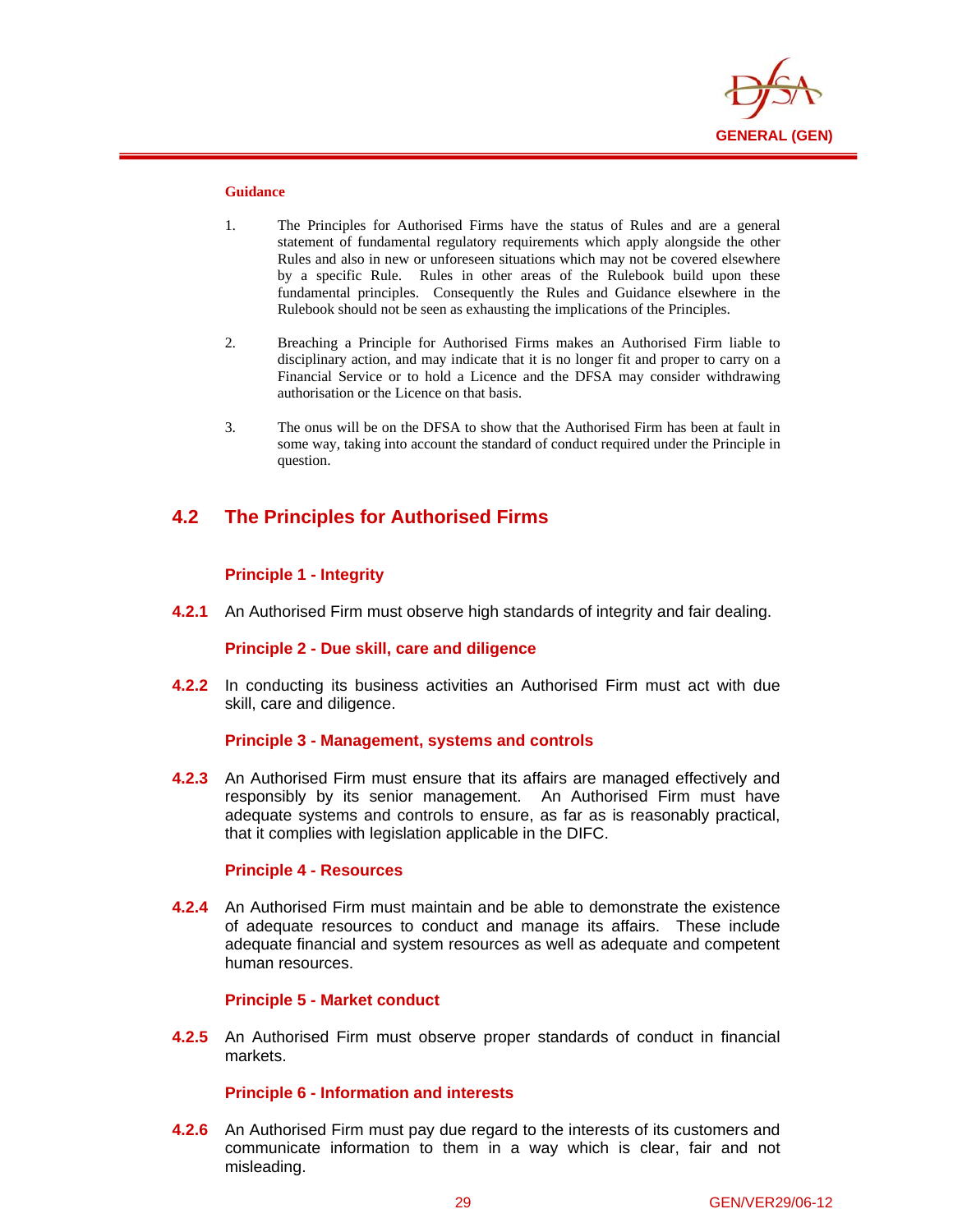

## **Principle 7 - Conflicts of interest**

**4.2.7** An Authorised Firm must take all reasonable steps to ensure that conflicts of interest between itself and its customers, between its Employees and customers and between one customer and another are identified and then prevented or managed, or disclosed, in such a way that the interests of a customer are not adversely affected.

## **Principle 8 - Suitability**

 $\overline{a}$ 

**4.2.8** An Authorised Firm must take reasonable care to ensure the suitability of its advice and discretionary decisions for customers who are entitled to rely upon its judgement.

## **Principle 9 - Customer assets and money**

**4.2.9** Where an Authorised Firm has control of or is otherwise responsible for assets or money belonging to a customer which it is required to safeguard, it must arrange proper protection for them in accordance with the responsibility it has accepted.

## **Principle 10 - Relations with regulators**

**4.2.10** An Authorised Firm must deal with Regulators in an open and co-operative manner and keep the DFSA promptly informed of significant events or anything else relating to the Authorised Firm of which the DFSA would reasonably expect to be notified.

## **Principle 11 - Compliance with high standards of corporate governance**

**4.2.11** An Authorised Firm must have a corporate governance framework as appropriate to the nature, scale and complexity of its business and structure, which is adequate to promote the sound and prudent management and oversight of the Authorised Firm's business and to protect the interests of its customers and stakeholders.

## **Guidance**

Corporate governance framework encompasses structural and procedural arrangements such as systems, policies and practices that are put in place to promote good governance and include the specific measures required under GEN Rule 5.3.30.

## **Principle 12 – Remuneration practices**

**4.2.12** An Authorised Firm must have a remuneration structure and strategies which are well aligned with the long term interests of the firm, and are appropriate to the nature, scale and complexity of its business.

## **4.3 Principles for Authorised Individuals – application**

**4.3.1** The six Principles for Authorised Individuals set out in section 4.4 apply to every Authorised Individual in respect of every Licensed Function.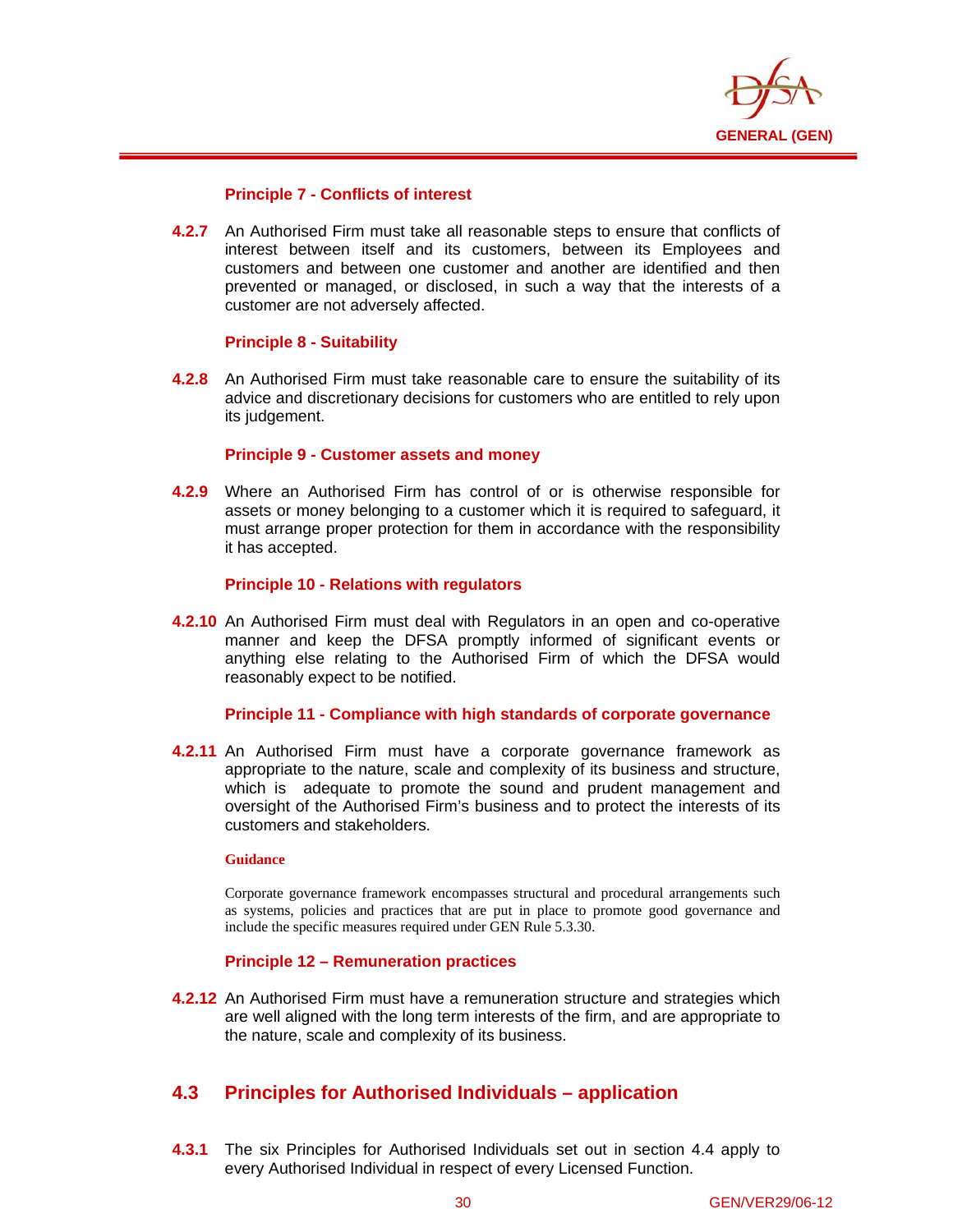

 $\overline{a}$ 

- 1. The Principles for Authorised Individuals do not apply to an Authorised Individual in respect of any other functions he may carry out, although his conduct in those functions may be relevant to his fitness and propriety.
- 2. Breaching a Principle for Authorised Individuals makes an Authorised Individual liable to disciplinary action and may indicate that he is no longer fit and proper to perform a Licensed Function and the DFSA may consider suspending or withdrawing Authorised Individual status on that basis.
- 3. The onus will be on the DFSA to show that he is culpable, taking into account the standard of conduct required under the Principle in question. In determining whether or not the particular conduct of an Authorised Individual complies with the Principles for Authorised Individuals, the DFSA will take account of whether that conduct is consistent with the requirements and standards relevant to his Authorised Firm, the Authorised Individual's own role and the information available to him.

## **4.4 The Principles for Authorised Individuals**

## **Principle 1 - Integrity**

**4.4.1** An Authorised Individual must observe high standards of integrity and fair dealing in carrying out every Licensed Function.

## **Principle 2 - Due skill, care and diligence**

**4.4.2** An Authorised Individual must act with due skill, care and diligence in carrying out every Licensed Function.

## **Principle 3 - Market conduct**

**4.4.3** An Authorised Individual must observe proper standards of conduct in financial markets in carrying out every Licensed Function.

## **Principle 4 - Relations with the DFSA**

**4.4.4** An Authorised Individual must deal with the DFSA in an open and cooperative manner and must disclose appropriately any information of which the DFSA would reasonably be expected to be notified.

## **Principle 5 - Management, systems and control**

**4.4.5** An Authorised Individual who has significant responsibility must take reasonable care to ensure that the business of the Authorised Firm for which he is responsible is organised so that it can be managed and controlled effectively.

## **Principle 6 - Compliance**

**4.4.6** An Authorised Individual who has significant responsibility must take reasonable care to ensure that the business of the Authorised Firm for which he is responsible complies with any legislation applicable in the DIFC.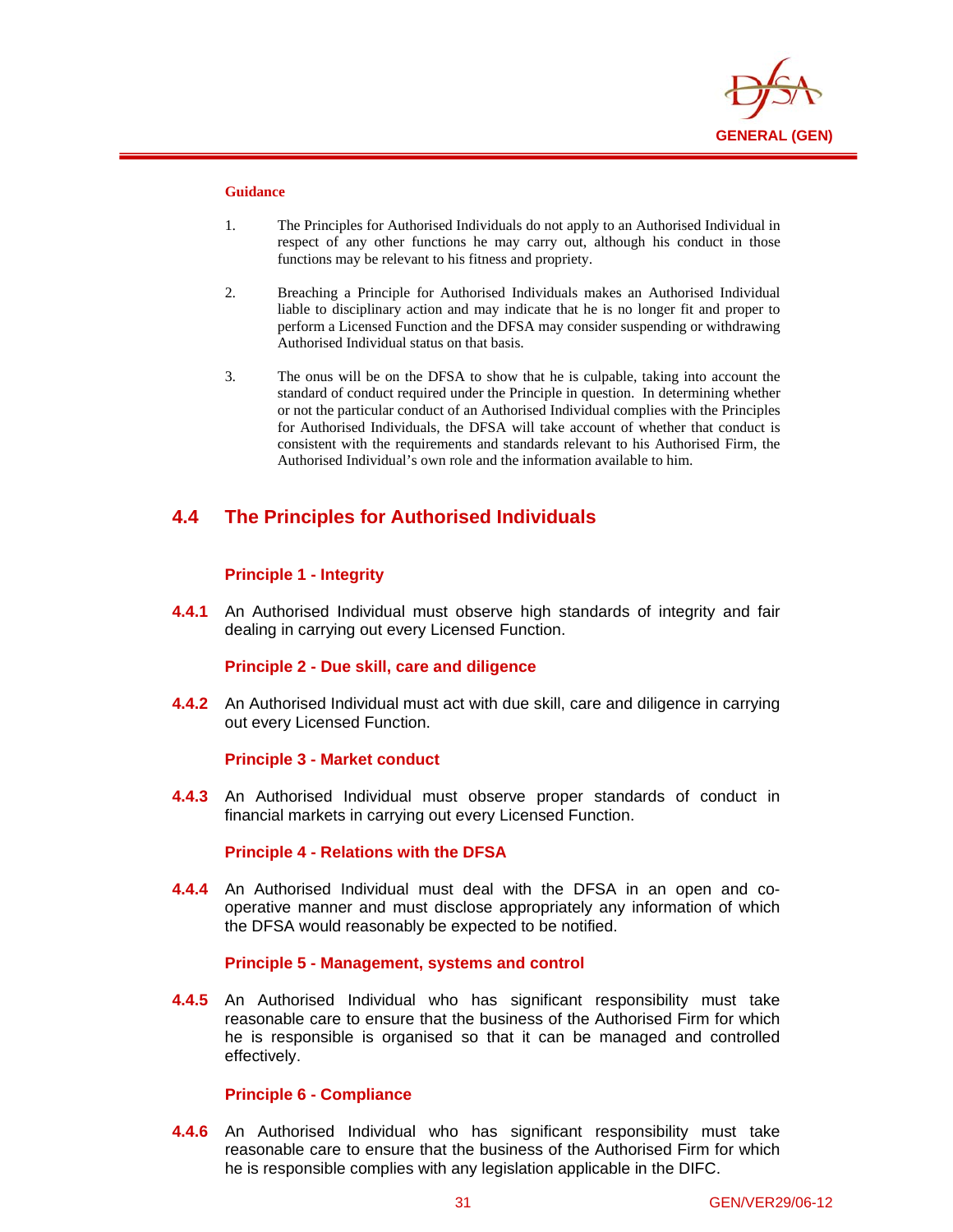

### $\overline{a}$ **5 MANAGEMENT, SYSTEMS AND CONTROLS**

# **5.1 Application**

- **5.1.1** (1) Subject to (5), this chapter applies to every Authorised Person with respect to the Financial Services carried on in or from the DIFC.
	- (2) It also applies in a Prudential Context to a Domestic Firm with respect to all its activities wherever they are carried on.
	- (3) Section 5.3 also applies to an Authorised Firm in a Prudential Context with respect to its entire DIFC branch's activities wherever they are carried on.
	- (4) This chapter also applies to an Authorised Market Institution, if it has an endorsed Licence authorising it to maintain an Official List of Securities, with respect to such maintenance.
	- (5) Rules 5.3.13, 5.3.14, 5.3.15, 5.3.23, 5.3.24, 5.3.30 and 5.3.31 do not apply to an Authorised ISPV.
	- (6) This chapter does not apply to a Representative Office.

### **Guidance**

- 1. The purpose of this chapter is to set out the requirements for the Governing Body and the senior management within an Authorised Person who are to take direct responsibility for the Authorised Person's arrangements on matters likely to be of interest to the DFSA wherever they may give rise to risks to the DFSA's objectives or they affect the DFSA's functions under the legislation applicable in the DIFC. See also the requirements relating to organisation in Rules 5.3.2 and 5.3.3.
- 2. In relation to an Authorised Market Institution, this chapter should be read in conjunction with the AMI module.
- 3. In relation to an Authorised Firm which is a Fund Manager or the Trustee, this chapter should be read in conjunction with the CIR module and construed to take into account any Fund which the Authorised Firm operates or for which it acts as the Trustee.

# **5.2 Allocation of significant responsibilities**

### **Apportionment of significant responsibilities**

- **5.2.1** An Authorised Person must apportion significant responsibilities between the members of its Governing Body and its senior management and maintain such apportionment in such a way that:
	- (a) it meets the corporate governance requirements in Rule 5.3.30;
	- (b) it is appropriate with regard to: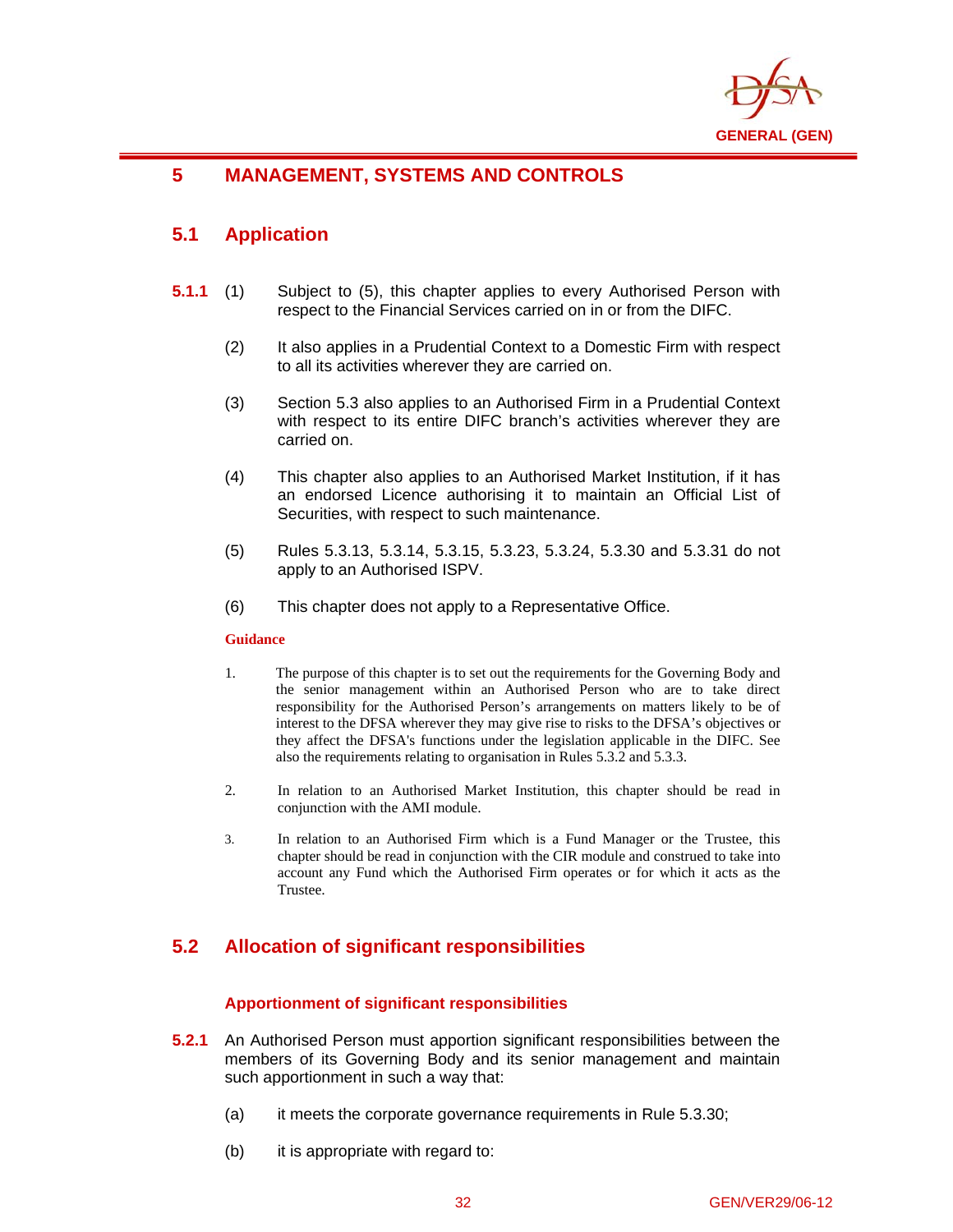

- (i) the nature, scale and complexity of the business of the Authorised Person; and
- (ii) the ability and qualifications of the responsible individuals;
- (c) it is clear who is responsible for which matters; and
- (d) the business of the Authorised Person can be adequately monitored and controlled by the Authorised Person's Governing Body and senior management.
- **5.2.2** An Authorised Person must allocate to the Senior Executive Officer or to the individual holding equivalent responsibility for the conduct for the Authorised Person's business or the Governing Body, the functions of:
	- (a) dealing with the apportionment of responsibilities; and
	- (b) overseeing the establishment and maintenance of systems and controls.

 $\overline{a}$ 

Rules 5.2.1 and 5.2.2 do not derogate from the overall responsibility of the Governing Body in Rule 5.3.30(2).

### **Recording of apportionment**

- **5.2.3** (1) An Authorised Person must establish and maintain an up-to-date record of the arrangements it has made to comply with Rules 5.2.1 and 5.2.2.
	- (2) The record must show that the members of the Governing Body and the senior management are aware of and have accepted the responsibilities apportioned in accordance with Rule 5.2.1.
	- (3) Where a responsibility has been allocated to more than one individual, the record must show clearly how that responsibility is allocated between the individuals.
	- (4) The record must be retained for six years from the date on which it was established or superseded by a more up-to-date record.

# **5.3 Systems and controls**

### **General requirement**

**5.3.1** (1) An Authorised Person must establish and maintain systems and controls, including but not limited to financial and risk systems and controls, that ensure that its affairs are managed effectively and responsibly by its senior management.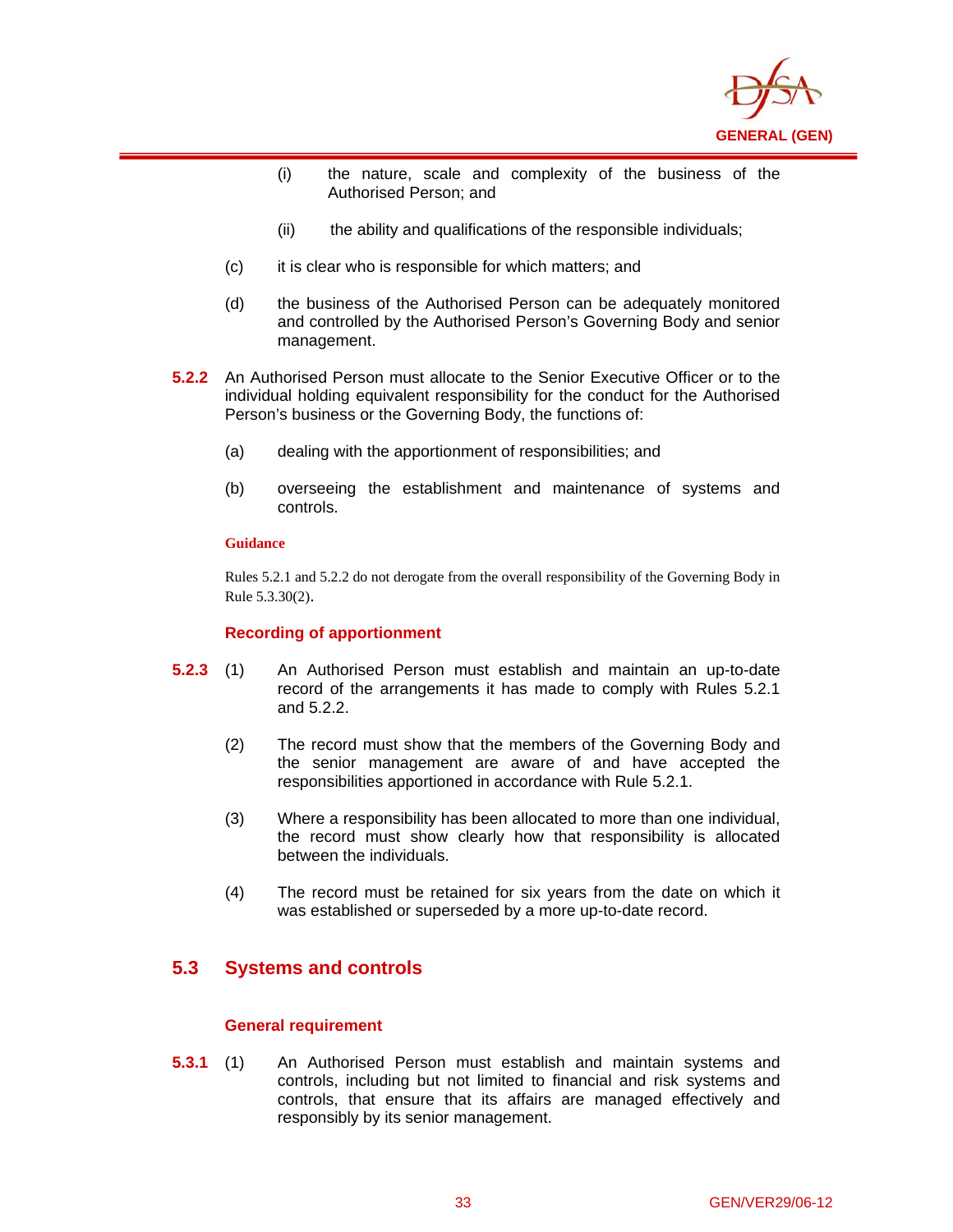

(2) An Authorised Person must undertake regular reviews of its systems and controls.

#### **Guidance**

 $\overline{a}$ 

The nature and extent of the systems and controls of an Authorised Person will depend upon a variety of factors including the nature, scale and complexity of its business. While all Authorised Persons, irrespective of the nature, scale, and complexity of their business and legal structure or organisation need to comply with this chapter, the DFSA will take into account these factors and the differences that exist between Authorised Persons when assessing the adequacy of an Authorised Person's systems and controls. Nevertheless, neither these factors nor the differences relieve an Authorised Person from compliance with its regulatory obligations.

### **Organisation**

- **5.3.2** An Authorised Person must establish and implement, taking due account of the nature, scale and complexity of its business and structure, adequate measures to ensure:
	- (a) clearly defined roles and responsibilities assigned to its Governing Body and the members of that body, senior management and Persons Undertaking Key Control Functions;
	- (b) there are clear reporting lines applicable to the individuals undertaking those functions;
	- (c) the roles, responsibilities and reporting lines referred to in (a) and (b) are documented and communicated to all relevant Employees; and
	- (d) in the case of an Authorised Firm, the Employees who will be delivering Financial Services to its customers are also clearly identified, together with their respective lines of accountability and supervision.

### **Guidance**

- 1. The term Employee is defined in the GLO widely and includes members of the Governing Body or directors and senior managers of the Authorised Firm. Therefore, the requirements relating to Employees in Rules 5.3.3 and 5.3.6 apply to all Employees including those across the organisation.
- 2. The division of responsibilities between the Governing Body and the senior management should be clearly established and set out in writing. In assigning duties, the Governing Body should take care that no one individual has unfettered powers in making material decisions.
- 3. Members of the Governing Body may include individuals undertaking senior management functions (such as the chief executive of the firm) and Persons Undertaking Key Control Functions. In assigning specific functions to such individuals, care should be taken to ensure that the integrity and effectiveness of the functions they are to perform are not compromised. For example, if the Chairperson of the Governing Body is also the chief executive officer of the Authorised Person, the Governing Body should ensure that the performance assessment of that individual in his roles should be undertaken by a senior non-executive member of the Governing Body or an independent external consultant.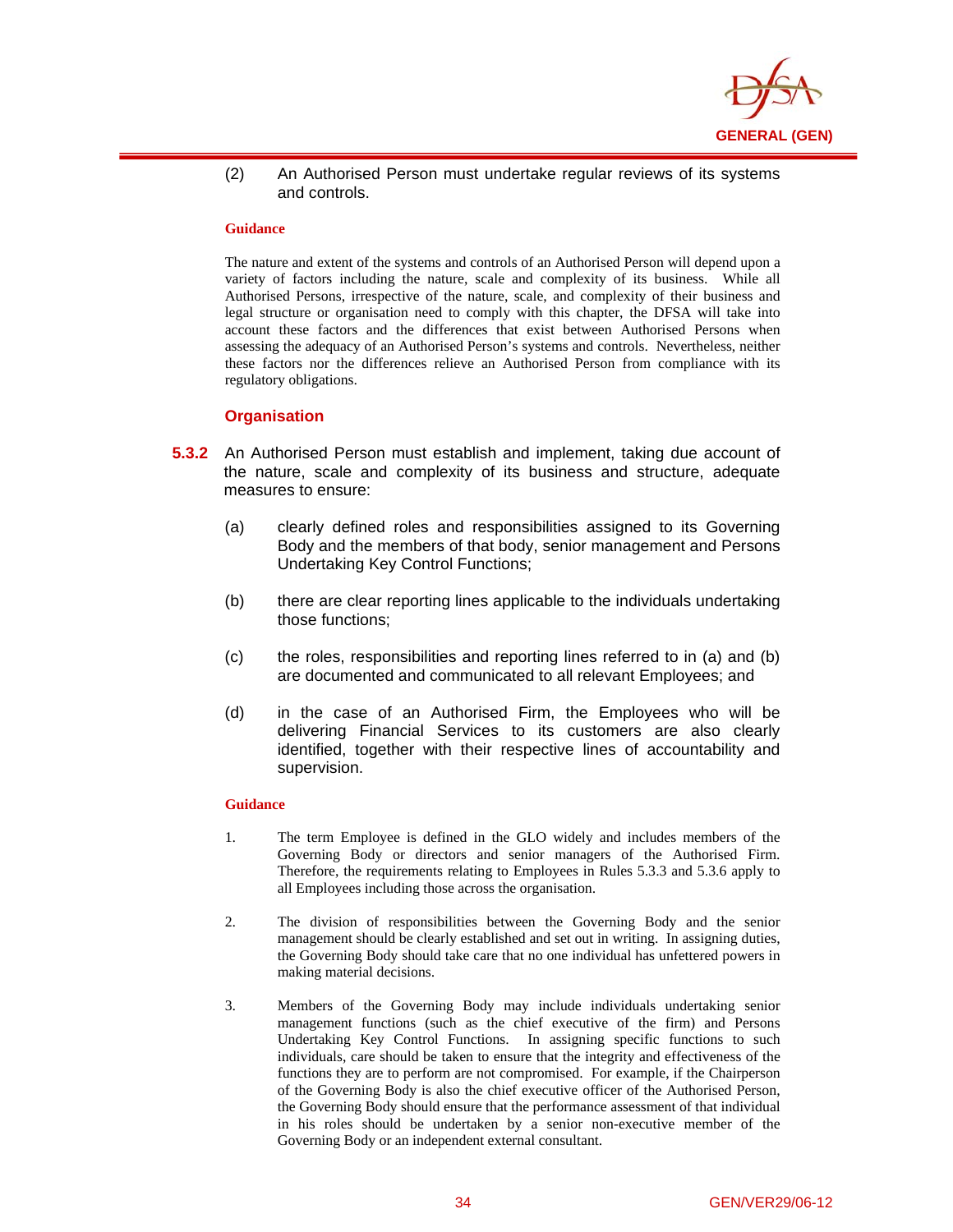

4. Persons Undertaking Key Control Functions are defined in GLO in an inclusive manner to encompass Persons such as the heads of risk control, compliance and internal audit functions. In the case of an Insurer, the actuary also is a Person who Undertakes a Key Control Function.

### **5.3.3** Deleted

 $\overline{a}$ 

**5.3.4** An Authorised Person must ensure that key duties and functions are segregated so as to avoid the situation where the allocation of duties and functions to be performed by the same individual could result in undetected errors or be vulnerable to abuse and thus expose the Authorised Person or its customers or users to inappropriate risks.

### **Risk management**

- **5.3.5** An Authorised Person must establish and maintain risk management systems and controls to enable it to identify, assess, mitigate, control and monitor its risks.
- **5.3.6** An Authorised Person must develop, implement and maintain policies and procedures to manage the risks to which the Authorised Person and where applicable, its customers or users, are exposed.
- **5.3.7** (1) An Authorised Person must appoint an individual to advise its Governing Body and senior management of such risks.
	- (2) An Authorised Person which is part of a Group should be aware of the implications of any Group wide risk policy and systems and controls regime.

### **Compliance**

- **5.3.8** An Authorised Firm must establish and maintain compliance arrangements, including processes and procedures that ensure and evidence, as far as reasonably practicable, that the Authorised Firm complies with all legislation applicable in the DIFC.
- **5.3.9** An Authorised Firm must document the organisation, responsibilities and procedures of the compliance function.
- **5.3.10** An Authorised Firm must ensure that the Compliance Officer has access to sufficient resources, including an adequate number of competent staff, to perform his duties objectively and independently of operational and business functions.
- **5.3.11** An Authorised Firm must ensure that the Compliance Officer has unrestricted access to relevant records and to the Authorised Firm's Governing Body and senior management.
- **5.3.12** An Authorised Firm must establish and maintain monitoring and reporting processes and procedures to ensure that any compliance breaches are readily identified, reported and promptly acted upon.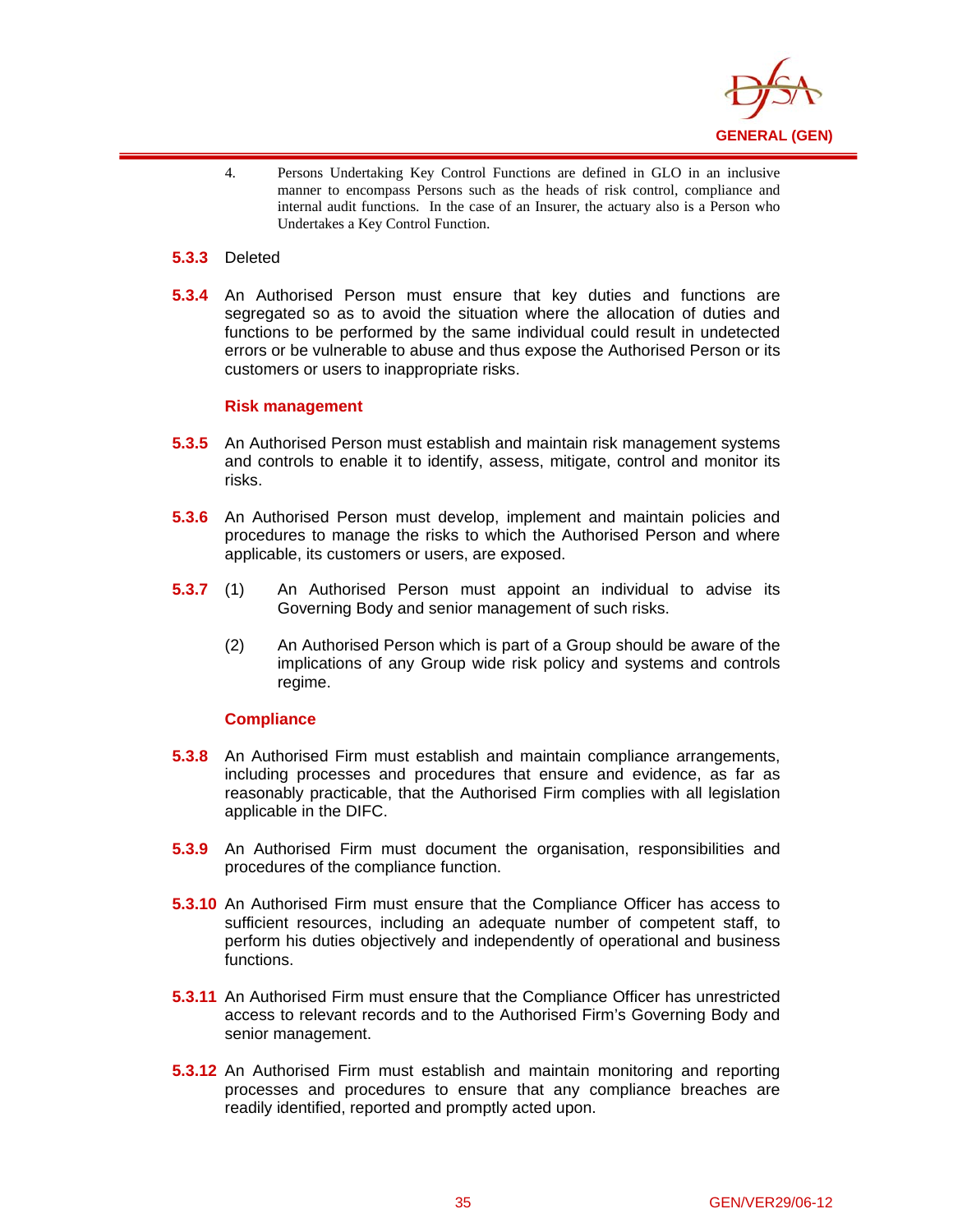

**5.3.13** An Authorised Firm must document the monitoring and reporting processes and procedures as well as keep records of breaches of any of legislation applicable in the DIFC.

### **Guidance**

 $\overline{a}$ 

Similar requirements to those in Rules 5.3.7 to 5.3.12 are set out in the AMI module in relation to Authorised Market Institutions.

### **Internal audit**

- **5.3.14** (1) An Authorised Person must establish and maintain an internal audit function with responsibility for monitoring the appropriateness and effectiveness of its systems and controls.
	- (2) The internal audit function must be independent from operational and business functions.
- **5.3.15** An Authorised Person must ensure that its internal audit function has unrestricted access to all relevant records and recourse when needed to the Authorised Person's Governing Body or the relevant committee, established by its Governing Body for this purpose.
- **5.3.16** An Authorised Person must document the organisation, responsibilities and procedures of the internal audit function.

### **Business plan and strategy**

- **5.3.17** (1) An Authorised Person must produce a business plan which enables it, amongst other things, to manage the risks to which it and its customers are exposed.
	- (2) The business plan must take into account the Authorised Person's current business activities and the business activities forecast for the next twelve months.
	- (3) The business plan must be documented and updated as appropriate to take account of changes in the business environment and to reflect changes in the business of the Authorised Person.

### **Management information**

**5.3.18** An Authorised Person must establish and maintain arrangements to provide its Governing Body and senior management with the information necessary to organise, monitor and control its activities, to comply with legislation applicable in the DIFC and to manage risks. The information must be relevant, accurate, comprehensive, timely and reliable.

### **Staff and agents**

- **5.3.19** An Authorised Person must establish and maintain systems and controls that enable it to satisfy itself of the suitability of anyone who acts for it.
- **5.3.20** (1) An Authorised Firm must ensure, as far as reasonably practical, that its Employees are: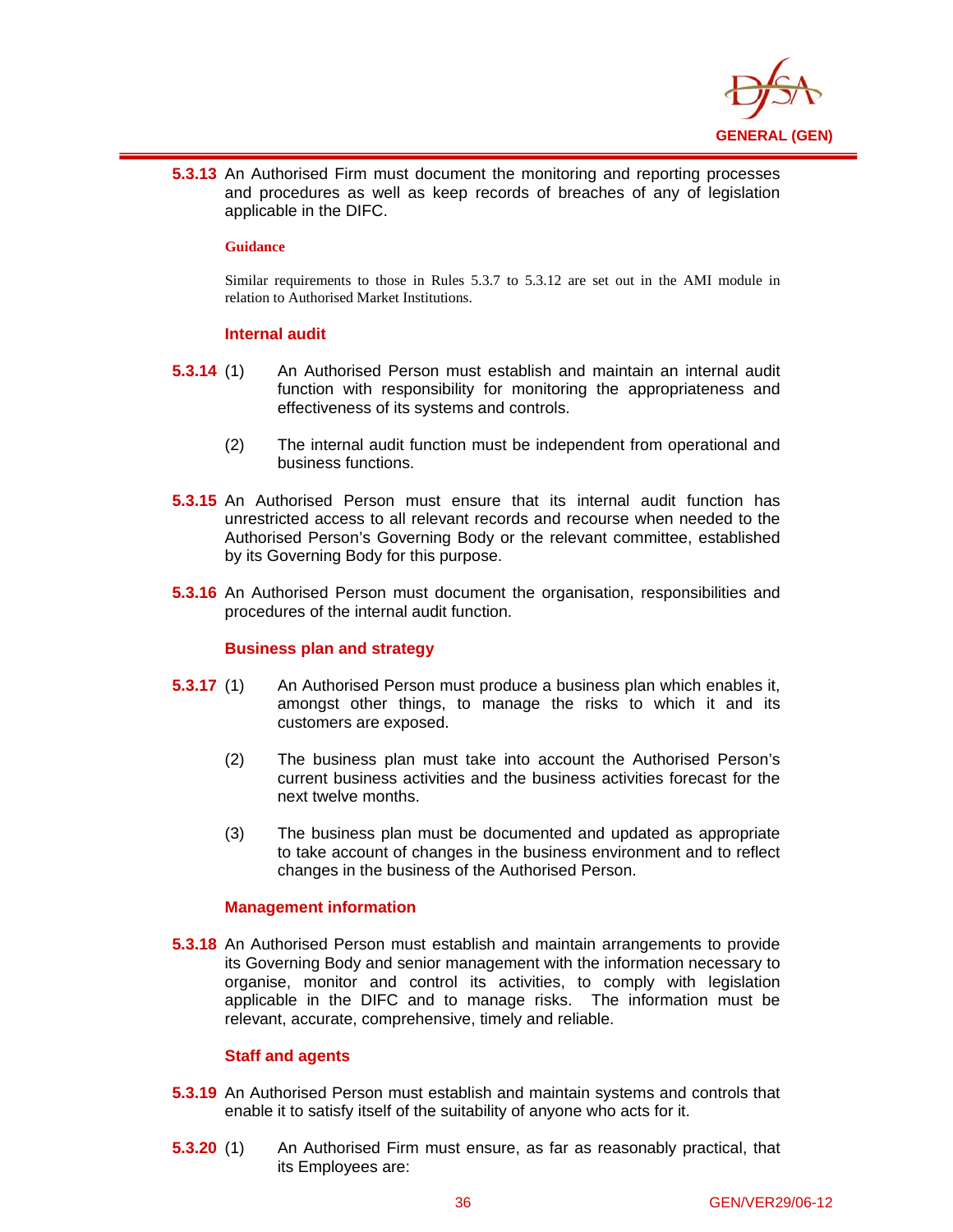

- (a) fit and proper;
- (b) competent and capable of performing the functions which are to be assigned to those Employees; and
- (c) trained in the requirements of the legislation applicable in the DIFC.
- (2) An Authorised Firm must establish and maintain systems and controls to comply with (1). An Authorised Firm must be able to demonstrate that it has complied with these requirements through appropriate measures, including the maintenance of relevant records.

 $\overline{a}$ 

- 1. When considering whether an Employee is fit and proper, competent and capable, an Authorised Firm should consider any training undertaken or required by an Employee, the nature of the Clients to whom an Employee provides Financial Services, and the type of activities performed by an Employee in the provision of such Financial Services including any interface with Clients.
- 2. When assessing the fitness and propriety of Employees, an Authorised Firm should be guided by the matters set out in section 2.3 of the RPP Sourcebook and should also monitor conflicts or potential conflicts of interest arising from all of the individual's links and activities.
- 3. When assessing the competence and capability of an Employee, an Authorised Firm should:
	- a. obtain details of the skills, knowledge and experience of the Employee relevant to the nature and requirements of the role;
	- b. take reasonable steps to verify the relevance, accuracy and authenticity of any information obtained;
	- c. determine, in light of the Employee's relevant skills, knowledge and experience, that the Employee is competent and capable of fulfilling the duties of the role; and
	- d. consider the level of responsibility that the Employee will assume within the Authorised Firm, including whether the Employee will be providing Financial Services to Retail Clients in an interfacing role.
- 4. An Authorised Firm should also satisfy itself that an Employee:
	- a. continues to be competent and capable of performing the role;
	- b. has kept abreast of market, product, technology, legislative and regulatory developments that are relevant to the role, through training or other means; and
	- is able to apply his knowledge.
- 5. Refer to section 2.2.13 of the RPP Sourcebook for criteria for suitability of members of the Governing Body of the Authorised Firm.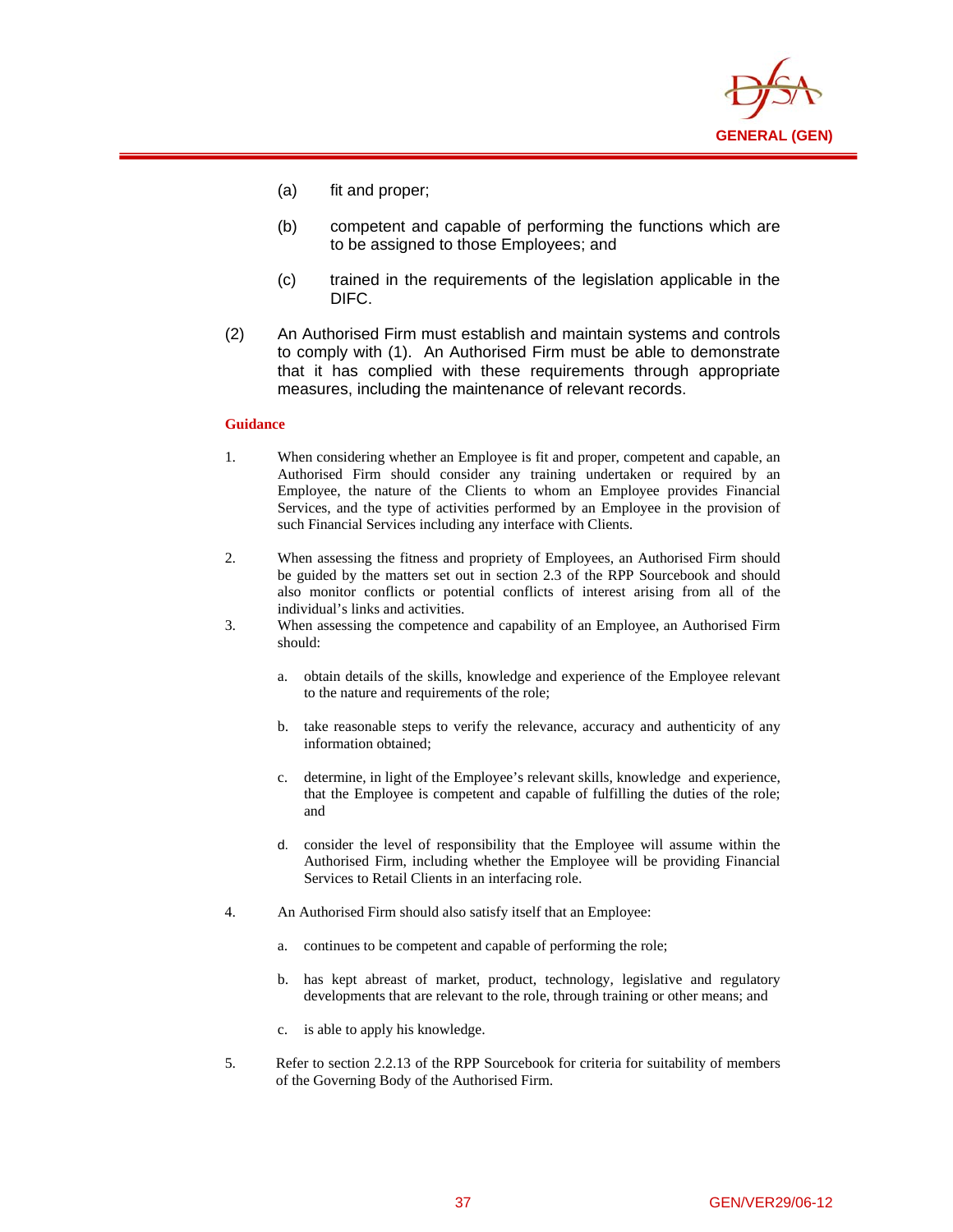

### **Conduct**

 $\overline{a}$ 

- **5.3.21** An Authorised Person must establish and maintain systems and controls that ensure, as far as reasonably practical, that the Authorised Person and its Employees do not engage in conduct, or facilitate others to engage in conduct, which may constitute:
	- (a) market misconduct;
	- (b) money laundering; or
	- (c) a financial crime under any applicable U.A.E. laws.

### **Outsourcing**

- **5.3.22** (1) An Authorised Person which outsources any of its functions or activities directly related to Financial Services to service providers (including within its Group) is not relieved of its regulatory obligations and remains responsible for compliance with legislation applicable in the DIFC.
	- (2) The outsourced function under this Rule shall be deemed as being carried out by the Authorised Person itself.
	- (3) An Authorised Person which uses such service providers must ensure that it:
		- (a) has undertaken due diligence in choosing suitable service providers;
		- (b) effectively supervises the outsourced functions or activities; and
		- (c) deals effectively with any act or failure to act by the service provider that leads, or might lead, to a breach of any legislation applicable in the DIFC.
- **5.3.23** (1) An Authorised Person must inform the DFSA about any material outsourcing arrangements.
	- (2) An Authorised Person which has a material outsourcing arrangement must:
		- (a) establish and maintain comprehensive outsourcing policies, contingency plans and outsourcing risk management programmes;
		- (b) enter into an appropriate and written outsourcing contract; and
		- (c) ensure that the outsourcing arrangements neither reduce its ability to fulfil its obligations to customers and the DFSA, nor hinder supervision of the Authorised Person by the DFSA.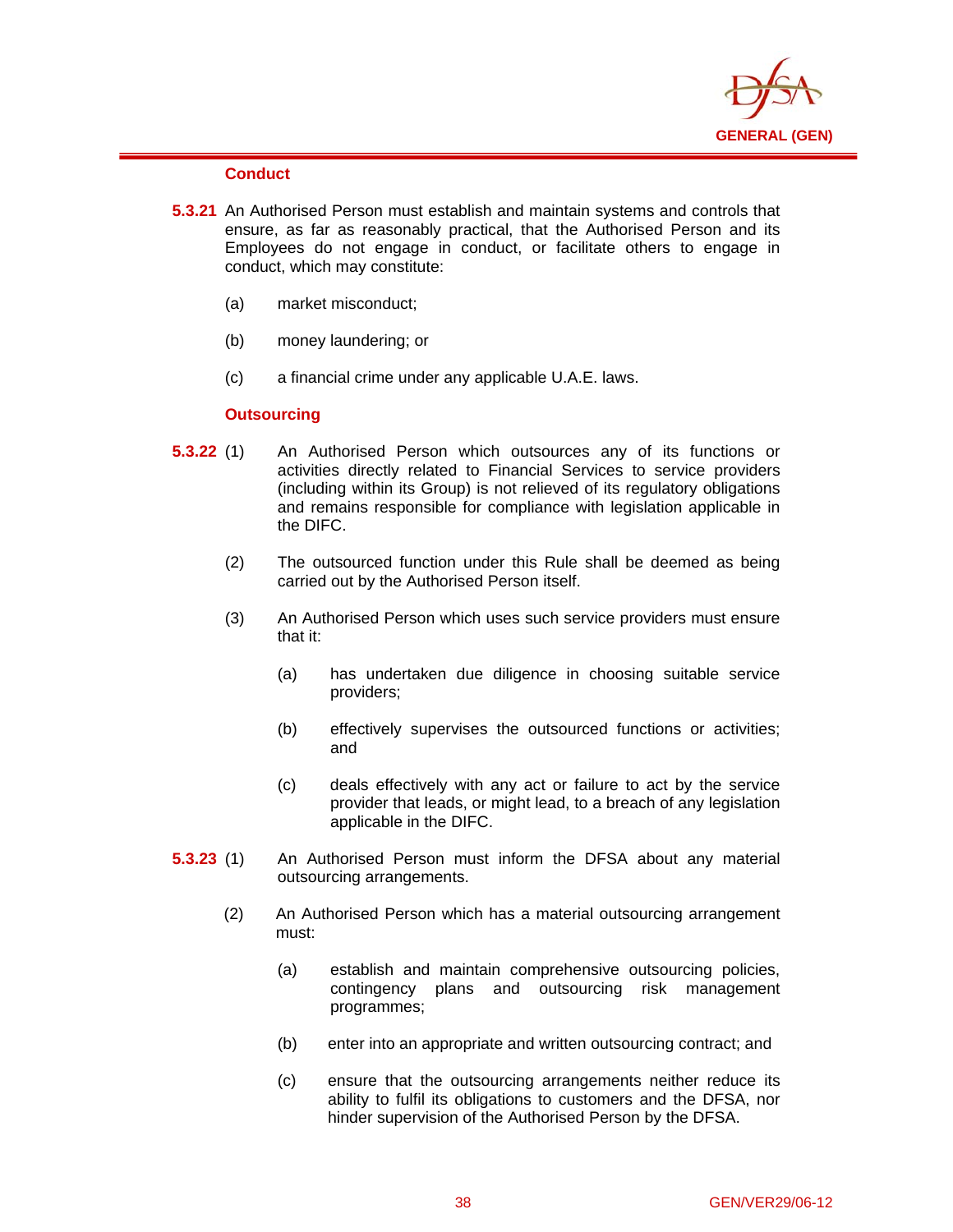

- (3) An Authorised Person must ensure that the terms of its outsourcing contract with each service provider under a material outsourcing arrangement require the service provider to:
	- (a) provide for the provision of information under section 11.1 in relation to the Authorised Person and access to their business premises; and
	- (b) deal in an open and co-operative way with the DFSA.

 $\overline{a}$ 

- 1. An Authorised Person's outsourcing arrangements should include consideration of:
	- a. applicable guiding principles for outsourcing in financial services issued by the Joint Forum; or
	- b. any equivalent principles or regulations the Authorised Person is subject to in its home country jurisdiction.
- 2. An outsourcing arrangement would be considered to be material if it is a service of such importance that weakness or failure of that service would cast serious doubt on the Authorised Person's continuing ability to remain fit and proper or to comply with DFSA administered Laws and Rules.

### **Business continuity and disaster recovery**

- **5.3.24** (1) An Authorised Person must have in place adequate arrangements to ensure that it can continue to function and meet its obligations under the legislation applicable in the DIFC in the event of an unforeseen interruption.
	- (2) These arrangements must be kept up to date and regularly tested to ensure their effectiveness.

### **Guidance**

- 1. In considering the adequacy of an Authorised Person's business continuity arrangements, the DFSA will have regard to the Authorised Person's management of the specific risks arising from interruptions to its business including its crisis management and disaster recovery plans.
- 2. The DFSA expects an Authorised Person to have:
	- a. arrangements which establish and maintain the Authorised Person's physical security and protection for its information systems for business continuity purposes in the event of planned or unplanned information system interruption or other events that impact on its operations;
	- b. considered its primary data centres' and business operations' reliance on infrastructure components, for example transportation, telecommunications networks and utilities and made the necessary arrangements to minimise the risk of interruption to its operations by arranging backup of infrastructure components and service providers; and
	- c. considered, in its plans for dealing with a major interruption to its primary data centre or business operations, its alternative data centres' and business operations' reliance on infrastructure components and made the necessary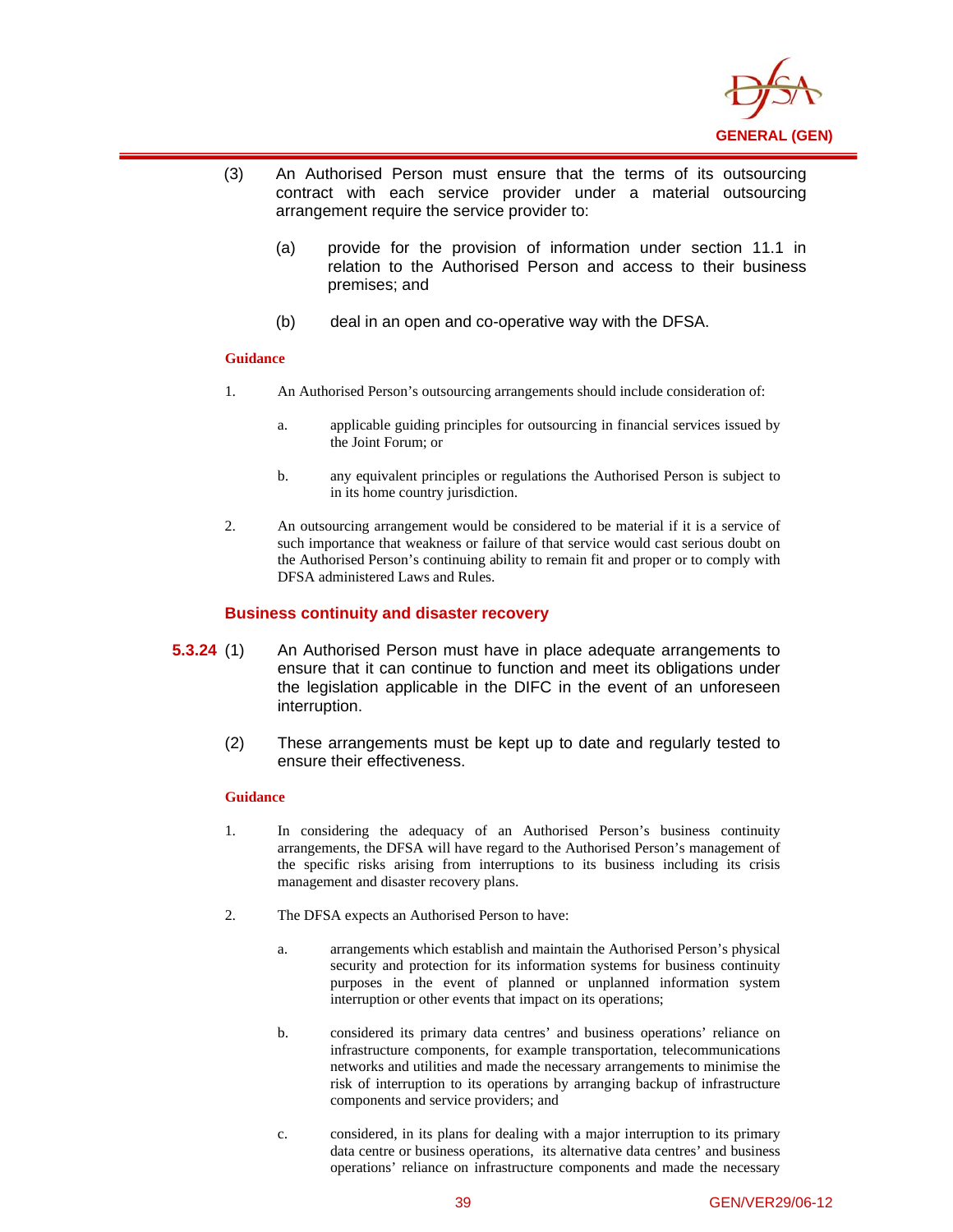

arrangements such that these do not rely on the same infrastructure components and the same service provider as the primary data centres and operations.

### **Records**

 $\overline{a}$ 

- **5.3.25** (1) An Authorised Person must make and retain records of matters and dealings, including accounting records and corporate governance practices which are the subject of requirements and standards under the legislation applicable in the DIFC.
	- (2) Such records, however stored, must be capable of reproduction on paper within a reasonable period not exceeding 3 business days.
- **5.3.26** Subject to Rule 5.3.26, the records required by Rule 5.3.24 or by any other Rule in this Rulebook must be maintained by the Authorised Person in the English language.
- **5.3.27** If an Authorised Person's records relate to business carried on from an establishment in a territory outside the DIFC, an official language of that territory may be used instead of the English language as required by Rule 5.3.25.
- **5.3.28** An Authorised Person must have systems and controls to fulfil the Authorised Person's legal and regulatory obligations with respect to adequacy, access, period of retention and security of records.

### **Fraud**

- **5.3.28** An Authorised Person must establish and maintain effective systems and controls to:
	- (a) deter and prevent suspected fraud against the Authorised Person; and
	- (b) report suspected fraud and other financial crimes to the relevant authorities.

### **Relevant United Nations Resolutions and Sanctions**

- **5.3.29** (1) An Authorised Person must establish and maintain effective systems and controls to:
	- (a) obtain and make appropriate use of relevant resolutions or sanctions issued by the United Nations Security Council; and
	- (b) disclose in its annual MLRO report to the DFSA the manner in which it has observed such resolutions or sanctions.
	- (2) An Authorised Person must immediately notify the DFSA when it becomes aware that it is:
		- (a) carrying on or about to carry on a Financial Service;
		- (b) holding or about to hold money or other assets; or
		- (c) undertaking or about to undertake any other business whether or not arising from or in connection with (a) or (b);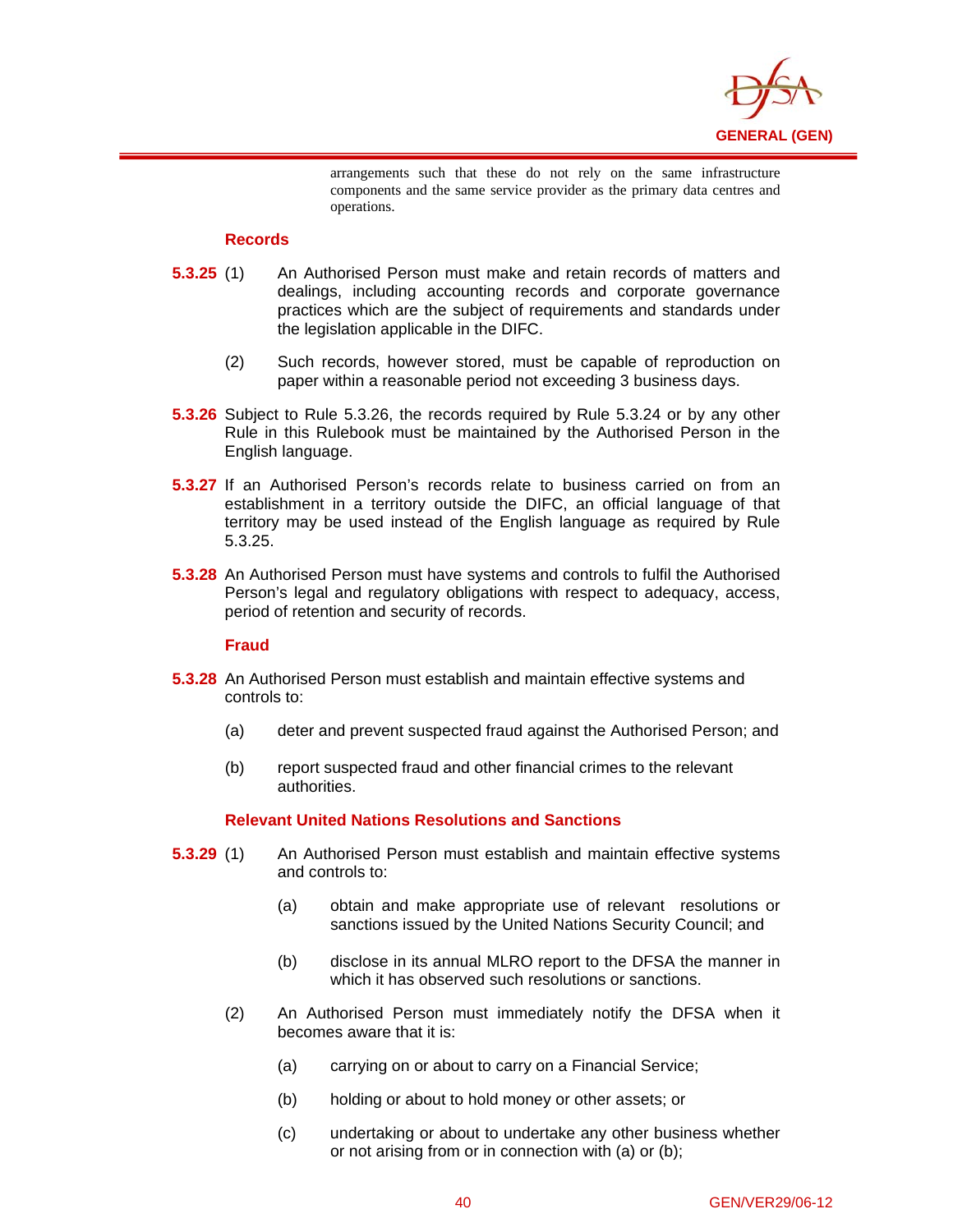

for or on behalf of a Person, where such carrying on, holding or undertaking constitutes or may constitute a contravention of a relevant sanction or resolution issued by the United Nations Security Council.

- (3) An Authorised Person must ensure that the notification stipulated in (2) above includes the following information:
	- (a) a description of the relevant activity in (2) (a), (b) or (c); and
	- (b) the action proposed to be taken or that has been taken by the Authorised Person with regard to the matters specified in the notification.

#### **Guidance**

 $\overline{a}$ 

- 1. In relation to the term "make appropriate use" in Rule 5.3.29 this may mean that an Authorised Person cannot undertake a transaction for or on behalf of a Person or that it may need to undertake further due diligence in respect of a Person.
- 2. Relevant resolutions or sanctions mentioned in Rule 5.3.29 may, among other things, relate to money laundering and terrorist financing or financing of weapons of mass destruction or otherwise be relevant to the Financial Services carried on or the other business activities conducted by the Authorised Person. For example:
	- a. an Authorised Firm should exercise due care to ensure that it does not provide Financial Services to, or conduct business with, a Person engaged in money laundering or terrorist financing or financing of weapons of mass destruction; and
	- b. an Authorised Market Institution should exercise due care to ensure that it does not facilitate fund raising activities or listings by Persons engaged in money laundering or terrorist financing or financing of weapons of mass destruction.
- 3. In respect of the United Nations Security Council's resolutions or sanctions, the MLRO should also refer to AML Rules 3.3.3(2)(h), 3.3.4(d) and 3.9.1(h) and AMI Rules  $11.6.2(2)(k)$ ,  $11.6.3(g)$  and  $11.12.1(i)$  for requirements relating to the MLRO's responsibility, reporting and training and awareness.

### **Corporate Governance**

- **5.3.30** (1) An Authorised Person must have a Governing Body and senior management that meet the requirements in (2) and (3) respectively.
	- (2) The Governing Body of the Authorised Person must:
		- (a) be clearly responsible for setting or approving (or both) the business objectives of the firm and the strategies for achieving those objectives and for providing effective oversight of the management of the firm;
		- (b) comprise an adequate number and mix of individuals who have, among them, the relevant knowledge, skills, expertise and time commitment necessary to effectively carry out the duties and functions of the Governing Body; and
		- (c) have adequate powers and resources, including its own governance practices and procedures, to enable it to discharge those duties and functions effectively.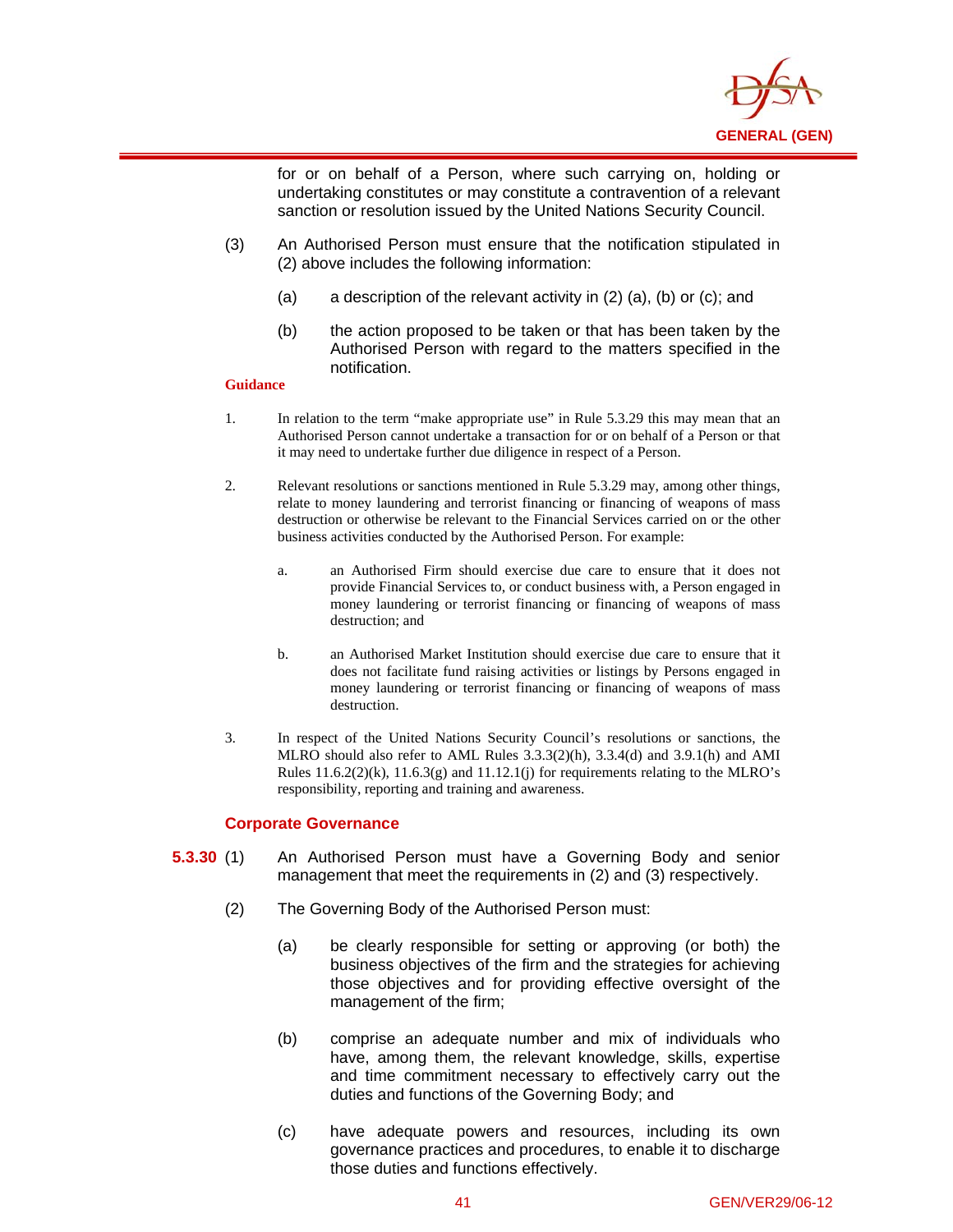

(3) The senior management of the Authorised Person must be clearly responsible for the day-to-day management of the firm's business in accordance with the business objectives and strategies approved or set by the Governing Body.

### **Guidance**

 $\overline{a}$ 

#### **Scope of corporate governance**

- 1. Corporate governance is a framework of systems, policies, procedures and controls through which an entity:
	- a. promotes the sound and prudent management of its business;
	- b. protects the interests of its customers and stakeholders; and
	- c. places clear responsibility for achieving (a) and (b) on the Governing Body and its members and the senior management of the Authorised Person.
- 2. Many requirements designed to ensure sound corporate governance of companies, such as those relating to shareholder and minority protection and responsibilities of the Board of Directors of companies, are found in the company laws and apply to Authorised Persons. Additional disclosure requirements also apply if they are listed companies. The requirements in this Module are tailored to Authorised Persons and are designed to augment and not to exclude the application of those requirements.
- 3. Whilst Rule 5.3.30 deals with two aspects of corporate governance, the requirements included in other provisions under sections 5.2 and 5.3 also go to the heart of sound corporate governance by promoting prudent and sound management of the Authorised Person's business in the interest of its customers and stakeholders. These requirements together are designed to promote sound corporate governance practices in Authorised Persons whilst also providing a greater degree of flexibility for Authorised Persons in establishing and implementing a corporate governance framework that are both appropriate and practicable to suit their operations.
- 4. Stakeholder groups of an Authorised Person, who would benefit from the sound and prudent management of firms, can be varied but generally encompass its owners (shareholders), customers (in the case of an AMI, its members and investors), creditors, counterparties and employees, whose interests may not necessarily be mutually coextensive. A key objective in enhancing corporate governance standards applicable to Authorised Persons is to ensure that firms are soundly and prudently managed, with the primary regard being had to its customers.

### **Proportionate application to firms depending on the nature of their business**

- 5. One of the key considerations that underpins how the corporate governance requirements set out in Rule 5.3.30 apply to an Authorised Person is the nature, scale and complexity of the Authorised Person's business, and its organisational structure.
- 6. While requiring banks, insurers and dealers to have more detailed and complex corporate governance systems and controls, simpler systems and procedures could be required for other firms, depending on the nature and scale of their Financial Services. For example, in the case of certain types of Category 4 Financial Service providers such as arranging or advising only firms, less extensive and simpler corporate governance systems and procedures may be sufficient to meet their corporate governance obligations.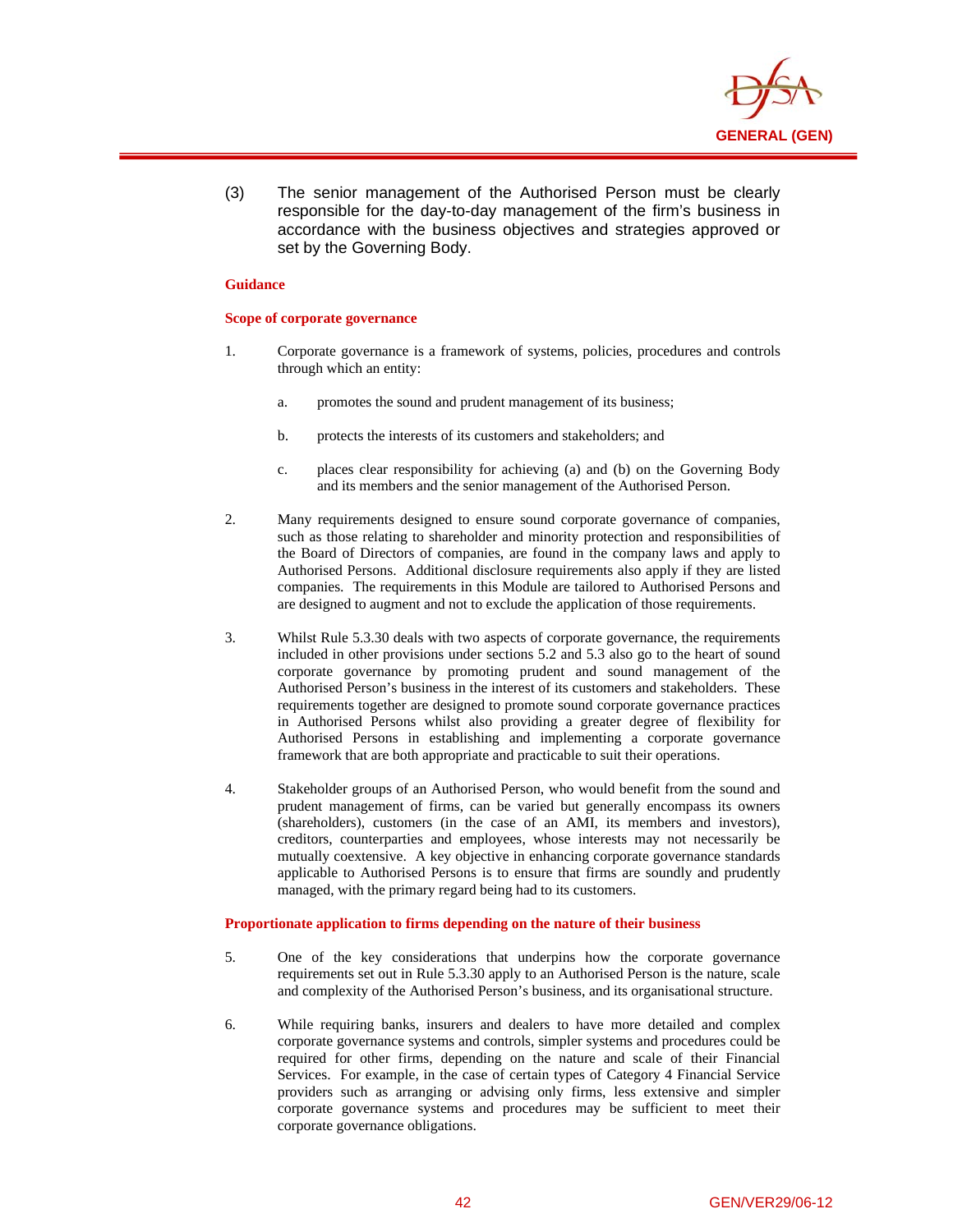

7. For example, an Authorised Person which is a small scale operation with a tightly held ownership structure may not have a Governing Body which comprises members who are fully independent of the firm's business and from each other, nor be sufficiently large to be able to form numerous committees of the Governing Body to undertake various functions such as nomination and remuneration. In such cases, whilst strict adherence to such aspects of best practice would not be required, overall measures as appropriate to achieve the sound and prudent management of the business would be needed. For example, a firm with no regulatory track record would be expected to have additional corporate governance controls in place to ensure the sound and prudent management of its business, such as the appointment of an independent director (who has relevant regulatory experience) to its Governing Body.

#### **Application to Branches and Groups**

 $\overline{a}$ 

- 8. As part of the flexible and proportionate application of corporate governance standards to firms, whether a firm is a Branch or a subsidiary within a Group is also taken into account. An Authorised Person which is a member of a Group may, instead of developing its own corporate governance policies, adopt group-wide corporate governance standards. However, the Governing Body of the Authorised Person should consider whether those standards are appropriate for the firm, and to the extent possible, make any changes as necessary.
- 9. In the case of a Branch, corporate governance practices adopted at the head office would generally apply to the Branch and are expected to be adequate. The DFSA considers, as part of its authorisation of a Branch and on-going supervision, the adequacy of regulatory and supervisory arrangements applicable in the home jurisdiction, including a corporate governance framework adopted and implemented by the head office (see section 3.2.15 of the RPP Sourcebook).

### **Best practice relating to corporate governance**

10. In addition to the considerations noted above, best practice that an Authorised Person may adopt to achieve compliance with the applicable corporate governance standards is set out in Guidance at Appendix 3.1. An Authorised Person may, where the best practice set out in App3.1 is not suited to its particular business or structure, deviate from such best practice or any aspects thereof. The DFSA will expect the Authorised Person to demonstrate to the DFSA, upon request, what the deviations are and why such deviations are considered by the Authorised Person to be appropriate.

### **Remuneration structure and strategies**

- **5.3.31** (1) The Governing Body of an Authorised Person must ensure that the remuneration structure and strategy of the firm:
	- (a) are consistent with the business objectives and strategies and the identified risk parameters within which the firm's business is to be conducted;
	- (b) provide for effective alignment of risk outcomes and the roles and functions of the Employees, taking account of:
		- (i) the nature of the roles and functions of the relevant Employees; and
		- (ii) whether the actions of the Employees may expose the firm to unacceptable financial, reputational and other risks;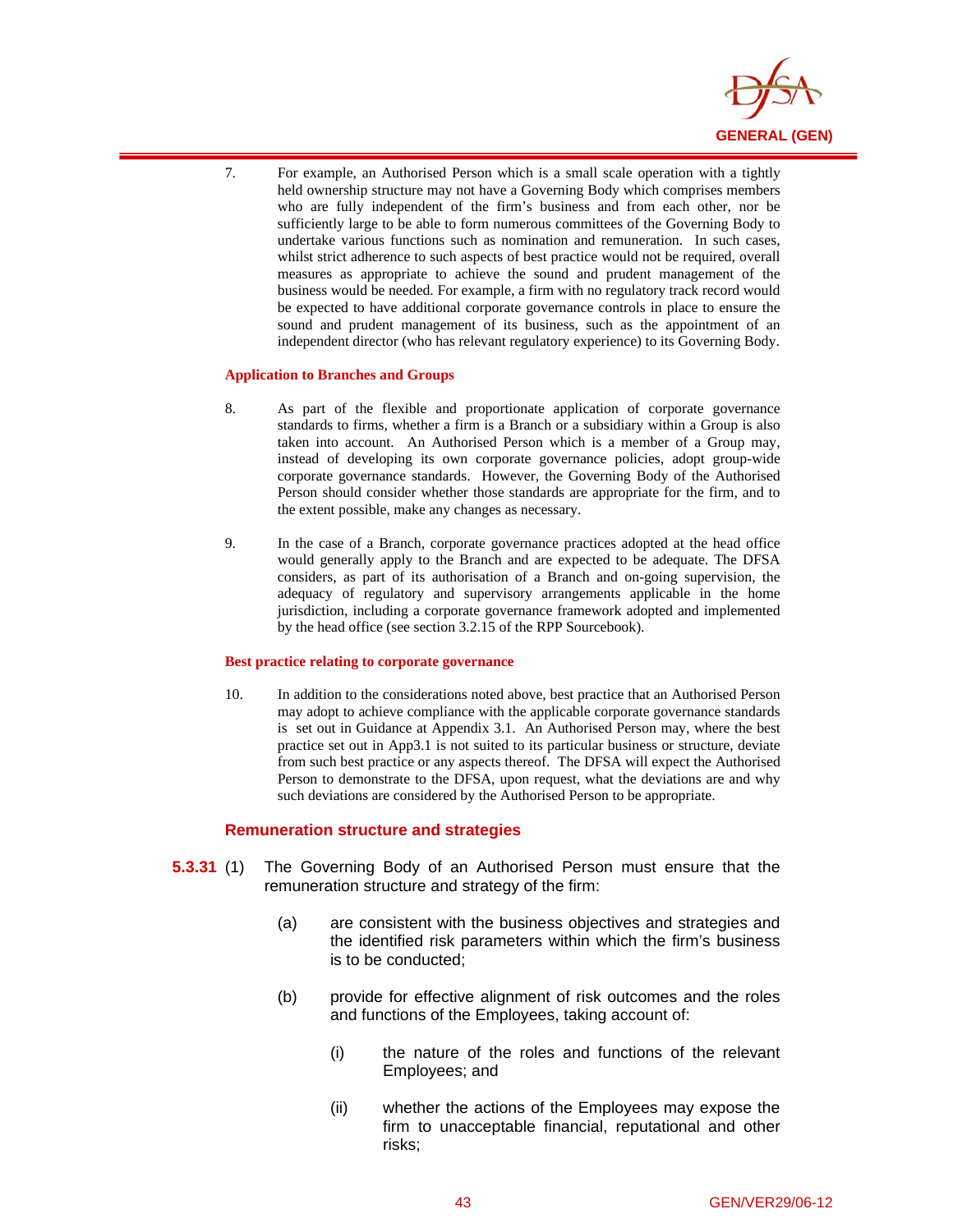

- (c) at a minimum, include the members of its Governing Body, the senior management, Persons Undertaking Key Control Functions and any major risk-taking Employees; and
- (d) are implemented and monitored to ensure that they operate, on an on-going basis, effectively and as intended.
- (2) The Governing Body must provide to the DFSA and relevant stakeholders sufficient information about its remuneration structure and strategies to demonstrate that such structure and strategies meet the requirements in (1) on an on-going basis.
- (3) For the purposes of this Rule, "major risk-taking Employees" are Employees whose actions have a material impact on the risk exposure of the Authorised Person.

 $\overline{a}$ 

#### **Proportionate application to firms depending on the nature of their business**

1. Those considerations set out in Guidance items 5 – 7 under Rule 5.3.30 apply equally to the way in which the remuneration structure and strategies related requirement in Rule 5.3.31 is designed to apply to an Authorised Person. Accordingly, whilst most Category 4 firms may have simple arrangements to achieve the outcome of aligning performance outcomes and risks associated with remuneration structure and strategies, banks, insurers and dealers are expected to have more stringent measures to address such risks.

#### **Application to Branches and Groups**

2. As part of the flexible and proportionate application of corporate governance standards to firms, whether a firm is a Branch or a subsidiary within a Group is also taken into account. As such, the considerations noted in Guidance items 8 – 9 under Rule 5.3.30 apply equally to the application of the remuneration related requirements for Branches and Groups. For example, where an Authorised Person is a member of a Group, its Governing Body should consider whether the Group wide policies, such as those relating to the Employees covered under the remuneration strategy and the disclosure relating to remuneration made at the Group level are adequate to meet its obligations under Rule 5.3.31.

#### **Best practice relating to corporate governance**

3. In addition to the considerations noted above, best practice that an Authorised Person may adopt to promote sound remuneration structure and strategies within the firm is set out as Guidance at Appendix 3.2. Where such best practice or any aspects thereof are not suited to a particular Authorised Person's business or structure, it may deviate from such best practice. The DFSA will expect the Authorised Person to demonstrate, upon request, what the deviations are and why such deviations are considered appropriate.

#### **Disclosure of information relating to remuneration structure and strategy**

4. The information which an Authorised Person provides to the DFSA relating to its remuneration structure and strategies should be included in the annual report or accounting statements. The DFSA expects the annual report of Authorised Persons to include, at a minimum, information relating to: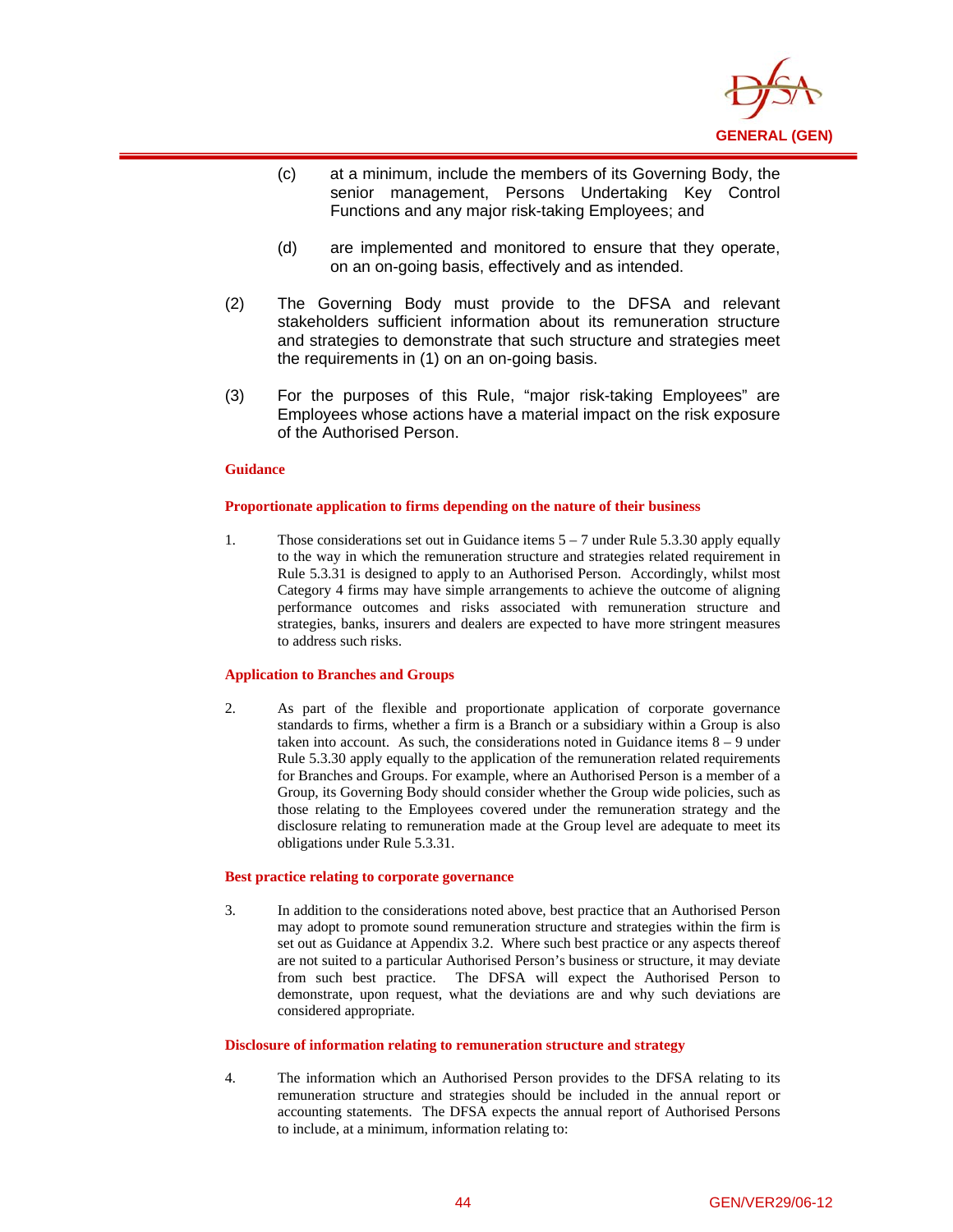

a. the decision making process used to determine the firm-wide remuneration policy (such as by a remuneration committee or an external consultant if any, or by the Governing Body);

 $\overline{a}$ 

- b. the most important elements of its remuneration structure (such as, in the case of performance based remuneration, the link between pay and performance and the relevant assessment criteria); and
- c. aggregate quantitative information on remuneration of its Governing Body, the senior management, Persons Undertaking Key Control Functions and any major risk taking Employees.
- 5. The DFSA may, pursuant to its supervisory powers, require additional information relating to the remuneration structure and strategy of an Authorised Firm to assess whether the general elements relating to remuneration under Rule 5.3.31(1) are met by the firm. Any significant changes to the remuneration structure and strategy should also be notified to the DFSA before being implemented. See Rule 11.10.20.
- 6. The information included in the annual report is made available to the DFSA and the shareholders, and in the case of a listed company, to the public. The Governing Body of the Authorised Person should also consider what additional information should be included in the annual report. In the case of banks, insurers and dealers, more detailed disclosure of remuneration structure and strategy and its impact on the financial soundness of the firm would be required. When providing disclosure relating to remuneration in its annual report, Authorised Persons should take account of the legal obligations that apply to the firm including the confidentiality of information obligations.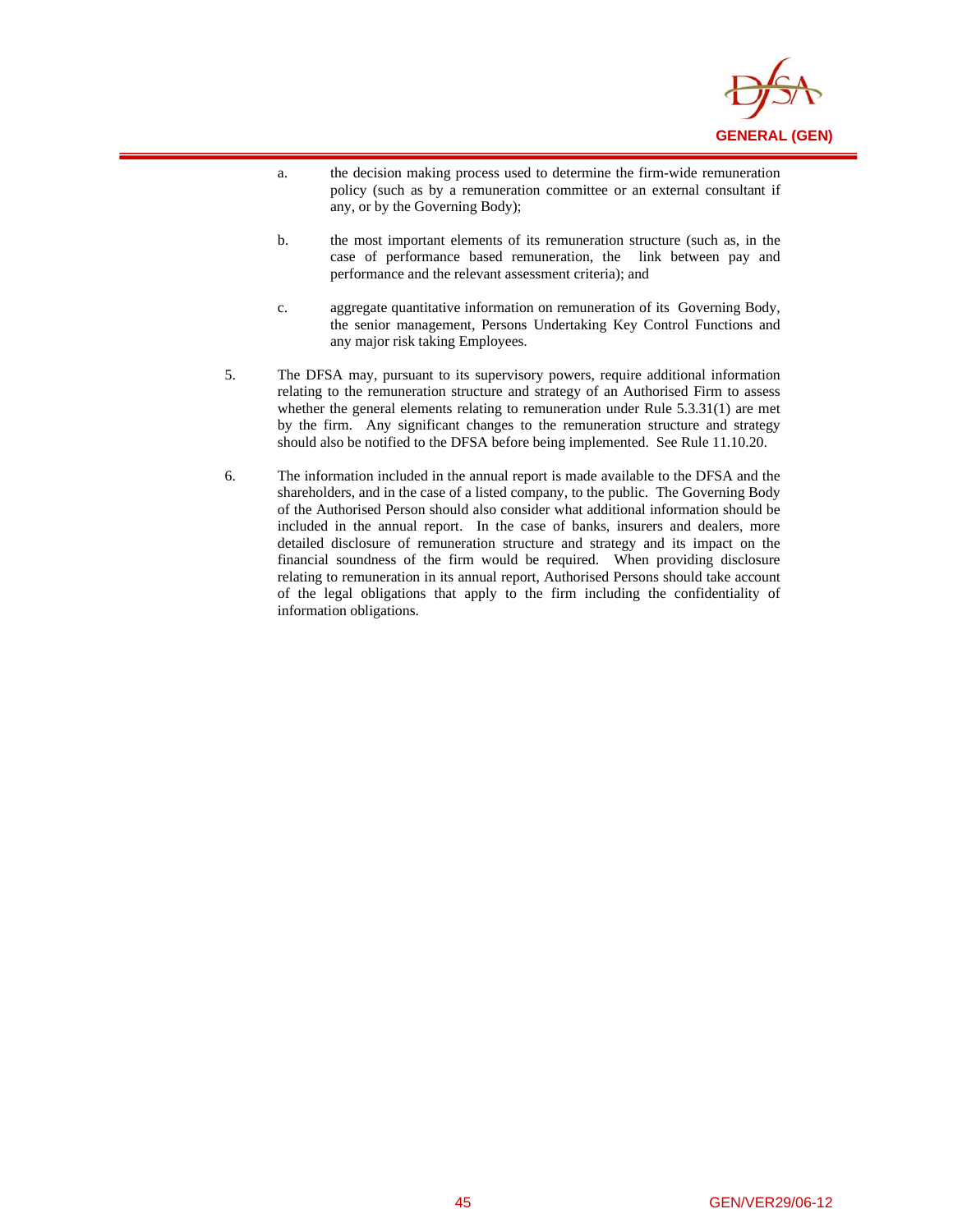

# **6 GENERAL PROVISIONS**

## **6.1 Application**

 $\overline{a}$ 

- **6.1.1** (1) Sections 6.1, 6.2, 6.3 and 6.9 apply to every Person to whom any provision in the Rulebook applies.
	- (2) Section 6.4 applies to every Authorised Person.
	- (3) Sections 6.5 and 6.6 apply to every Authorised Firm, Authorised Market Institution and Person who has submitted an application for authorisation to carry on one or more Financial Services.
	- (4) Section 6.7 applies to any Person who has been affected by the activities of the DFSA.
	- (5) Section 6.8 applies to the DFSA.
	- (6) This chapter does not apply to a Representative Office.

# **6.2 Interpreting the rulebook**

### **Guidance**

### **Interpretation**

- 1. Every provision in the Rulebook must be interpreted in the light of its purpose. The purpose of any provision is to be gathered first and foremost from the text of the provision in question and its context among other relevant provisions.
- 2. When this section refers to a provision, this means every type of provision, including Rules and Guidance.
- 3. Where reference is made in the Rulebook to another provision of the Rulebook or other DIFC legislation, it is a reference to that provision as amended from time to time.
- 4. Unless the contrary intention appears:
	- a. words in the Rulebook importing the masculine gender include the feminine gender and words importing the feminine gender include the masculine; and
	- b. words in the Rulebook in the singular include the plural and words in the plural include the singular.
- 5. If a provision in the Rulebook refers to a communication, notice, agreement, or other document 'in writing' then, unless the contrary intention appears, it means in legible form and capable of being reproduced on paper, irrespective of the medium used. Expressions related to writing must be interpreted accordingly.
- 6. Any reference to 'dollars' or '\$' is a reference to United States Dollars unless the contrary intention appears.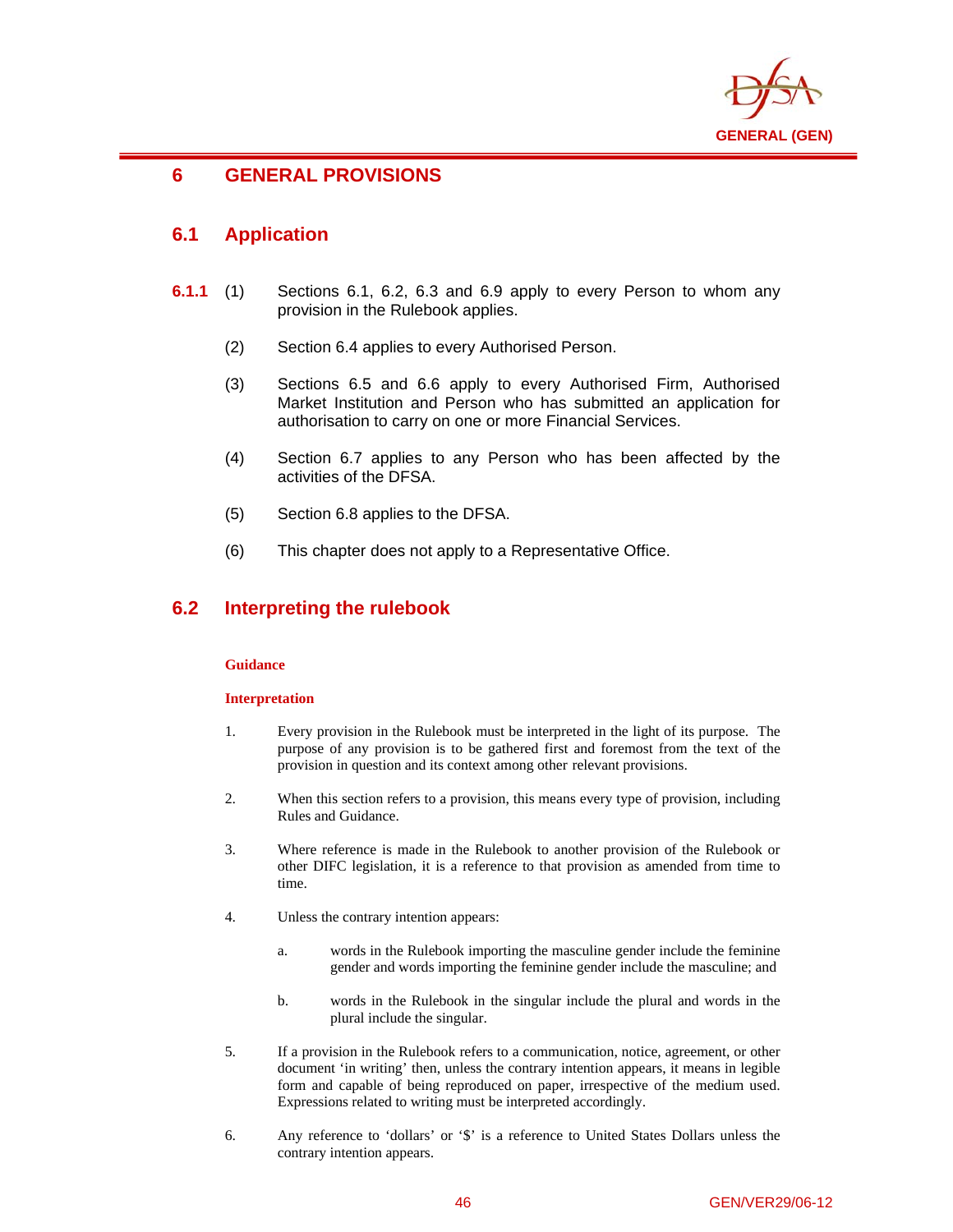

- 7. References to Articles made throughout the Rulebook are references to Articles in the Regulatory Law 2004 unless otherwise stated.
- 8. Unless stated otherwise, a day means a calendar day. If an obligation falls on a calendar day which is either a Friday or Saturday or an official State holiday in the DIFC, the obligation must take place on the next calendar day which is a business day.

### **Defined Terms**

 $\overline{a}$ 

9. Defined terms are identified throughout the Rulebook by the capitalisation of the initial letter of a word or of each word in a phrase and are defined in the Glossary (GLO). Unless the context otherwise requires, where capitalisation of the initial letter is not used, an expression has its natural meaning.

## **6.3 Emergency**

- **6.3.1** (1) If an Authorised Person is unable to comply with a particular Rule due to an emergency which is outside its or its Employees' control and could not have been avoided by taking all reasonable steps, the Authorised Person will not be in contravention of that Rule to the extent that, in consequence of the emergency, compliance with that Rule is impractical.
	- (2) This Rule applies only for so long as the consequences of the emergency continue and the Authorised Person is able demonstrate that it is taking all practical steps to deal with those consequences, to comply with the Rule, and to mitigate losses and potential losses to its customers or users.
	- (3) An Authorised Person must notify the DFSA as soon as practical of the emergency and of the steps it is taking and proposes to take to deal with the consequences of the emergency.

### **Guidance**

- 1. Procedures for notification to the DFSA are set out in section 11.11.
- 2. The Rules in section 6.3 do not affect the powers of the DFSA under Article 26 of the Markets Law 2012.

## **6.4 Disclosure of regulatory status**

- **6.4.1** An Authorised Person must not misrepresent its status expressly or by implication.
- **6.4.2** (1) An Authorised Person must take reasonable care to ensure that every key business document which is in connection with the Authorised Person carrying on a Financial Service in or from the DIFC includes one of the disclosures under this Rule.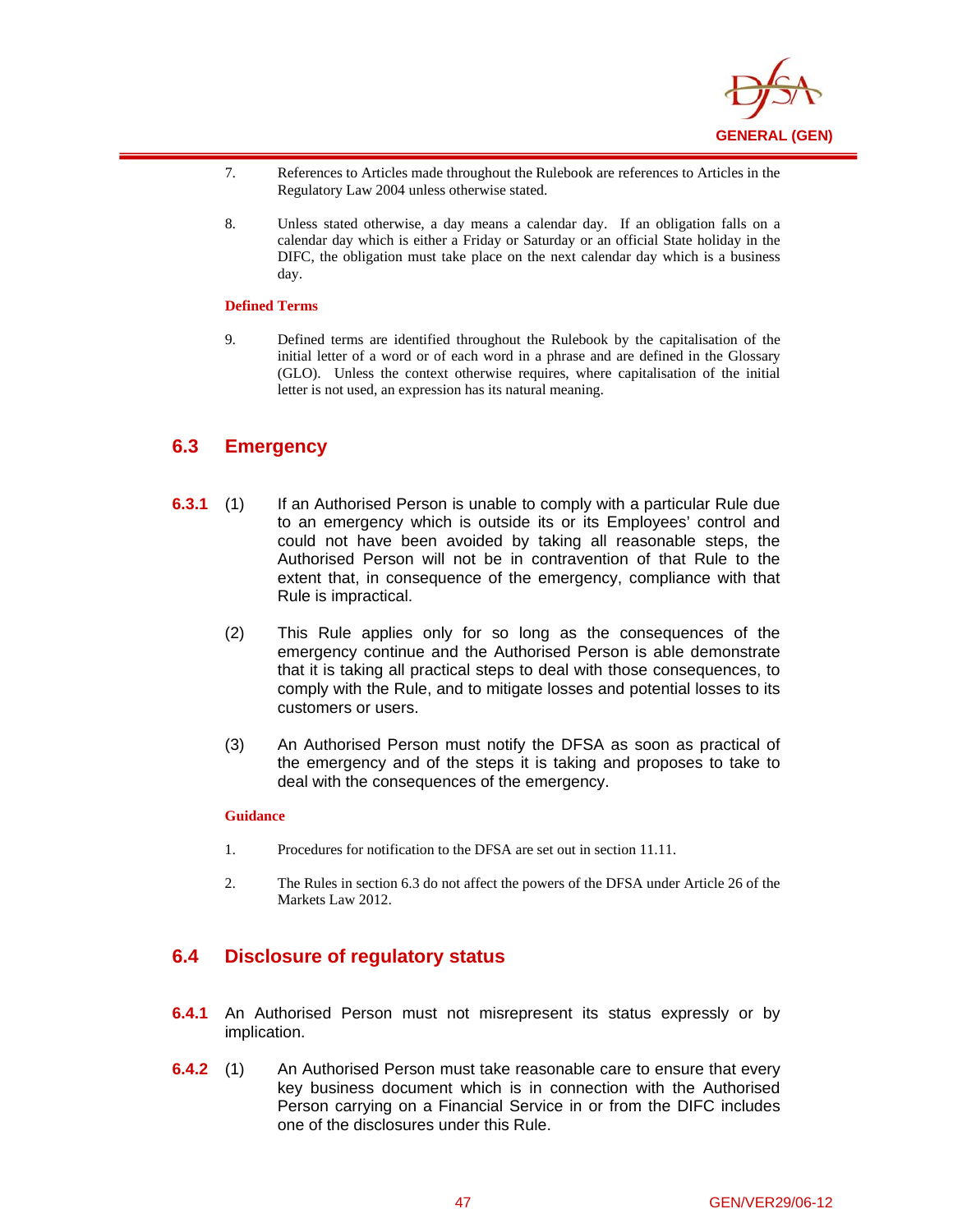

- (2) A key business document includes letterhead whether issued by post, fax or electronic means, terms of business, client agreements, written promotional materials, business cards, prospectuses and websites but does not include compliment slips, account statements or text messages.
- (3) The disclosure required under this Rule is:
	- (a) 'Regulated by the Dubai Financial Services Authority'; or
	- (b) 'Regulated by the DFSA'.
- (4) The DFSA logo must not be reproduced without express written permission from the DFSA and in accordance with any conditions for use.
- (5) Rules 6.4.2(1) to (4) also apply to the operation and administration of an Official List of Securities by an Authorised Market Institution.

# **6.5 Location of offices**

 $\overline{a}$ 

- **6.5.1** (1) Where an Authorised Person or a Person who has submitted an application for authorisation to carry on one or more Financial Services, is a Body Corporate incorporated under the Companies Law 2004, its head office and registered office must be in the DIFC.
	- (2) Where an Authorised Person or a Person who has submitted an application for authorisation to carry on one or more Financial Services, is a Partnership established under the Limited Liability Partnership Law 2004 or the General Partnership Law 2004, its head office must be in the DIFC.
	- (3) Where an Authorised Person or a Person who has submitted an application for authorisation to carry on one or more Financial Services is an unincorporated association formed within the jurisdiction of the DIFC, its head office must be in the DIFC.

### **Guidance**

- 1. In considering the location of an Authorised Firm's or Authorised Market Institution's head office, the DFSA will have regard to the location of its directors, partners and senior management and to the main location of its day-to-day operational, control, management and administrative arrangements and will judge matters on a case by case basis.
- 2. Under the fit and proper test for Authorised Firms and the Licensing Requirements for Authorised Market Institutions, an Authorised Firm or Authorised Market Institution which does not satisfy the DFSA with respect to the location of its offices will, on this point alone not be considered fit and proper or able to satisfy the Licensing Requirements.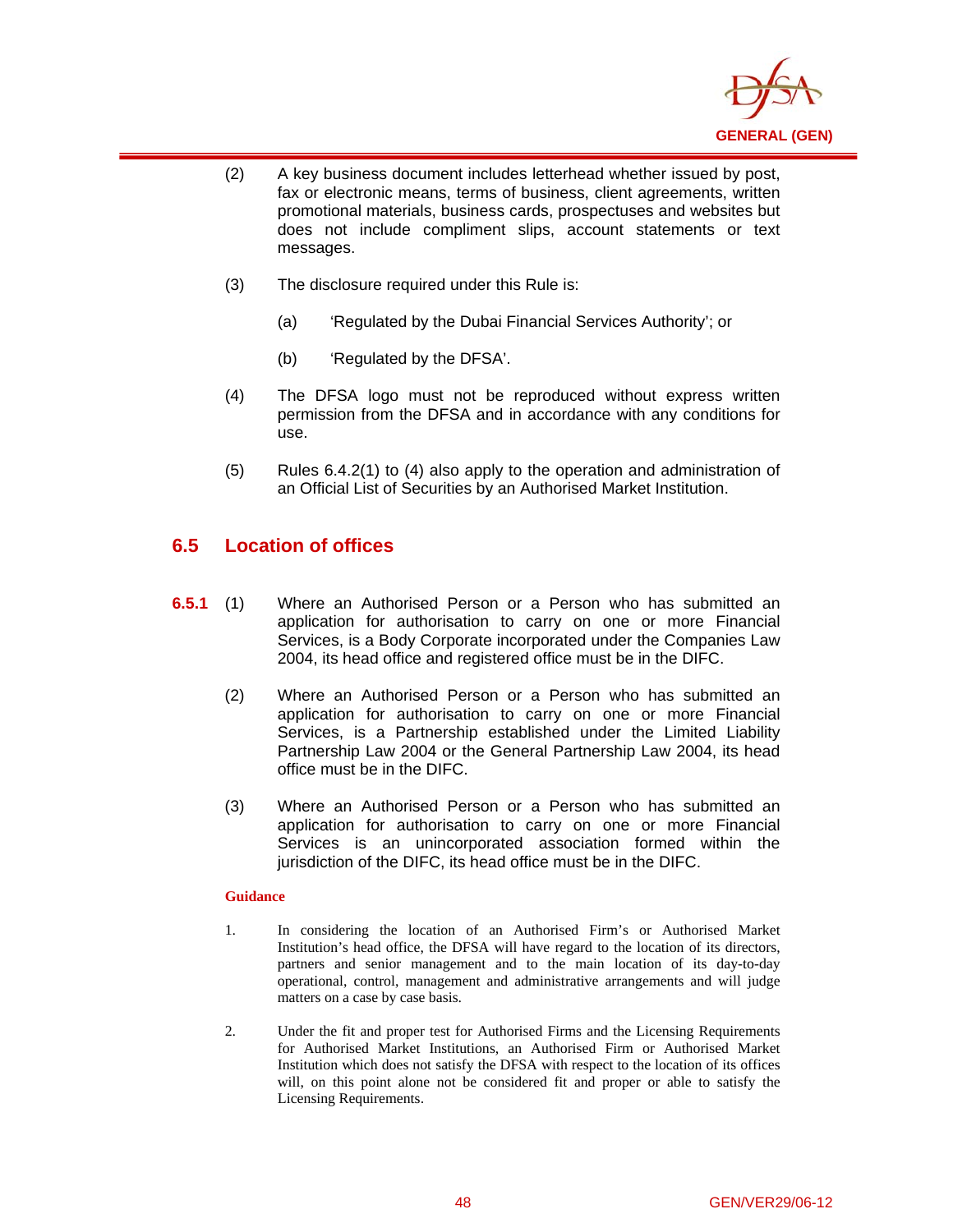

# **6.6 Close links**

 $\overline{a}$ 

- **6.6.1** (1) Where an Authorised Person or a Person who has submitted an application for authorisation to carry on one or more Financial Services has Close Links with another Person, the DFSA must be satisfied that those Close Links are not likely to prevent the effective supervision by the DFSA of the Authorised Person.
	- (2) If requested by the DFSA the Authorised Person must submit a Close Links report or notification, in a form specified by the DFSA. This may be requested on an ad hoc or periodic basis.

### **Guidance**

- 1. Procedures for notification to the DFSA are set out in section 11.11.
- 2. Under the fit and proper test for Authorised Firms and the Licensing Requirements for Authorised Market Institutions, an Authorised Firm or Authorised Market Institution which does not satisfy the DFSA with respect of its Close Links will, on this point alone, not be considered fit and proper or able to satisfy the Licensing Requirements.

# **6.7 Complaints against the DFSA**

### **Guidance**

- 1. A Person who feels he has been adversely affected by the manner in which the DFSA has carried out its functions may make a complaint to the DFSA about its conduct or the conduct of its Employees.
- 2. A complaint must be in writing and should be addressed to the Chief Executive of the DFSA. The complaint will be dealt with by the DFSA in a timely manner.

# **6.8 Public register**

### **Maintenance and publication**

- **6.8.1** The registers required to be maintained and published by the DFSA pursuant to Article 62 shall be published and maintained in either or both of the following manners:
	- (a) by maintaining hard copy registers which are made available for inspection at the premises of the DFSA during normal business hours; or
	- (b) by maintaining an electronic version of the registers and making the information from those registers available through the DFSA website.

# **6.9 Communication with the DFSA**

**6.9.1** An Authorised Person must ensure that any communication with the DFSA is conducted in the English language.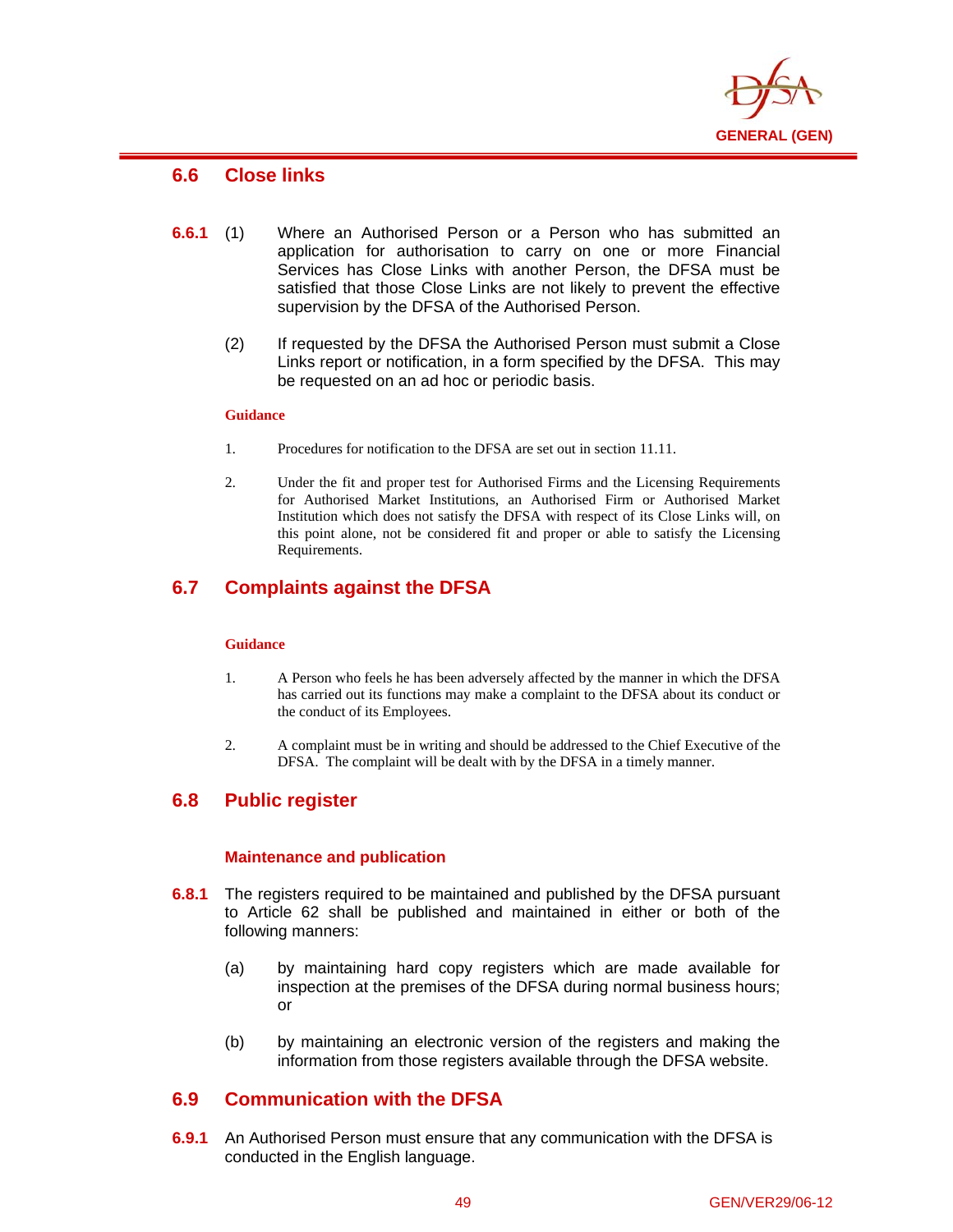

## $\overline{a}$ **7 AUTHORISATION**

# **7.1 Application**

- **7.1.1** (1) Subject to (2), this chapter applies to every Person who is:
	- (a) an Authorised Firm;
	- (b) an applicant for a Licence to be an Authorised Firm;
	- (c) an Authorised Individual; or
	- (d) an applicant for Authorised Individual status.
	- (2) This chapter does not apply to a Person intending to:
		- (a) Operate an Exchange;
		- (b) Operate a Clearing House; or
		- (c) Operate a Representative Office.

### **Guidance**

- 1. This chapter outlines DFSA's authorisation requirements for an Authorised Firm and Authorised Individual.
- 2. The DFSA's requirements for authorisation of :
	- a. Authorised Market Institutions are covered by the AMI module;
	- b. Representative Offices are covered by the REP module; and
	- c. Ancillary Service Providers are covered by the ASP module.
- 3. This chapter should be read in conjunction with the RPP Sourcebook which sets out DFSA's general regulatory policy and processes. Some additional processes may be outlined in other chapters of this module.
- 4. Chapter 2 of the RPP Sourcebook sets out DFSA's approach to the authorisation of undertakings and individuals to conduct Financial Services or Licensed Functions, as the case may be.

# **7.2 Application for a Licence**

- **7.2.1** A Person, who intends to carry on one or more Financial Services in or from the DIFC must apply to the DFSA for a Licence, in accordance with the Rules in this section.
- **7.2.2** (1) The DFSA will only consider an application for a Licence from a Person who, subject to (2), (3) and (4), is: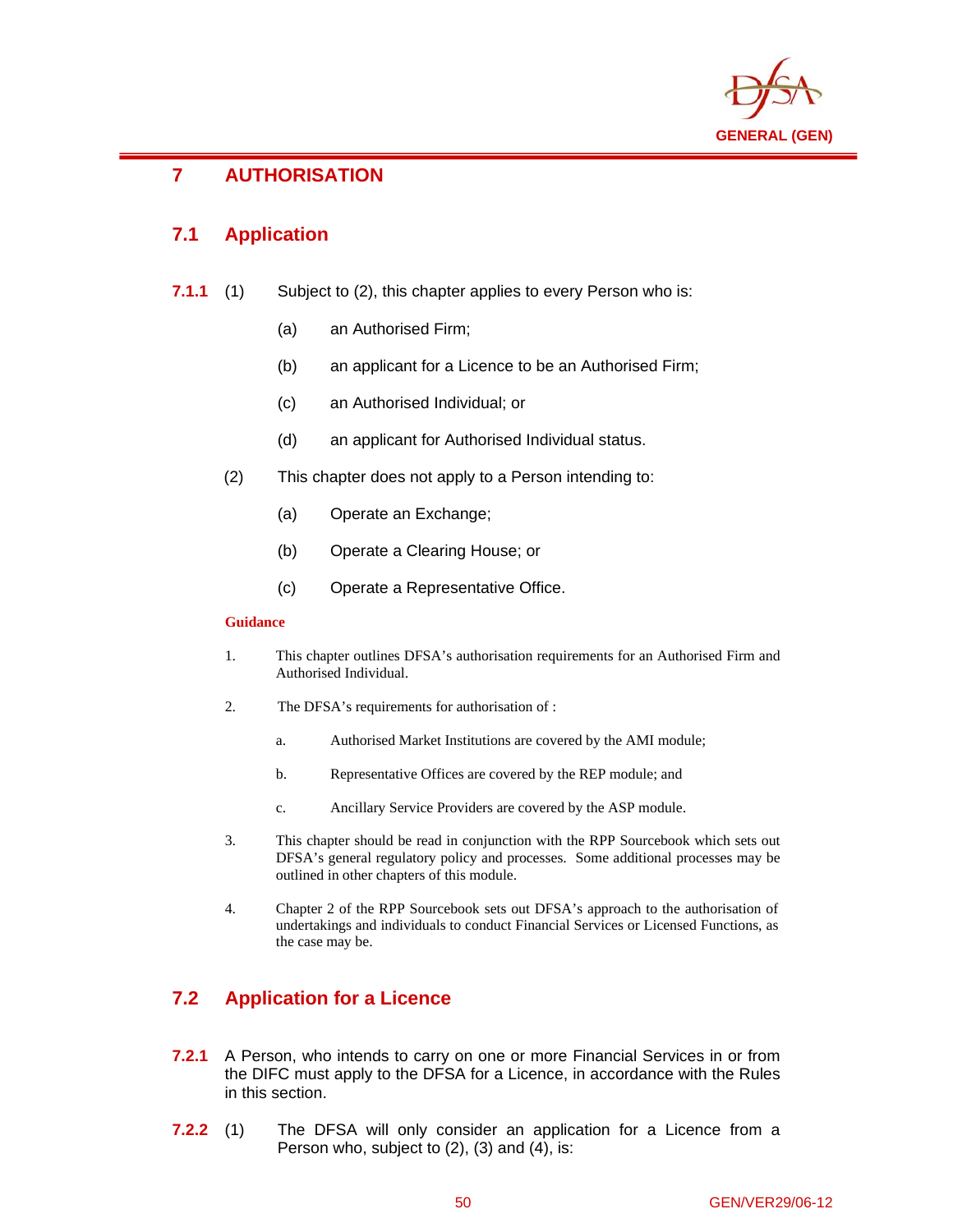

(a) a Body Corporate;

 $\overline{a}$ 

- (b) a Partnership; or
- (c) an unincorporated association;

and who is not an Authorised Market Institution.

- (2) If the application is in respect of either or both of the following Financial Services:
	- (a) Effecting Contracts of Insurance; or
	- (b) Carrying Out Contracts of Insurance,

the applicant must be a Body Corporate.

- (3) If the application is in respect of the Financial Service of Accepting Deposits, the applicant must be a Body Corporate or a Partnership.
- (4) If the application is in respect of the Financial Service of Managing a Collective Investment Fund or Acting as the Trustee of a Fund, the applicant must be a Body Corporate.
- **7.2.3** A Person licensed by the Emirates Securities and Commodities Authority to trade on an U.A.E. exchange will not be granted a Licence by the DFSA unless that Person has the prior approval of the Emirates Securities and Commodities Authority.
- **7.2.4** A Person applying for a Licence must complete and submit the appropriate form or forms in AFN.

### **Guidance**

A Person submitting an application under Rule 7.2.4 is required to pay the appropriate application fee as set out in FER.

**Consideration and assessment of applications** 

- **7.2.5** In order to become authorised to carry on one or more Financial Services, the applicant must satisfy the DFSA that it has adequate resources, including financial resources. In making this assessment, the DFSA will consider:
	- (a) how the applicant will comply with the applicable provisions of PIB or PIN;
	- (b) the provision the applicant makes in respect of any liabilities, including contingent and future liabilities;
	- (c) the means by which the applicant and members of its Group manage risk in connection with their business; and
	- (d) the rationale for, and basis of, the applicant's business plan.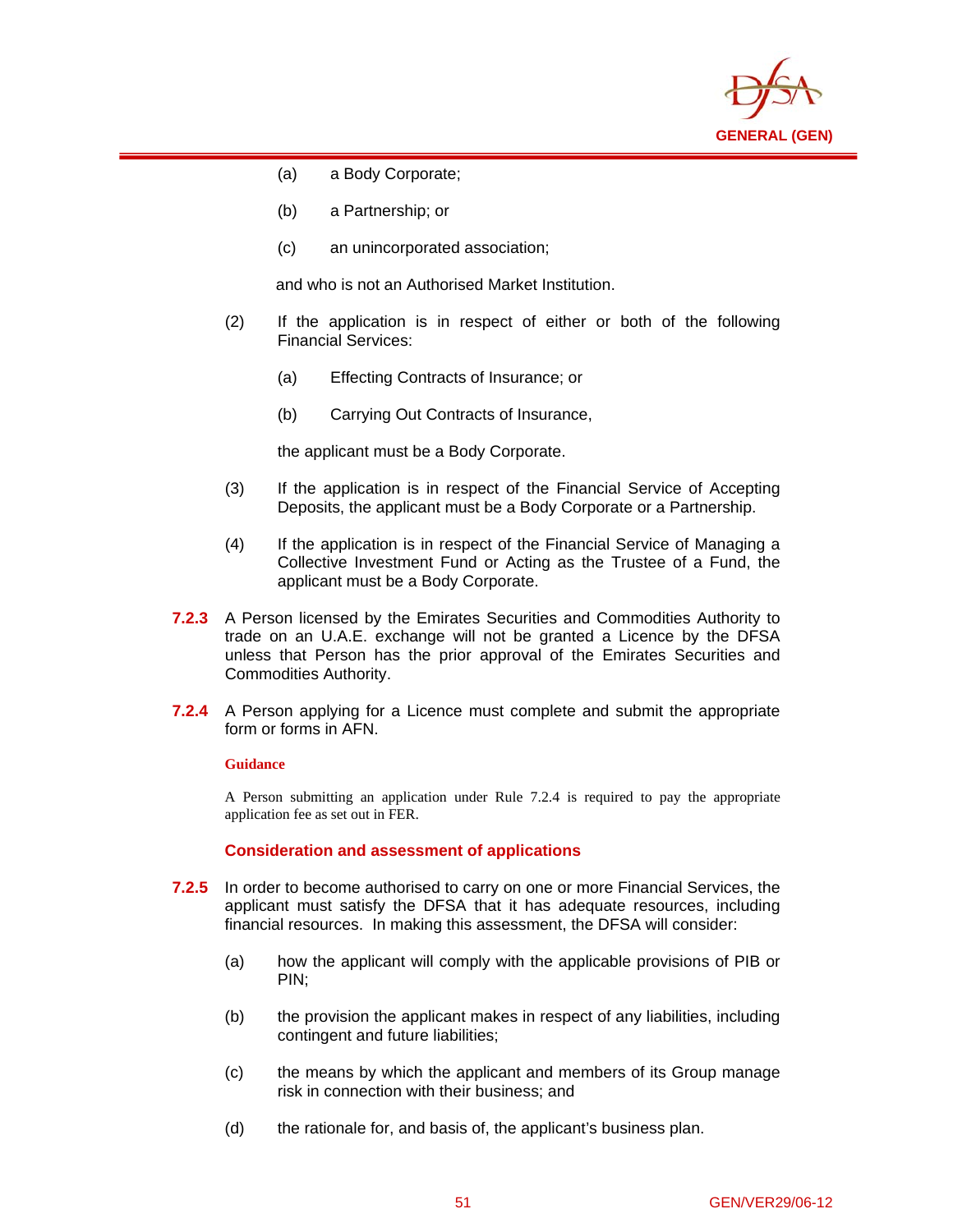

- **7.2.6** An applicant will only be authorised to carry on one or more Financial Services if the DFSA is satisfied that the applicant is fit and proper to hold a Licence. In making this assessment the DFSA will consider:
	- (a) the applicant's connection with its Controllers or any other Person;
	- (b) the Financial Services concerned;
	- (c) whether the applicant's affairs will be conducted and managed in a sound and prudent manner; and
	- (d) any other relevant matters.

 $\overline{a}$ 

Section 2.2 of the RPP Sourcebook sets out matters which the DFSA takes into consideration when making an assessment of the kind under Rule 7.2.6.

- **7.2.7** When the DFSA is considering an application for a Licence, then in respect of the fitness and propriety of the applicant:
	- (a) the applicant must demonstrate to the DFSA's satisfaction that it is fit and proper;
	- (b) the DFSA will consider any matter which may harm or may have harmed the integrity or the reputation of the DFSA or DIFC;
	- (c) the DFSA will consider the activities of the applicant and the associated risks, and accumulation of risks, that those activities pose to the DFSA's objectives described under Article 8 of the Regulatory Law 2004; and
	- (d) the DFSA will consider the cumulative effect of factors which, if taken individually, may be regarded as insufficient to give reasonable cause to doubt the fitness and propriety of an applicant.
- **7.2.8** An applicant must be able to demonstrate that it has compliance arrangements, including processes and procedures that will enable it to comply with all applicable Rules.
- **7.2.9** In assessing an application for a Licence, the DFSA may:
	- (a) make any enquiries which it considers appropriate, including enquiries independent of the applicant;
	- (b) require the applicant to provide additional information;
	- (c) require the applicant to have information on how it intends to ensure compliance with a particular Rule;
	- (d) require any information provided by the applicant to be verified in any way that the DFSA specifies; and
	- (e) take into account any information which it considers relevant.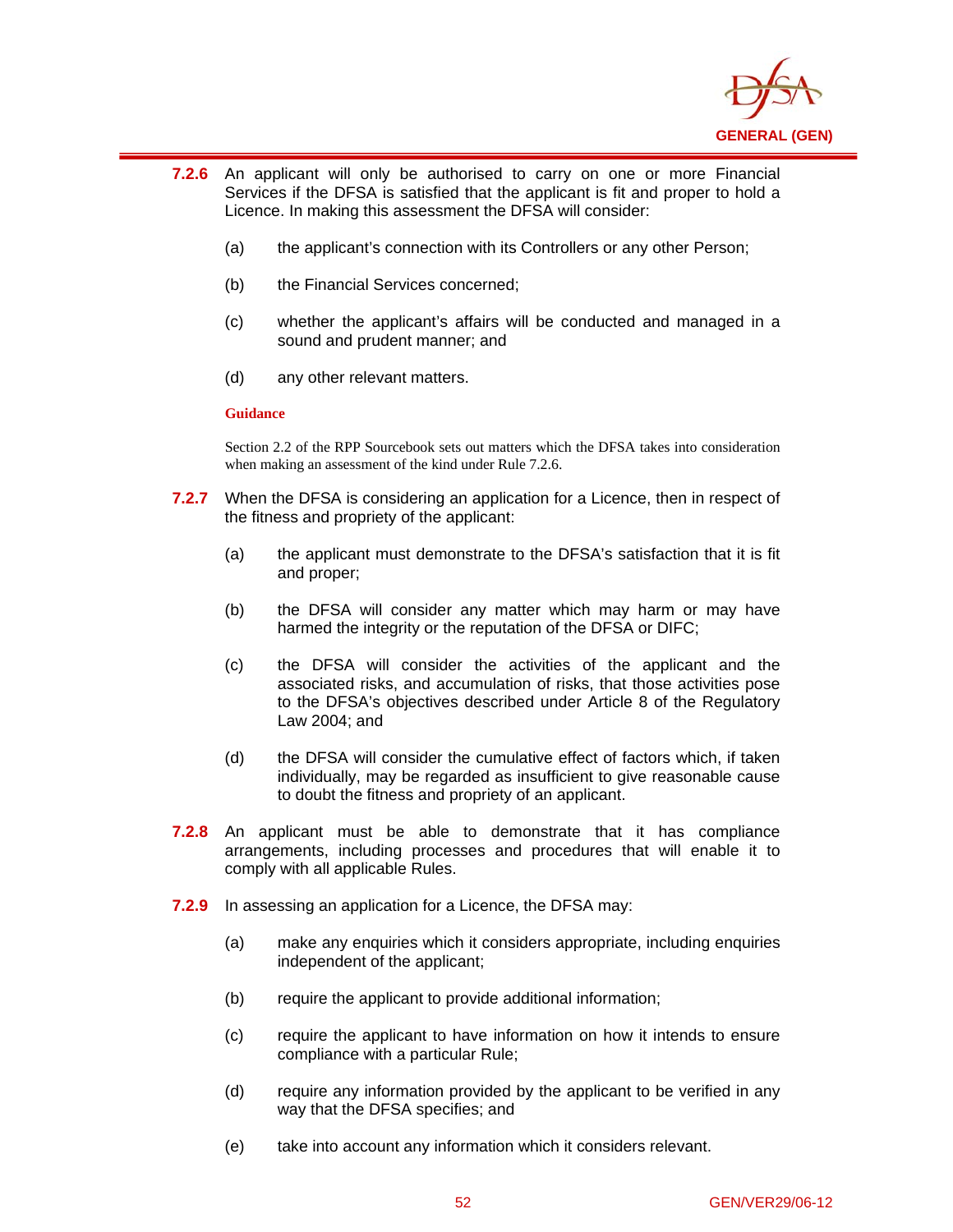

- $\overline{a}$ **7.2.10** (1) In assessing an application for a Licence the DFSA may, by means of written notice, indicate the legal form that the applicant may adopt to enable authorisation to be granted.
	- (2) Where the DFSA thinks it appropriate it may treat an application made by one legal form or Person as having been made by the new legal form or Person.
- **7.2.11** In assessing an application for a Licence authorising the applicant to Operate an Alternative Trading System, the DFSA will have regard to, but is not limited to, considering the following matters:
	- (a) whether the establishment of an Alternative Trading System is, or is likely to be, in the interests of the Financial Services and Markets industry;
	- (b) whether the Alternative Trading System will or is likely to lead to more efficient price discovery of, or deepen liquidity in, an Investment; and
	- (c) whether there is any risk of market fragmentation, loss of liquidity or inefficiency in price discovery as a result of the proposed Alternative Trading System operation.

## **7.3 Application for an endorsement for Retail Clients**

- **7.3.1** (1) An Authorised Firm may apply to the DFSA for an endorsement on its Licence, including variation of such an endorsement, to carry on a Financial Service with or for a Retail Client.
	- (2) The DFSA may in its absolute discretion refuse to grant an endorsement or a variation of an endorsement pursuant to an application under (1).
	- (3) Upon refusing to grant an endorsement or a variation to an endorsement, the DFSA must without undue delay inform the applicant in writing of such refusal and, if requested by the applicant, the reasons for such refusal.
	- (4) The Regulatory Appeals Committee has jurisdiction to hear and determine any appeal in relation to a decision to refuse an application for an endorsement or a variation to an endorsement made under this section.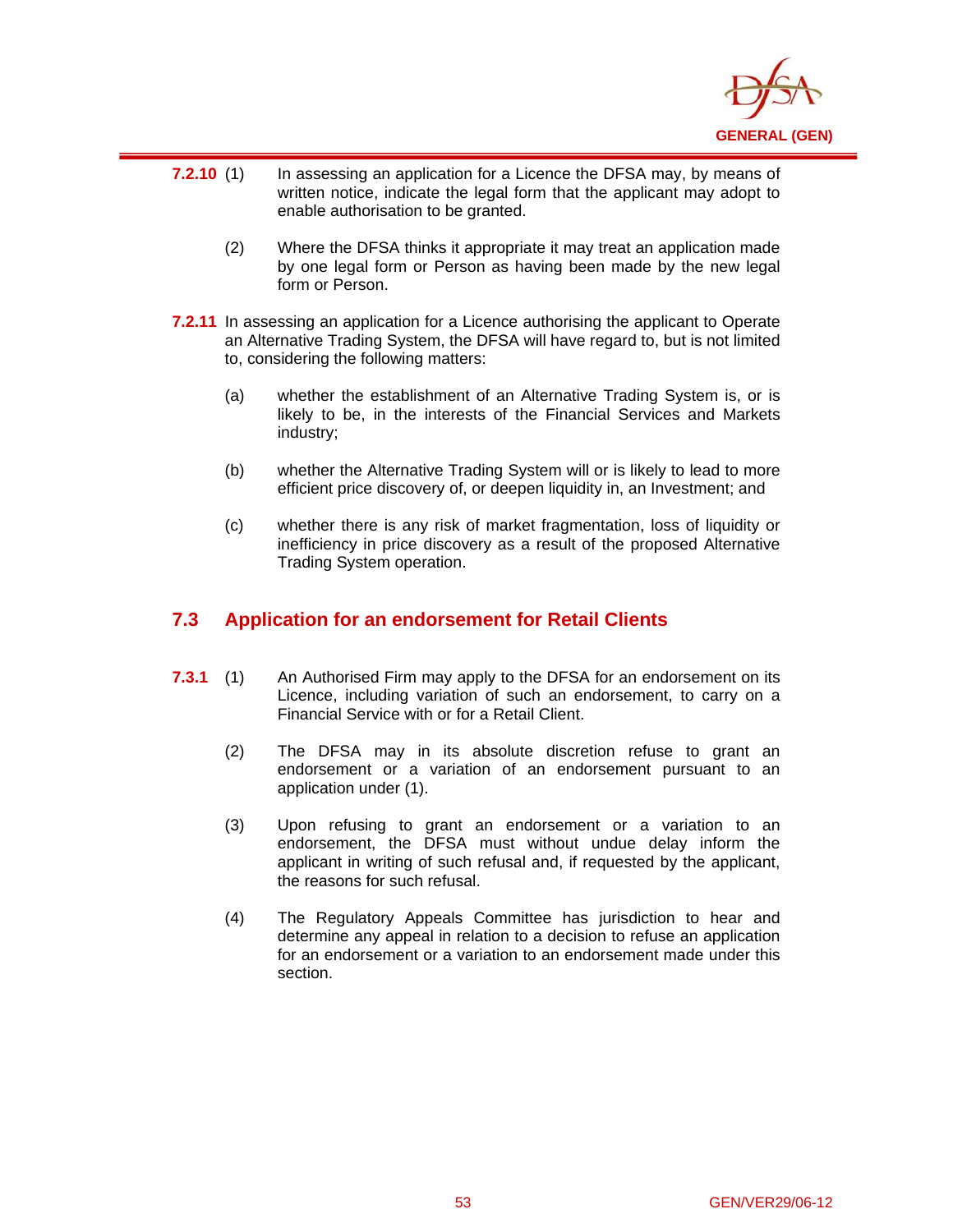

# **7.4 Licensed Functions and Authorised individuals**

 $\overline{a}$ 

- **7.4.1** (1) Pursuant to Article 43 of the Regulatory Law 2004, the functions specified in Rules 7.4.2 to 7.4.9 are Licensed Functions.
	- (2) An individual must not, subject to, (3), (4) and Rule 11.6.1, carry out a Licensed Function for an Authorised Firm unless he is authorised by the DFSA to carry out that Licensed Function for that Authorised Firm.
	- (3) The prohibition in (2) does not apply to a function performed by a registered insolvency practitioner (subject to the restrictions defined within Article 88 of the Insolvency Law 2009) if the practitioner is:
		- (a) acting as a nominee in relation to a company voluntary arrangement within the meaning of Article 8 of the Insolvency Law 2009;
		- (b) appointed as a receiver or administrative receiver within the meaning of Article 14 of the Insolvency Law 2009;
		- (c) appointed as a liquidator in relation to a members' voluntary winding up within the meaning of Article 32 of the Insolvency Law 2009;
		- (d) appointed as a liquidator in relation to a creditors' voluntary winding up within the meaning of Article 32 of the Insolvency Law 2009; or
		- (e) appointed as a liquidator or provisional liquidator in relation to a compulsory winding up within the meanings of Article 58 and 59 of the Insolvency Law 2009.
	- (4) The prohibition in (2) does not apply to individuals appointed to act as managers of the business of an Authorised Firm or Authorised Market Institution as directed by the DFSA under Article 88 of the Regulatory Law 2004.

### **Senior Executive Officer**

- **7.4.2** The Senior Executive Officer function is carried out by an individual who:
	- (a) has, either alone or jointly with other Authorised Individuals, ultimate responsibility for the day-to-day management, supervision and control of one or more (or all) parts of an Authorised Firm's Financial Services carried on in or from the DIFC; and
	- (b) is a Director, Partner or Senior Manager of the Authorised Firm.

### **Licensed Director**

**7.4.3** Subject to Rule 7.5.4, the Licensed Director function is carried out by an individual who is a Director of an Authorised Firm which is either a Body Corporate or an unincorporated association.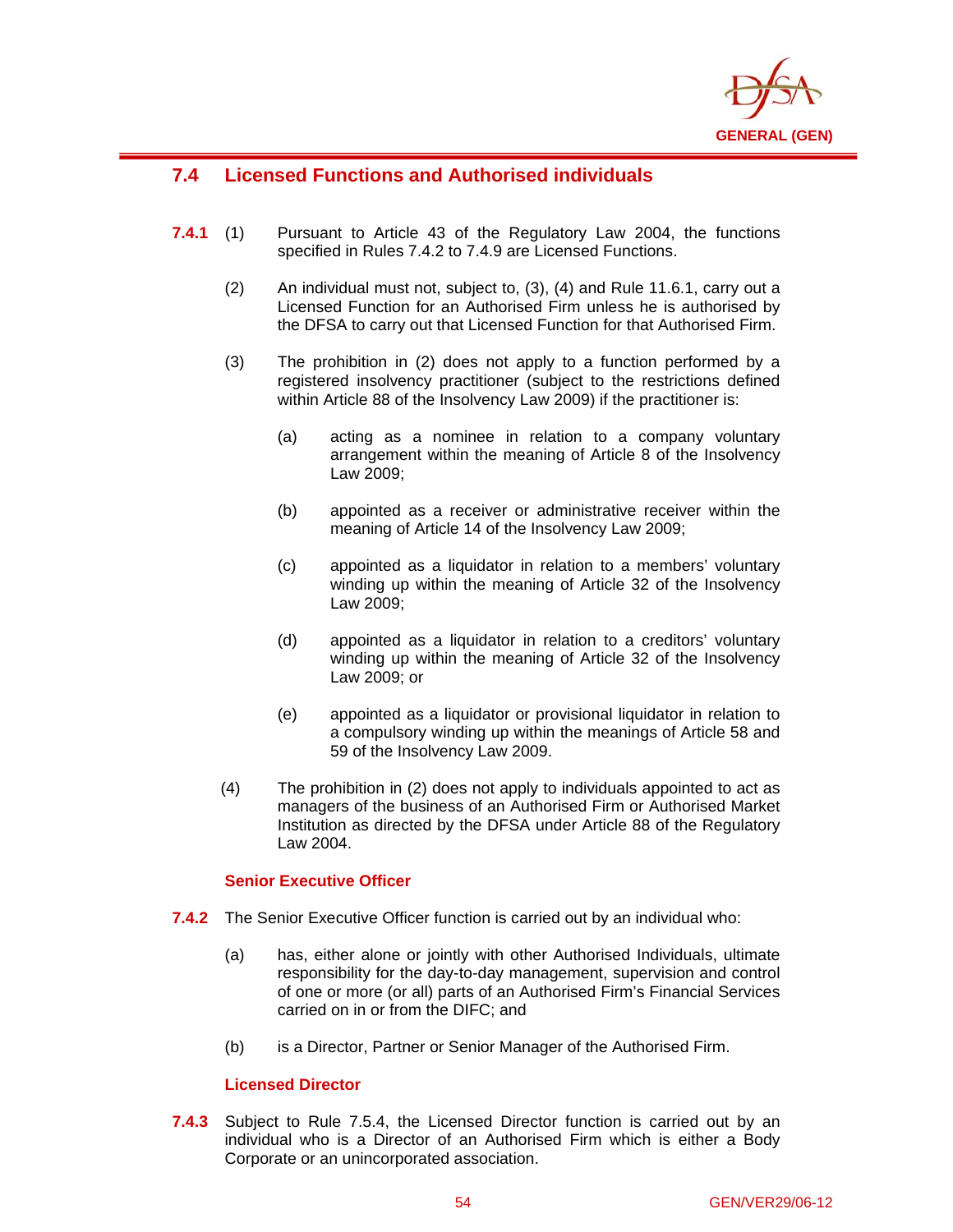

### **Licensed Partner**

 $\overline{a}$ 

**7.4.4** Subject to Rule 7.5.5, the Licensed Partner function is carried out by an individual who is a Partner of an Authorised Firm which is either a Partnership or Limited Liability Partnership.

### **Finance Officer**

**7.4.5** The Finance Officer function is carried out by an individual who is a Director, Partner or Senior Manager of an Authorised Firm who has responsibility for the Authorised Firm's compliance with the applicable Rules in PIN or PIB.

### **Compliance Officer**

**7.4.6** The Compliance Officer function is carried out by an individual who is a Director, Partner or Senior Manager of an Authorised Firm who has responsibility for compliance matters in relation to the Authorised Firm's Financial Services.

### **Senior Manager**

- **7.4.7** The Senior Manager function is carried out by an individual who is responsible either alone or jointly with other individuals for the management, supervision or control of one or more parts of an Authorised Firm's Financial Services who is:
	- (a) an Employee of the Authorised Firm; and
	- (b) not a Director or Partner of the Authorised Firm.

### **Guidance**

In respect of a Fund, the DFSA would expect the Fund Manager to appoint at least one individual other than the Senior Executive Officer to carry out Senior Manager functions in relation to the Fund such as managing operational risk and other internal controls.

### **Money Laundering Reporting Officer**

**7.4.8** The Money Laundering Reporting Officer function is carried out by an individual who is a Director, Partner or Senior Manager of an Authorised Firm and who has responsibility for the Authorised Firm's compliance with the Rules in AML and any relevant anti money laundering legislation applicable in the DIFC.

### **Responsible Officer**

- **7.4.9** The Responsible Officer function is carried out by an individual who:
	- (a) has significant responsibility for the management of one or more aspects of an Authorised Firm's affairs;
	- (b) exercises a significant influence on the firm as a result of (a); and
	- (c) is not an Employee of the Authorised Firm.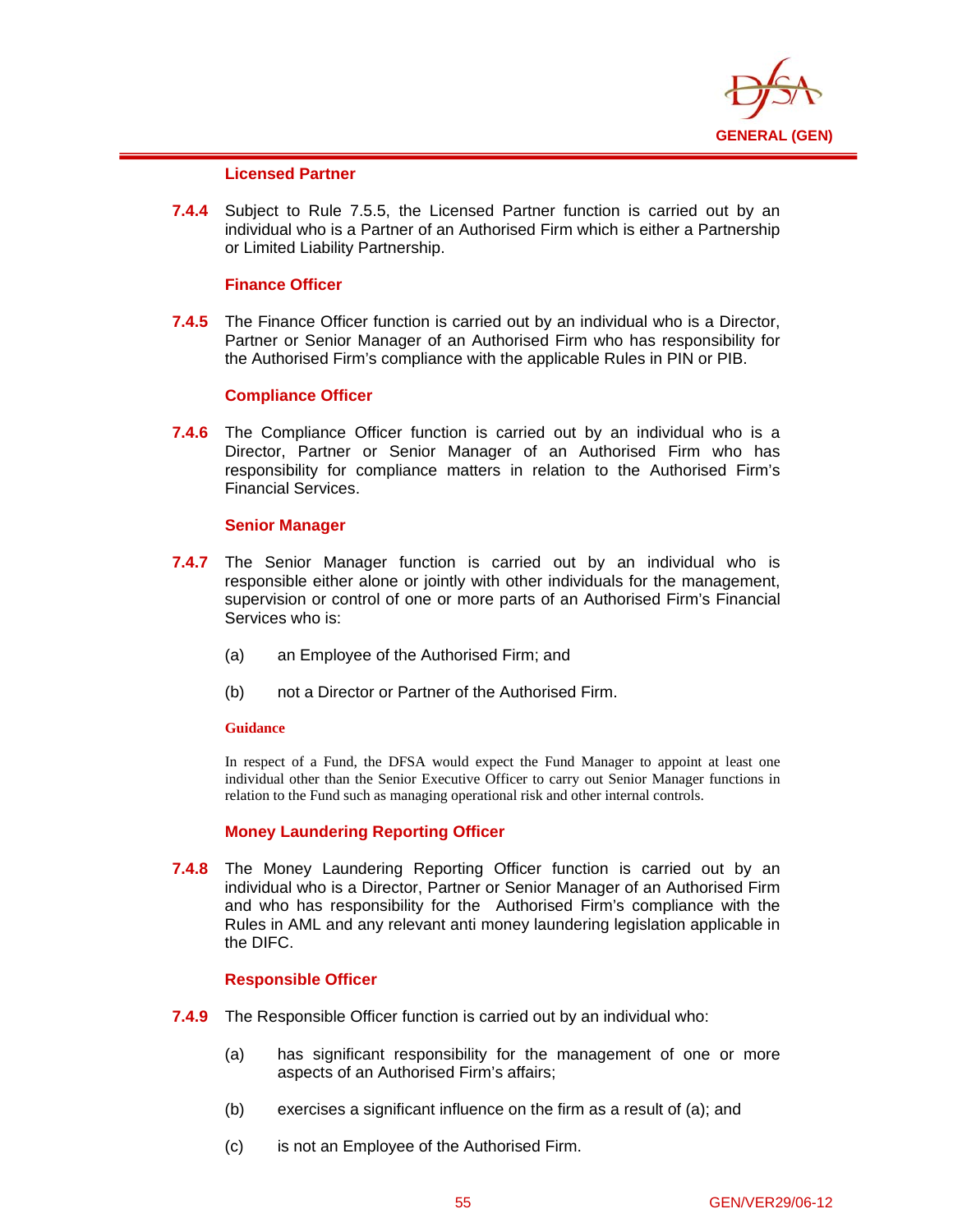

 $\overline{a}$ 

- 1. The Licensed Function of Responsible Officer applies to an individual employed by a Controller or other Group company who is not an Employee of the Authorised Firm, but who has significant responsibility for, or for exercising a significant influence on, the management of one or more aspects of the Authorised Firm's business.
- 2. Examples of a Responsible Officer might include an individual responsible for the overall strategic direction of an Authorised Firm or a regional manager to whom a Senior Executive Officer reports and from whom he takes direction.
- **7.4.10** An Authorised Individual may perform one or more Licensed Functions for one or more Authorised Firms.

#### **Guidance**

- 1. In considering whether to grant an individual Authorised Individual status with respect to more than one Authorised Firm, the DFSA will consider each Licensed Function to be carried out and the allocation of responsibility for that individual among the Authorised Firms.
- 2. In the above situation the DFSA will need to be satisfied that the individual will be able to carry out his role effectively, is fit and proper to do so, and that there are no conflicts of interest or that any actual or potential conflicts of interest are appropriately managed.

## **7.5 Mandatory appointments**

- **7.5.1** An Authorised Firm must make the following appointments and ensure that they are held by one or more Authorised Individuals at all times:
	- (a) Senior Executive Officer;
	- (b) Finance Officer;
	- (c) Compliance Officer; and
	- (d) Money Laundering Reporting Officer.

### **Guidance**

- 1. This Guidance addresses a range of circumstances:
	- a. one individual performing more than one function in a single firm, as contemplated in Rule 7.5.1;
	- b. more than one individual performing one function in a single firm, not addressed by that Rule;
	- c. one individual performing a single function in more than one firm, also not addressed by that Rule.
- 2. The DFSA will only authorise an individual to perform more than one Licensed Function or combine Licensed Functions with other functions where it is satisfied that the individual is fit and proper to perform each Licensed Function or combination of Licensed Functions.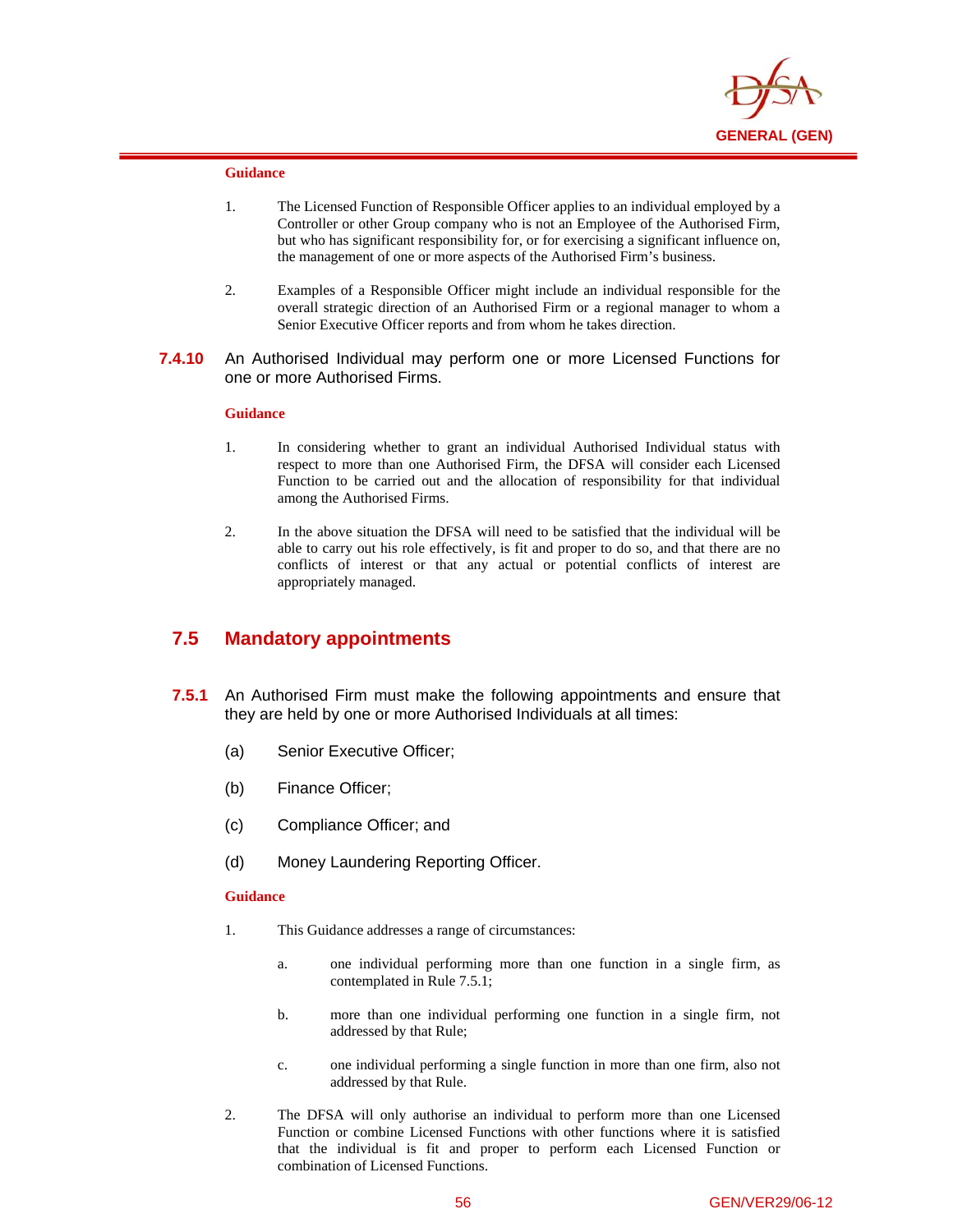

- 3. In the above situation the DFSA will need to be satisfied that the individual will be able to carry out his role effectively, is fit and proper to do so, and that there are no conflicts of interest or that any actual or potential conflicts of interest are appropriately managed.
- 4. Notwithstanding this Rule, an Authorised Firm would generally be expected to separate the roles of Compliance Officer and Senior Executive Officer. In addition, the roles of Compliance Officer, Finance Officer and Money Laundering Reporting Officer would not be expected to be combined with any other functions unless appropriate monitoring and control arrangements independent of the individual concerned will be implemented by the Authorised Firm. This may be possible in the case of a Branch, where monitoring and controlling of the individual (carrying out more than one role in the Branch) is conducted from the firm's home state by an appropriate individual for each of the relevant Licenced Functions. However, it is recognised that, on a case by case basis, there may be exceptional circumstances in which this may not always be practical or possible.
- 5. In what it considers to be exceptional circumstances, the DFSA may register more than one individual to perform the Licensed Function of Compliance Officer in respect of different internal business divisions within a large Authorised Firm. In this regard the DFSA may consider, amongst other things, the nature, scale and complexity of the activities of the firm, the clarity of demarcation between areas of responsibility, the potential for gaps in responsibility, and processes of communication with the DFSA.
- 6. The DFSA may also register an individual as the Compliance Officer for more than one Authorised Firm. The DFSA will only do this where it is satisfied that the individual is able to carry out his functions effectively in each firm taking into consideration factors such as the amount and nature of business conducted by the firms. Each Authorised Firm has a duty under GEN 5 to monitor its compliance arrangements to ensure, as far as reasonably practicable, that it complies with all legislation applicable in the DIFC.
- **7.5.2** The Authorised Individuals referred to in Rule 7.5.1(a), (c) and (d) must be resident in the U.A.E.

 $\overline{a}$ 

- 1. In appropriate circumstances, the DFSA may waive the requirement for a Compliance Officer or MLRO to be resident in the UAE. In determining whether to grant a waiver, the DFSA will consider a range of factors on a case by case basis focused on whether the firm can demonstrate that it has appropriate compliance arrangements (see GEN section 5.3). These factors may include, but are not limited to: the nature, scale and complexity of the activities of the firm; the ability of a remote officer to carry out his functions in differing time zones and a differing working week; the size, resourcing and capabilities of a remote compliance function; the ability of a remote officer to liaise and communicate readily with the DFSA; and the competency and capability of a remote officer and whether the remote officer is able effectively to undertake or supervise regular compliance monitoring and keep up to date with applicable Rules.
- 2. The DFSA will also take into account factors such as the relevant regulatory experience of the proposed Authorised Individual and whether the applicant firm has previously been subject to financial services regulation.
- **7.5.3** In the case of a Trust Service Provider, the Authorised Individuals referred to in Rule 7.5.1 (c) and (d) must not act also as trustees on behalf of the Trust Service Provider.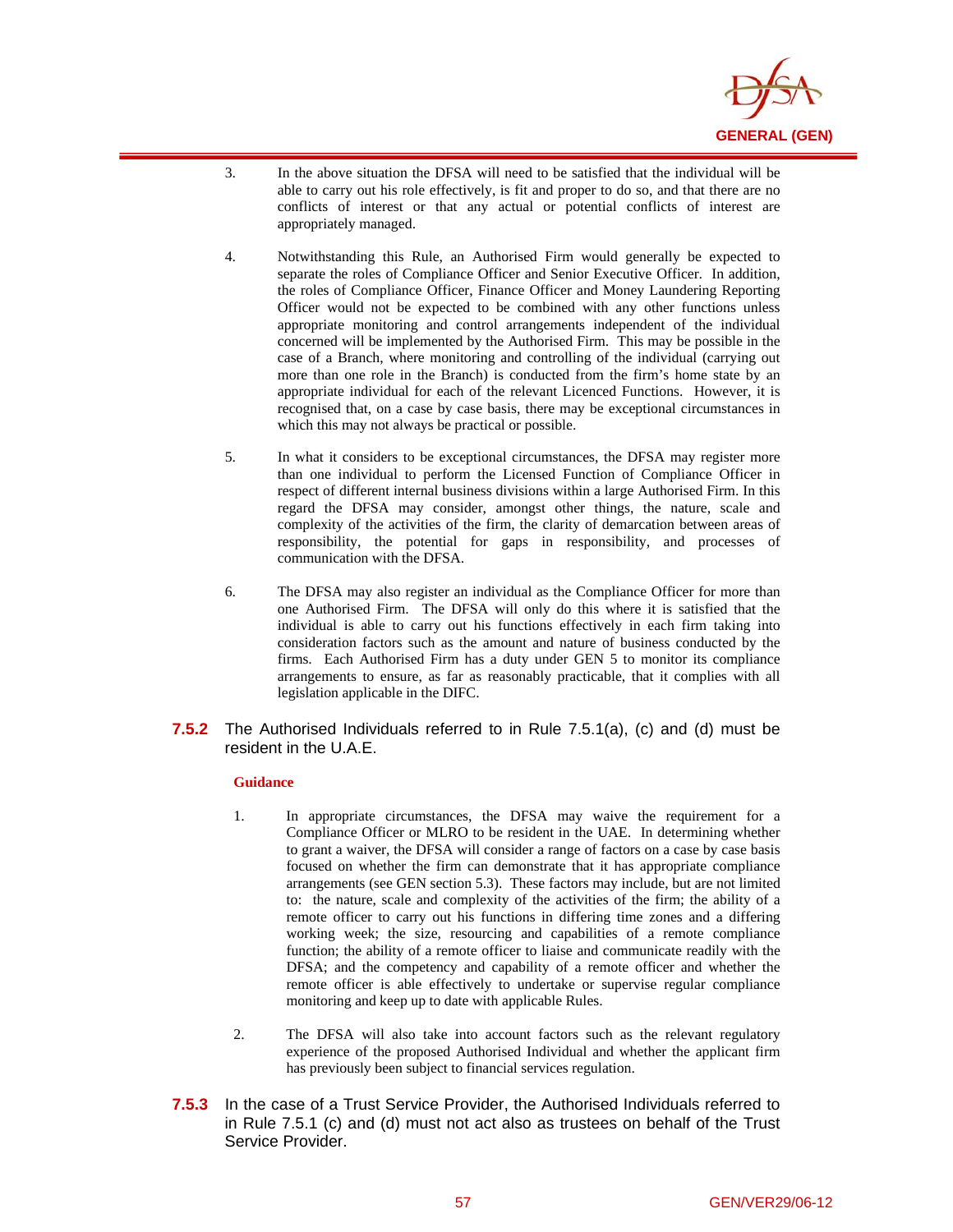

- **7.5.4** An Authorised Firm which is a Body Corporate (other than a Limited Liability Partnership) whose head office and registered office are located in the DIFC, must register with the DFSA all of its Directors as Licensed Directors.
- **7.5.5** An Authorised Firm which is a Partnership (including a Limited Liability Partnership) whose head office is located in the DIFC must register each Partner as a Licensed Partner.

# **7.6 Application for Authorised Individual status**

- **7.6.1** In submitting applications for Authorised Individual status, both the individual and Authorised Firm must complete and submit the appropriate form in AFN.
- **7.6.2** When an individual and an Authorised Firm apply to the DFSA for that individual to be an Authorised Individual, the individual must satisfy the DFSA that he is a fit and proper person to carry out the role.

### **Consideration and assessment of applications**

- **7.6.3** An individual will only be authorised to carry on one or more Licensed Functions if the DFSA is satisfied that the individual is fit and proper to be an Authorised Individual. In making this assessment, the DFSA will consider:
	- (a) the individual's integrity;
	- (b) the individual's competence and capability;
	- (c) the individual's financial soundness;
	- (d) the individual's proposed role within the Authorised Firm; and
	- (e) any other relevant matters.

### **Guidance**

 $\overline{a}$ 

Section 2.3 of the RPP Sourcebook sets out matters which the DFSA takes into consideration when making an assessment of the kind under Rule 7.6.3.

- **7.6.4** In Rule 7.6.3, an individual may not be considered as fit and proper where:
	- (a) he is bankrupt;
	- (b) he has been convicted of a serious criminal offence; or
	- (c) he is incapable, through mental or physical incapacity, of managing his affairs.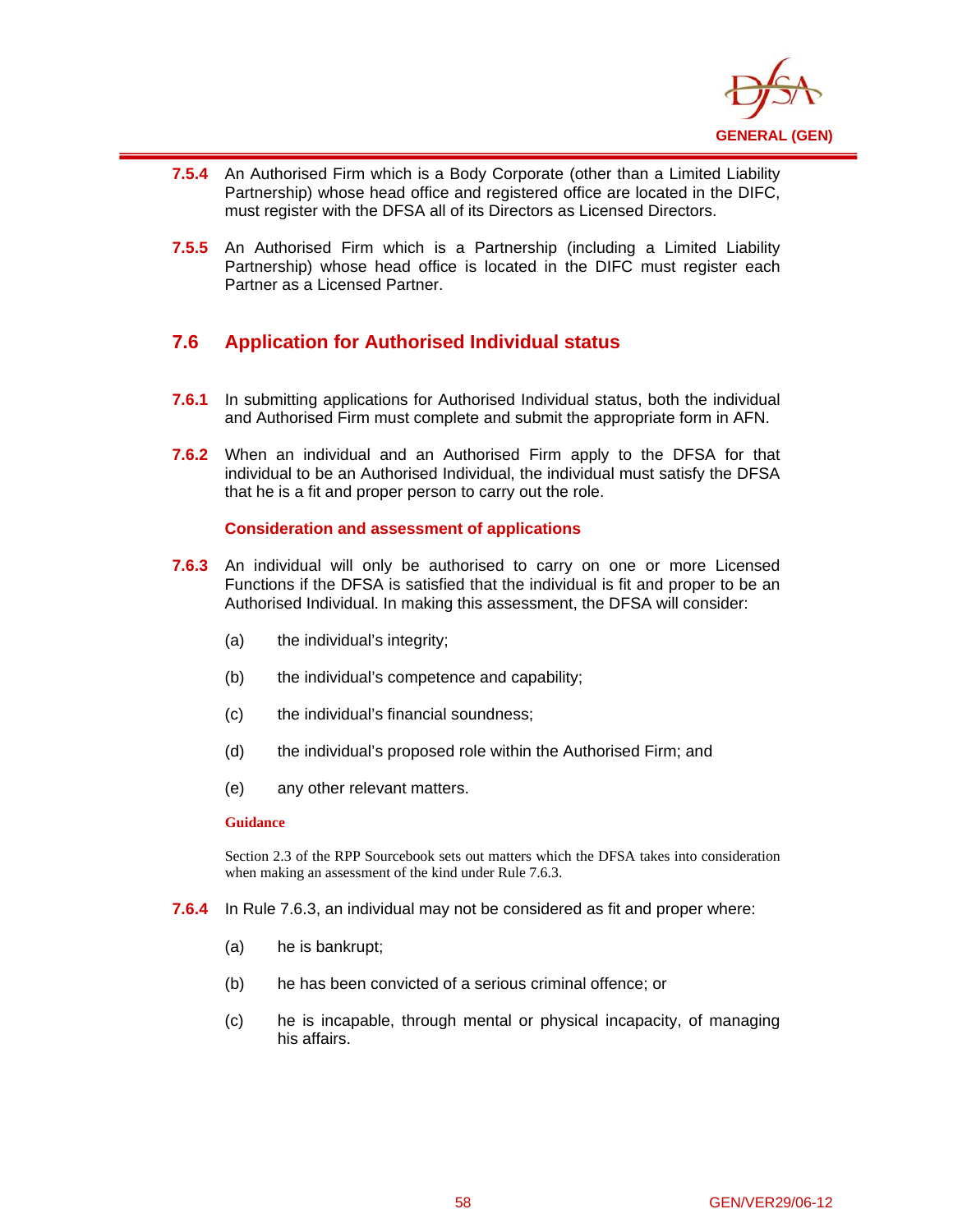

**7.6.5** In assessing an application for Authorised Individual status, the DFSA may:

 $\overline{a}$ 

- (a) make any enquiries which it considers appropriate, including enquiries independent of the applicant;
- (b) require the individual or Authorised Firm to provide additional information;
- (c) require any information provided by the individual or Authorised Firm to be verified in any way specified by the DFSA; and
- (d) take into account any information which it considers appropriate.
- **7.6.6** An Authorised Firm must not permit an individual to perform a Licensed Function on its behalf, except as permitted by section 11.6, unless that individual is an Authorised Individual who has been assessed by the Authorised Firm as competent to perform that Licensed Function in accordance with Rule 7.6.7.
- **7.6.7** In assessing the competence of an individual, an Authorised Firm must:
	- (a) obtain details of the knowledge and skills of the individual in relation to the knowledge and skills required for the role;
	- (b) take reasonable steps to verify the relevance, accuracy and authenticity of any information acquired;
	- (c) determine whether the individual holds any relevant qualifications with respect to the Licensed Function or Licensed Functions performed, or proposed to be to performed, within the Authorised Firm;
	- (d) determine the individual's relevant experience; and
	- (e) determine the individual's knowledge of the Authorised Firm's relevant systems and procedures with respect to the type of business that is to be, or is being, conducted by the individual on behalf of the Authorised Firm.
- **7.6.8** An Authorised Firm must be satisfied that an Authorised Individual:
	- (a) continues to be competent in his proposed role;
	- (b) has kept abreast of relevant market, product, technology, legislative and regulatory developments; and
	- (c) is able to apply his knowledge.
- **7.6.9** The Authorised Firm is responsible for the conduct of its Authorised Individuals and for ensuring that they remain fit and proper to carry out their role.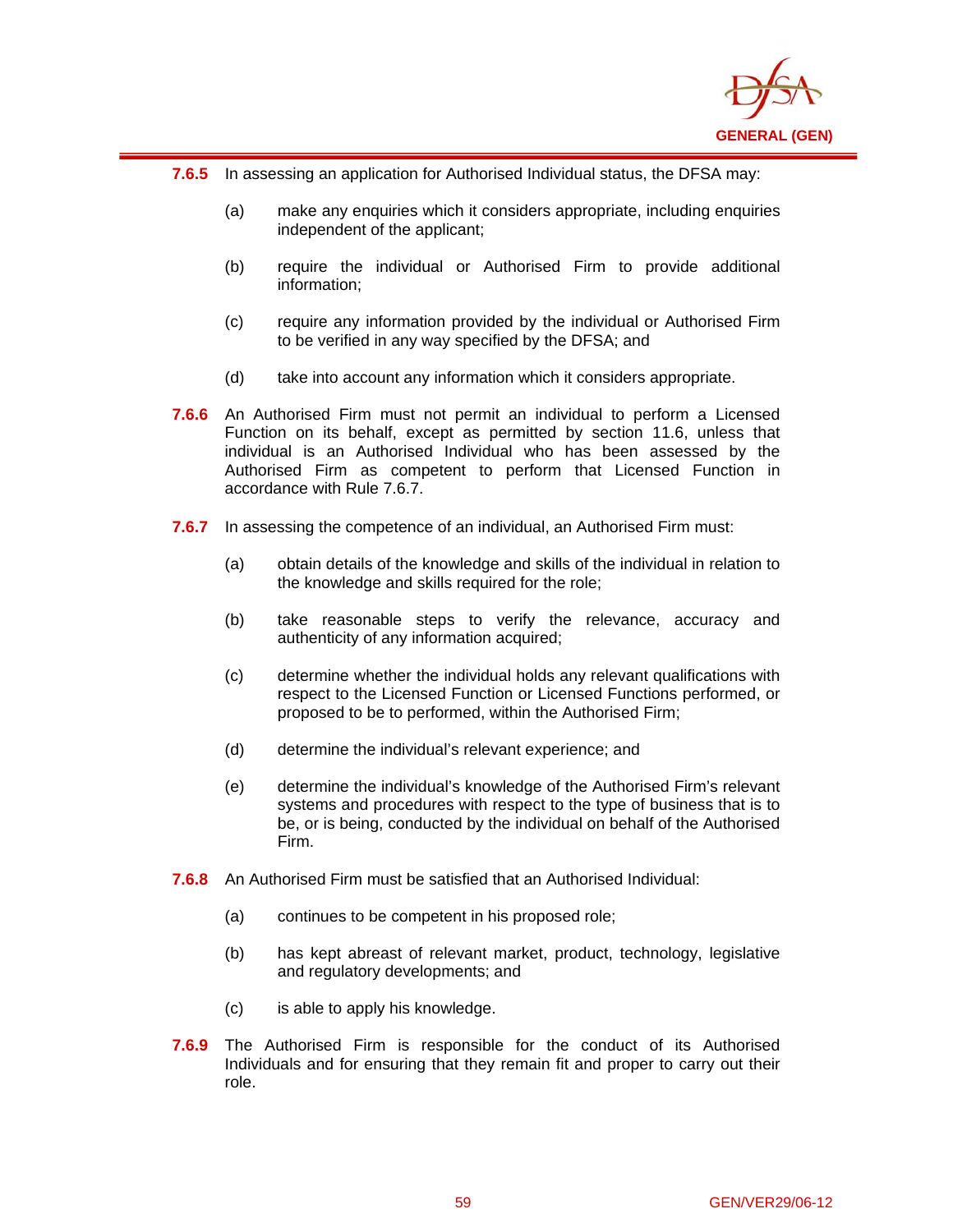

 $\overline{a}$ 

In considering whether an Authorised Individual remains fit and proper, the Authorised Firm should consider those matters in section 3.2 of the RPP Sourcebook and the notification requirements in section 11.10 of this module.

- **7.6.10** Before lodging an application with the DFSA, an Authorised Firm must make reasonable enquiries as to an individual's fitness and propriety to carry out a Licensed Function.
- **7.6.11** An Authorised Firm must not lodge an application if it has reasonable grounds to believe that the individual is not fit and proper to carry out the Licensed Function.

### **Systems and controls**

- **7.6.12** An Authorised Firm must have appropriate arrangements in place to ensure that an individual assessed as being competent under Rule 7.6.6 maintains his competence.
- **7.6.13** An Authorised Firm must ensure, in the case of individuals seeking to perform the Licensed Functions of Senior Executive Officer, Money Laundering Reporting Officer, or Compliance Officer, that such individuals are able to demonstrate sufficient knowledge of relevant anti money laundering requirements.

### **Guidance**

In considering whether individuals have sufficient knowledge of relevant anti money laundering requirements, the DFSA may be satisfied where the individual can demonstrate receipt of appropriate training specifically relevant to such requirements. See AML section 3.9.

- **7.6.14** An Authorised Firm must establish and maintain systems and controls which will enable it to comply with Rules 7.6.6 to 7.6.9.
- **7.6.15** (1) An Authorised Firm must keep records of the assessment process undertaken for each individual under this chapter.
	- (2) These records must be kept for a minimum of six years from the date of the assessment.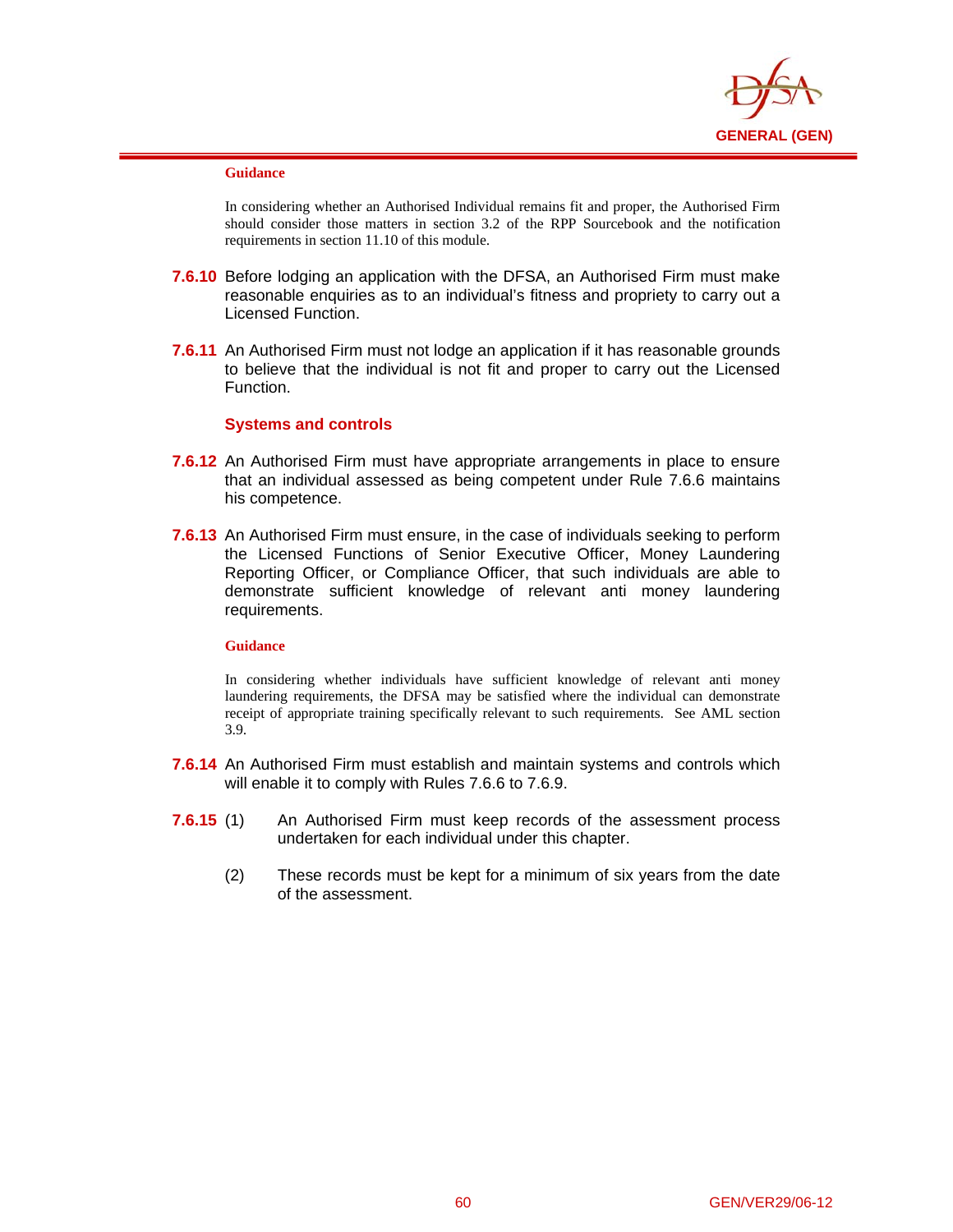

### $\overline{a}$ **8 ACCOUNTING AND AUDITING**

## **8.1 Application**

- **8.1.1** (1) This chapter applies subject to (2) to every:
	- (a) Authorised Person other than a Representative Office;
	- (b) applicant for registration as an auditor with the DFSA; and
	- (c) Auditor registered with the DFSA.
	- (2) This chapter does not apply to applicants for registration as Auditors in relation to Public Listed Companies.

### **Guidance**

Chapter 4 of the Islamic Finance Rules (IFR) contains accounting and audit requirements that are specific to Islamic Financial Business.

Chapter 5 of the Markets Rules (MKT) contains the audit requirements that are specific to a Public Listed Company including registration criteria etc.

**8.1.2** In this chapter in relation to an Authorised Person which is a Domestic Firm a reference to "auditor" include references to an "Auditor".

# **8.2 Accounting standards**

**8.2.1** An Authorised Person must prepare and maintain all financial accounts and statements in accordance with the International Financial Reporting Standards (IFRS), except to the extent it complies with section 4.2 of the Islamic Finance Rules (IFR) module with respect of its Islamic Financial Business.

## **8.3 Accounting records and regulatory returns**

- **8.3.1** Every Authorised Person must keep accounting records which are sufficient to show and explain transactions and are such as to:
	- (a) be capable of disclosing the financial position of the Authorised Person on an ongoing basis; and
	- (b) record the financial position of the Authorised Person as at its financial year end.
- **8.3.2** Accounting records must be maintained by an Authorised Person such as to enable its Governing Body to ensure that any accounts prepared by the Authorised Person comply with the legislation applicable in the DIFC.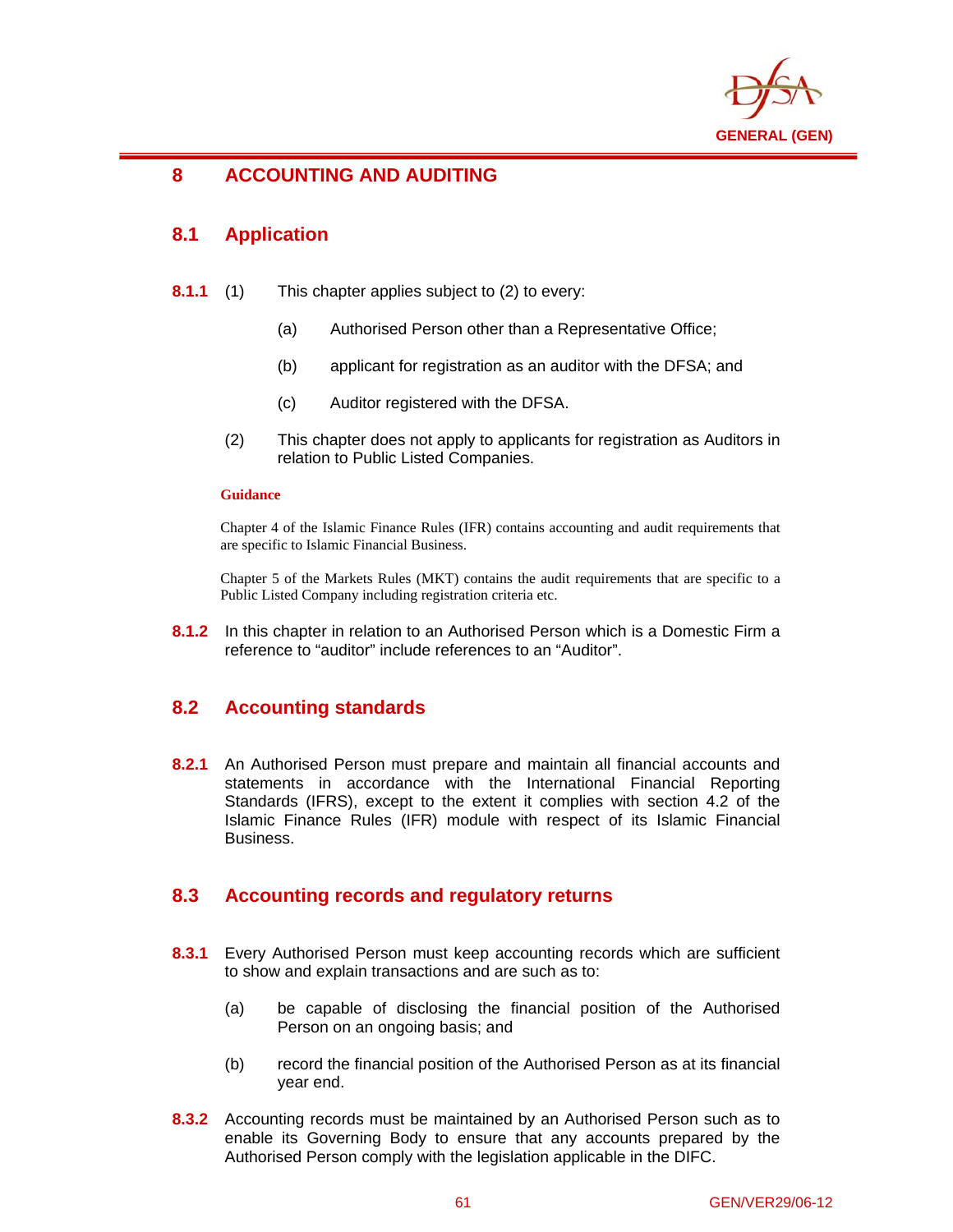

**8.3.3** An Authorised Person's accounting records must be:

 $\overline{a}$ 

- (a) retained by the Authorised Person for at least ten years from the date to which they relate;
- (b) at all reasonable times, open to inspection by the DFSA or the auditor of the Authorised Person; and
- (c) if requested by the DFSA capable of reproduction, within a reasonable period not exceeding 3 business days, in hard copy and in English.
- **8.3.4** All regulatory returns prepared by the Authorised Firm must be prepared and submitted in accordance with the requirements set out in PIB or PIN as applicable.

### **Changes to the financial year end**

- **8.3.5** (1) If an Authorised Firm is a Domestic Firm and intends to change its financial year end, it must obtain the DFSA's prior consent before implementing the change.
	- (2) The application for consent must include reasons for the change.
	- (3) The DFSA may require the Authorised Firm to obtain written confirmation from its auditor that the change of financial year end would not result in any significant distortion of the financial position of the Authorised Firm.
- **8.3.6** If an Authorised Firm is not a Domestic Firm and intends to change its financial year, it must provide the DFSA with reasonable advance notice prior to the change taking effect.

# **8.4 Appointment and termination of auditors**

- **8.4.1** An Authorised Person must:
	- (a) notify the DFSA of the appointment of an auditor, including the name and business address of the auditor and the date of the commencement of the appointment;
	- (b) prior to the appointment of the auditor, take reasonable steps to ensure that the auditor has the required skills, resources and experience to audit the business of the Authorised Person for which the auditor has been appointed; and
	- (c) if it is a Domestic Firm, ensure that the auditor, at the time of appointment and for the duration of the engagement as auditor, is registered with the DFSA.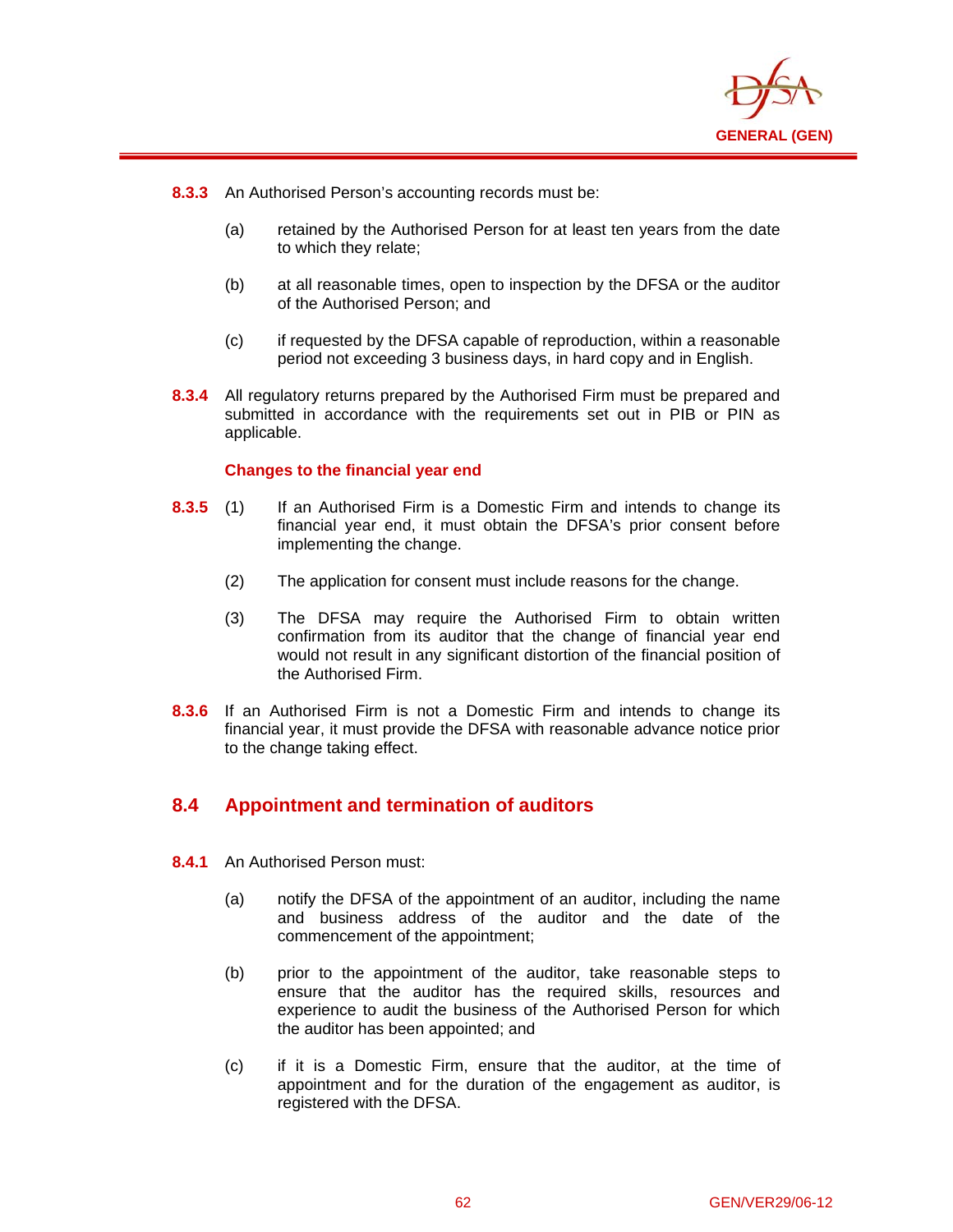

- **8.4.2** An Authorised Person must notify the DFSA immediately if the appointment of the auditor is or is about to be terminated, or on the resignation of its auditor, giving the reasons for the cessation of the appointment.
- **8.4.3** An Authorised Person must appoint an auditor to fill any vacancy in the office of auditor and ensure that the replacement auditor can take up office at the time the vacancy arises or as soon as reasonably practicable.
- **8.4.4** (1) An Authorised Person must take reasonable steps to ensure that the relevant audit staff of the auditor are independent of and not subject to any conflict of interest with respect to the Authorised Person.
	- (2) An Authorised Person must notify the DFSA if it becomes aware, or has reason to believe, that the relevant audit staff of the auditor are no longer independent of the Authorised Person, or have a conflict of interest which may affect their judgement in respect of the Authorised Person.

 $\overline{a}$ 

- 1. The relevant staff of an auditor are independent if their appointment or retention by an Authorised Person is not contrary to any applicable ethical guidance issued by the professional supervisory body.
- 2. An Authorised Person should consider rotating the appointed relevant staff of the auditor every five years to ensure that the relevant staff of the auditor remains independent.
- 3. Additional requirements relevant to Auditors appointed for a Fund (see CIR Rule 9.3.4) apply independently of the requirements in the Rules in this Chapter.
- **8.4.5** If requested by the DFSA, an Authorised Person which carries on Financial Services through a Branch must provide the DFSA with information on its appointed or proposed auditor with regard to the auditor's, skills, experience and independence.
- **8.4.6** Where an auditor has not been appointed by an Authorised Person, the DFSA may direct an Authorised Person to appoint an auditor in accordance with the requirements in this chapter.
- **8.4.7** Where an auditor appointed by an Authorised Person is in the opinion of the DFSA not suitable to audit that Authorised Person, the DFSA may direct that auditor to remove itself as the auditor of that Authorised Person.
- **8.4.8** The Regulatory Appeals Committee has jurisdiction to hear and determine any appeal in relation to a direction made under Rule 8.4.7.

### **8.5 Co-operation with auditors**

**8.5.1** An Authorised Person must take reasonable steps to ensure that it and its Employees: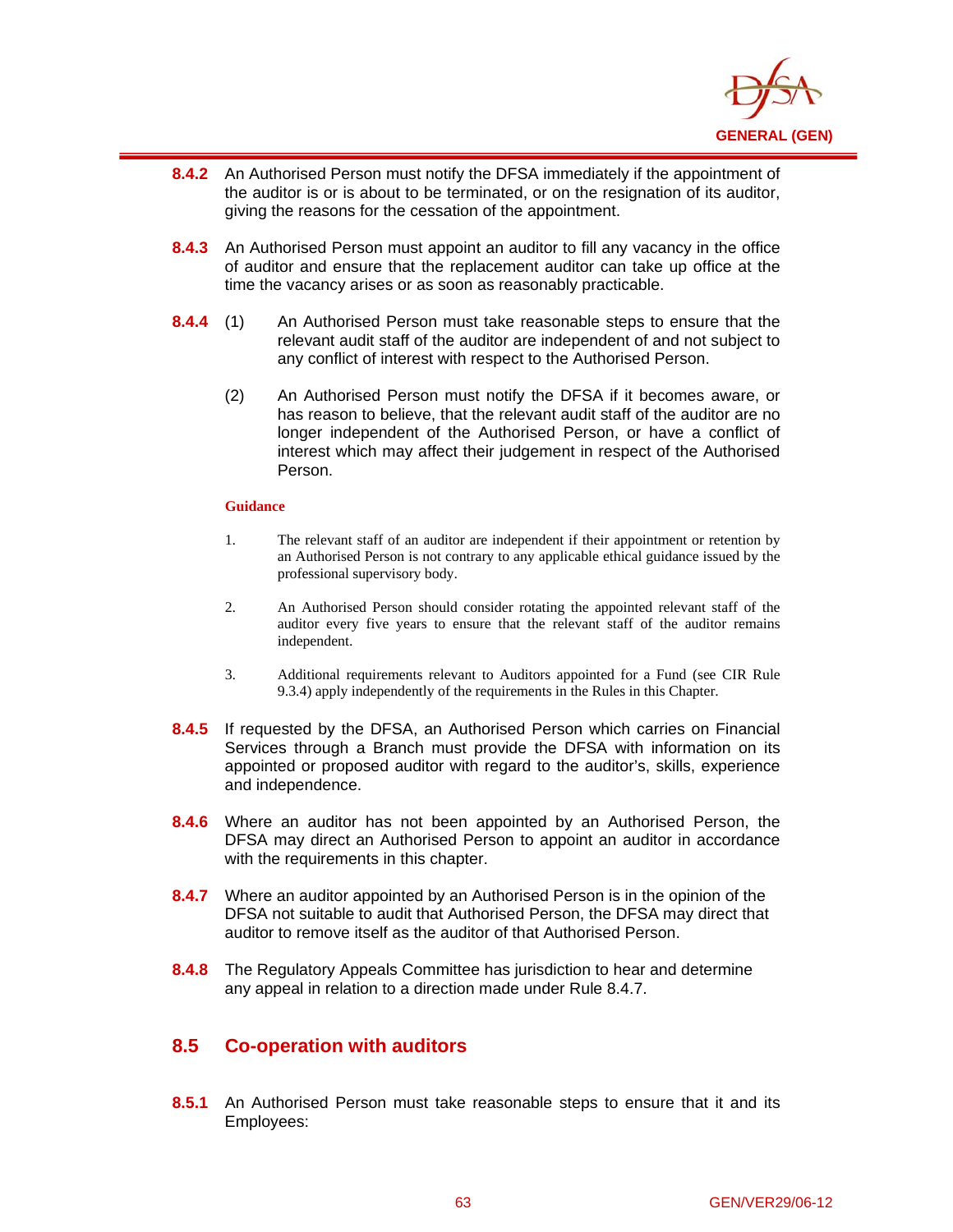

- (a) provide such assistance as the auditor reasonably requires to discharge its duties;
- (b) give the auditor right of access at all reasonable times to relevant records and information;
- (c) do not interfere with the auditor's ability to discharge its duties;
- (d) do not provide false or misleading information to the auditor; and
- (e) report to the auditor any matter which may significantly affect the financial position of the Authorised Person.

## **8.6 Function of the auditor**

 $\overline{a}$ 

- **8.6.1** An Authorised Firm or Authorised Market Institution, as applicable, must in writing require its auditor to:
	- (a) conduct an audit of the Authorised Person's accounts in accordance with the requirements of the relevant standards published by the International Auditing and Assurance Standards Board (IAASB) in respect of its financial business;
	- (b) produce a report on the audited accounts which states:
		- (i) whether, in the auditor's opinion, the accounts have been properly prepared in accordance with the requirements imposed by this chapter;
		- (ii) in particular, whether the accounts give a true and fair view of the financial position of the Authorised Person for the financial year and of the state of the Authorised Person's affairs at the end of the financial year end; and
		- (iii) any other matter or opinion relating to the requirements of this chapter;
	- (c) produce an Auditor's Annual Report which states whether:
		- (i) the auditor has audited the Authorised Person's annual financial statements in accordance with the IAASB;
		- (ii) the auditor has carried out any other procedures considered necessary, having regard to the IAASB;
		- (iii) the auditor has received all necessary information and explanations for the purposes of preparing this report to the DFSA;
		- (iv) (in the case of an Authorised Firm) in the auditor's opinion, the regulatory returns specified by the applicable Rules in PIN or PIB have been properly prepared by the Authorised Firm and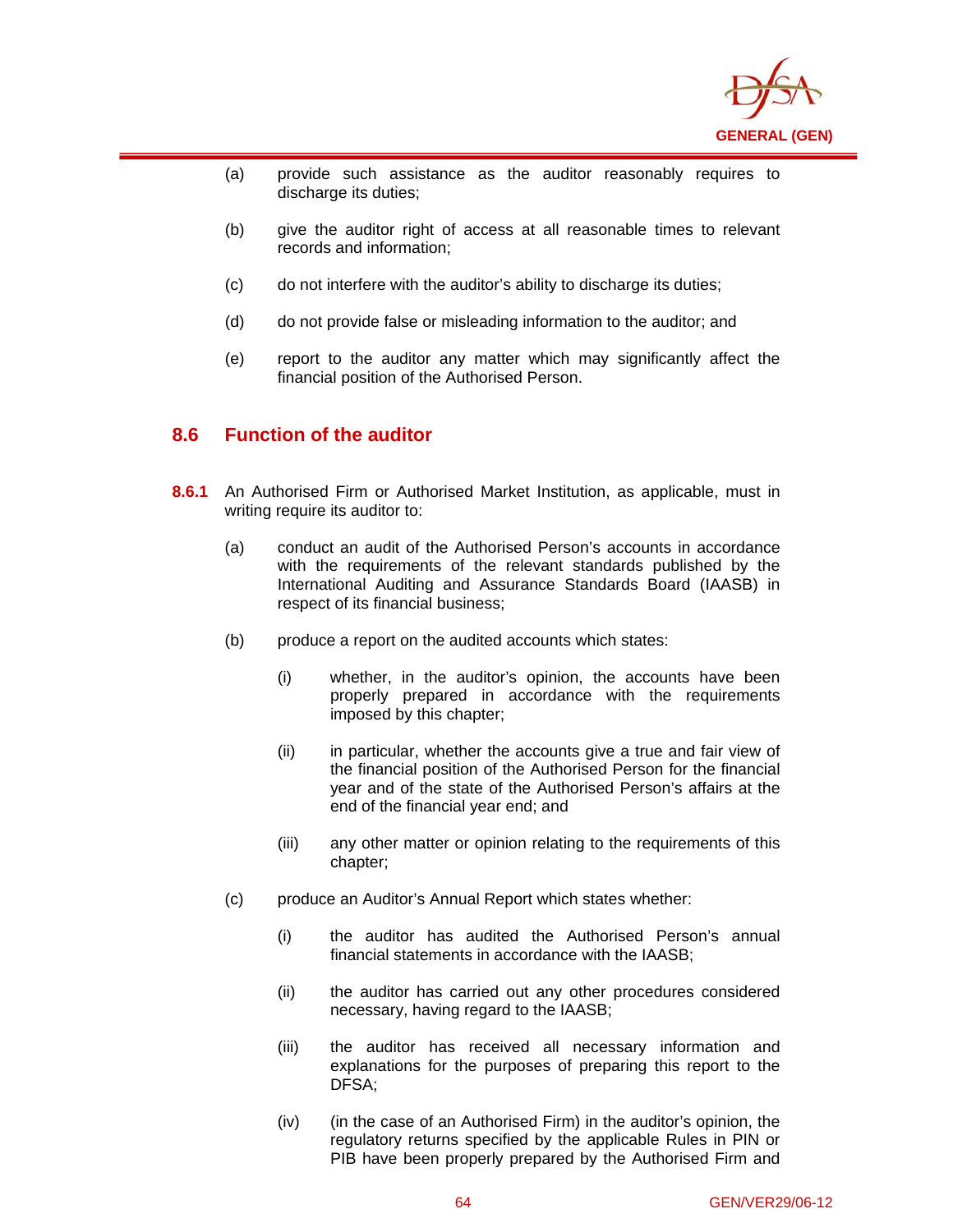

provide a true and fair representation of the financial position of the Authorised Firm, as at the date of the Authorised Firm's financial year end;

(v) in the auditor's opinion, the Authorised Person's regulatory returns to the DFSA have been properly reconciled with the appropriate audited accounts;

 $\overline{a}$ 

- (vi) in the case of an Authorised Firm, in the auditor's opinion, that an Authorised Firm which is subject to an expenditure based requirement has calculated the expenditure based requirement in accordance with the Rules;
- (vii) in the auditor's opinion, the Authorised Person's financial resources as at its financial year end have been properly calculated in accordance with the Rules and are sufficient to meet the relevant prudential requirements or minimum financial resources requirement; and
- (viii) in the case of an Authorised Firm, in the auditor's opinion, the Authorised Firm has kept proper accounting records, in compliance with the applicable Rules in PIN or PIB;
- (d) produce, if the Authorised Firm controls or holds Client Money, a Client Money Auditor's Report which states whether, in the opinion of the auditor:
	- (i) the Authorised Firm has maintained throughout the year systems and controls to enable it to comply with the relevant provisions of COB chapter 6 and, if applicable, COB App5;
	- (ii) the Authorised Firm's controls are such as to ensure that Client Money is identifiable and secure at all times;
	- (iii) any of the requirements in COB chapter 6 and the Client Money Provisions have not been met;
	- (iv) if applicable, Client Money belonging to Segregated Clients has been segregated in accordance with the Client Money Provisions;
	- (v) if applicable, the Authorised Firm was holding and controlling an appropriate amount of Client Money in accordance with COB chapter 6 and with the Client Money Provisions as at the date on which the Authorised Firm's audited balance sheet was prepared; and
	- (vi) if applicable, there have been any material discrepancies in the reconciliation of Client Money;
- (e) produce, if the Authorised Firm controls or holds Insurance Monies, an Insurance Monies Auditor's Report which states whether, in the opinion of the auditor: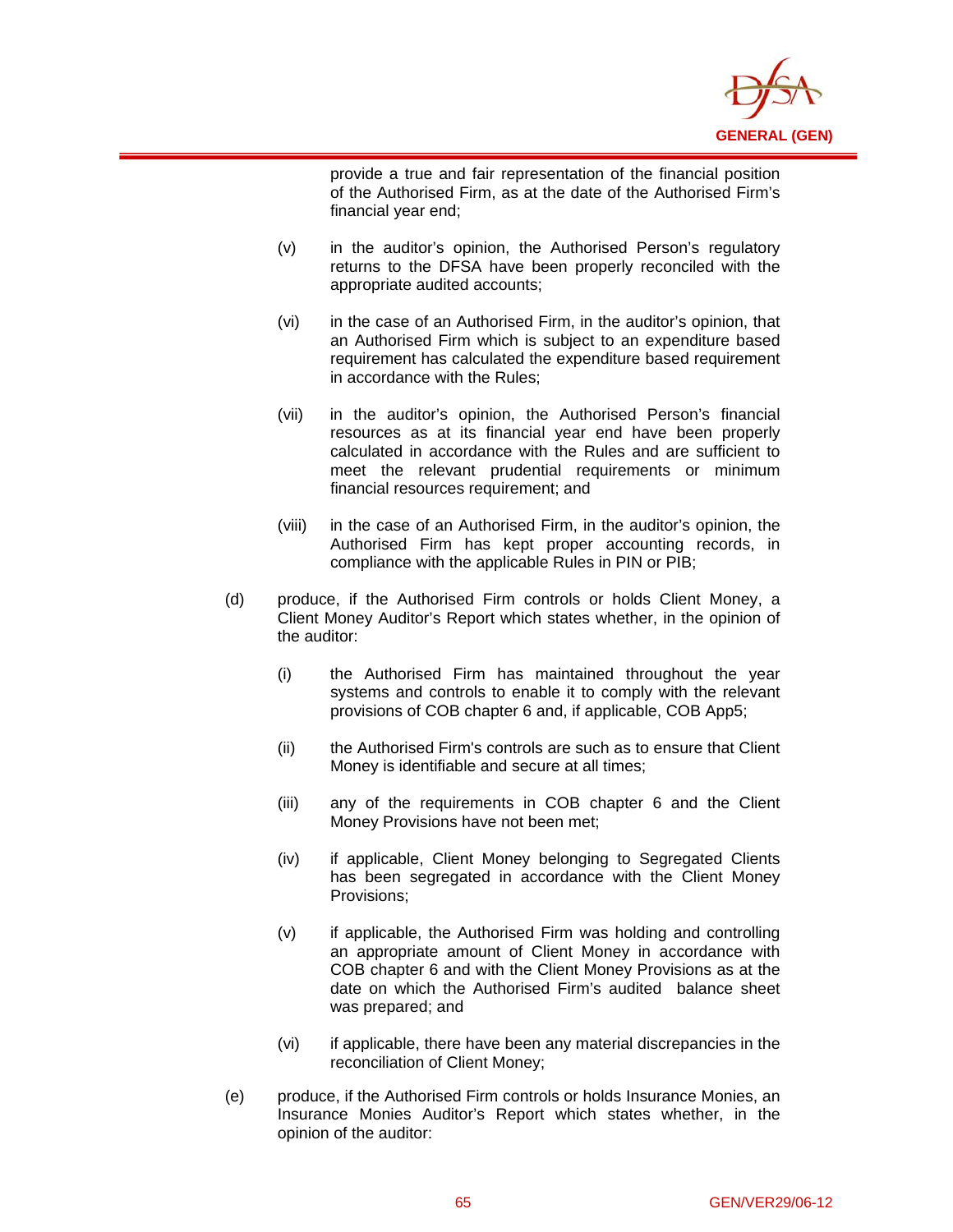

- (i) the Authorised Firm has maintained throughout the year systems and controls to enable it to comply with the relevant provisions of COB section 7.12;
- (ii) the Authorised Firm's controls are such as to ensure that Insurance Monies are identifiable and secure at all times;
- (iii) any of the requirements in COB section 7.12 have not been met;
- (iv) if applicable, the Authorised Firm was holding and controlling an appropriate amount of Insurance Monies in accordance with COB section 7.12 as at the date on which the Authorised Firm's audited balance sheet was prepared; and
- (v) if applicable, there have been any material discrepancies in the reconciliation of Insurance Monies;
- (f) produce, if the Authorised Firm holds or controls Client Investments, Arranges Custody or Provides Custody in or from the DIFC, a Safe Custody Auditor's Report in respect of such business as applicable, which states whether, in the opinion of the auditor:
	- (i) the Authorised Firm has, throughout the year, maintained systems and controls to enable it to comply with the Safe Custody Provisions in COB App6;
	- (ii) the Safe Custody Investments are registered, recorded or held in accordance with the Safe Custody Provisions;
	- (iii) there have been any material discrepancies in the reconciliation of Safe Custody Investments; and
	- (iv) any of the requirements of the Safe Custody Provisions have not been met;
- (g) submit the reports produced pursuant to Rules 8.6.1(b)-8.6.1(f) above to the Authorised Person; and
- (h) notify the DFSA in writing if he resigns due to significant concerns which have previously been raised with senior management of the Authorised Person and which have not been addressed.

 $\overline{a}$ 

In producing a Safe Custody Auditor's Report an auditor will need to consider which parts of COB App6 are relevant to the Authorised Firm and only include an opinion to the extent relevant to the Authorised Firm's activity. For example, the application of COB App6 to an Authorised Firm carrying on the Financial Service of Arranging Custody is much more limited than its application to an Authorised Firm carrying on the Financial Service of Providing Custody. In this particular instance an auditor producing a Safe Custody Auditor's Report for an Authorised Firm carrying on the Financial Service of Arranging Custody, will generally only need to consider COB App Rules 6.5.1(1), 6.5.1(2), 6.5.1(3), 6.5.2 and 6.7.1(1).

**8.6.2** An Authorised Person must submit any auditor's reports and financial statements required by this chapter to the DFSA within four months of the Authorised Person's financial year end.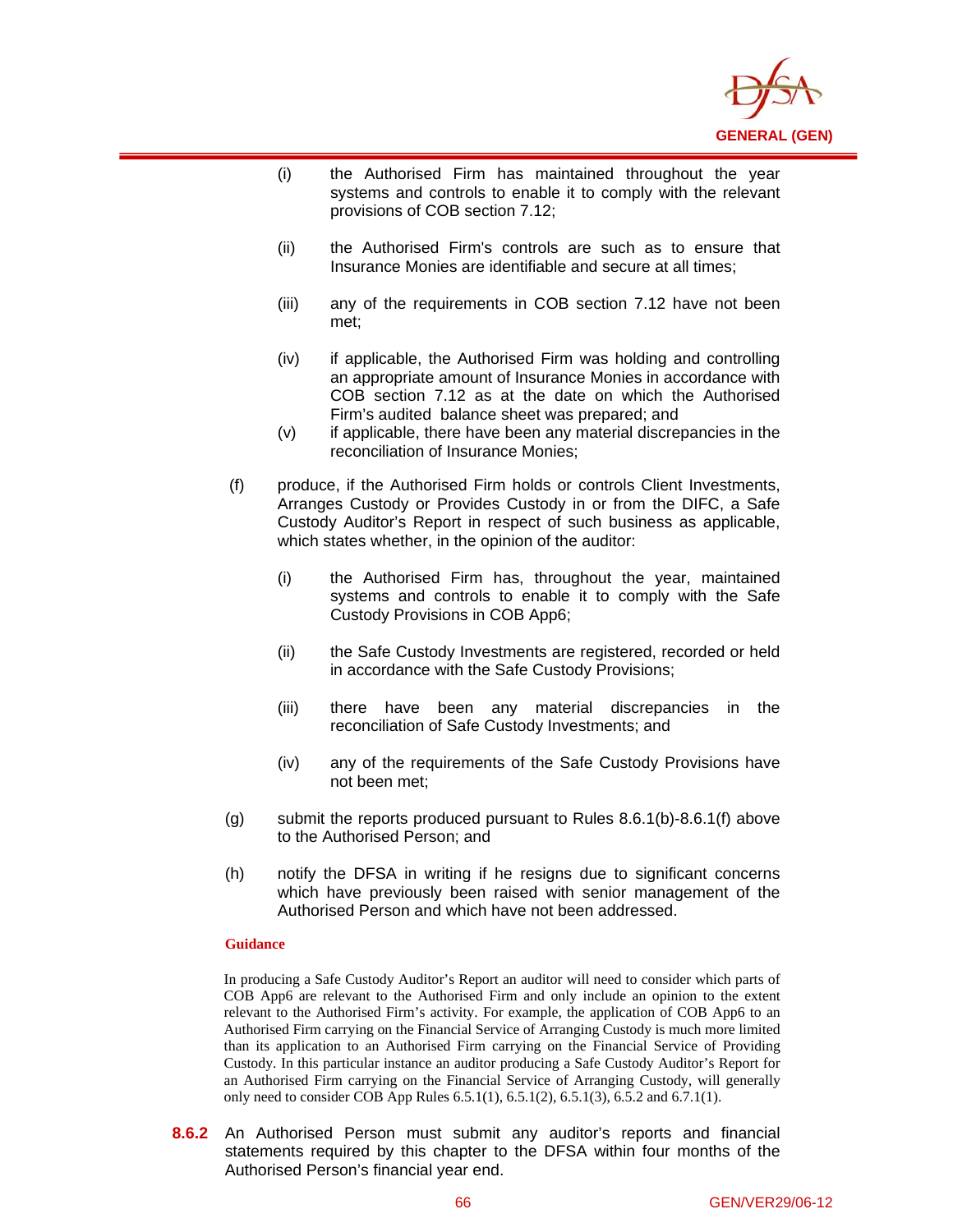

**8.6.3** If requested, an Authorised Person must provide to any Person a copy of its most recent audited accounts, together with the auditor's report referred to in Rule 8.6.1(b). If the copy is made available in printed form, the Authorised Person may make a charge to cover reasonable costs incurred in providing the copy.

# **8.7 Registration of Auditors**

### **Registration of an Auditor**

**8.7.1** A Person intending to audit Authorised Firms and Authorised Market Institutions (that are Domestic Firms), or Domestic Funds must apply to the DFSA for registration in accordance with the Rules in this Chapter.

### **Guidance**

 $\overline{a}$ 

Applicants and Auditors are required to pay fees as prescribed in FER.

**8.7.2** An applicant for registration must complete and submit the appropriate form in AFN, supported by such additional material as may be required by the DFSA.

### **Guidance**

Applicants and Auditors are required to pay fees as prescribed in FER.

### **Consideration of the application**

- **8.7.3** (1) An applicant for registration must be able to demonstrate to the DFSA's satisfaction that:
	- (a) it is fit and proper as provided in (2);
	- (b) it has professional indemnity insurance as required under Section 8.17;
	- (c) it has adequate systems, procedures and controls to ensure due compliance with:
		- (i) the International Standards on Auditing;
		- (ii) the International Standards on Quality Control; and
		- (iii) the Code of Ethics for Professional Accountants;
	- (d) where applicable, it has adequate systems, procedures and controls to ensure due compliance with:
		- (i) the Islamic Accounting and Auditing Standards; and
		- (ii) the Code of Ethics for Accountants and Audit Firms of Islamic Financial Institutions;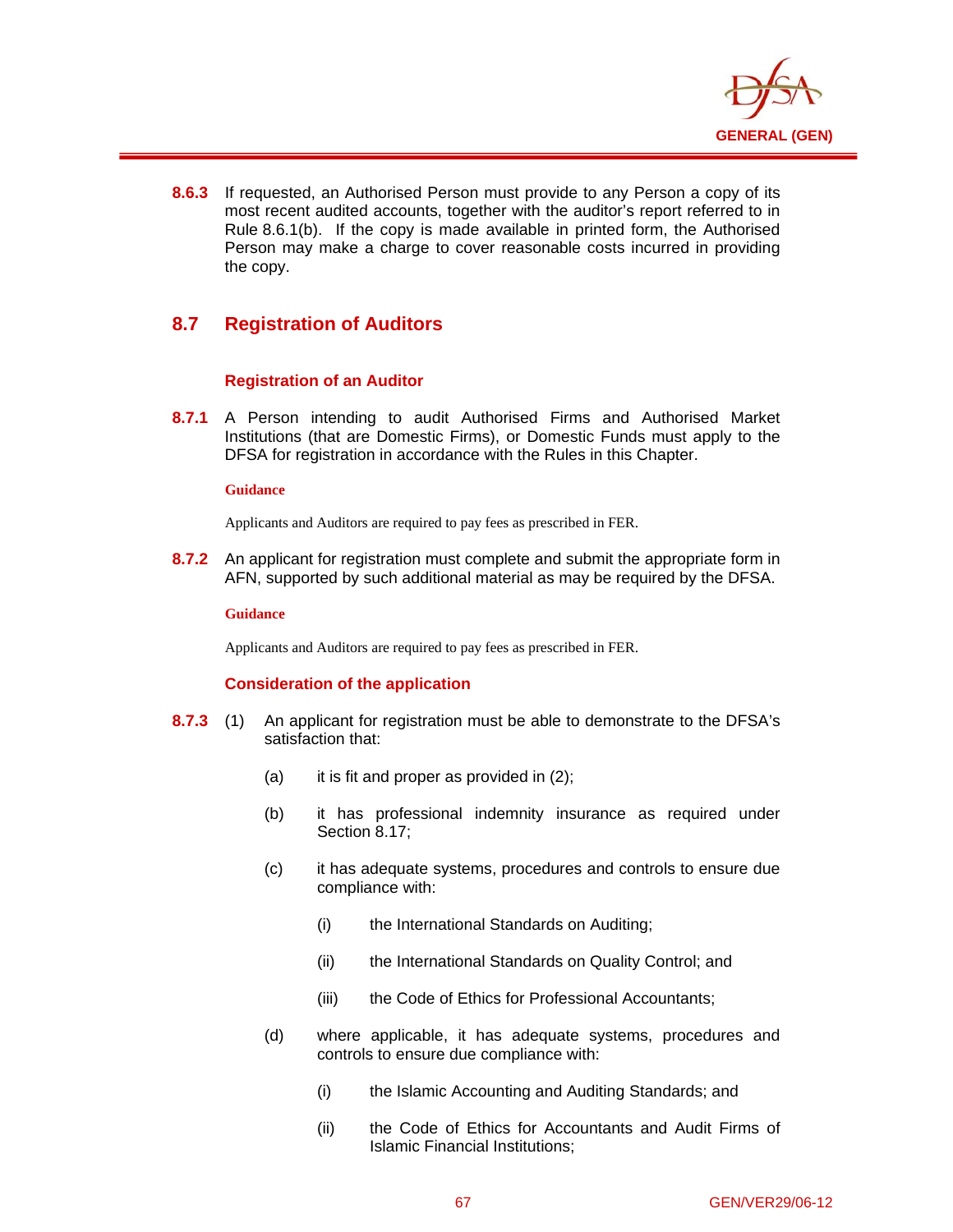

- (e) it is controlled by Persons each of whom hold a Recognised Professional Qualification from a Recognised Professional Body; and
- (f) it has complied with any other requirement as specified by the DFSA.
- (2) For the purposes of assessing whether an applicant for registration meets the fit and proper requirement under (1)(a), the DFSA will consider:
	- (a) the application and submissions;
	- (b) background and history;

- (c) the ownership and the Group structure;
- (d) resources, including human and technological;
- (e) whether the applicant's affairs are likely to be conducted and managed in a sound and prudent manner; and
- (f) any other matter considered relevant by the DFSA.
- (3) For the purposes of  $(1)(e)$ :
	- (a) "control" means:
		- (i) in a body corporate, a majority of the directors and a majority of the votes of the shareholders; or
		- (ii) in a partnership (except a limited partnership) means a majority of the partners unless there are only two partners in which case the partner holding a Recognised Professional Qualification must have the casting vote; and
		- (iii) in a limited partnership means a majority of the general partners unless there are only two partners in which case the partner holding a Recognised Professional Qualification must have the casting vote;
	- (b) "majority" means:
		- (i) where under the Auditor's constitution matters are decided on by the exercise of voting rights, a majority of the rights to vote on all, or substantially all, matters; or
		- (ii) in any other case a majority of the Persons having rights under the constitution of the Auditor to enable them to direct its overall policy or alter its constitution.
- **8.7.4** The DFSA may impose in its absolute discretion any terms or conditions on the registration.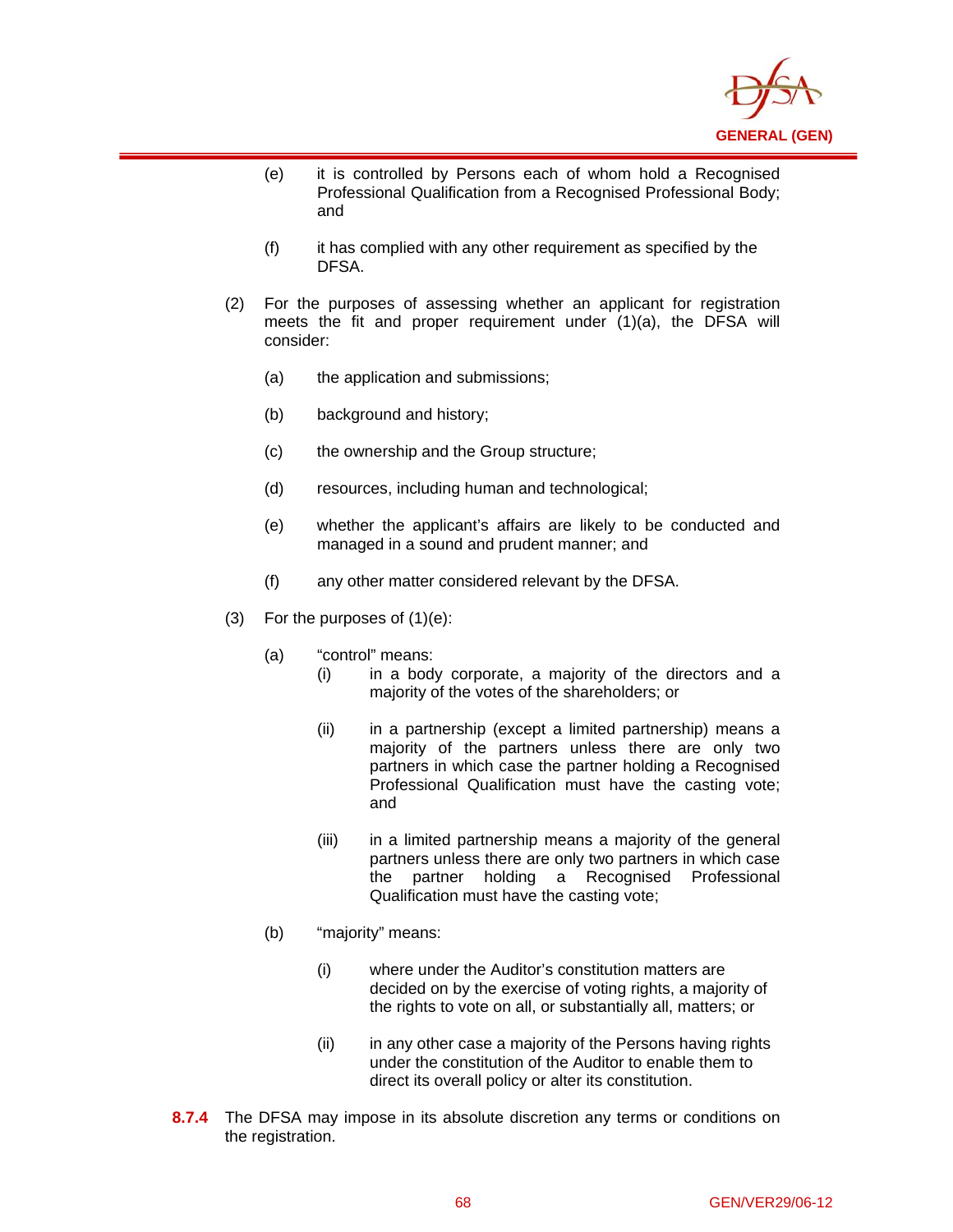

# **8.8 Regulatory appeals**

**8.8.1** An applicant may appeal to the Regulatory Appeals Committee against any refusal to grant registration, or any condition of registration imposed under Rule 8.7.4 and the Regulatory Appeals Committee has jurisdiction to hear any such appeal.

### **Guidance**

 $\overline{a}$ 

Under Article 98 of the Regulatory Law 2004, the DFSA may in its absolute discretion grant or refuse to grant registration.

# **8.9 Obligations of Auditors and Audit Principals**

- **8.9.1** An Auditor must:
	- (a) continue to comply with all its obligations including those in Chapter 8;
	- (b) comply with the applicable International Standards of Auditing, Quality Control and Codes of Ethics referred to in Rule 8.7.3(c) and (d);
	- (c) Appoint an Audit Principal in accordance with the International Standards on Quality Control; and
	- (d) ensure that each Audit Principal is fit and proper to conduct audit work on behalf of the Auditor.
- **8.9.2** An Audit Principal must:
	- (a) manage the conduct of audit work undertaken by the Auditor;
	- (b) sign audit reports on behalf of the Auditor; and
	- (c) sign any other report as may be required by the DFSA from time to time.
- **8.9.3** In assessing whether an Audit Principal is fit and proper, the Auditor must ensure that the Audit Principal at a minimum:
	- (a) holds a Recognised Professional Qualification;
	- (b) has at least five years of prior relevant experience in the past seven years in auditing financial services; and
	- (c) is a member in good standing of a Recognised Professional Body.

### **Guidance**

When assessing a person's suitability to be appointed as an Audit Principal, an Auditor should ascertain matters such as whether any disciplinary action has been taken against that person by a Recognised Professional Body.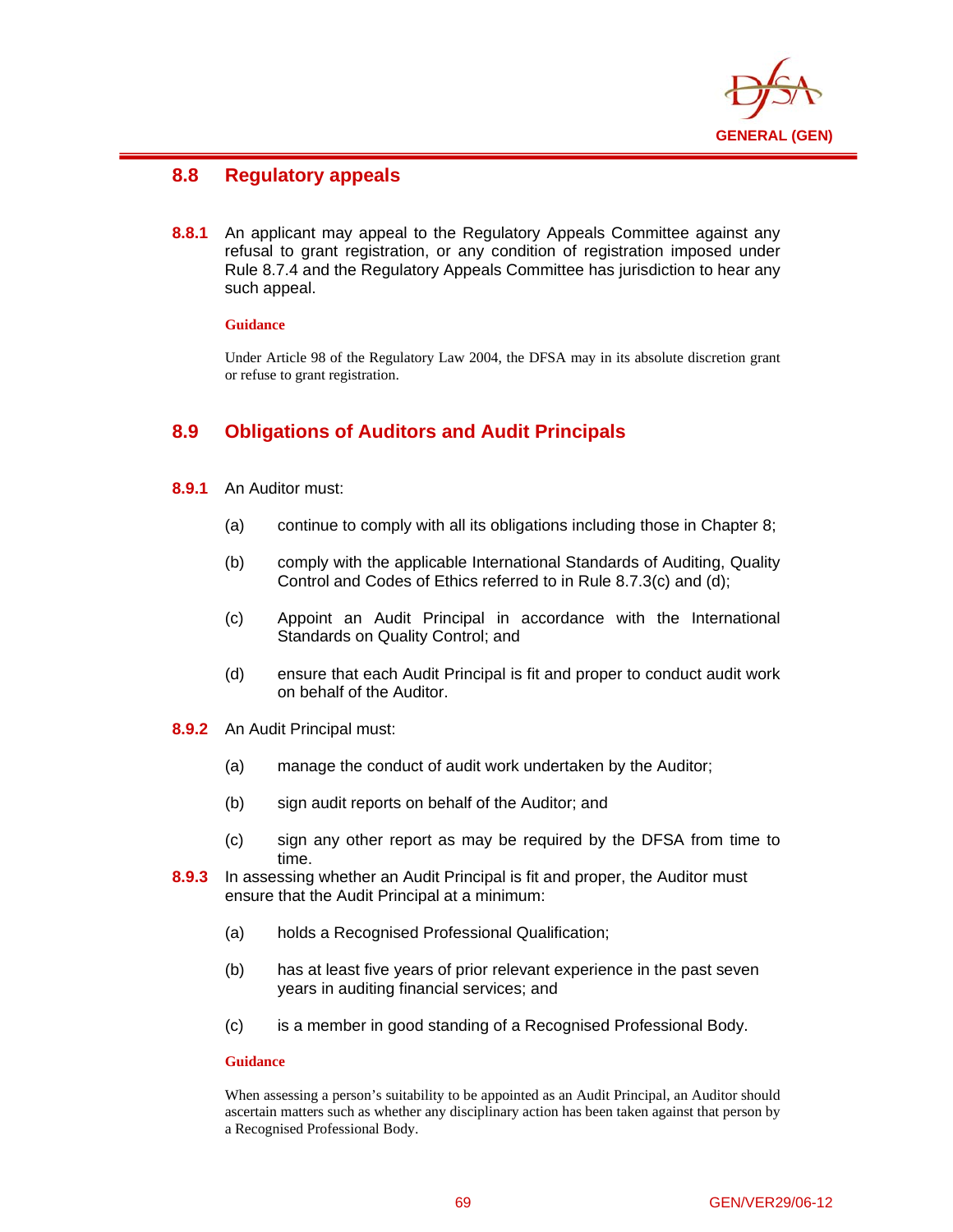

# **8.10 Notification of changes**

 $\overline{a}$ 

**8.10.1** An Auditor must notify the DFSA in writing within 30 days:

- (a) of any change of its Audit Principals, including the appointment of any new Audit Principal;
- (b) of any claims made against the Auditor including but not limited to those lodged against the Auditor's professional indemnity insurance;
- (c) of any matter that can reasonably be regarded as having a material adverse effect on the DFSA's registration of the Auditor;
- (d) of a change of name or address of the Auditor; and
- (e) if it no longer meets the requirements for registration as an Auditor.

# **8.11 Books and records**

- **8.11.1** An Auditor must maintain proper books and records at all times to facilitate the proper performance of its functions and discharge of its duties under these Rules.
- **8.11.2** An Auditor must maintain records demonstrating how it established the fitness and propriety of each Audit Principal for the purposes of Rule 8.9.
- **8.11.3** An Auditor must:
	- (a) maintain records and all relevant information relating to its professional indemnity insurance including the terms of cover and its duration; and
	- (b) upon a request by the DFSA, provide to the DFSA forthwith evidence of the terms of cover and the validity of those policies.
- **8.11.4** An Auditor must maintain records of insurance claims made under its professional indemnity insurance policy. Such records, together with each annual renewal proposal form, must be available for inspection by the DFSA.
- **8.11.5** An Auditor must maintain records of proof of continuing professional development undertaken by its Employees, including Audit Principals.
- **8.11.6** An Auditor must maintain books and records referred to in the above Rules for a period of at least 6 years. In the case of the books and records referred to in Rule 8.11.1, those records must be kept for at least a period of 6 years after the completion of each audit carried out in respect of each client that is an Authorised Firm, Authorised Market Institution or Domestic Fund.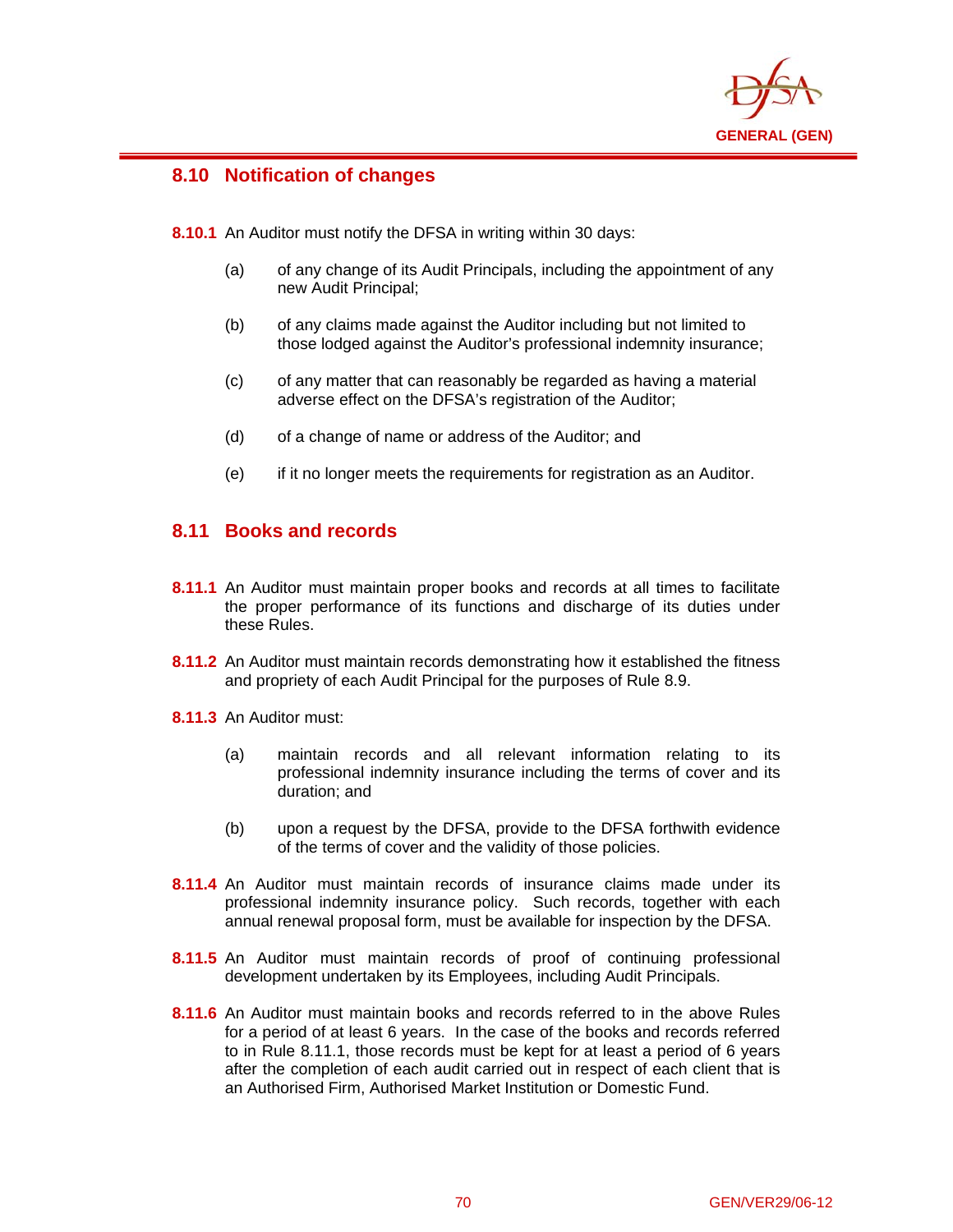

# **8.12 Withdrawal of registration**

### **Guidance**

 $\overline{a}$ 

Under Article 98(3) of the Regulatory Law 2004, the DFSA may make Rules setting out how and on what grounds registration may be withdrawn.

- **8.12.1** (1) The DFSA may withdraw an Auditor's registration either on its own initiative or at the request of the Auditor.
	- (2) A request for withdrawal by an Auditor must be in writing.
- **8.12.2** In considering requests for the withdrawal of an Auditor's registration, the DFSA must be satisfied that:
	- (a) the Auditor has made appropriate arrangements with respect to its existing customers; and
	- (b) any other matter which the DFSA would reasonably expect to be resolved has been resolved;

before granting a request for a withdrawal.

- **8.12.3** An application by an Auditor to withdraw its registration does not in itself result in a cancellation of its registration. Until such time as the DFSA withdraws the registration, the Auditor remains subject to, and must comply with, the Regulatory Law 2004, Rules and any other relevant legislation administered by the DFSA.
- **8.12.4** Once an Auditor applies to withdraw its registration, the Auditor must not accept appointments as an Auditor nor issue any audit reports without obtaining the prior written consent of the DFSA.
- **8.12.5** The DFSA must take the necessary steps to withdraw the registration of an Auditor as soon as practicable after an Auditor has applied to withdraw its registration.

# **8.13 Withdrawal on the DFSA's initiative**

- **8.13.1** The DFSA may withdraw the registration of an Auditor on its own initiative if it has reasonable grounds to believe that:
	- (a) the Auditor is no longer fit and proper; or
	- (b) the Auditor has breached, or is breaching, the Regulatory Law 2004, Rules or other legislation administered by the DFSA.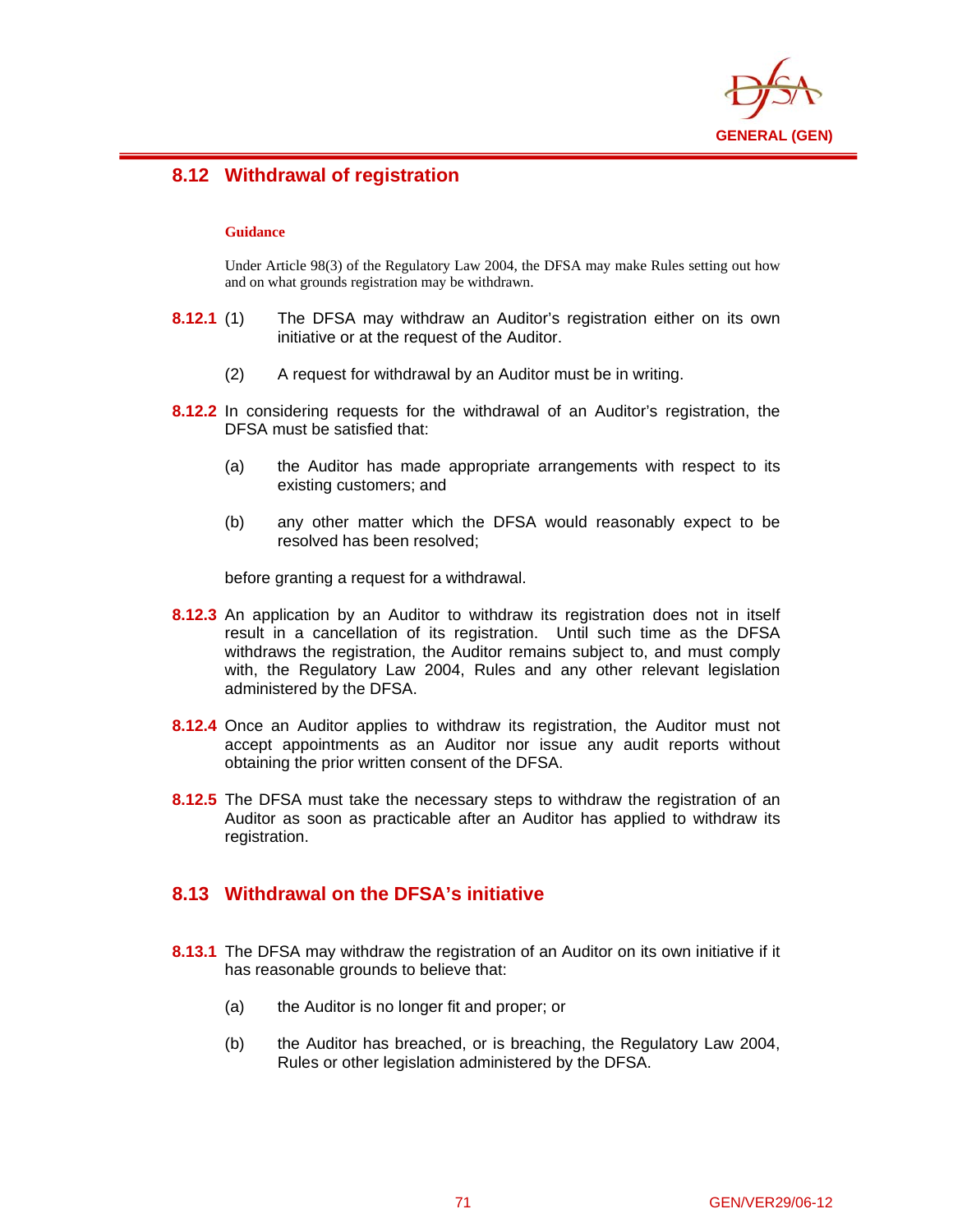

- **8.13.2** The DFSA may only withdraw the registration of an Auditor on its own initiative if it has given to the Auditor:
	- (a) a prior written notice setting out the DFSA's reasons for proposing to withdraw its registration; and
	- (b) a suitable opportunity for the Auditor to make representations in person and in writing to the DFSA in relation to the proposed withdrawal.
- **8.13.3** Upon deciding to withdraw the registration of an Auditor, the DFSA must without delay inform the Auditor in writing of:
	- (a) such decision; and
	- (b) the date on which the decision is to take effect.

#### **Guidance**

 $\overline{a}$ 

Generally, the DFSA will only consider exercising the power to withdraw the registration of an Auditor on its own initiative after a thorough investigation. For example, the DFSA may receive a notification of termination of that Auditor of a Domestic Fund under CIR Rule 12.2.2. Whether or not the DFSA would exercise its discretion to withdraw registration of the Auditor would depend on the grounds upon which the cessation of the appointment had occurred and the DFSA's investigation.

**8.13.4** An Auditor may appeal to the Regulatory Appeals Committee against a decision of the DFSA to withdraw its registration, and the Regulatory Appeals Committee has jurisdiction to hear such an appeal.

## **8.14 Suspension by the DFSA**

#### **Guidance**

Under Article 105 of the Regulatory Law, the DFSA may make Rules setting out how and on what grounds registration may be suspended.

- **8.14.1** The DFSA may suspend an Auditor's registration if it has reasonable grounds to believe that:
	- (a) the Auditor is no longer fit and proper; or
	- (b) the Auditor has breached, or is breaching, the Regulatory Law 2004, Rules or other legislation administered by the DFSA.
- **8.14.2** Subject to Rule 8.14.3, the DFSA may only suspend the registration of an Auditor after it has given to the Auditor:
	- (a) a prior written notice setting out the DFSA's reasons for proposing to suspend its registration; and
	- (b) a suitable opportunity for the Auditor to make representations in person and in writing to the DFSA in relation to the proposed suspension.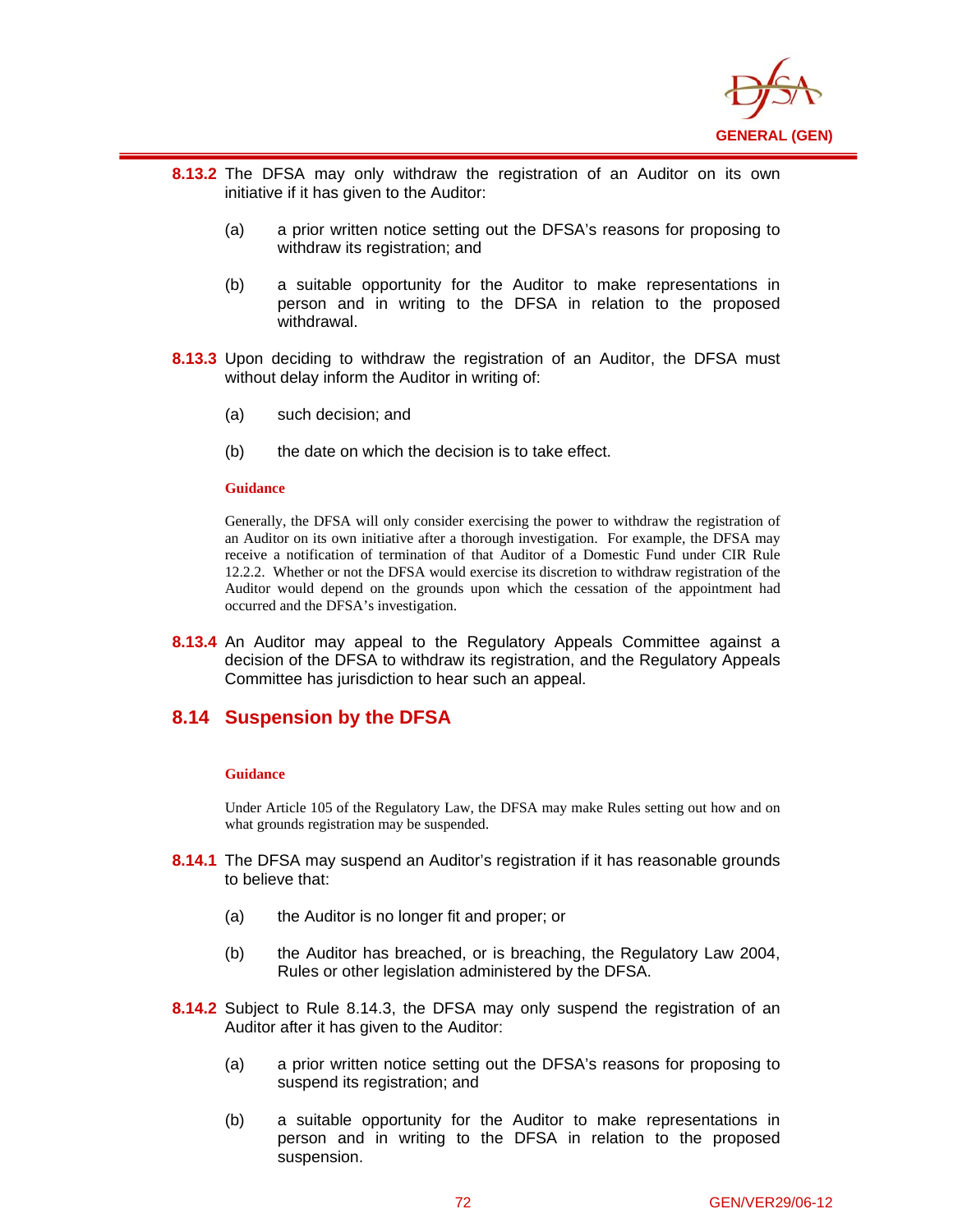

- **8.14.3** Where the DFSA forms the view that any delay likely to arise as a result of having to comply with the requirements in Rule 8.14.2 is likely to be prejudicial to the interests of the DIFC, it may suspend an Auditor's registration immediately. In such circumstances, the Auditor may make representations during the suspension period.
- **8.14.4** An Auditor may appeal to the Regulatory Appeals Committee in relation to the DFSA's decision to suspend the Auditor's registration, and the Regulatory Appeals Committee has jurisdiction to hear such an appeal.
- **8.14.5** Upon deciding to exercise its powers under Rule 8.14.1, the DFSA must, without delay, inform the Auditor in writing of:
	- (a) its decision;
	- (b) the reasons for the suspension; and
	- (c) the date on which the decision is to take effect and, if known, the duration of the suspension.

#### **Guidance**

 $\overline{a}$ 

The decision of the DFSA to suspend an Auditor's registration remains in effect until the appeal is heard and a decision is rendered, unless the Regulatory Appeals Committee orders a stay of the suspension decision.

# **8.15 Continuing professional development**

- **8.15.1** An Auditor must ensure that all Employees, including Audit Principals, engaged in audit work undertake continuing professional development in accordance with the requirements of:
	- (a) the Recognised Professional Body of which the Employee or Audit Principal is a member;
	- (b) any applicable internal standards of the Auditor; and
	- (c) any direction or order given by the DFSA.

# **8.16 Anti Money Laundering**

- **8.16.1** An Auditor must comply with the U.A.E. Federal Law No. 4 of 2002 regarding Criminalisation of Money Laundering.
- **8.16.2** An Auditor, in relation to its duties as an Auditor of a Domestic Firm or Domestic Fund, must comply with the same anti money laundering requirements in Chapters 5 and 6 of the ASP module. In that Chapter, references to Ancillary Service Providers are to be treated as references to Auditors unless the context requires otherwise.
- **8.16.3** Rule 5.2.2 of the ASP module does not apply to an Auditor.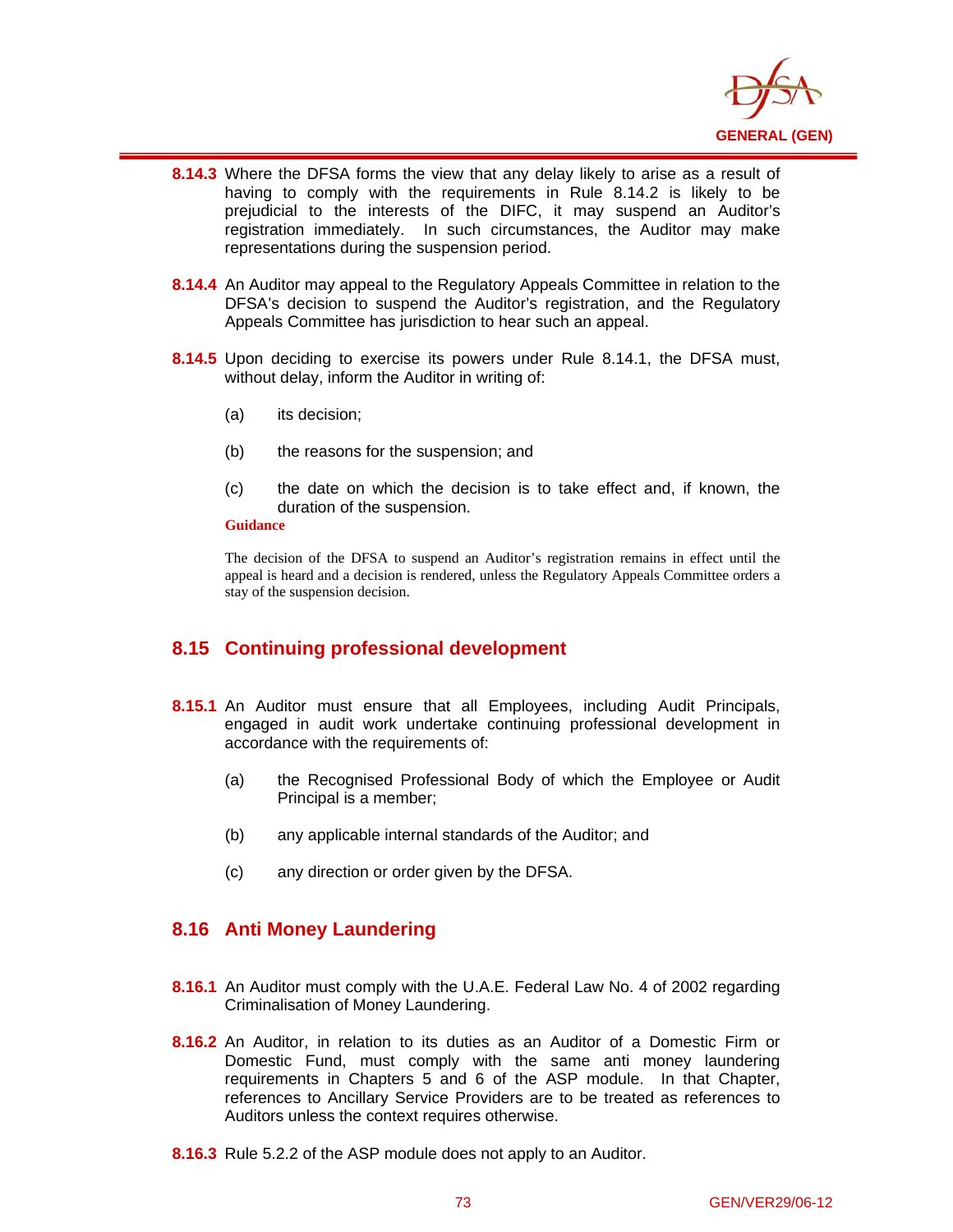

# **8.17 Professional indemnity insurance**

- **8.17.1** An Auditor must hold adequate professional indemnity insurance covering all civil liability arising in connection with the conduct of the Auditor's business by Employees including its Audit Principals.
- **8.17.2** An Auditor must, upon request of the DFSA, provide to the DFSA any information relating to the Auditor's professional indemnity insurance policy including the terms and duration of, and any claims made under, such policy.
- **8.17.3** An Auditor's professional indemnity insurance may be effected with any reputable insurance company or other underwriter provided that the DFSA may require Auditors not to use certain insurance companies or underwriters or forms of insurance cover.

## **Run-off cover**

 $\overline{a}$ 

**8.17.4** An Auditor, who intends to cease operations in the DIFC, must make appropriate arrangements to cover its liability in connection with past conduct of the Auditor for a period of at least 2 years.

# **8.18 Register of Auditors**

- **8.18.1** The DFSA must maintain a register of Auditors by recording the following information in respect of current and former Auditors:
	- (a) full name of the Auditor;
	- (b) names of the Audit Principals of the Auditor;
	- (c) address of the Auditor;
	- (d) contact details of the Auditor;
	- (e) date of registration of the Auditor;
	- (f) date of withdrawal of registration of the Auditor;
	- (g) date of any suspensions of registration applicable to an Auditor; and
	- (h) date of cessation of suspension or registration.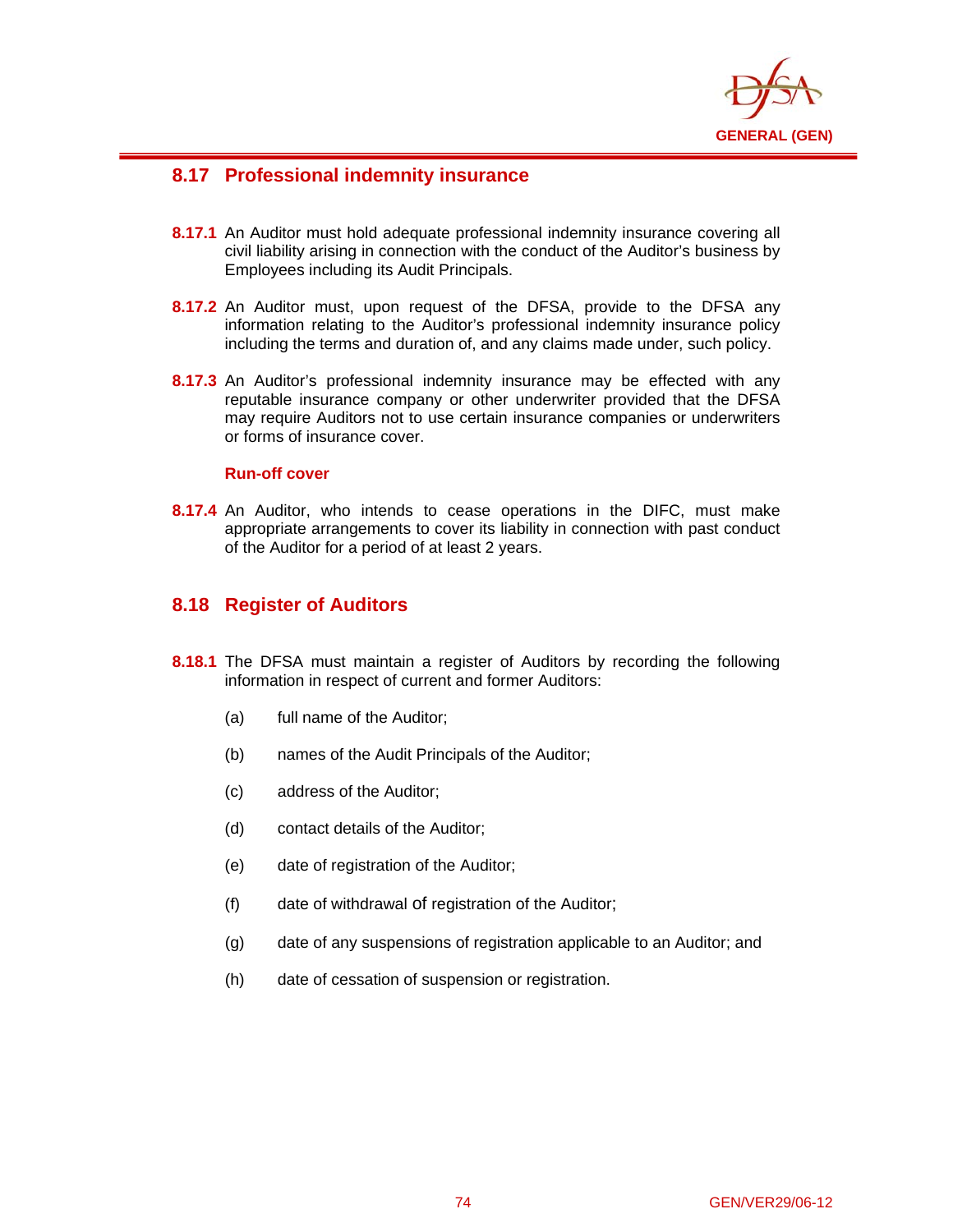

## $\overline{a}$ **9 COMPLAINTS HANDLING AND DISPUTE RESOLUTION**

# **9.1 Application**

- **9.1.1** This chapter applies to an Authorised Firm, other than a Representative Office, carrying on a Financial Service in or from the DIFC as follows:
	- (a) Section 9.2 applies to an Authorised Firm carrying on a Financial Service with or for a Retail Client; and
	- (b) Section 9.3 applies to an Authorised Firm carrying on a Financial Service with or for a Professional Client.

# **9.2 Complaints handling procedures for Retail Clients**

## **Written Complaints handling procedures**

- **9.2.1** An Authorised Firm must have adequate policies and procedures in place for the investigation and resolution of Complaints made against it by Retail Clients, and the manner of redress (including compensation for acts or omissions of the Authorised Firm).
- **9.2.2** The policies and procedures for handling Complaints must be in writing and provide that Complaints are handled fairly, consistently and promptly.

## **Guidance**

- 1. In establishing adequate Complaints handling policies and procedures, an Authorised Firm should have regard to:
	- a. the nature, scale and complexity of its business; and
	- b. its size and organisational structure.
- 2. In handling Complaints, an Authorised Firm should consider its obligations under the Data Protection Law 2007.
- 3. An Authorised Firm should consider its obligations under GEN Rule 5.3.19 and accompanying guidance.
- 4. The DFSA considers 60 days from the receipt of a Complaint to be an appropriate period in which an Authorised Firm should be able to resolve most Complaints.
- **9.2.3** On receipt of a Complaint, an Authorised Firm must:
	- (a) acknowledge the Complaint promptly in writing;
	- (b) provide the complainant with:
		- (i) the contact details of any individual responsible for handling the Complaint;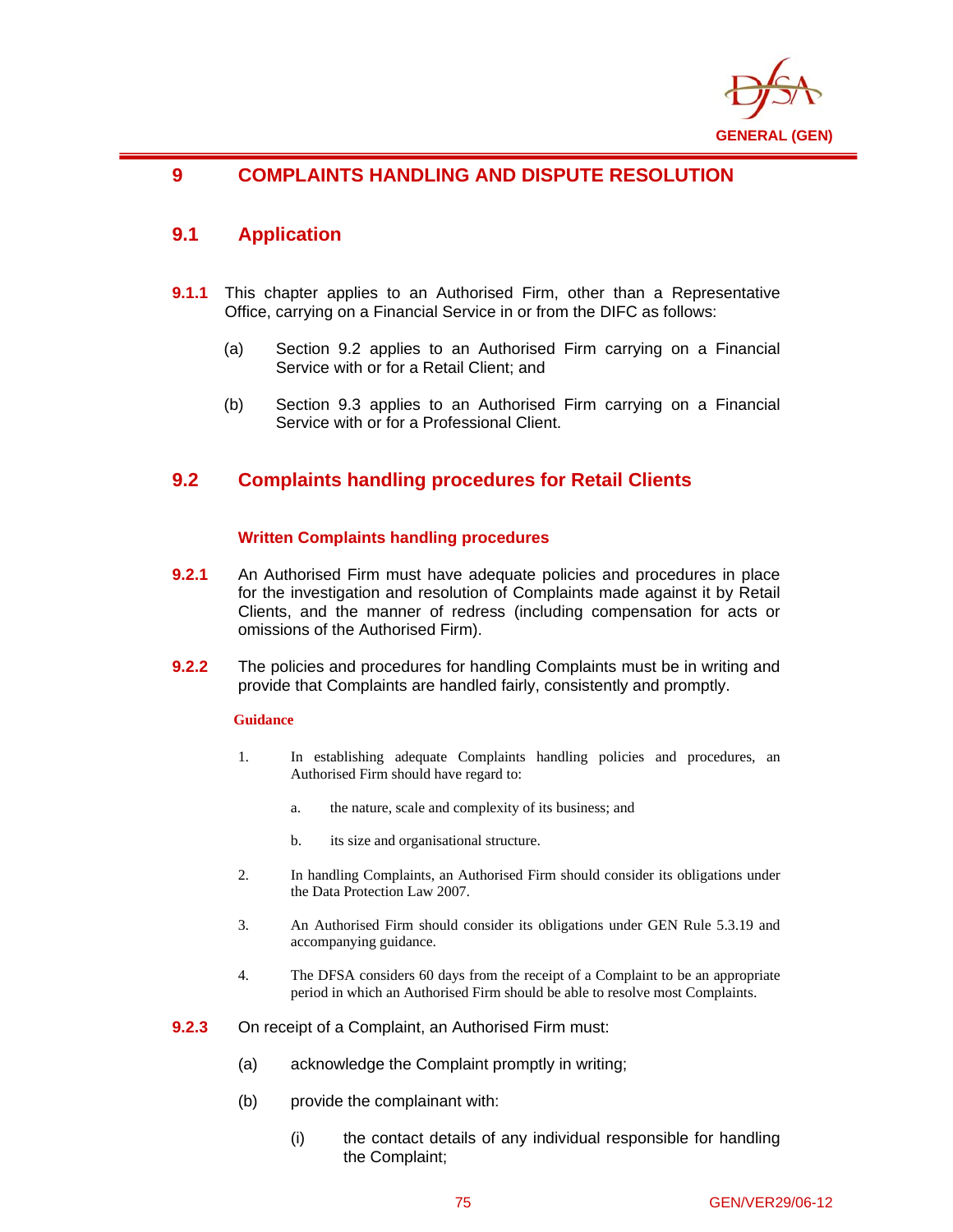

- (ii) key particulars of the Authorised Firm's Complaints handling procedures; and
- (iii) a statement that a copy of the procedures is available free of charge upon request in accordance with GEN Rule 9.2.11; and
- (c) consider the subject matter of the Complaint.
- **9.2.4** Where appropriate, an Authorised Firm must update the complainant on the progress of the handling of the Complaint.

#### **Guidance**

 $\overline{a}$ 

- 1. The DFSA considers 7 days to be an adequate period in which an Authorised Firm should be able to acknowledge most Complaints.
- 2. The DFSA expects an update to be provided to the complainant in circumstances where the resolution of the Complaint is taking longer than 30 days.

### **Resolution of Complaints**

- **9.2.5** Upon conclusion of an investigation of a Complaint, an Authorised Firm must promptly:
	- (a) advise the complainant in writing of the resolution of the Complaint;
	- (b) provide the complainant with clear terms of redress, if applicable; and
	- (c) comply with the terms of redress if accepted by the complainant.
- **9.2.6** If the complainant is not satisfied with the terms of redress offered by the Authorised Firm, the Authorised Firm must inform the complainant of other avenues, if any, for resolution of the Complaint and provide him with the appropriate contact details upon request.

#### **Guidance**

Other avenues for resolution of a Complaint may include an external dispute resolution scheme, arbitration or the DIFC Court.

### **Employees handling Complaints**

- **9.2.7** Where appropriate, taking into account the nature, scale and complexity of an Authorised Firm's business, an Authorised Firm must ensure that any individual handling the Complaint is not or was not involved in the conduct of the Financial Service about which the Complaint has been made, and is able to handle the Complaint in a fair and impartial manner.
- **9.2.8** An Authorised Firm must ensure that any individual responsible for handling the Complaint has sufficient authority to resolve the Complaint or has access to individuals with the necessary authority.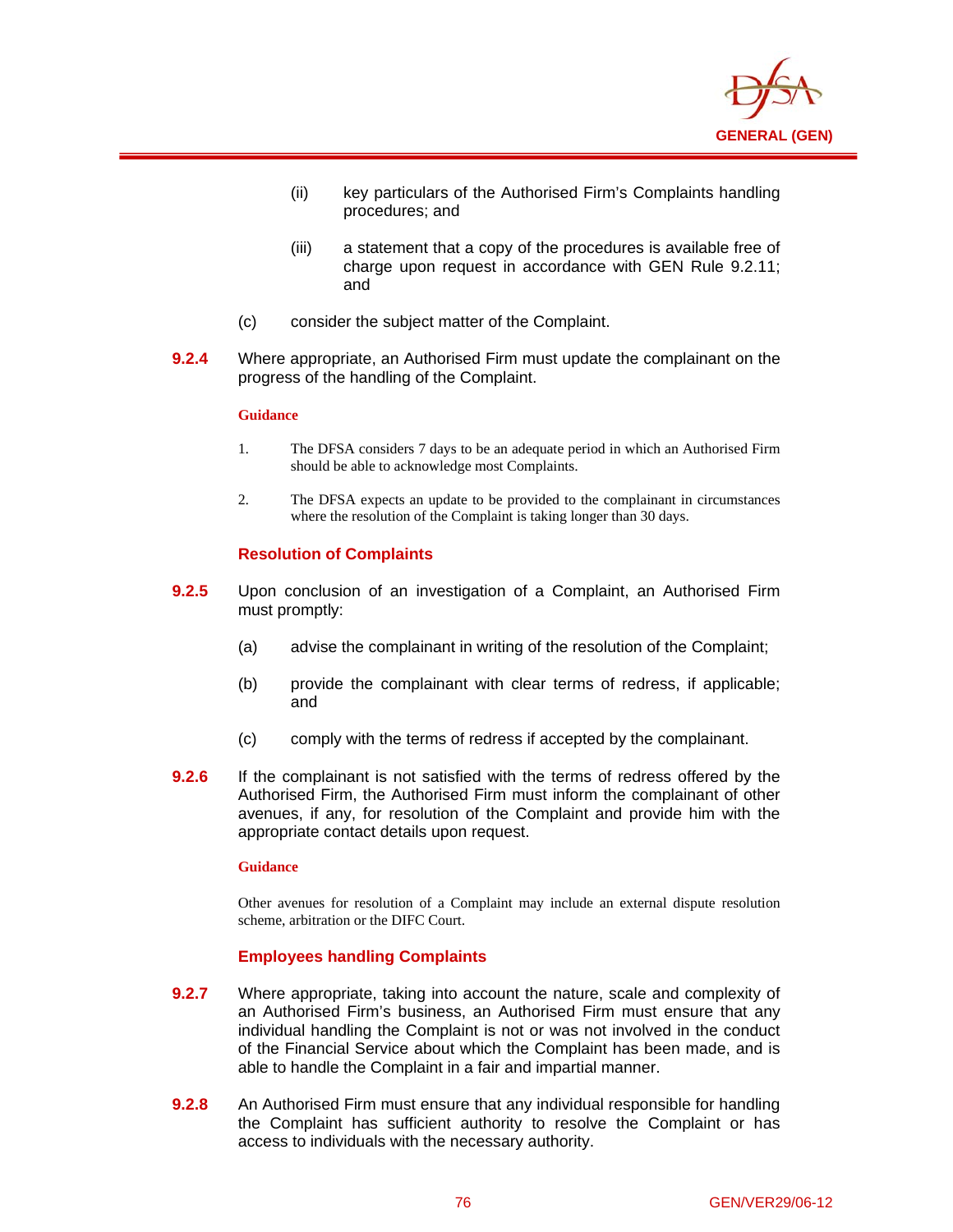

### **Complaints involving other Authorised Firms or Regulated Financial Institutions**

- **9.2.9** If an Authorised Firm considers that another Authorised Firm or a Regulated Financial Institution is entirely or partly responsible for the subject matter of a Complaint**,** it may refer the Complaint, or the relevant part of it, to the other Authorised Firm or Regulated Financial Institution in accordance with Rule 9.2.10.
- **9.2.10** To refer a Complaint, an Authorised Firm must:
	- (a) inform the complainant promptly and in writing that it would like to refer the Complaint, either entirely or in part, to another Authorised Firm or Regulated Financial Institution, and obtain the written consent of the complainant to do so;
	- (b) if the complainant consents to the referral of the Complaint, refer the Complaint to the other Authorised Firm or Regulated Financial Institution promptly and in writing;
	- (c) inform the complainant promptly and in writing that the Complaint has been referred and include adequate contact details of any individual at the other Authorised Firm or Regulated Financial Institution responsible for handling the Complaint; and
	- (d) continue to deal with any part of the Complaint not referred to the other Authorised Firm or Regulated Financial Institution, in accordance with this chapter.

### **Guidance**

 $\overline{a}$ 

The referral of a Complaint may involve the transfer of Personal Data, as defined under the Data Protection Law 2007, DIFC Law No 1 of 2007. In this respect, an Authorised Firm should consider its obligations under the Data Protection Law 2007.

### **Retail Client awareness**

**9.2.11** An Authorised Firm must ensure that a copy of its Complaints handling procedures is available free of charge to any Retail Client upon request.

### **Retention of records**

- **9.2.12** An Authorised Firm must maintain a record of all Complaints made against it for a minimum period of six years from the date of receipt of a Complaint.
- **9.2.13** This record must contain the name of the complainant, the substance of the Complaint, a record of the Authorised Firm's response, and any other relevant correspondence or records, and the action taken by the Authorised Firm to resolve each Complaint.

## **Systems and controls**

**9.2.14** In accordance with GEN Rules 5.3.4 and 5.3.5, an Authorised Firm must put in place adequate systems and controls in order for it to identify and remedy any recurring or systemic problems identified from Complaints.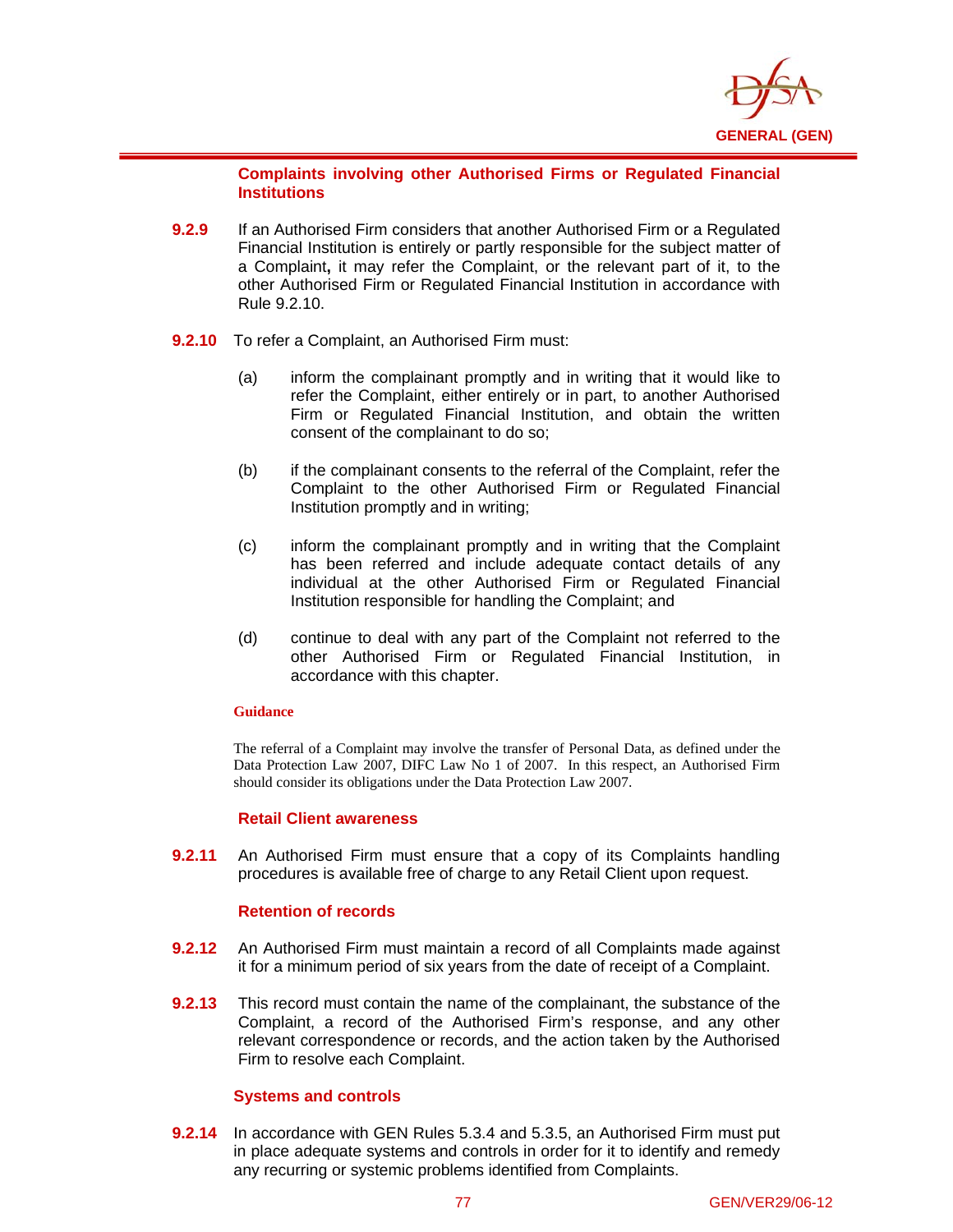

#### **Guidance**

 $\overline{a}$ 

An Authorised Firm should consider whether it is required to notify the DFSA, pursuant to Rule 11.10.7, of any recurring or systemic problems identified from Complaints.

### **Outsourcing**

#### **Guidance**

An Authorised Firm may outsource the administration of its Complaints handling procedures in accordance with GEN Rule 5.3.21.

# **9.3 Complaints recording procedures for Professional Clients**

- **9.3.1** An Authorised Firm must have adequate policies and procedures in place for the recording of Complaints made against it by Professional Clients.
- **9.3.2** An Authorised Firm must maintain a record of any Complaint made against it for a minimum period of six years from the date of receipt of the Complaint.

### **Guidance**

Depending on the nature, scale and complexity of its business, it may be appropriate for an Authorised Firm to have in place a suitable Complaints handling procedure for Professional Clients in order to ensure that such Complaints are properly handled and remedial action is taken promptly. Such Complaints handling procedures would be expected to include provisions about the independence of staff investigating the Complaint and bringing the matter to the attention of senior management.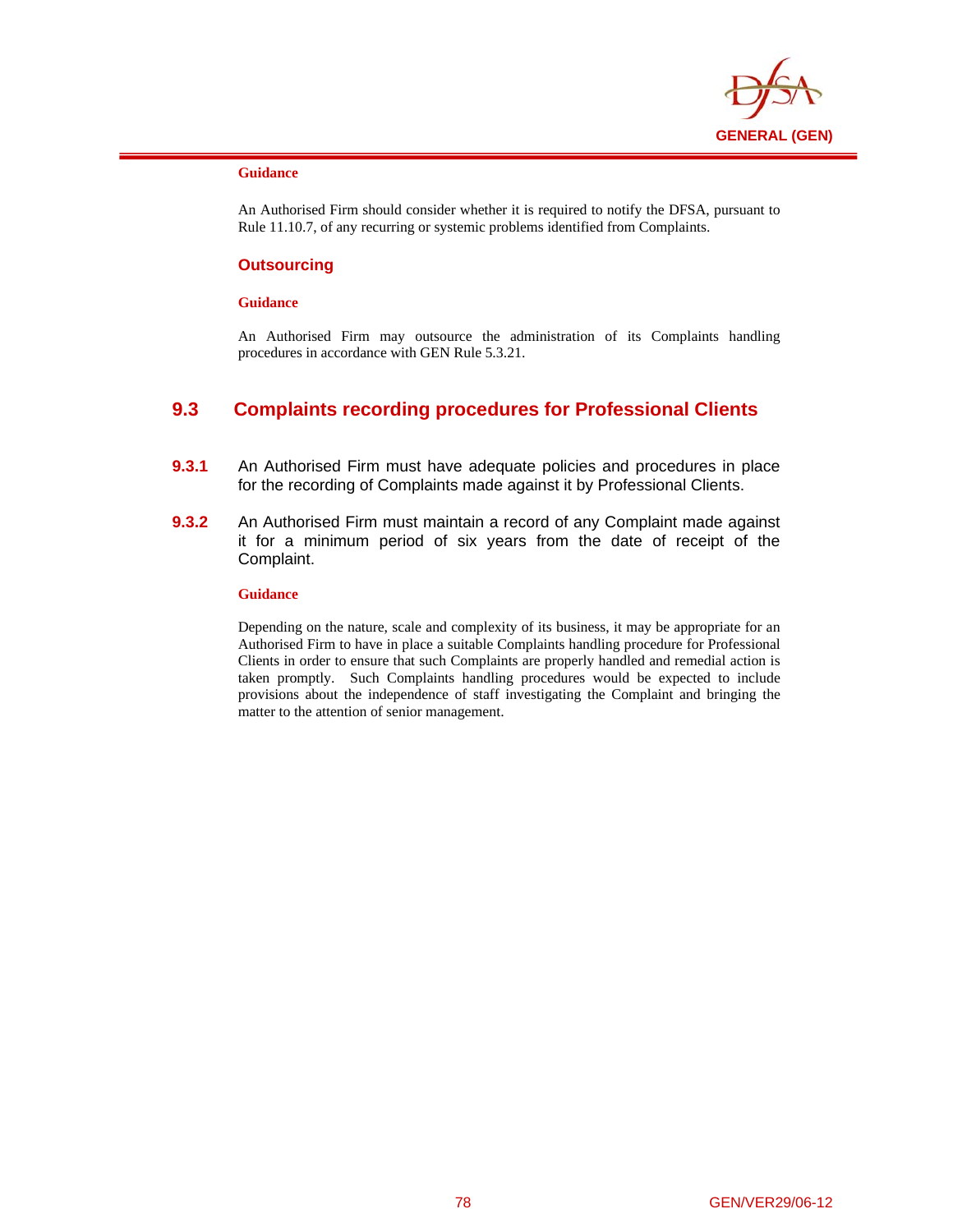

# **10 TRANSITIONAL RULES**

# **10.1 Application**

 $\overline{a}$ 

- **10.1.1** This chapter applies as follows:
	- (a) Rule 10.1.2 and sections 10.2, 10.3, 10.4 and 10.5 apply to every Person to whom a provision of the Previous Regime applied;
	- (b) Rule 10.6.2 applies to a Person who has been authorised to carry on a Financial Service in respect of a Designated Investment as defined in Rule 10.6.1; and
	- (c) Rule 10.6.3 applies to a Reporting Entity which has its Designated Investments included in an Official List of Securities of an Authorised Market Institution and to an Authorised Market Institution where its Official List of Securities includes Designated Investments as defined in Rule 10.6.1.
	- (d) Rule 10.7.2 applies to every Authorised Person in respect of the corporate governance requirement in Rule 5.3.30 and the remuneration related requirement Rule 5.3.31.
- **10.1.2** For the purposes of the provisions referred to in Rule 10.1.1(a):

"Commencement Date" means 1 July 2008, the date on which the Current Regime came into force under rule-making instruments No 56 and No.58.

"Current Regime" means the Rules in force on the Commencement Date:

"Previous Regime" means the Rules that were in force immediately prior to the Commencement Date;

"Transitional Rules" mean the Rules in this chapter; and

any specific reference to a module is a reference to that module under the Current Regime, unless otherwise specified.

# **10.2 General**

**10.2.1** An Authorised Person must continue to maintain any records required to be maintained under the Previous Regime as if any such requirements continued to apply.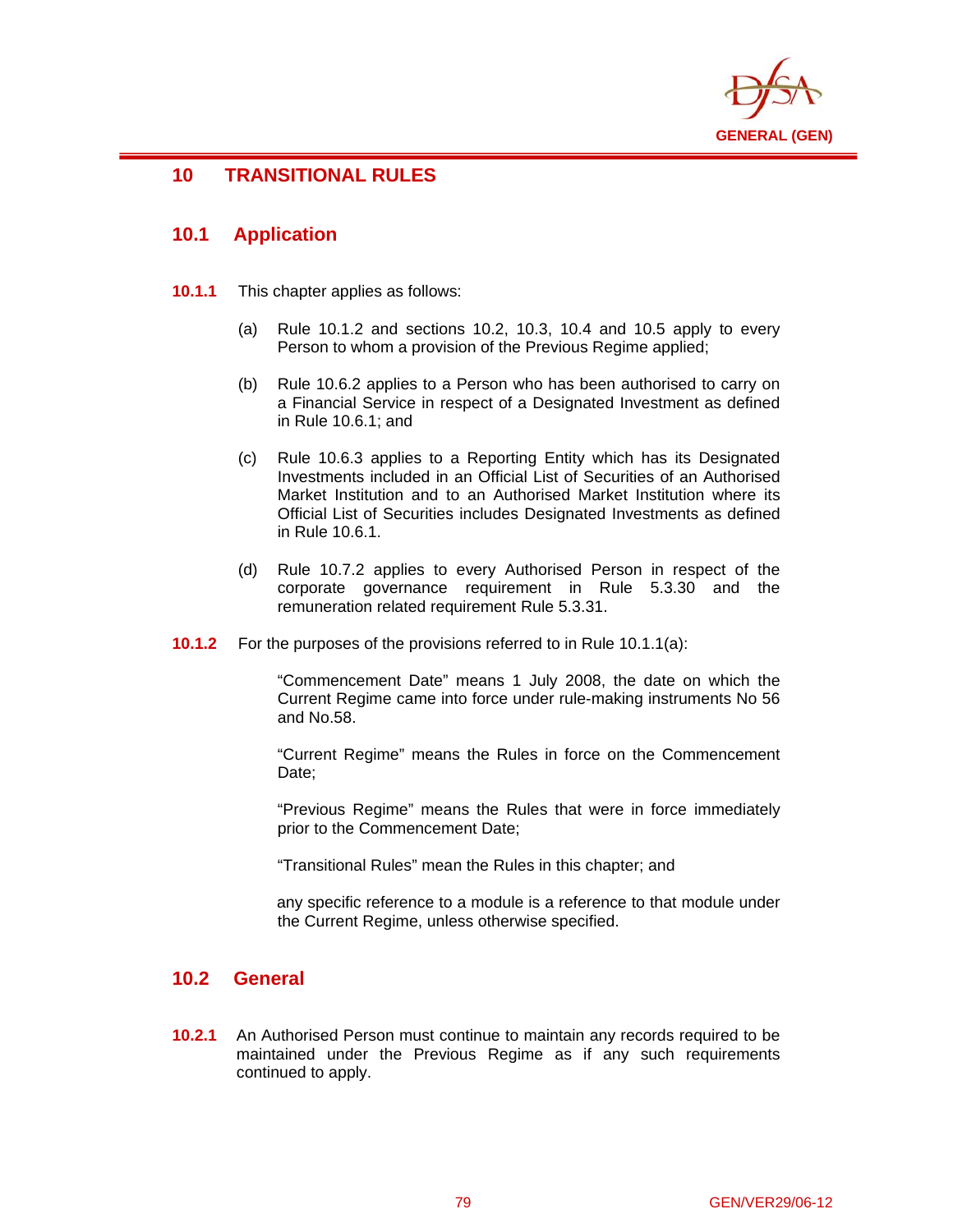

# **10.3 Specific relief – COB Module**

- **10.3.1** An Authorised Firm, when carrying on Investment Business, Accepting Deposits, Providing Credit or Providing Trust Services under chapters 3 to 6 of COB:
	- (a) may treat a Person as a Professional Client without having to undertake the determination referred to in COB Rule 2.3.1(1) where the Authorised Firm:
		- (i) had determined that Person to be a Client under the Previous Regime, including where such determination had been made under a waiver or modification in force under the Previous Regime; and
		- (ii) carries on the same Financial Service it had carried on with or for that Person under the Previous Regime;
	- (b) may treat a Person as a Market Counterparty without having to comply with the requirements in COB Rule 2.3.4(1) if that Person was so treated by the firm under the Previous Regime;
	- (c) may, for a period of not more than 6 months after that Commencement Date, distribute marketing material that was produced in accordance with the requirements under the Previous Regime to a Person:
		- (i) to whom it could have distributed such material under the Previous Regime; or
		- (ii) who is a Professional Client pursuant to this Rule or pursuant to COB chapter 2; and
	- (d) may carry on a Financial Service with or for a Person without having to comply with COB Rule 3.3.2(1) where the Authorised Firm carries on the same Financial Service it carried on with or for that Person under the Previous Regime and there is a client agreement in force in respect of that service.
- **10.3.2** (1) An Authorised Firm, when carrying on Insurance Business, Insurance Intermediation or Insurance Management as provided under chapter 7, may treat a Person it had treated as a Commercial Customer under the Previous Regime as a Professional Client without having to undertake the determination referred to in COB Rule 2.3.1(1) to the extent that it carries on the same Financial Service as it had carried on with or for that Person under the Previous Regime.
	- (2) For the purposes of (1), a "Commercial Customer" means in relation to an Insurer, Insurance Manager or Insurance Intermediary, a customer who was an Undertaking or natural person carrying on a trade or business, with or without a view for profit.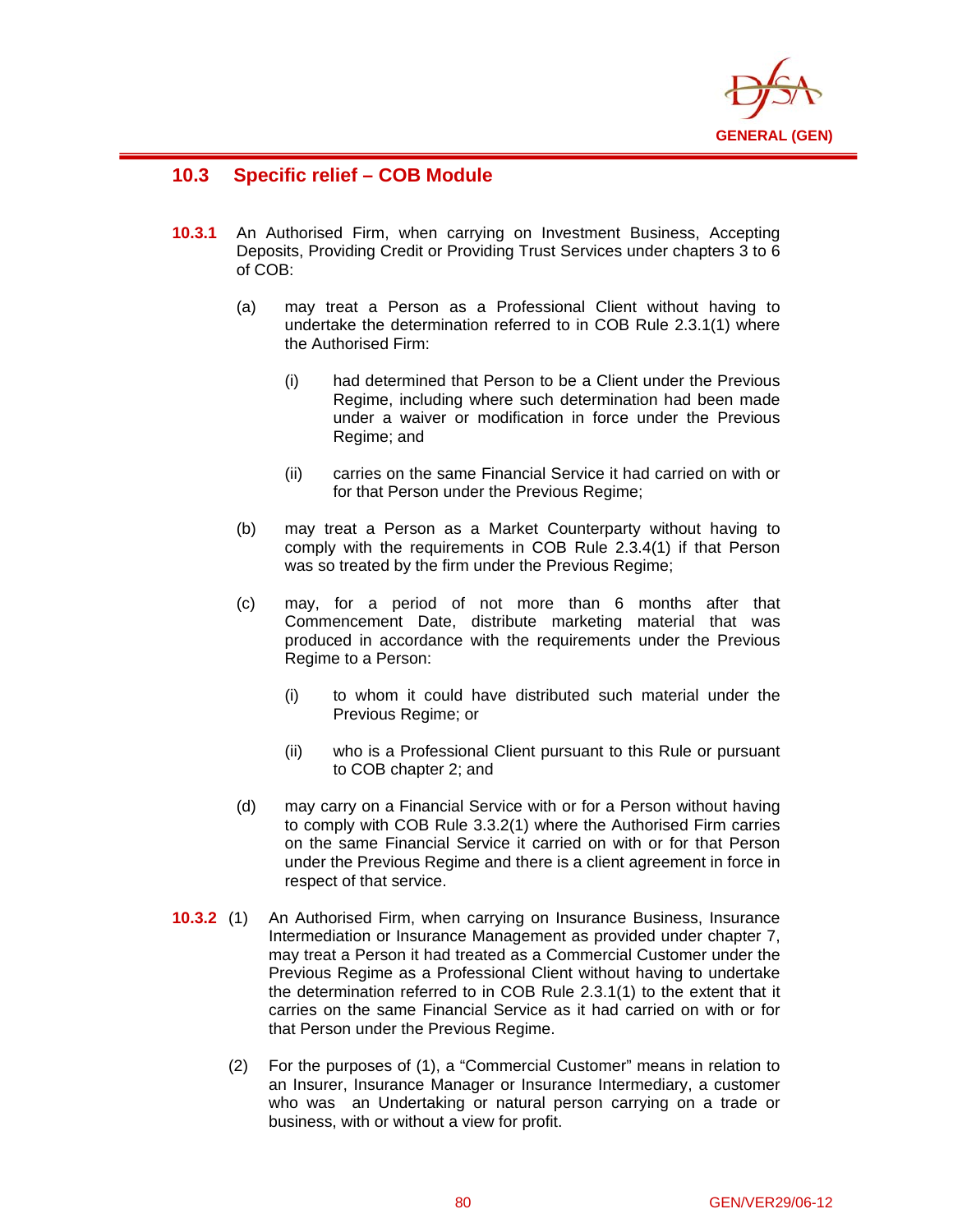

# **10.4 Not currently in use**

 $\overline{a}$ 

# **10.5 Specific relief – IFR Module**

**10.5.1** An Authorised Firm may distribute marketing material without having to comply with the requirements in IFR Rule 2.1.2 provided the marketing material complies with the Previous Regime and is distributed no later than 6 months after the Commencement Date.

# **10.6 Specific relief – Designated Investments**

- **10.6.1** In this section, the term Designated Investment has the meaning that it had under this module immediately prior to 4 January 2009.
- **10.6.2** An Authorised Person that is authorised under its Licence to carry on a Financial Service in respect of a Designated Investment may carry on that Financial Service as if that Designated Investment were a Structured Product.
- **10.6.3** For the purposes of the requirements in MKT and AMI modules, a Designated Investment which is included in an Official List of Securities of an Authorised Market Institution immediately prior to 4 January 2009 is deemed to be a Structured Product.

### **Guidance**

Under Rule 10.6.3, a Reporting Entity which had its Designated Investments included in an Official List of Securities of an Authorised Market Institution prior to 4 January 2009 will be treated as the Reporting Entity of Structured Products. Therefore, OSR and AMI Rules that apply to a Reporting Entity in relation to a Structured Product will apply to that Reporting Entity.

# **10.7 Specific relief – Corporate governance and remuneration related enhancements**

- **10.7.1** This section applies to every Person who is an Authorised Person on the date on which the rule-making instrument No 95 came into force.
- **10.7.2** A Person referred to Rule 10.7.1 has a transitional period of three months from the date on which the rule-making instrument No 95 came into force within which to comply with the corporate governance and the remuneration requirements introduced under rule-making instrument 95.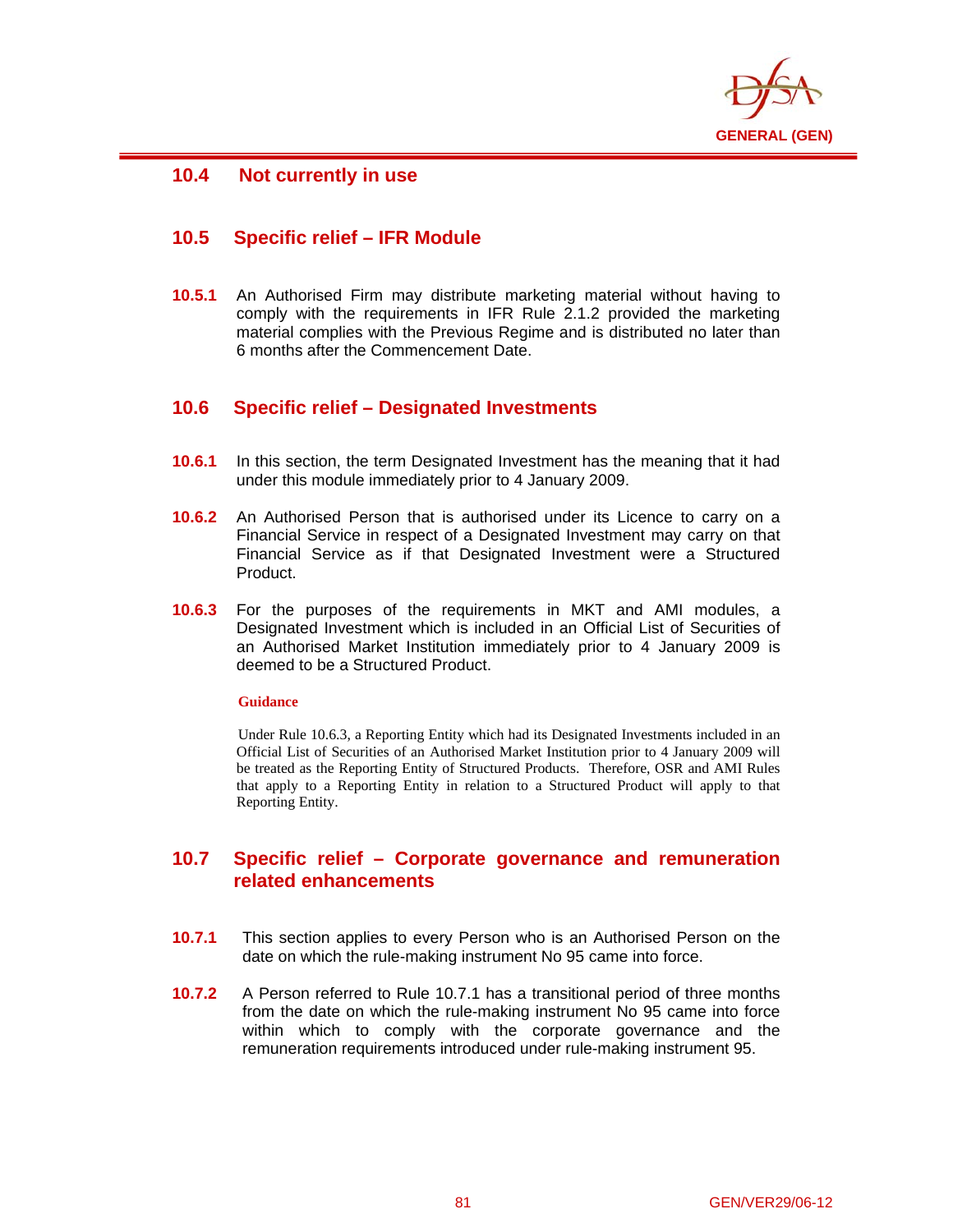

# **11 SUPERVISION**

 $\overline{a}$ 

### **Introduction**

### **Guidance**

- 1. This chapter outlines DFSA's supervisory requirements for an Authorised Person.
- 2. This chapter should be read in conjunction with the RPP Sourcebook which sets out DFSA's general regulatory policy and processes.

# **11.1 Information gathering and DFSA access to information**

- **11.1.1** This section applies to an Authorised Person other than a Representative Office with respect to the carrying on of all of its activities.
- **11.1.2** An Authorised Person must where reasonable:
	- (a) give or procure the giving of specified information, documents, files, tapes, computer data or other material in the Authorised Person's possession or control to the DFSA;
	- (b) make its Employees readily available for meetings with the DFSA;
	- (c) give the DFSA access to any information, documents, records, files, tapes, computer data or systems, which are within the Authorised Person's possession or control and provide any facilities to the DFSA;
	- (d) permit the DFSA to copy documents or other material on the premises of the Authorised Person at the Authorised Person's expense;
	- (e) provide any copies as requested by the DFSA; and
	- (f) answer truthfully, fully and promptly, all questions which are put to it by the DFSA.
- **11.1.3** An Authorised Person must take reasonable steps to ensure that its Employees act in the manner set out in this chapter.
- **11.1.4** An Authorised Person must take reasonable steps to ascertain if there is any secrecy or data protection legislation that would restrict access by the Authorised Person or the DFSA to any data required to be recorded under the DFSA's Rules. Where such legislation exists, the Authorised Person must keep copies of relevant documents or material in a jurisdiction which does allow access in accordance with legislation applicable in the DIFC.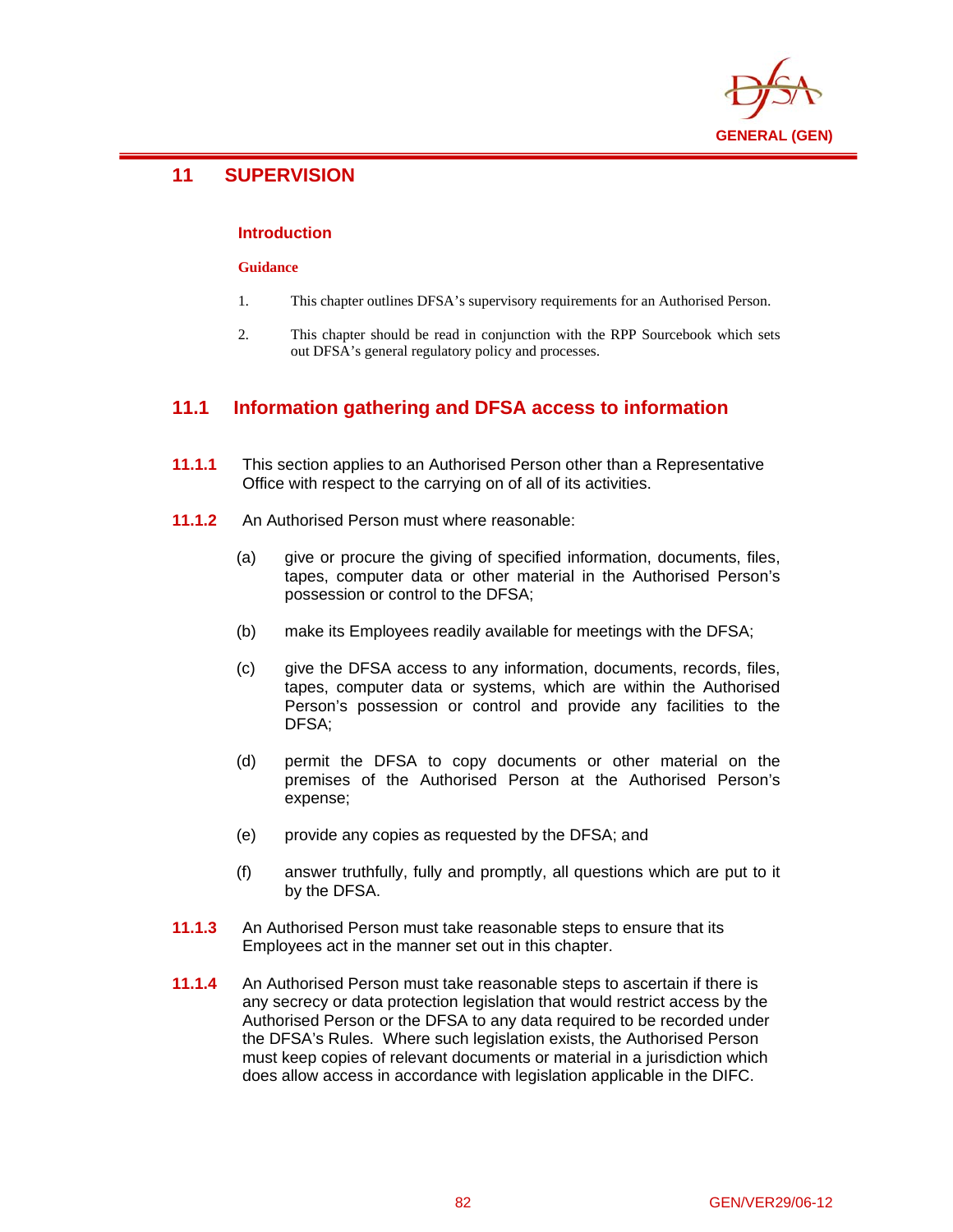

### **Lead regulation**

- **11.1.5** (1) If requested by the DFSA, an Authorised Person must provide the DFSA with information that the Authorised Person or its auditor has provided to a Financial Services Regulator.
	- (2) If requested by the DFSA, an Authorised Person must take reasonable steps to provide the DFSA with information that other members of the Authorised Person's Group have provided to a Financial Services Regulator.

# **11.2 Waivers**

 $\overline{a}$ 

- **11.2.1** This section applies to every Authorised Person.
- **11.2.2** Throughout the Rulebook reference to the written notice under Article 25 will be referred to as a 'waiver'.
- **11.2.3** If an Authorised Person wishes to apply for a waiver, it must apply in writing and the application must be delivered to the DFSA as outlined in section 11.11.

### **Guidance**

Waiver application forms are contained in AFN and the RPP Sourcebook sets out the DFSA's approach to considering a waiver.

- **11.2.4** The application must contain:
	- (a) the name and Licence number of the Authorised Person;
	- (b) the Rule to which the application relates;
	- (c) a clear explanation of the waiver that is being applied for and the reason why the Authorised Person is requesting the waiver;
	- (d) details of any other requirements; for example, if there is a specific period for which the waiver is required;
	- (e) the reason, if any, why the waiver should not be published or why it should be published without disclosing the identity of the Authorised Person; and
	- (f) all relevant facts to support the application.
- **11.2.5** An Authorised Person must immediately notify the DFSA if it becomes aware of any material change in circumstances which may affect the application for a waiver.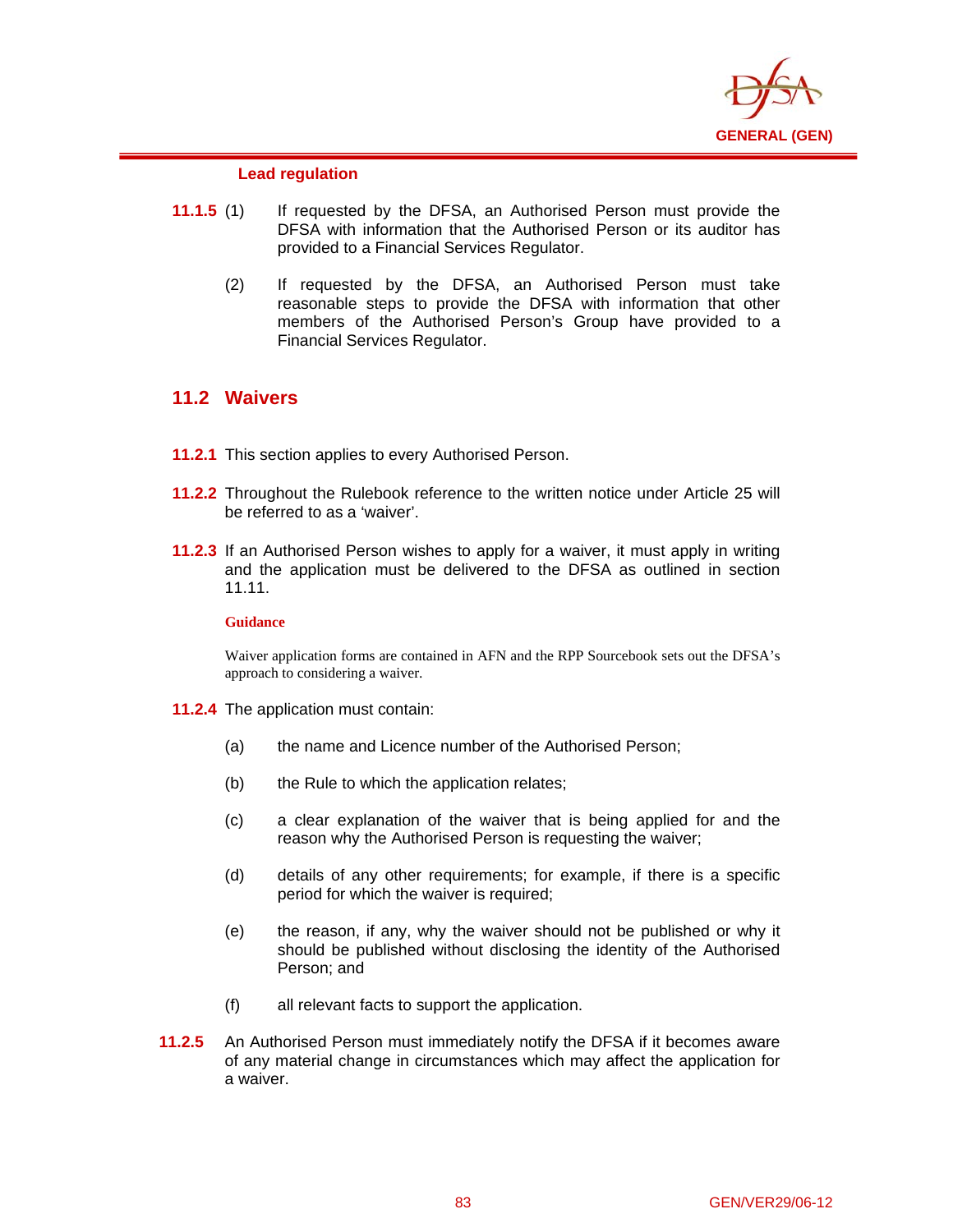

### **Continuing relevance of waivers**

 $\overline{a}$ 

**11.2.6** An Authorised Person must immediately notify the DFSA if it becomes aware of any material change in circumstances which could affect the continuing relevance of a waiver.

# **11.3 Application to change the scope of a Licence**

- **11.3.1** This section applies to an Authorised Firm applying to change the scope of its Licence or, where a condition or restriction has previously been imposed, to have the condition or restriction varied or withdrawn.
- **11.3.2** The provisions relating to permitted legal forms, fitness and propriety, adequate resources, compliance arrangements, enquiries and the provision of additional information set out in section 7.2 also apply to an Authorised Firm making an application under this chapter, and are to be construed accordingly.
- **11.3.3** An Authorised Firm applying to change the scope of its Licence, or to have a condition or restriction varied or withdrawn, must provide the DFSA, with written details of the proposed changes.

# **11.4 Withdrawal of a Licence at an Authorised Firm's request**

- **11.4.1** An Authorised Firm seeking to have its Licence withdrawn must submit a request in writing stating:
	- (a) the reasons for the request;
	- (b) that it has ceased or will cease to carry on Financial Services in or from the DIFC;
	- (c) the date on which it ceased or will cease to carry on Financial Services in or from the DIFC;
	- (d) that it has discharged, or will discharge, all obligations owed to its customers in respect of whom the Authorised Firm has carried on, or will cease to carry on, Financial Services in or from the DIFC; and
	- (e) if it is providing Trust Services, that it has made appropriate arrangements for the transfer of business to a new Trust Service Provider and the appointment, where necessary, of new trustees.

#### **Guidance**

When considering a withdrawal of a Licence, the DFSA takes into account a number of matters including those outlined in the RPP Sourcebook.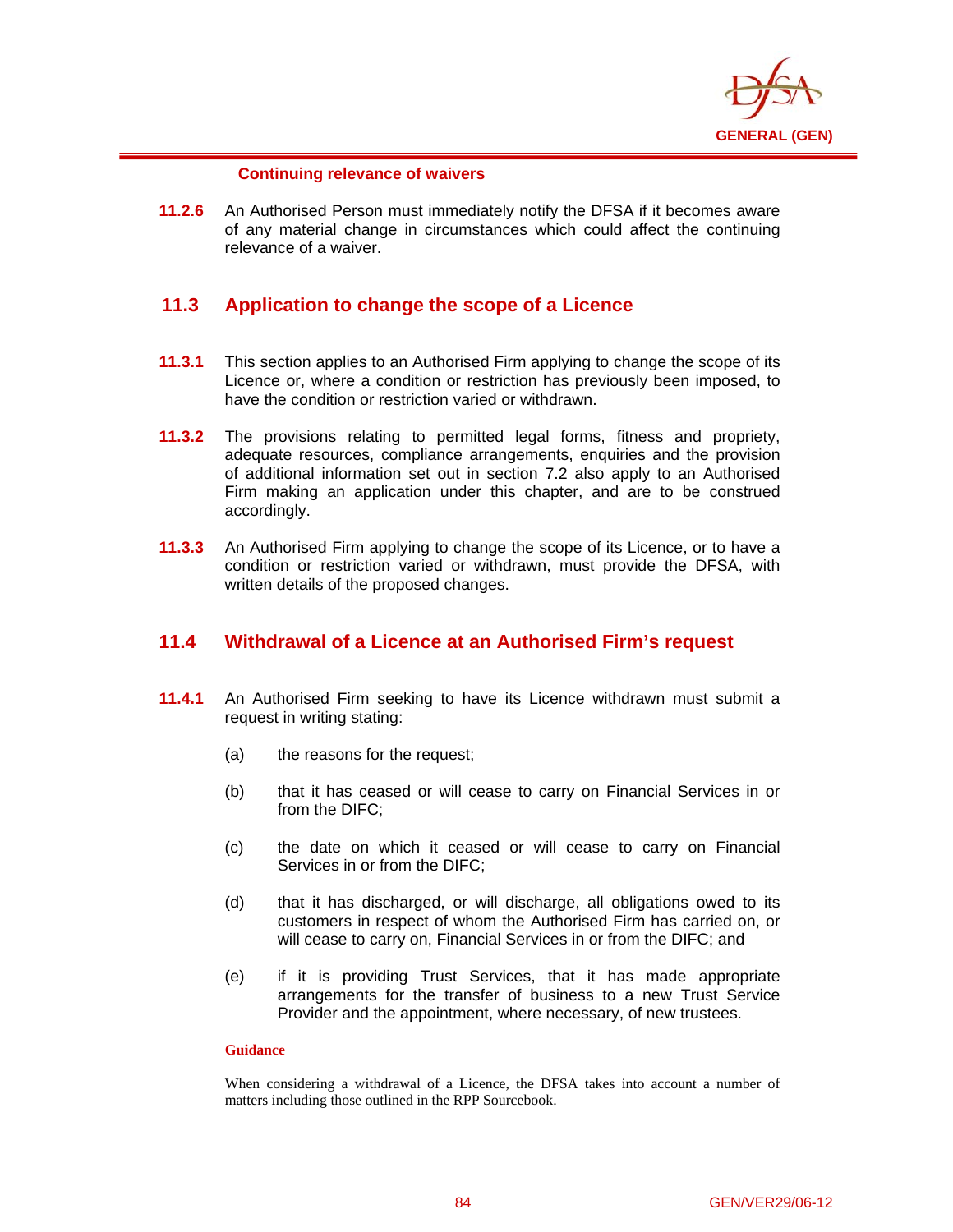

# **11.5 Changes to an authorised individual status**

### **Guidance**

 $\overline{a}$ 

This section addresses applications or requests regarding Authorised Individuals with respect to Article 53(3), 57(2), 58(3) and 58(4).

- **11.5.1** An application to extend the scope of an Authorised Individual status to other Licensed Functions may be made by the Authorised Individual and Authorised Firm by the completion and submission of the appropriate form in AFN.
- **11.5.2** An Authorised Firm or Authorised Individual requesting:
	- (a) the imposition, variation or withdrawal of a condition or restriction;
	- (b) withdrawal of Authorised Individual status; or
	- (c) withdrawal of authorisation in relation to one or more Licensed Functions;

must, subject to Rule 11.5.3, for (a) submit such request in writing to the DFSA, and for (b) and (c) submit a request by completing the appropriate form in AFN.

**11.5.3** A request for the variation or withdrawal of a condition or restriction may only be made after the expiry of any period within which an appeal to the Regulatory Appeals Committee relating to the relevant condition or restriction may commence under Article 28.

#### **Guidance**

- 1. Notification of the determination of an application under Rule 11.5.1 or request under Rule 11.5.2 will be made in accordance with Articles 55 and 57.
- 2. In considering the suitability of such an application or request the DFSA may take into account any matter referred to in RPP with respect to fitness and propriety for Authorised Individuals.

# **11.6 Temporary cover**

- **11.6.1** (1) An Authorised Firm may, subject to (2), appoint an individual, who is not an Authorised Individual, to carry out the functions of an Authorised Individual where the following conditions are met:
	- (a) the absence of the Authorised Individual is temporary or reasonably unforeseen;
	- (b) the functions are carried out for 12 weeks maximum in any consecutive 12 months; and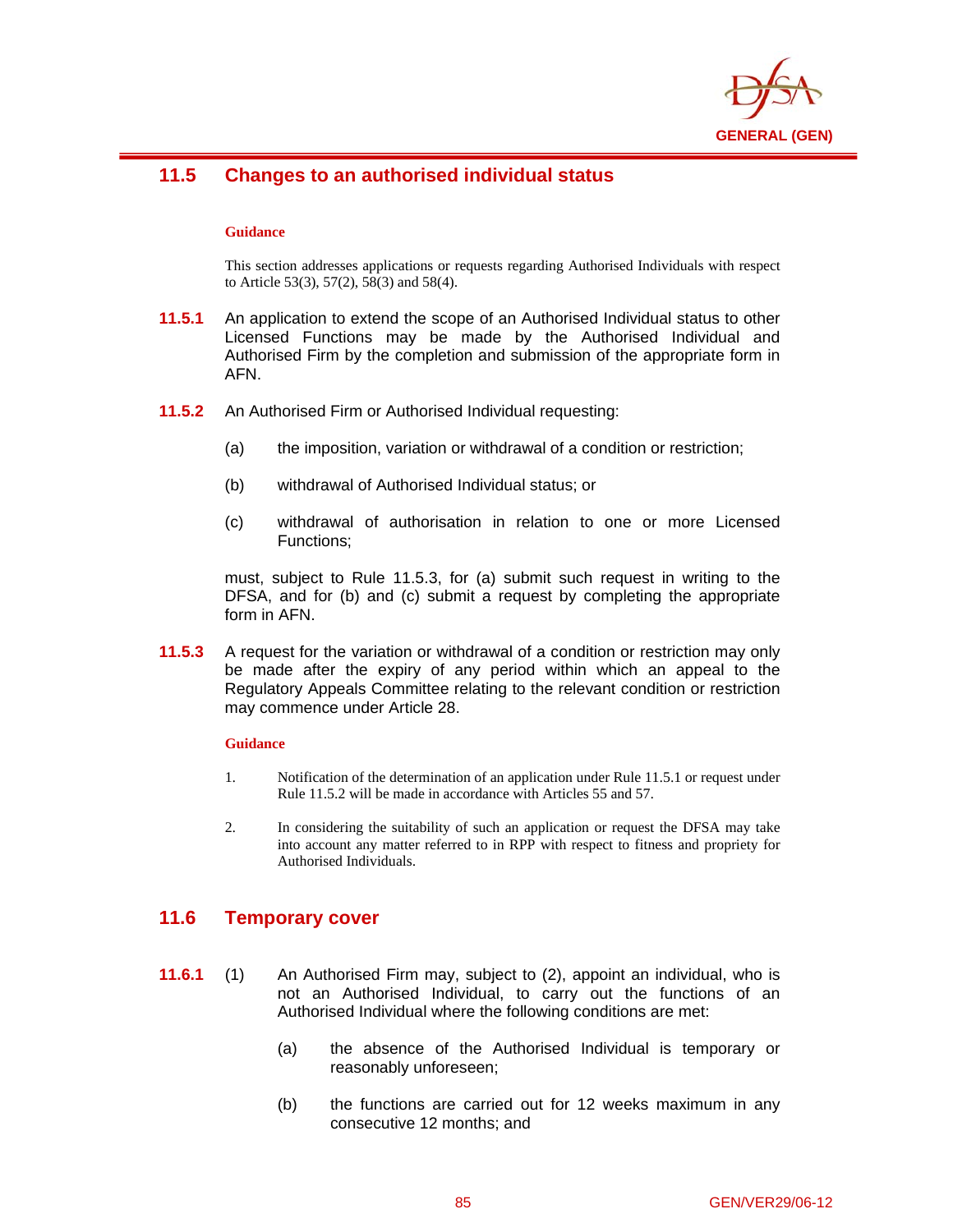

- (c) the Authorised Firm has assessed that the individual has the relevant skills and experience to carry out these functions.
- (2) An Authorised Firm may not appoint under (1) an individual to carry out the Licensed Functions of a Licensed Director or Licensed Partner.
- (3) The Authorised Firm must take reasonable steps to ensure that the individual complies with all the Rules applicable to Authorised Individuals.
- (4) Where an individual is appointed under this Rule, the Authorised Firm must notify the DFSA in writing of the name and contact details of the individual appointed.
- **11.6.2** Where an individual is appointed under this section, the DFSA may exercise any powers it would otherwise be entitled to exercise as if the individual held Authorised Individual status.

# **11.7 Dismissal or resignation of an Authorised Individual**

- **11.7.1** An Authorised Firm must request the withdrawal of an Authorised Individual status within seven days of the Authorised Individual ceasing to be employed by the Authorised Firm to perform a Licensed Function.
- **11.7.2** In requesting the withdrawal of an Authorised Individual status, the Authorised Firm must submit the appropriate form in AFN, including details of any circumstances where the Authorised Firm may consider that the individual is no longer fit and proper.
- **11.7.3** If an Authorised Individual is dismissed or requested to resign, a statement of the reason, or reasons, for the dismissal or resignation must be given to the DFSA by the Authorised Firm.
- **11.7.4** If the Authorised Individual was acting as a trustee, the Trust Service Provider must confirm to the DFSA in writing that a new trustee has been appointed in place of the trustee in question.

# **11.8 Changes relating to control**

**11.8.1** This chapter applies to:

- (a) an Authorised Firm; or
- (b) a Person who is, or is proposing to become, a Controller specified in Rule 11.8.3.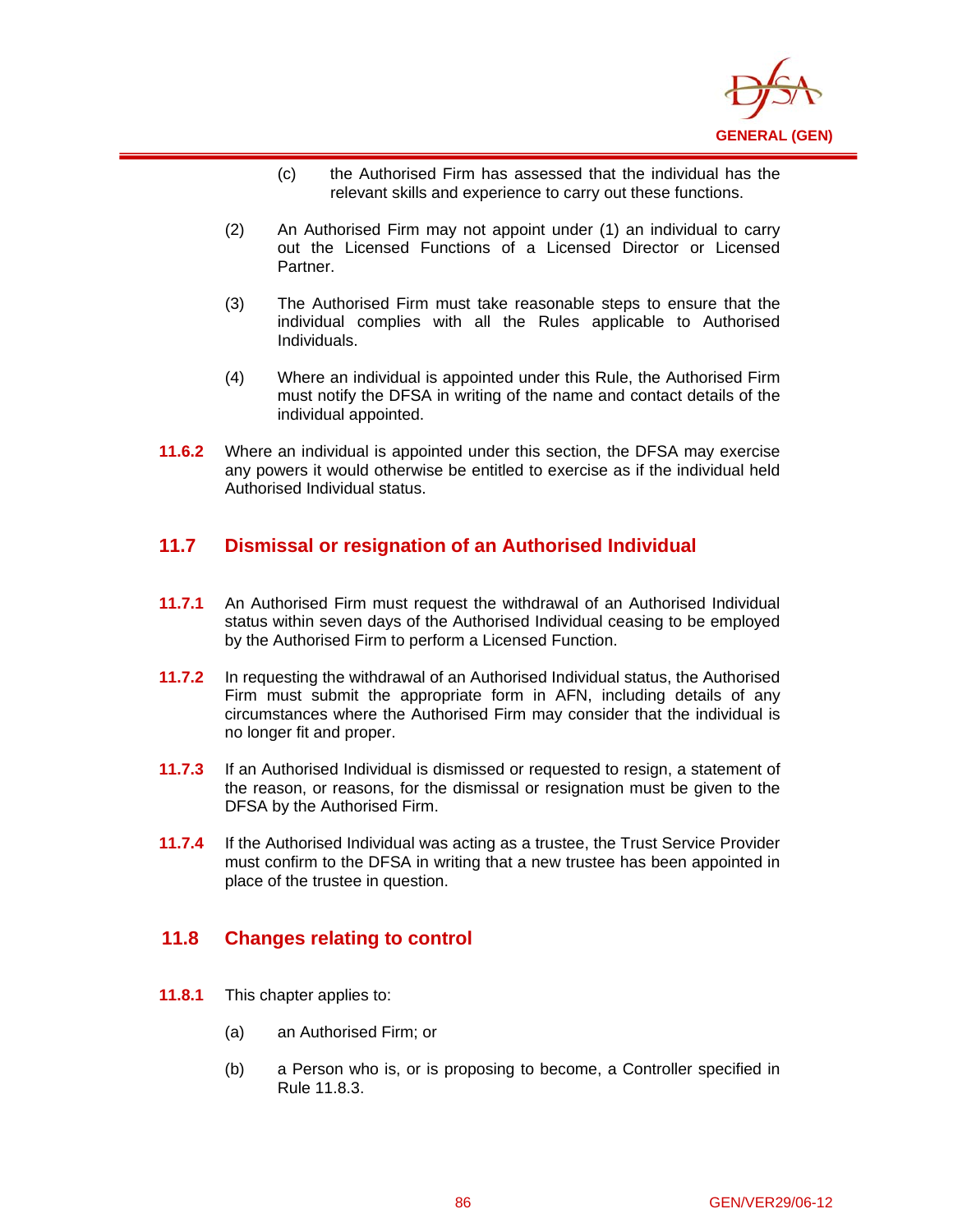

- **11.8.2** An Authorised Firm must take reasonable steps to monitor changes or proposed changes concerning:
	- (a) its Controllers;
	- (b) the level of control of existing Controllers; and
	- (c) significant changes in the circumstances of existing Controllers which might reasonably be considered to affect the fitness and propriety of the Authorised Firm.

#### **Guidance**

- 1. Steps taken by an Authorised Firm to comply with Rule 11.8.2 must have regard to the approval and notification requirements set out in this chapter.
- 2. Reasonable steps in Rule 11.8.2 should include, but are not limited to, the monitoring of any relevant regulatory disclosures, press reports, public announcements, share registers and entitlements to vote, or the control of voting rights, at general meetings.
- **11.8.3** (1) A Controller is a Person who, either alone or with any Associate:
	- (a) holds 10% or more of an Authorised Firm's shares;
	- (b) is entitled to exercise, or control the exercise, of 10% or more of the voting rights in respect of an Authorised Firm;
	- (c) holds shares or voting rights of an Authorised Firm which enables the Person to exercise significant influence over the management of the Authorised Firm; or
	- (d) meets one or more of the conditions of (a), (b), or (c) in respect of a Holding Company of an Authorised Firm.
	- (2) In (1), a share means:
		- (a) in relation to an Authorised Firm or a Holding Company of an Authorised Firm with share capital, allotted shares;
		- (b) in relation to an Authorised Firm or a Holding Company of an Authorised Firm with capital but no share capital, rights to a share in the capital of the Authorised Firm or a Holding Company of an Authorised Firm; or
		- (c) in relation to an Authorised Firm or a Holding Company of an Authorised Firm without capital:
			- (i) interests conferring any right to share in the profits, or liability to contribute to the losses, of the Authorised Firm or a Holding Company of an Authorised Firm; or
			- (ii) giving rise to any obligation to contribute to the debt or expenses of an Authorised Firm or a Holding Company of an Authorised Firm in the event of a winding up of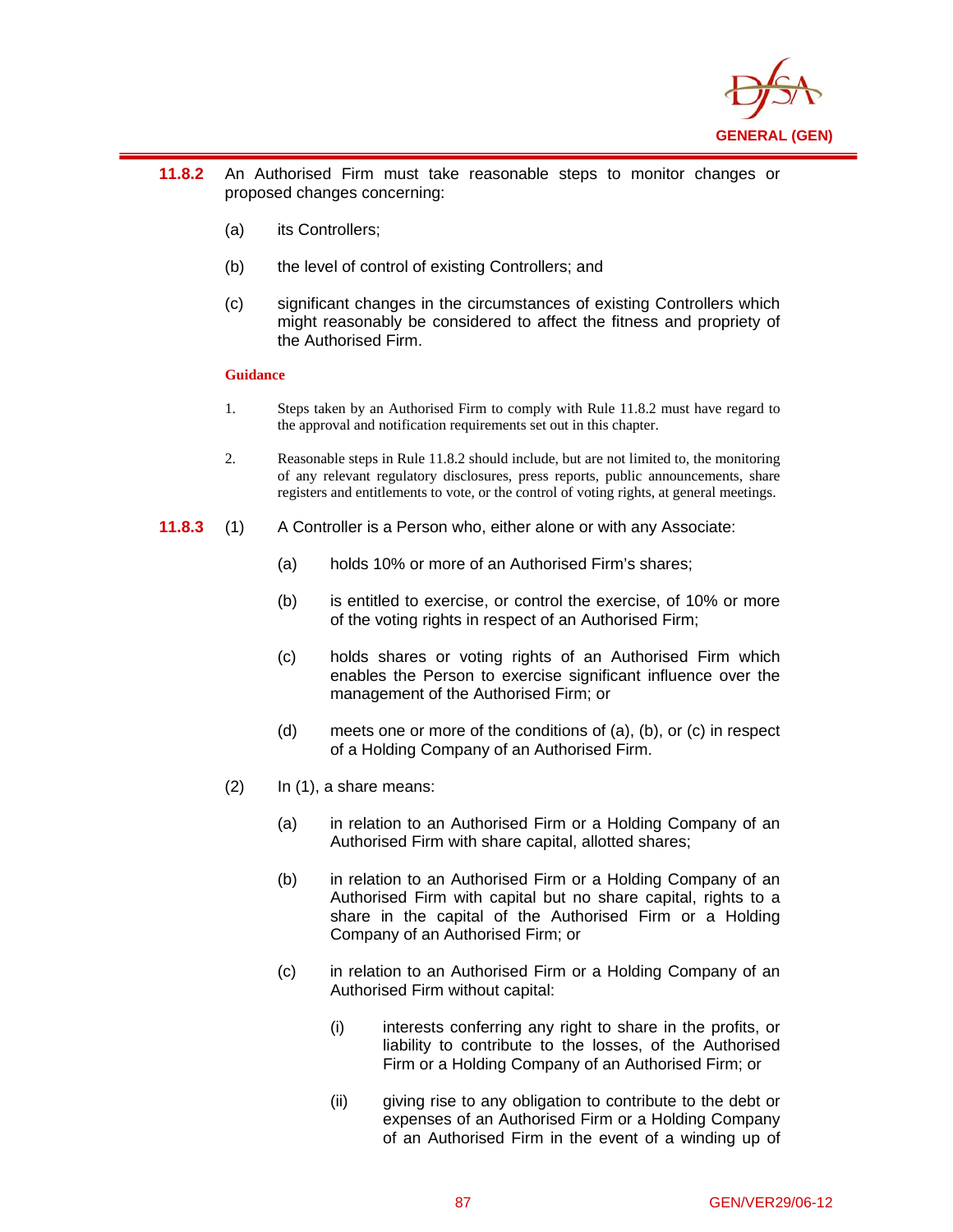

the Authorised Firm or a Holding Company of the Authorised Firm.

- **11.8.4** (1) Subject to (2) and (3), a Person specified in Rule 11.8.1(b) must not act as a Controller of an Authorised Firm unless he, or the Authorised Firm, has:
	- (a) obtained prior approval pursuant to Rule 11.8.5; or
	- (b) made a prior notification pursuant to Rule 11.8.5 or Rule 11.8.7, as may be applicable.
	- (2) The requirement in (1) does not apply to a Person who becomes a Controller by virtue of:
		- (a) having acquired Shares for the sole purpose of clearing and settling within a short settlement cycle; or
		- (b) holding Shares in a custodian capacity, provided that the Person can only exercise the voting rights attached to the Shares under instructions given in writing.
	- (3) The requirement in (1) does not apply to an Authorised Firm or a Regulated Financial Institution that becomes a Controller by virtue of holding Shares or holding or exercising voting rights as a result of:
		- (a) providing the underwriting of financial instruments; or
		- (b) placing financial instruments on a firm commitment basis,

provided that voting rights are not exercised or otherwise used to intervene in the management of the issuer and that the holding is disposed of within one year of acquisition.

**11.8.5** (1) Where the Authorised Firm is:

 $\overline{a}$ 

- (a) a Body Corporate incorporated under the Companies Law 2004 or the Limited Liability Partnership Law 2004;
- (b) a Partnership established under the General Partnership Law 2004; or
- (c) an unincorporated association formed within the jurisdiction of the DIFC;

and a Person becomes a Controller or the level of control changes as set out in Rule 11.8.3(1), as a result of the events described in (2) below, the Authorised Firm or the Person specified in Rule 11.8.1(b) must submit a notification or application to the DFSA as applicable.

- (2) The events mentioned in (1) which trigger a written application for prior approval are as follows:
	- (a) when a holding is increased from below 10% to 10% or more;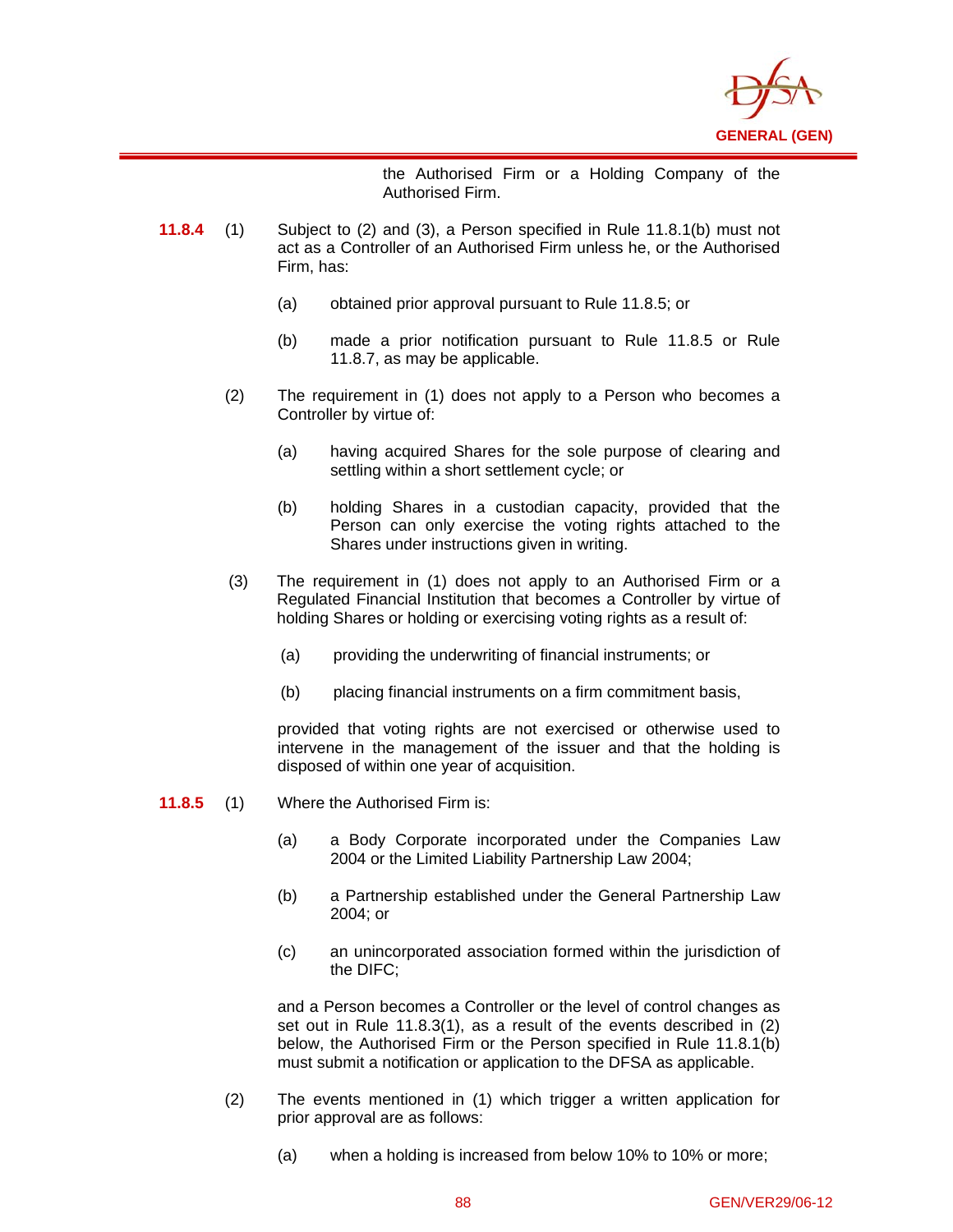

(b) when a holding is increased from below 30% to 30% or more;

- (c) when a holding is increased from below 50% to 50% or more; or
- (d) when any significant management influence as identified under Rule 11.8.3(1)(c) or (d) occurs which has not previously been disclosed to the DFSA.
- (3) The event mentioned in (1) which triggers a written notification is when a holding is decreased from more than 50% to 50% or less.
- (4) An application for prior approval or notification must be submitted to the DFSA using the appropriate form in AFN.
- **11.8.6** (1) An Authorised Firm must submit the notification or application required in Rule 11.8.5(1) not less than 28 days in advance of a proposed change or, where this is not reasonably possible, immediately on becoming aware of a proposed or actual change in control.
	- (2) Where an Authorised Firm is not reasonably able to comply with (1), the Person identified in Rule 11.8.1(b) must submit the required notification or application for approval.
	- (3) In the event of (2), an Authorised Firm must notify the DFSA in writing of the relevant circumstances and must also, at the same time, notify the Person in (2) of their obligations under this chapter.
- **11.8.7** (1) Where the Authorised Firm does not fall within Rule 11.8.5(1)(a), (b) or (c) and a Person becomes a Controller, or the level of control changes as set out in Rule 11.8.3(1), as a result of the events described in (2) below, the Authorised Firm or the Person specified in Rule 11.8.1(b)must submit a notification to the DFSA.
	- (2) The events mentioned in (1) which trigger a notification are as follows:
		- (a) when a holding is increased from below 10% to 10% or more;
		- (b) when a holding is increased from below 30% to 30% or more;
		- (c) when a holding is increased from below 50% to 50% or more;
		- (d) when a holding is decreased from more than 50% to 50% or less; or
		- (e) when any significant management influence as identified under Rule 11.8.3(1)(c) or (d) occurs which has not previously been disclosed to the DFSA.
	- (3) A notification must be submitted to the DFSA using the appropriate form in AFN.
- **11.8.8** (1) An Authorised Firm must submit the notification required in Rule 11.8.7 not less than 28 days in advance of a proposed change or,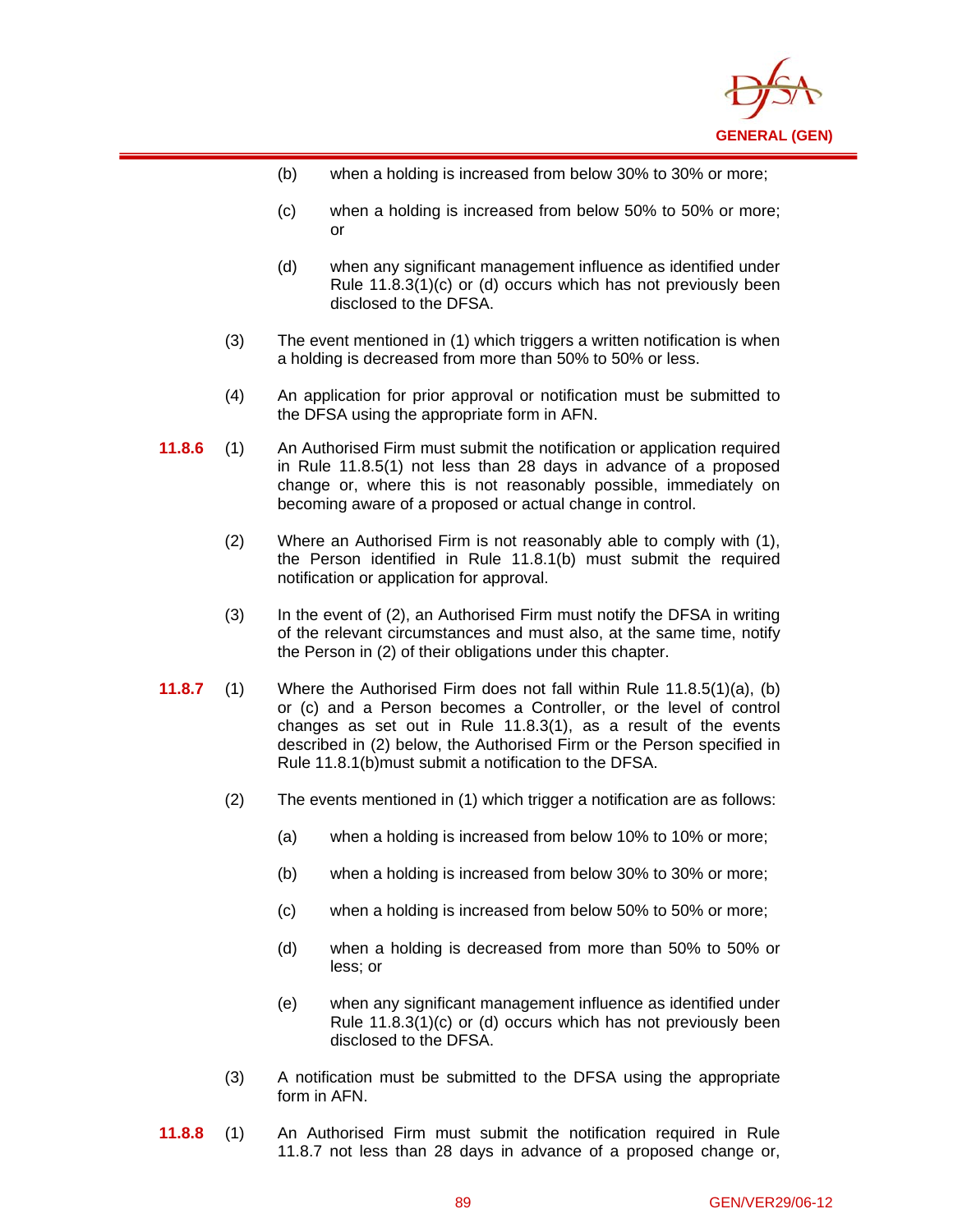

where this is not reasonably possible, immediately on becoming aware of a proposed or actual change in control.

- (2) Where an Authorised Firm has not complied with (1), the Person identified in Rule 11.8.1(b) must submit the required notification.
- (3) In the event of (2), an Authorised Firm must notify the DFSA in writing of the relevant circumstances and must also, at the same time, notify the Person in Rule 11.8.1(b) of his obligations under this chapter.

### **Annual reporting of controllers**

- **11.8.9** An Authorised Firm must submit to the DFSA an annual report on its Controllers within four months of its financial year end.
- **11.8.10** The Authorised Firm's annual report on its Controllers must include:
	- (a) the name of each Controller;
	- (b) the current holding of each Controller, expressed as a percentage; and
	- (c) any other Controller specified in Rule 11.8.3(1)(c) or (d).

#### **Guidance**

 $\overline{a}$ 

- 1. An Authorised Firm may satisfy the requirements of Rule 11.8.10 by submitting a corporate structure diagram containing the relevant information.
- 2. Where the DFSA deems that a Controller is unacceptable, it will notify the Authorised Firm in writing to remove the Controller without undue delay, or take other specified action to the satisfaction of the DFSA.

# **11.9 Creation of additional cells of a protected cell company for an Insurer**

**11.9.1** This section applies to Insurers that are Protected Cell Companies.

#### **Guidance**

- 1. An Insurer that is a Protected Cell Company is a company incorporated as, or converted into, a Protected Cell Company in accordance with the provisions of the DIFC Company Regulations.
- 2. Under the provisions of the DIFC Company Regulations dealings or transactions between Cells in relation to an Insurer may take place only with the approval of the Court.
- 3. An Authorised Firm which intends to apply to the Court for approval under the provisions is invited to consult with the DFSA before making the necessary application to the Court.
- **11.9.2** An Insurer that is a Protected Cell Company may not create a new Cell unless approval has been granted by the DFSA.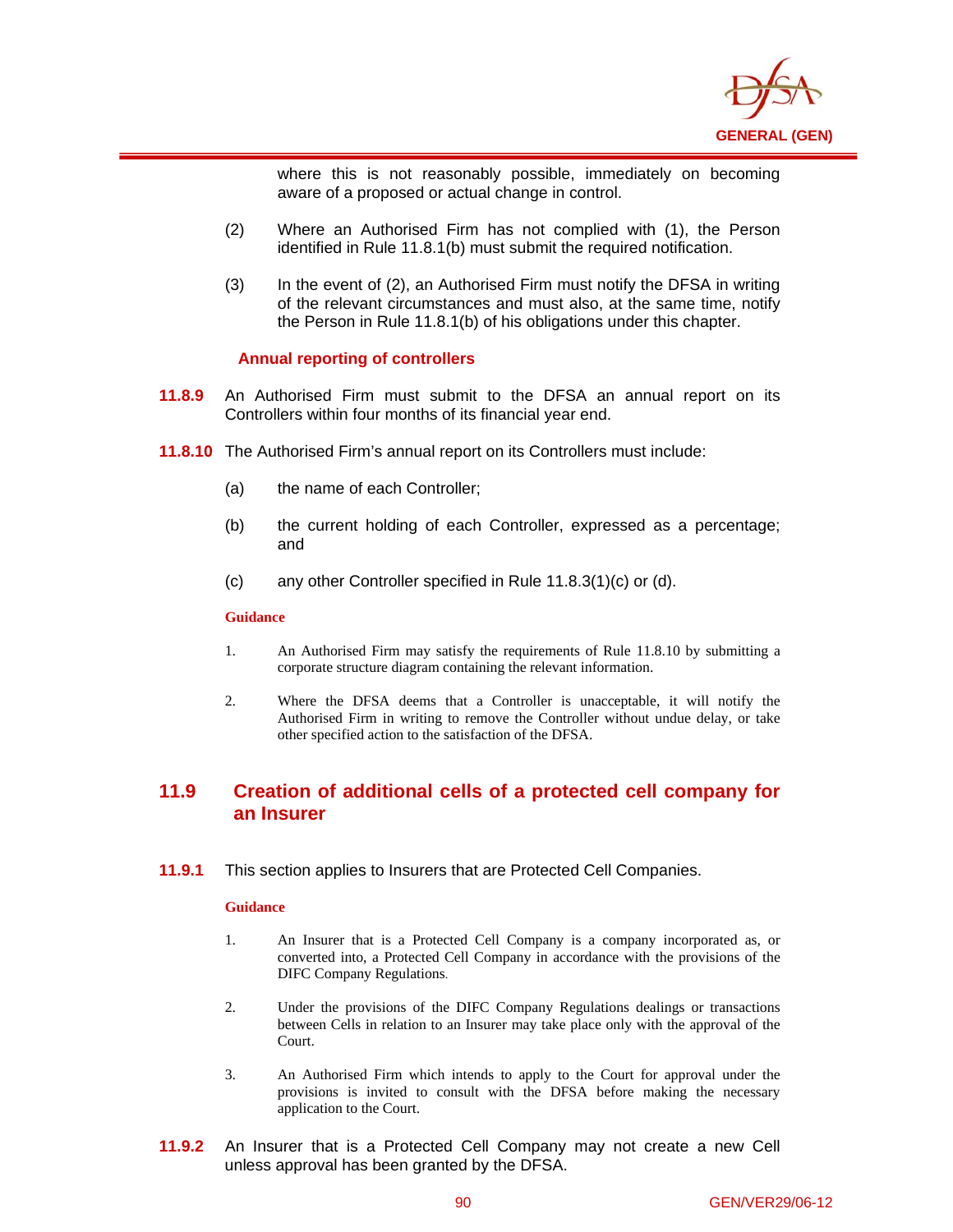

- $\overline{a}$ **11.9.3** An application to the DFSA for the approval for the creation of a new Cell must be made on the appropriate form in AFN, and shall be accompanied by such documents and information and verified in such manner, as the DFSA may require.
- **11.9.4** The DFSA may:
	- (a) grant approval;
	- (b) grant approval with conditions or restrictions; or
	- (c) refuse approval;

for the creation of a new Cell.

### **Notice of the DFSA's decision**

- **11.9.5** (1) Where the DFSA grants approval of a new Cell, the DFSA will without undue delay give the Insurer a written notice of its decision.
	- (2) Where the DFSA grants approval of a new Cell with conditions or restrictions, the DFSA will without undue delay give the Insurer a written notice of its decision and, where requested by the Insurer, the reasons for the conditions.
	- (3) Where the DFSA refuses approval of a new Cell, the DFSA will without undue delay give a written notice of its decision to the Insurer and, where requested by the Insurer, the reasons for such refusal.

## **Rights of representation and appeal**

- **11.9.6** The DFSA may only exercise its power to refuse an application for a new Cell, or to grant approval with conditions or restrictions, if it has given the Insurer a suitable opportunity to make representations in person and in writing in relation to the proposed refusal or the proposed conditions or restrictions.
- **11.9.7** The Insurer has the right to appeal a decision to refuse approval, or to grant approval with conditions or restrictions, to the Regulatory Appeals Committee which has the jurisdiction to hear and determine such an appeal.

# **11.10 Notifications**

- **11.10.1** (1) This section applies to every Authorised Person, unless otherwise provided, with respect to the carrying on of Financial Services and any other activities whether or not financial.
	- (2) This section does not apply to a Representative Office.

### **Guidance**

1. This chapter sets out Rules on specific events, changes or circumstances that require notification to the DFSA and outlines the process and requirements for notifications.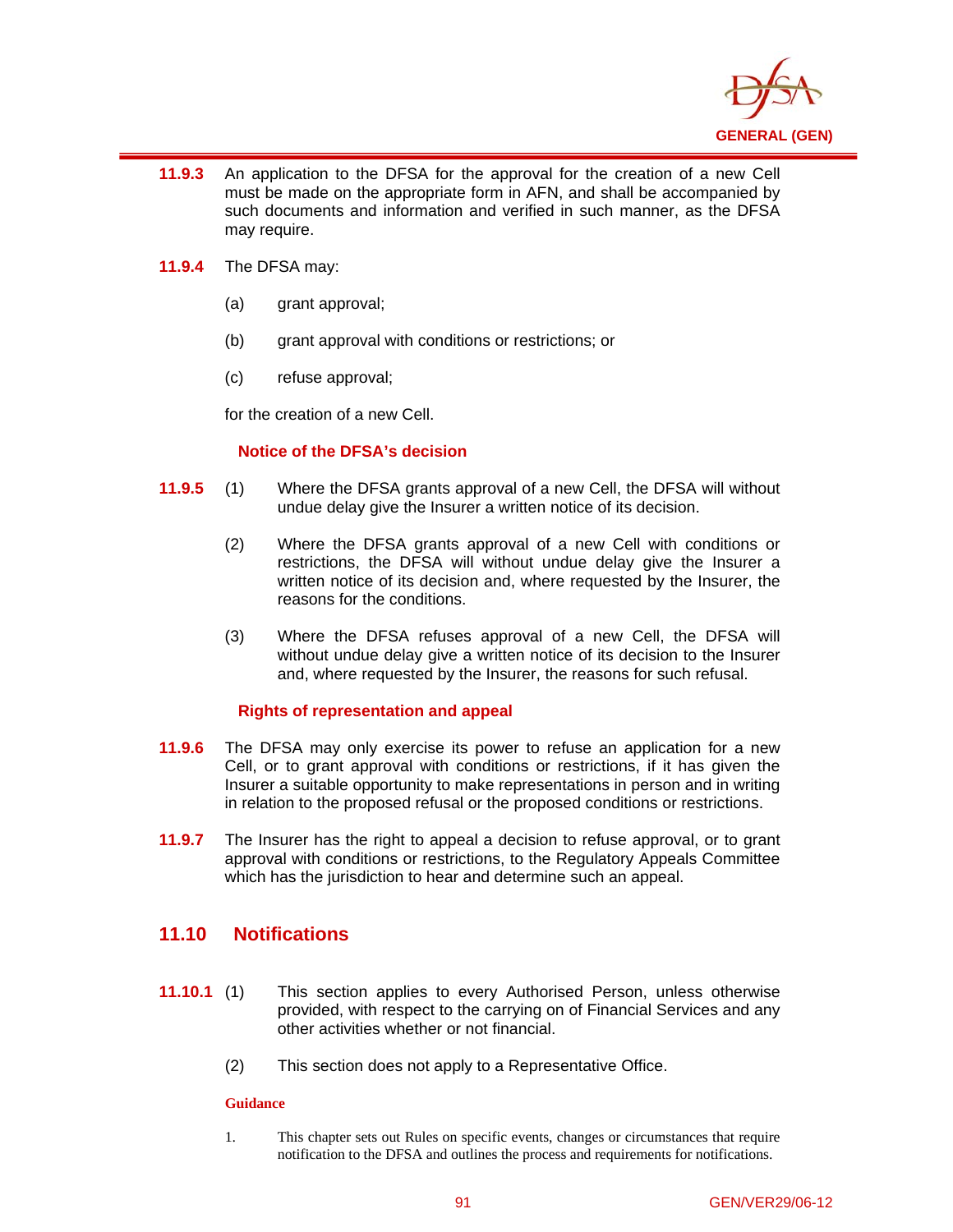

- 2. The list of notifications outlined in this chapter is not exhaustive. Other areas of the Rulebook may also detail additional notification requirements.
- 3. An Authorised Person and its auditor are also required under Article 67 to disclose to the DFSA any matter which may indicate a breach or likely breach of, or a failure or likely failure to comply with, laws or Rules. An Authorised Person is also required to establish and implement systems and procedures to enable its compliance and compliance by its auditor with notification requirements.

### **Core information**

 $\overline{a}$ 

- **11.10.2** An Authorised Person must provide the DFSA with reasonable advance notice of a change in:
	- (a) the Authorised Person's name;
	- (b) any business or trading name under which the Authorised Person carries on a Financial Service in or from the DIFC;
	- (c) the address of the Authorised Person's principal place of business in the DIFC;
	- (d) in the case of a Branch, its registered office or head office address;
	- (e) its legal structure; or
	- (f) an Authorised Individual's name or any material matters relating to his fitness and propriety.
- **11.10.3** A Domestic Firm must provide the DFSA with reasonable advance notice of the establishment or closure of a branch office anywhere in the world from which it carries on financial services.
- **11.10.4** When giving notice under Rule 11.10.3 in relation to the establishment of a branch, a Domestic Firm must at the same time submit to the DFSA a detailed business plan in relation to the activities of the proposed branch.
- **11.10.5** (1) The DFSA may in its absolute discretion, object to the establishment of a branch office. Upon objecting to the establishment of a branch office, the DFSA must without undue delay, inform the applicant in writing of such objection, and where requested by the Domestic Firm, the reasons for such objection.
	- (2) If the DFSA objects to the firm establishing a branch anywhere in the world the firm may not proceed with establishment of such a branch.
- **11.10.6** A Domestic Firm may appeal to the Regulatory Appeals Committee against the decision of the DFSA to object to the opening of a branch office, and the Regulatory Appeals Committee has jurisdiction to hear such an appeal.

### **Regulatory impact**

**11.10.7** An Authorised Person must advise the DFSA immediately if it becomes aware, or has reasonable grounds to believe, that any of the following matters may have occurred or may be about to occur: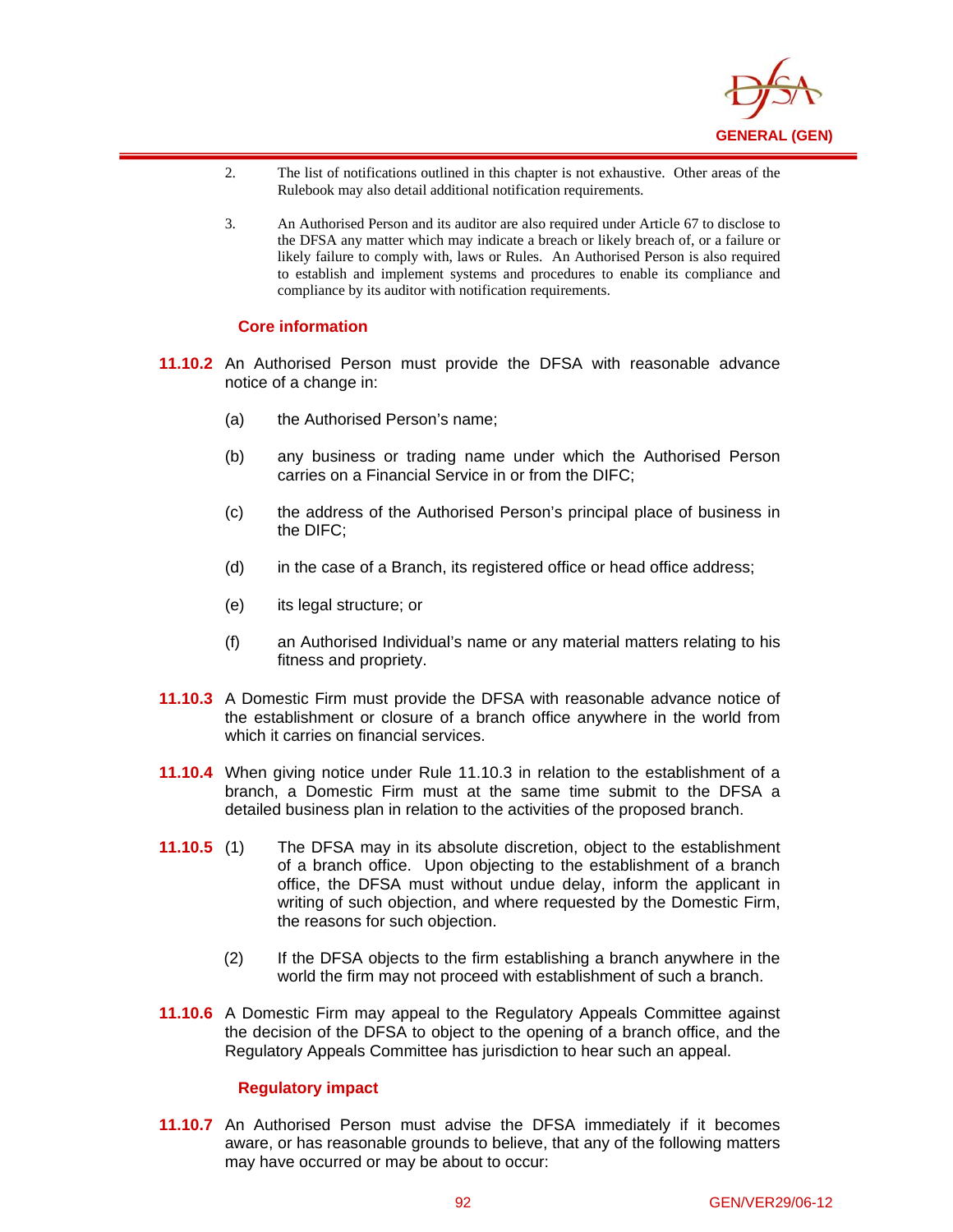

- (a) the Authorised Person's failure to satisfy the fit and proper requirements;
- (b) any matter which could have a significant adverse effect on the Authorised Person's reputation;
- (c) any matter in relation to the Authorised Person which could result in serious adverse financial consequences to the financial system or to other firms;
- (d) a significant breach of a Rule by the Authorised Person or any of its Employees;
- (e) a breach by the Authorised Person or any of its Employees of any requirement imposed by any applicable law by the Authorised Person or any of its Employees;
- (f) subject to Rule 11.10.8, any proposed restructuring, merger, acquisition, reorganisation or business expansion which could have a significant impact on the Authorised Person's risk profile or resources;
- (g) any significant failure in the Authorised Person's systems or controls, including a failure reported to the Authorised Person by the firm's auditor;
- (h) any action that would result in a material change in the capital adequacy or solvency of the Authorised Firm; or
- (i) non-compliance with Rules due to an emergency outside the Authorised Person's control and the steps being taken by the Authorised Person.

### **Major acquisitions**

- **11.10.8** (1) Subject to (2), an Authorised Firm which makes or proposes to make a Major Acquisition as defined in (3) must:
	- (a) if it is a Domestic Firm, comply with the requirements in Rule 11.10.9; and
	- (b) if it is not a Domestic Firm, comply with the requirements in Rule 11.10.10.
	- (2) The requirement in (1) does not apply to an Authorised Firm which is in, Category 3 (as defined in PIB Rule 1.3.3) or Category 4 (as defined in PIB Rule 1.3.4).
	- (3) Subject to (4), an Authorised Firm makes a Major Acquisition if it makes or proposes to directly or indirectly acquire a shareholding in a Body Corporate where that acquisition:
		- (a) is of a value (whether by one acquisition or a series of acquisitions) of 10% or more of: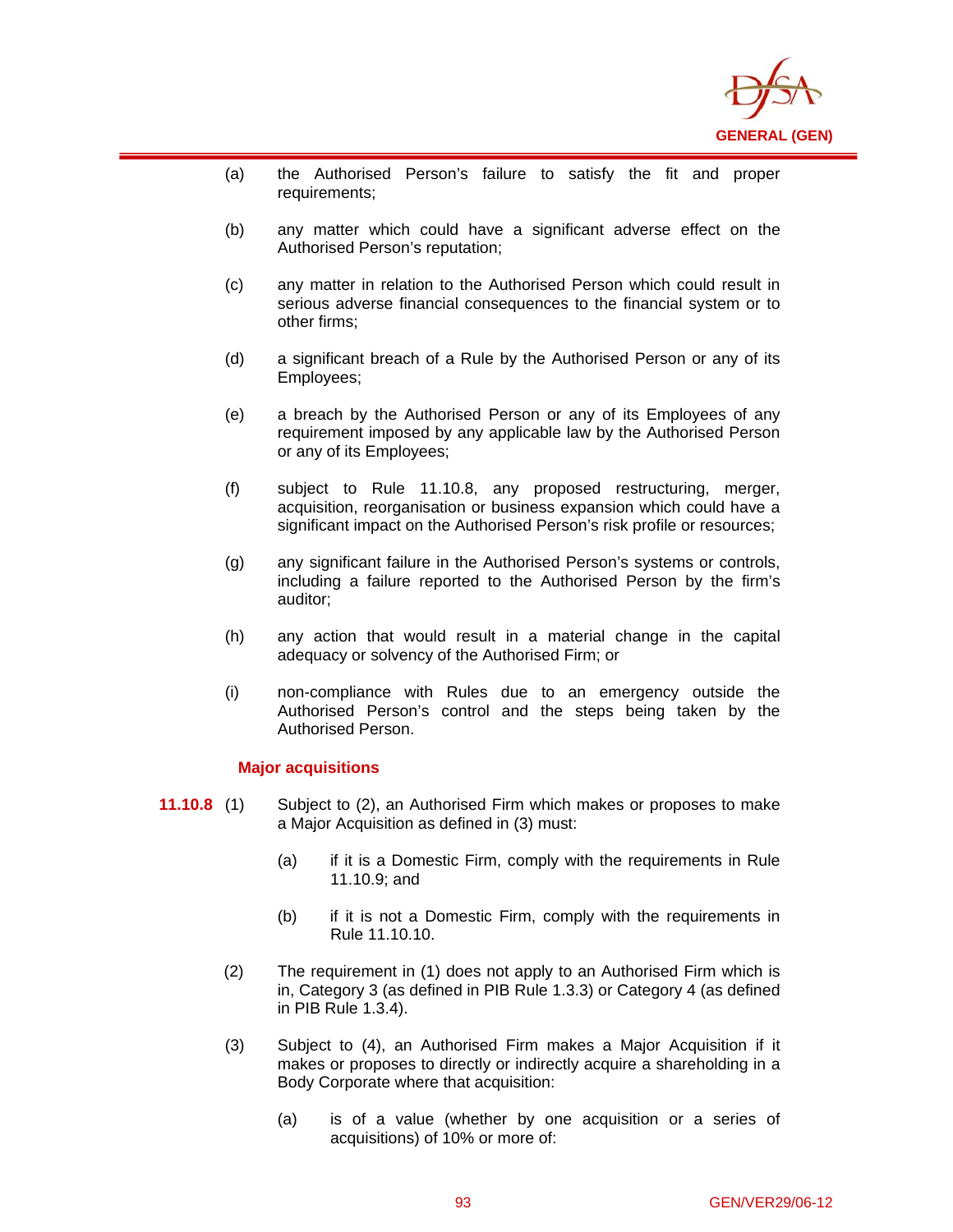

- (i) the Authorised Firm's Capital Resources, if it is a Domestic Firm which is a Category 1 Authorised Firm (as defined in PIB Rule 1.3.1), Category 2 Authorised Firm (as defined in PIB Rule 1.3.2) or Category 5 Authorised Firm (as defined in PIB Rule 1.3.5); or
- (ii) the Authorised Firm's Adjusted Capital Resources, if it is a Domestic Firm conducting Insurance Business; or
- (iii) the capital resources of the Authorised Firm calculated in accordance with the requirements of the Financial Services Regulator in its home jurisdiction, if it is not a Domestic Firm; or
- (b) even if it does not exceed the 10% threshold referred to in (a), it is reasonably likely to have a significant regulatory impact on the Authorised Firm's activities.
- (4) An acquisition is not a Major Acquisition for the purposes of (3) if it is an investment made by an Authorised Firm:
	- (a) in accordance with the terms of a contract entered into by the Authorised Firm as an incidental part of its ordinary business; or
	- (b) as a routine transaction for managing the Authorised Firm's own investment portfolio and therefore can reasonably be regarded as made for a purpose other than acquiring management or control of a Body Corporate either directly or indirectly.

#### **Guidance**

- 1. Examples of the kind of investments referred to in Rule 11.10.8(3)(b) include an acquisition of a stake in a small specialised trading firm that engages in high risk trades or other activities that could pose a reputational risk to the Authorised Firm.
- 2. The onus is on an Authorised Firm proposing to make an acquisition to consider whether it qualifies as a Major Acquisition under Rule 11.10.8(3)(b). Generally, in the case of an Authorised Firm that is not a Domestic Firm (i.e. a Branch operation in the DIFC), the significant regulatory impact referred to in Rule 11.10.8 (3)(b) should be prudential risk to the Authorised Firm as a whole. If an Authorised Firm is uncertain about whether or not a proposed acquisition qualifies as a Major Acquisition under Rule 11.10.8 (3)(b), the Authorised Firm may seek guidance from the DFSA.
- 3. Examples of contractual arrangements of the kind referred to in Rule 11.10.8 (4)(a) include enforcement of a security interest in the securities of the investee Body Corporate or a loan workout pursuant to a loan agreement entered into between a bank and its client.
- 4. Examples of the kind of investments referred to in Rule 11.10.8(4)(b) include temporary investments, such as investments included in the Authorised Firm's trading book or which are intended to be disposed of within a short term (e.g. within 12 months).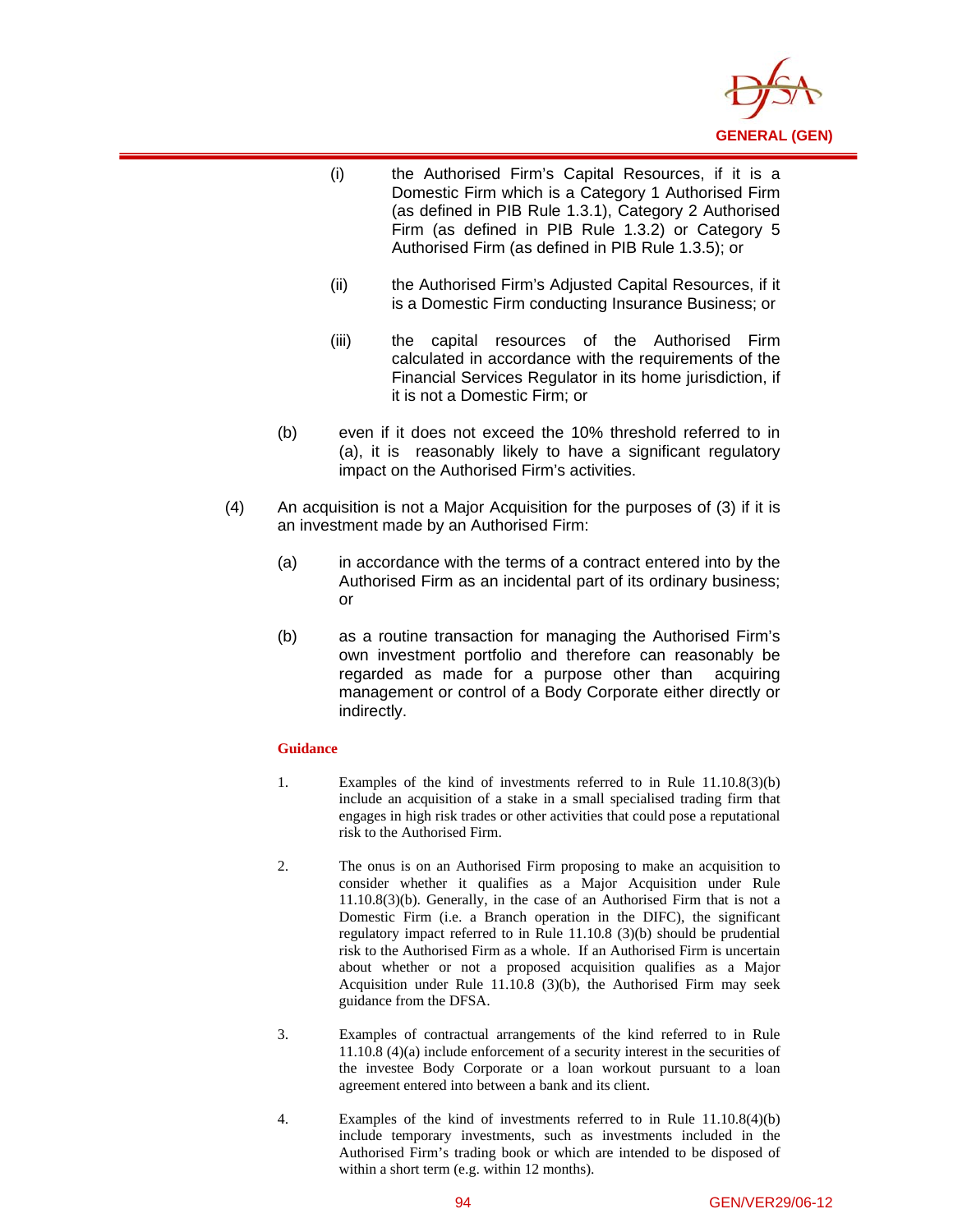

### **11.10.9** (1) An Authorised Firm which is a Domestic Firm must:

- (a) before making a Major Acquisition:
	- (i) notify the DFSA in writing of the proposed Major Acquisition at least 45 days prior to the proposed date for effecting the Major Acquisition; and
	- (ii) give to the DFSA all the relevant information relating to that Major Acquisition to enable the DFSA to assess the impact of the proposed Major Acquisition on the Authorised Firm; and
- (b) not effect the proposed Major Acquisition unless:
	- (i) the Authorised Firm has either received written advice from the DFSA that it has no objection to that Major Acquisition or has not received any written objection or request for additional information from the DFSA within 45 days after the date of the notification; and
	- (ii) if the DFSA has imposed any conditions relating to the proposed Major Acquisition, it has complied with, and has the on-going ability to comply with, the relevant conditions.
- (2) The DFSA may only object to a proposed Major Acquisition if it is of the view that the proposed Major Acquisition is reasonably likely to have a material adverse impact on the Authorised Firm's ability to comply with its applicable regulatory requirements or on the financial services industry in the DIFC as a whole. The DFSA may also impose any conditions it considers appropriate to address any concerns it may have in relation to the proposed Major Acquisition.
- (3) Without limiting the generality of its powers, the factors that the DFSA may take into account for the purposes of (2) include:
	- (a) the financial and other resources available to the Authorised Firm to carry out the proposed Major Acquisition;
	- (b) the possible impact of the proposed Major Acquisition upon the Authorised Firm's resources, including its capital, both at the time of the acquisition and on an on-going basis;
	- (c) the managerial capacity of the Authorised Firm to ensure that the activities of the investee Body Corporate are conducted in a prudent and reputable manner;
	- (d) the place of incorporation or domicile of the investee Body Corporate and whether or not the laws applicable to that entity are consistent with the laws applicable to the Authorised Firm. In particular, whether there are any secrecy constraints that are likely to create difficulties in relation to the DFSA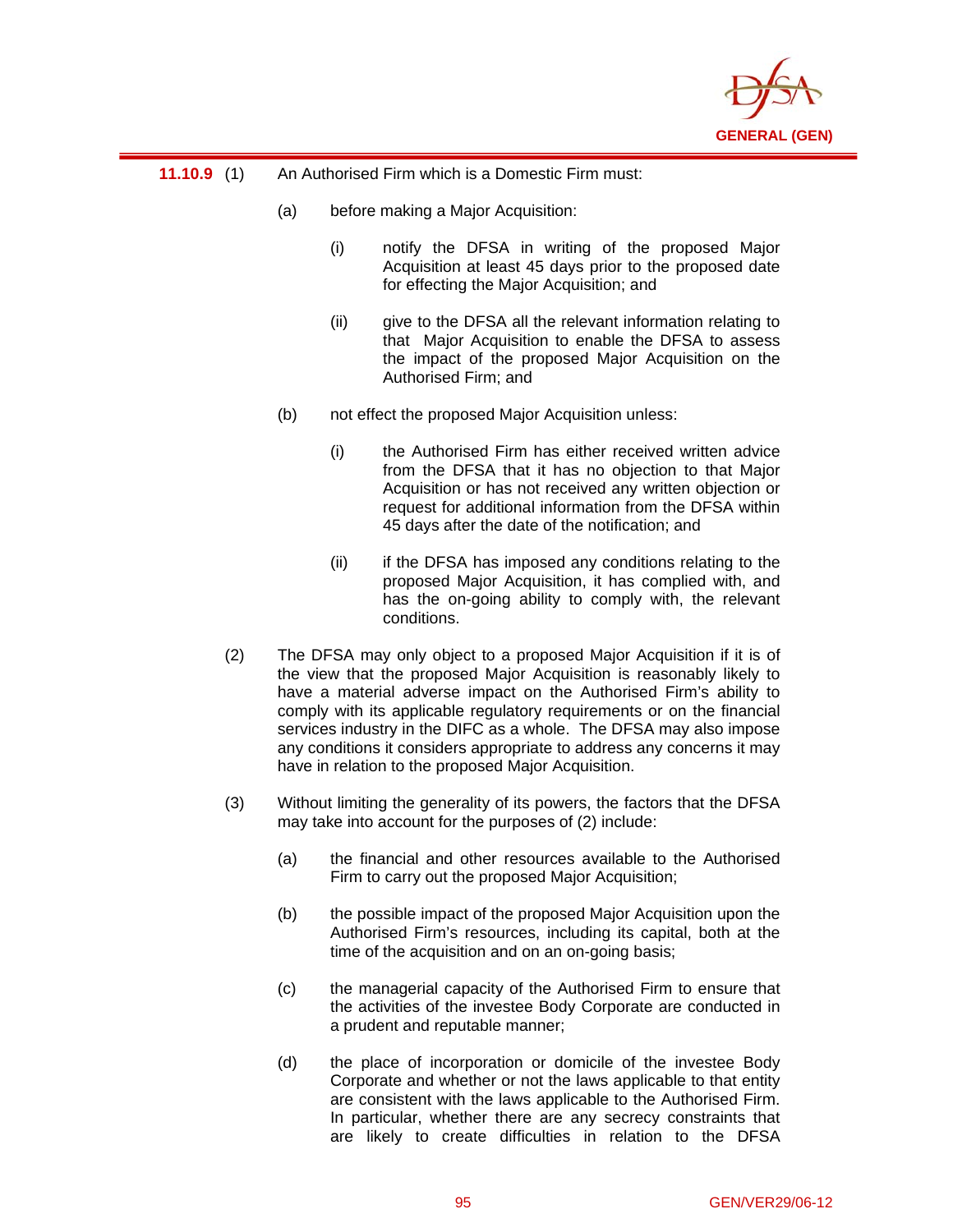

requirements including those relating to consolidated supervision by the DFSA where applicable; and

(e) any other undue risks to the Authorised Firm or the financial services industry in the DIFC as a whole arising from the proposed Major Acquisition.

#### **Guidance**

 $\overline{a}$ 

Factors which the DFSA may take into account in assessing whether there are any undue risks arising from the proposed Major Acquisition include the size and nature of the business of the investee Body Corporate, its reputation and standing, its present and proposed management structure and the quality of management, the reporting lines and other monitoring and control mechanisms available to the Authorised Firm and the past records of the Authorised Firm relating to acquisitions of a similar nature.

- **11.10.10** (1) An Authorised Firm which is not a Domestic Firm must:
	- (a) notify the DFSA in writing of any Major Acquisition in accordance with the notification requirement applying to the Authorised Firm under the requirements of the Financial Services Regulator in its home jurisdiction (the home regulator); and
	- (b) if there is no notification requirement applying to the Authorised Firm under (a), comply with the requirements in Rule 11.10.9 as if it were a Domestic Firm. The DFSA must follow the same procedures, and shall have the same powers, as set out in Rule 11.10.9 in relation to such a notification.
	- (2) An Authorised Firm which gives to the DFSA a notification under  $(1)(a)$ must:
		- (a) notify the DFSA of the Major Acquisition at the same time as it notifies the home regulator;
		- (b) provide to the DFSA the same information as it is required to provide to the home regulator; and
		- (c) provide to the DFSA copies of any communications it receives from the home regulator relating to the notification it has provided to the home regulator as soon as practicable upon receipt.
- **11.10.11** (1) The DFSA may, for the purposes of the requirements in this section, require from an Authorised Firm any additional information relating to the Major Acquisition as it may consider appropriate. An Authorised Firm must provide any such additional information to the DFSA promptly.
	- (2) The DFSA may, where it considers appropriate, withdraw its no objection position or modify or vary any condition it has imposed or any remedial action it has required under the Rules in this section. Where it forms the view that such an action is required, the DFSA will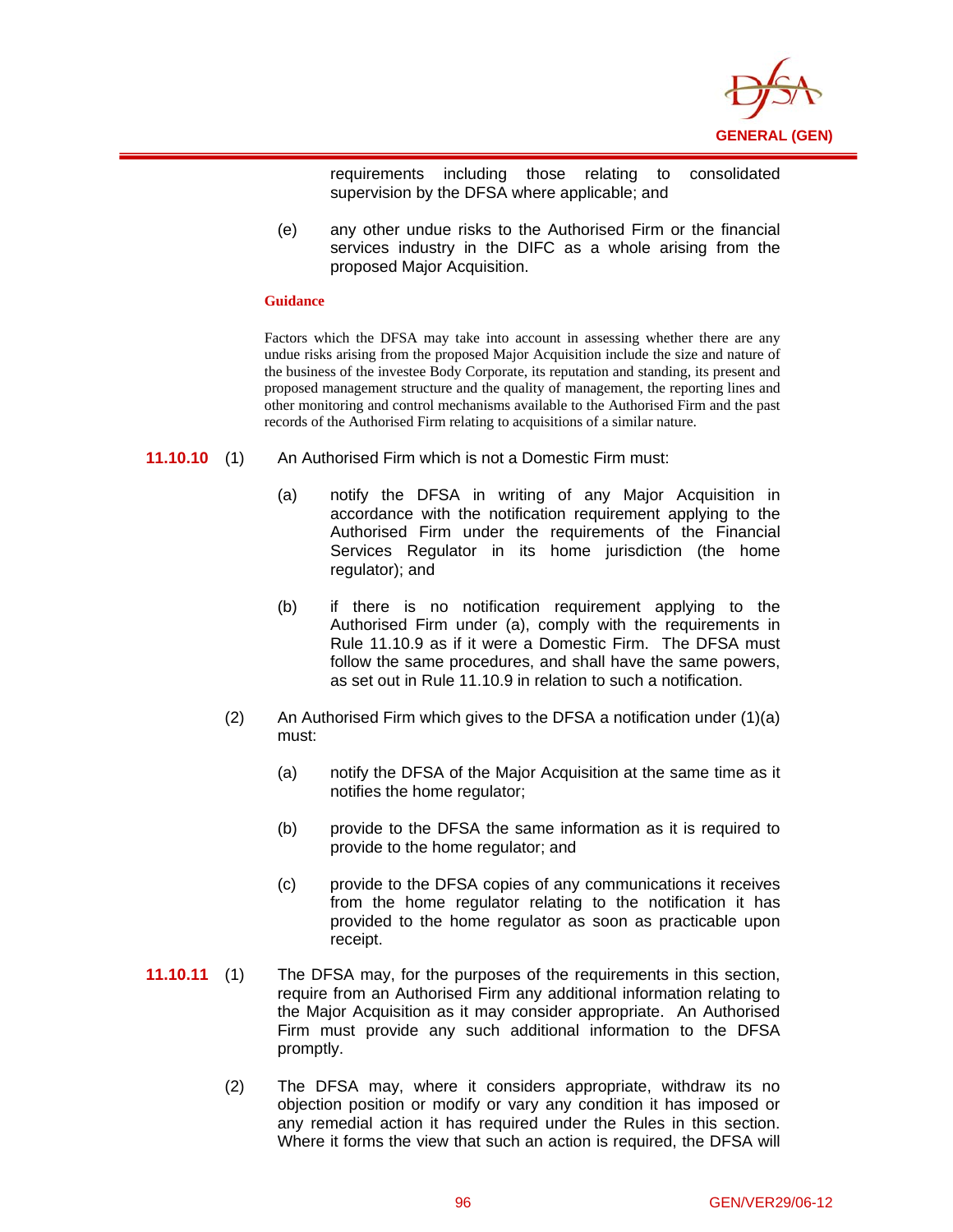

first give to the Authorised Firm affected by that decision prior written notice of its proposed actions and its reasons.

### **Guidance**

 $\overline{a}$ 

The DFSA will generally not withdraw a no objection position it has conveyed to an Authorised Firm, except in very limited circumstances. An example of such a situation is where the Authorised Firm is found to have provided to the DFSA inaccurate or incomplete information and that commission or omission has a material impact on the DFSA's no objection decision.

**11.10.12** An Authorised Firm may make an appeal to the Regulatory Appeals Committee for the review of a decision of the DFSA under Rules 11.10.9, 11.10.10(b) or 11.10.11(2) and the Regulatory Appeals Committee has the jurisdiction to hear any such appeal.

## **Fraud and errors**

- **11.10.13** An Authorised Person must notify the DFSA immediately if one of the following events arises in relation to its activities in or from the DIFC:
	- (a) it becomes aware that an Employee may have committed a fraud against one of its customers;
	- (b) a serious fraud has been committed against it;
	- (c) it has reason to believe that a Person is acting with intent to commit a serious fraud against it;
	- (d) it identifies significant irregularities in its accounting or other records, whether or not there is evidence of fraud; or
	- (e) it suspects that one of its Employees who is connected with the Authorised Person's Financial Services may be guilty of serious misconduct concerning his honesty or integrity.

### **Other regulators**

- **11.10.14** An Authorised Person must advise the DFSA immediately of:
	- (a) the granting or refusal of any application for or revocation of authorisation to carry on financial services in any jurisdiction outside the DIFC;
	- (b) the granting, withdrawal or refusal of an application for, or revocation of, membership of the Authorised Person of any regulated exchange or clearing house;
	- (c) the Authorised Person becoming aware that a Financial Services Regulator has started an investigation into the affairs of the Authorised Person;
	- (d) the appointment of inspectors, howsoever named, by a Financial Services Regulator to investigate the affairs of the Authorised Person; or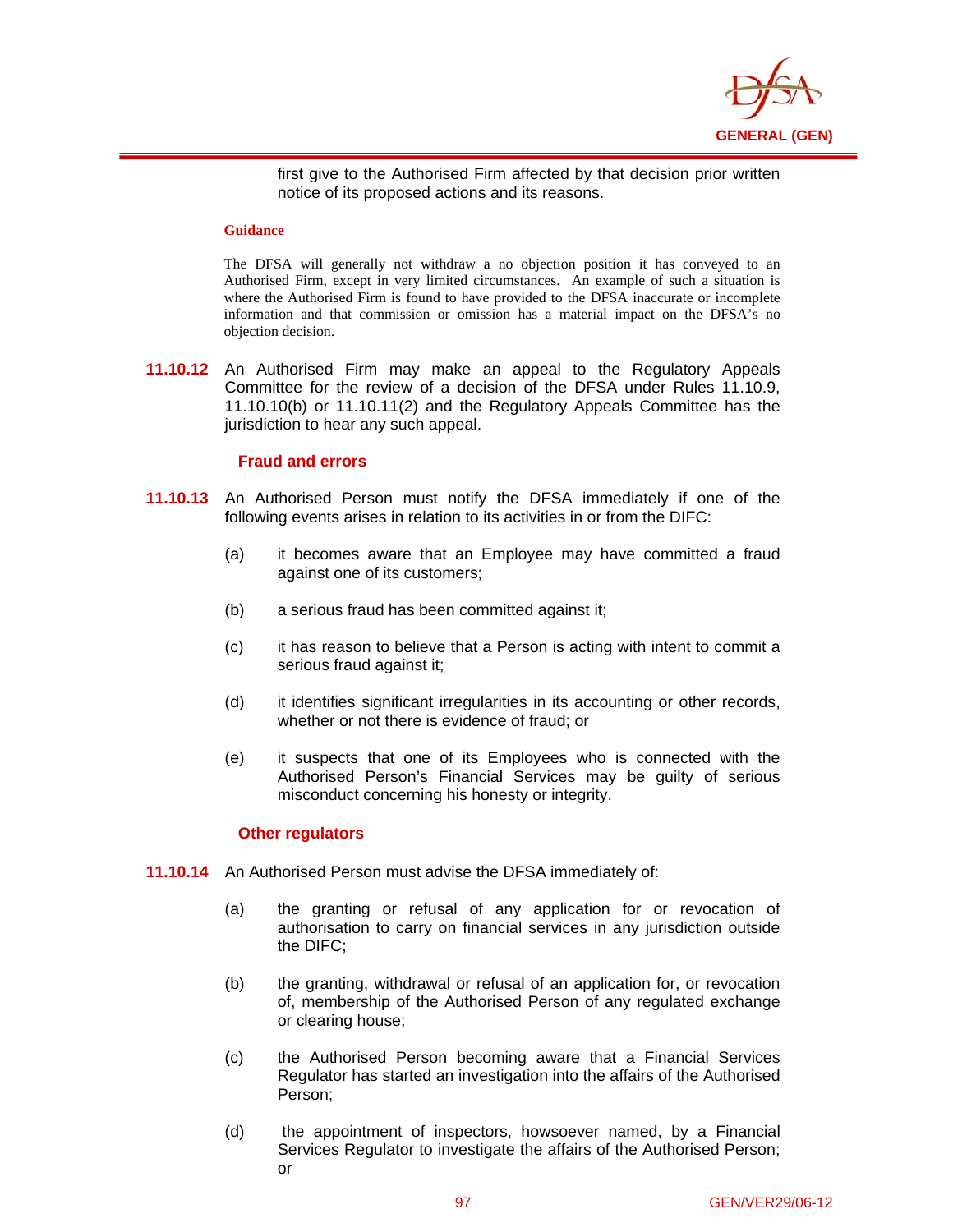

(e) the imposition of disciplinary measures or disciplinary sanctions on the Authorised Person in relation to its financial services by any Financial Services Regulator or any regulated exchange or clearing house.

#### **Guidance**

 $\overline{a}$ 

The notification requirement in Rule 11.10.14(c) extends to investigations relating to any employee or agent of an Authorised Person or a member of its Group, provided the conduct investigated relates to or impacts on the affairs of the Authorised Person.

### **Action against an Authorised Person**

- **11.10.15** An Authorised Person must notify the DFSA immediately if:
	- (a) civil proceedings are brought against the Authorised Person and the amount of the claim is significant in relation to the Authorised Person's financial resources or its reputation; or
	- (b) the Authorised Person is prosecuted for, or convicted of, any offence involving fraud or dishonesty, or any penalties are imposed on it for tax evasion.

## **Winding up, bankruptcy and insolvency**

- **11.10.16** An Authorised Person must notify the DFSA immediately on:
	- (a) the calling of a meeting to consider a resolution for winding up the Authorised Person;
	- (b) an application to dissolve the Authorised Person or to strike it from the register maintained by the DIFC Registrar of Companies, or a comparable register in another jurisdiction;
	- (c) the presentation of a petition for the winding up of the Authorised Person;
	- (d) the making of, or any proposals for the making of, a composition or arrangement with creditors of the Authorised Person; or
	- (e) the application of any person against the Authorised Person for the commencement of any insolvency proceedings, appointment of any receiver, administrator or provisional liquidator under the law of any country.

### **Accuracy of information**

- **11.10.17** An Authorised Person must take reasonable steps to ensure that all information that it provides to the DFSA in accordance with any legislation applicable in the DIFC is:
	- (a) factually accurate or, in the case of estimates and judgements, fairly and properly based; and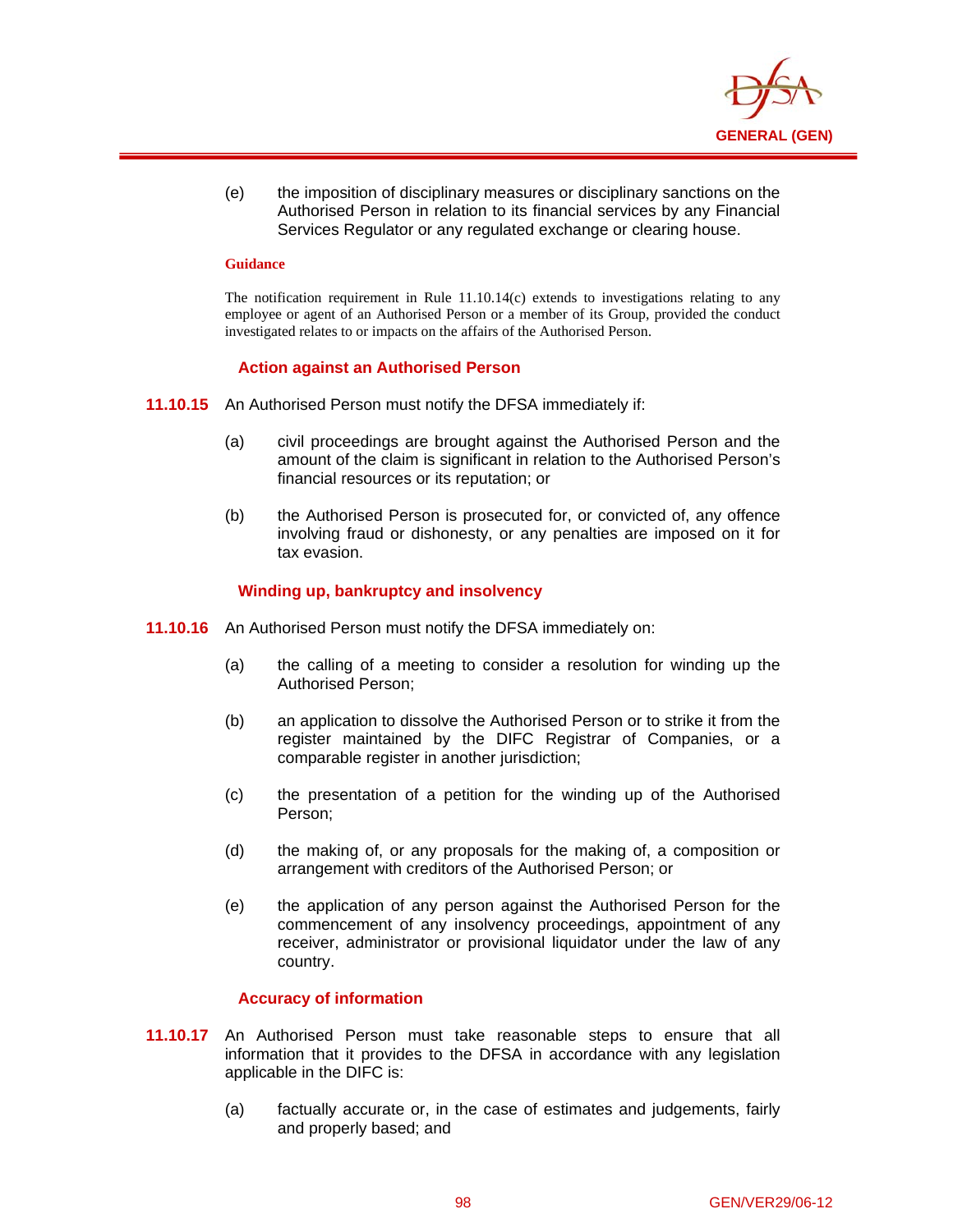

- (b) complete, in that it should include anything of which the DFSA would reasonably expect to be notified.
- **11.10.18** (1) An Authorised Person must notify the DFSA immediately it becomes aware, or has information that reasonably suggests, that it:
	- (a) has or may have provided the DFSA with information which was or may have been false, misleading, incomplete or inaccurate; or
	- (b) has or may have changed in a material particular.
	- (2) Subject to (3), the notification in (1) must include details of the information which is or may be false or misleading, incomplete or inaccurate, or has or may have changed and an explanation why such information was or may have been provided and the correct information.
	- (3) If the correct information in (2) cannot be submitted with the notification it must be submitted as soon as reasonably possible.
- **11.10.19** In the case of an Insurer which is a Protected Cell Company, an Insurer must advise the DFSA immediately it becomes aware of any actual or prospective significant change in the type or scale of the business conducted through a Cell, or the ownership of the Cell shares.

### **Information relating to corporate governance and remuneration**

- **11.10.20** (1) Subject to (2), an Authorised Firm must provide to the DFSA notice of any significant changes to its corporate governance framework or the remuneration structure or strategy as soon as practicable.
	- (2) An Authorised Firm which is a Branch must provide notice of any significant changes to its corporate governance framework or the remuneration structure or strategy only if the changes are relevant to the activities and operations of the Branch.

#### **Guidance**

- 1. The purpose of these notifications is to ensure that the DFSA is informed of any significant changes to the Authorised Firm's corporate governance framework and remuneration structure and strategies.
- 2. Significant changes that the DFSA expects Authorised Firms to notify the DFSA pursuant to Rule 11.10.20 generally include:
	- a. any major changes to the composition of the Governing Body;
	- b. any changes relating to Persons Undertaking Key Control Functions, such as their removal or new appointments or changes in their reporting lines; and
	- c. significant changes to the remuneration structure that apply to the members of the Governing Body, senior management, Persons Undertaking Key Control Functions and major risk taking Employees.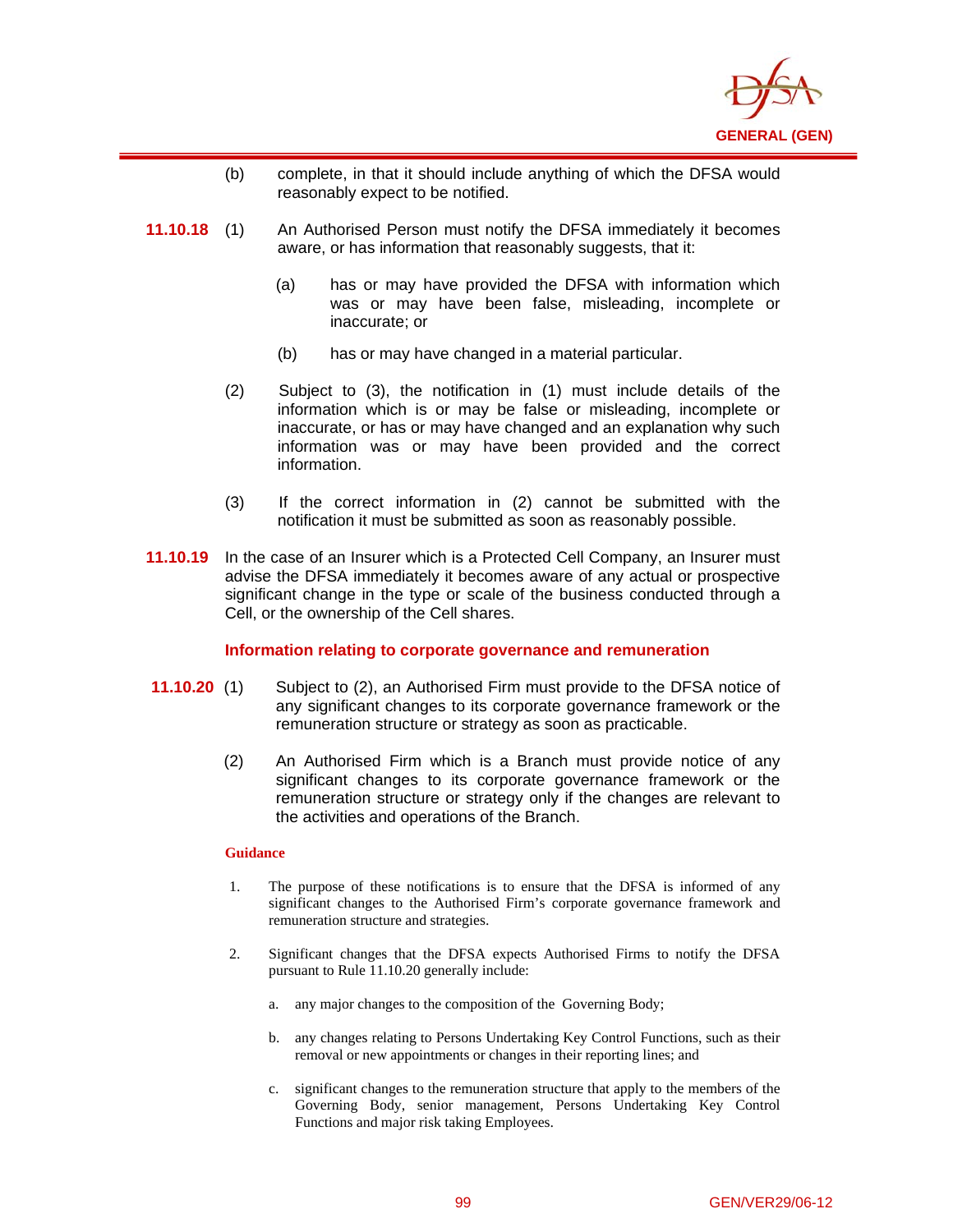

3. The DFSA expects Branches to provide to the DFSA notification of significant changes that are relevant to the Branch operations.

# **11.11 Provision of notifications and reports**

 $\overline{a}$ 

- **11.11.1** (1) Unless a Rule states otherwise, an Authorised Person must ensure that each notification or report it provides to the DFSA is:
	- (a) in writing and contains the Authorised Person's name and Licence number; and
	- (b) addressed for the attention of (in the case of an Authorised Firm) the Supervision Department and (in the case of an Authorised Market Institution) the Markets Department and delivered to the DFSA by:
		- (i) post to the current address of the DFSA;
		- (ii) hand delivered to the current address of the DFSA;
		- (iii) electronic mail to an address provided by the DFSA; or
		- (iv) faxed to a fax number provided by the DFSA.
	- (2) In (1)(b) confirmation of receipt must be obtained.

## **11.12 Requirement to provide a report**

**11.12.1** This section applies to every Authorised Person other than a Representative Office.

#### **Guidance**

- 1. Under Article 74, the DFSA may require an Authorised Person to provide it with a report on any matter. The Person appointed to make a report must be a Person nominated or approved by the DFSA. This Person will be referred to throughout the Rulebook as an independent expert.
- 2. When requesting a report under Article 74, the DFSA may take into consideration the matters set out in the RPP Sourcebook.

### **Independent Expert**

- **11.12.2** (1) The DFSA may, by sending a notice in writing, require an Authorised Person to provide a report by an independent expert. The DFSA may require the report to be in whatever form it specifies in the notice.
	- (2) The DFSA will give written notification to the Authorised Person of the purpose of its report, its scope, the timetable for completion and any other relevant matters.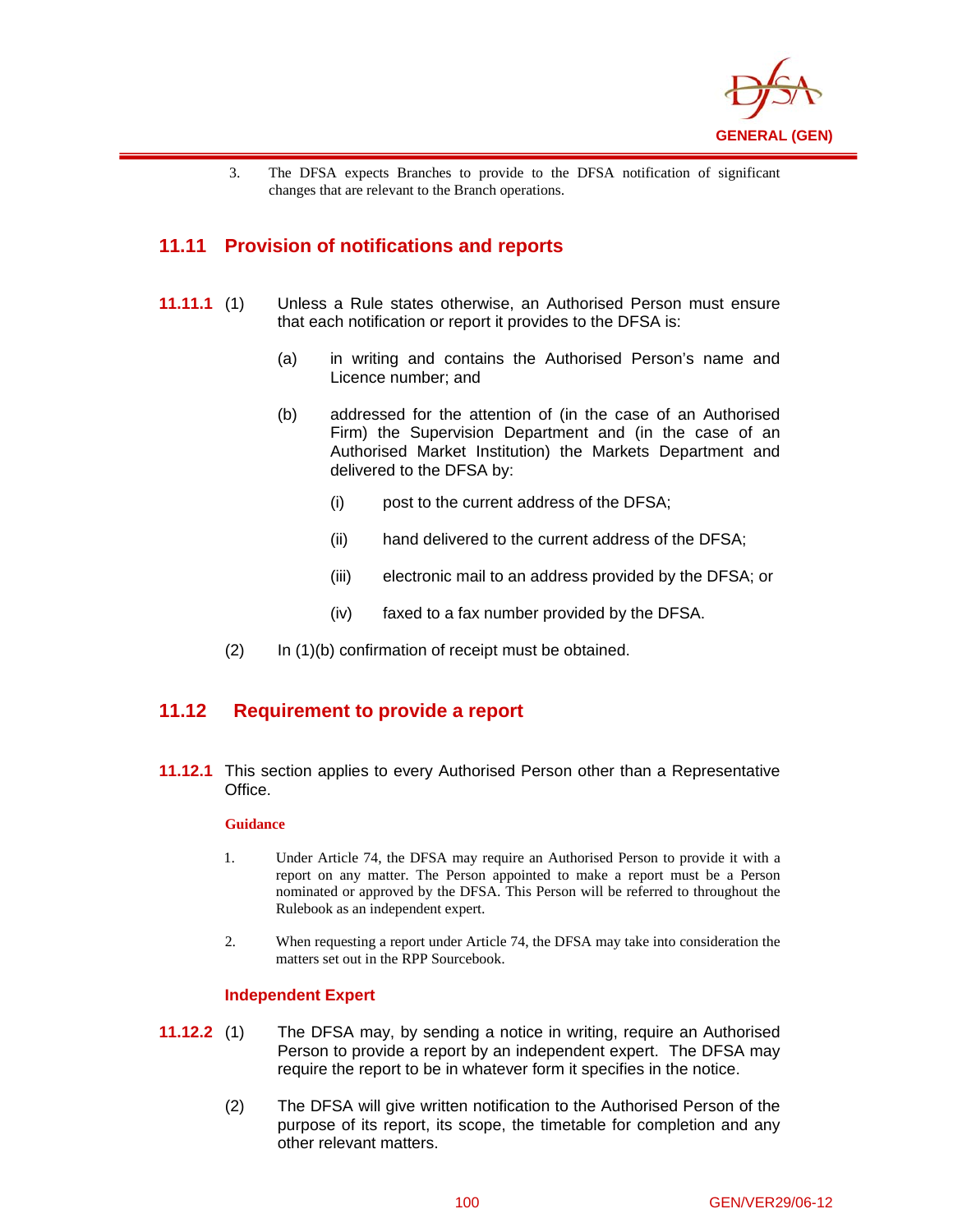

- (3) The independent expert must be appointed by the Authorised Person and be nominated or approved by the DFSA.
- (4) The Authorised Person must pay for the services of the independent expert.

#### **Guidance**

- 1. If the DFSA decides to nominate the independent expert, it will notify the Authorised Person accordingly. Alternatively, if the DFSA is content to approve the independent expert selected by the Authorised Person it will notify it of that fact.
- 2. The DFSA will only approve an independent expert that in the DFSA's opinion has the necessary skills to make a report on the matter concerned.
- **11.12.3** When an Authorised Person appoints an independent expert, the Authorised Person must ensure that:
	- (a) the independent expert co-operates with the DFSA; and
	- (b) the Authorised Person provides all assistance that the independent expert may reasonably require.
- **11.12.4** When an Authorised Person appoints an independent expert, the Authorised Person must, in the contract with the independent expert:
	- (a) require and permit the independent expert to co-operate with the DFSA in relation to the Authorised Person and to communicate to the DFSA information on, or his opinion on, matters of which he has, or had, become aware in his capacity as an independent expert reporting on the Authorised Person in the following circumstances:
		- (i) the independent expert reasonably believes that, as regards the Authorised Person concerned:
			- (A) there is or has been, or may be or may have been, a contravention of any relevant requirement that applies to the Authorised Person concerned; and
			- (B) that the contravention may be of material significance to the DFSA in determining whether to exercise, in relation to the Authorised Person concerned, any powers conferred on the DFSA under any provision of the Regulatory Law 2004;
		- (ii) the independent expert reasonably believes that the information on, or his opinion on, those matters may be of material significance to the DFSA in determining whether the Authorised Person concerned satisfies and will continue to satisfy the fit and proper requirements; or
		- (iii) the independent expert reasonably believes that the Authorised Firm is not, may not be, or may cease to be, a going concern;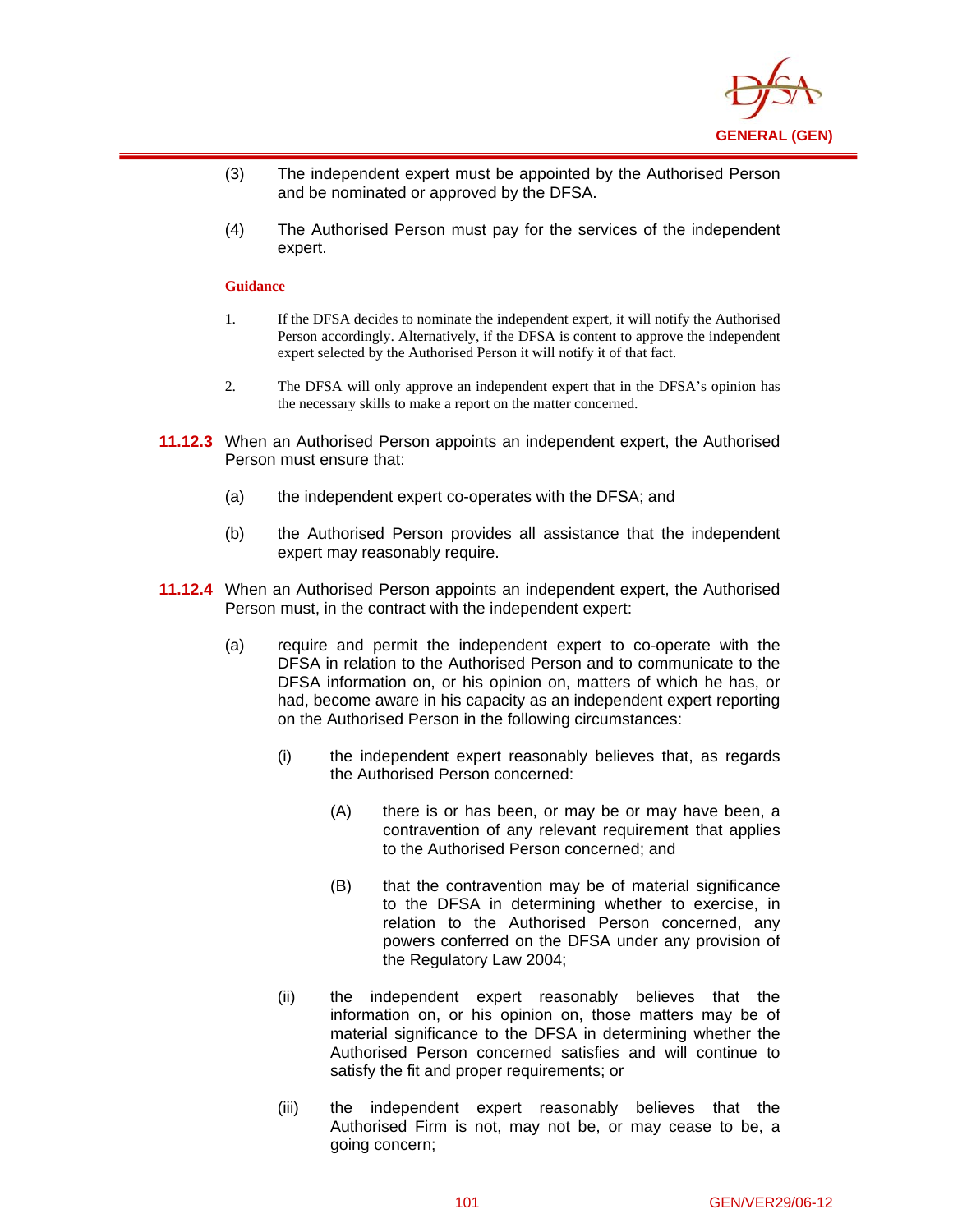

- (b) require the independent expert to prepare a report within the time specified by the DFSA; and
- (c) waive any duty of confidentiality owed by the independent expert to the Authorised Person which might limit the provision of information or opinion by that independent expert to the DFSA in accordance with (a) or (b).
- **11.12.5** An Authorised Person must ensure that the contract required under Rule 11.12.4:
	- (a) is governed by the laws of the DIFC;

 $\overline{a}$ 

- (b) expressly provides that the DFSA has a right to enforce the provisions included in the contract under Rule 11.12.4;
- (c) expressly provides that, in proceedings brought by the DFSA for the enforcement of those provisions, the independent expert is not to have available by way of defence, set-off or counter claim any matter that is not relevant to those provisions;
- (d) if the contract includes an arbitration agreement, expressly provides that the DFSA is not, in exercising the right in (b) to be treated as a party to, or bound by, the arbitration agreement; and
- (e) provides that the provisions included in the contract under Rule 11.12.4 are irrevocable and may not be varied or rescinded without the DFSA's consent.

# **11.13 Imposing Restrictions on an Authorised Person's business or on an Authorised Person dealing with property**

- **11.13.1** The DFSA has the power to impose a prohibition or requirement on an Authorised Person in relation to the Authorised Person's business or in relation to the Authorised Person's dealing with property under Article 75 or Article 76 in circumstances where:
	- (a) there is a reasonable likelihood that the Authorised Person will contravene a requirement of any legislation applicable in the DIFC;
	- (b) the Authorised Person has contravened a relevant requirement and there is a reasonable likelihood that the contravention will continue or be repeated;
	- (c) there is loss, risk of loss, or other adverse effect on the Authorised Person's customers;
	- (d) an investigation is being carried out in relation to an act or omission by the Authorised Person that constitutes or may constitute a contravention of any applicable law or Rule;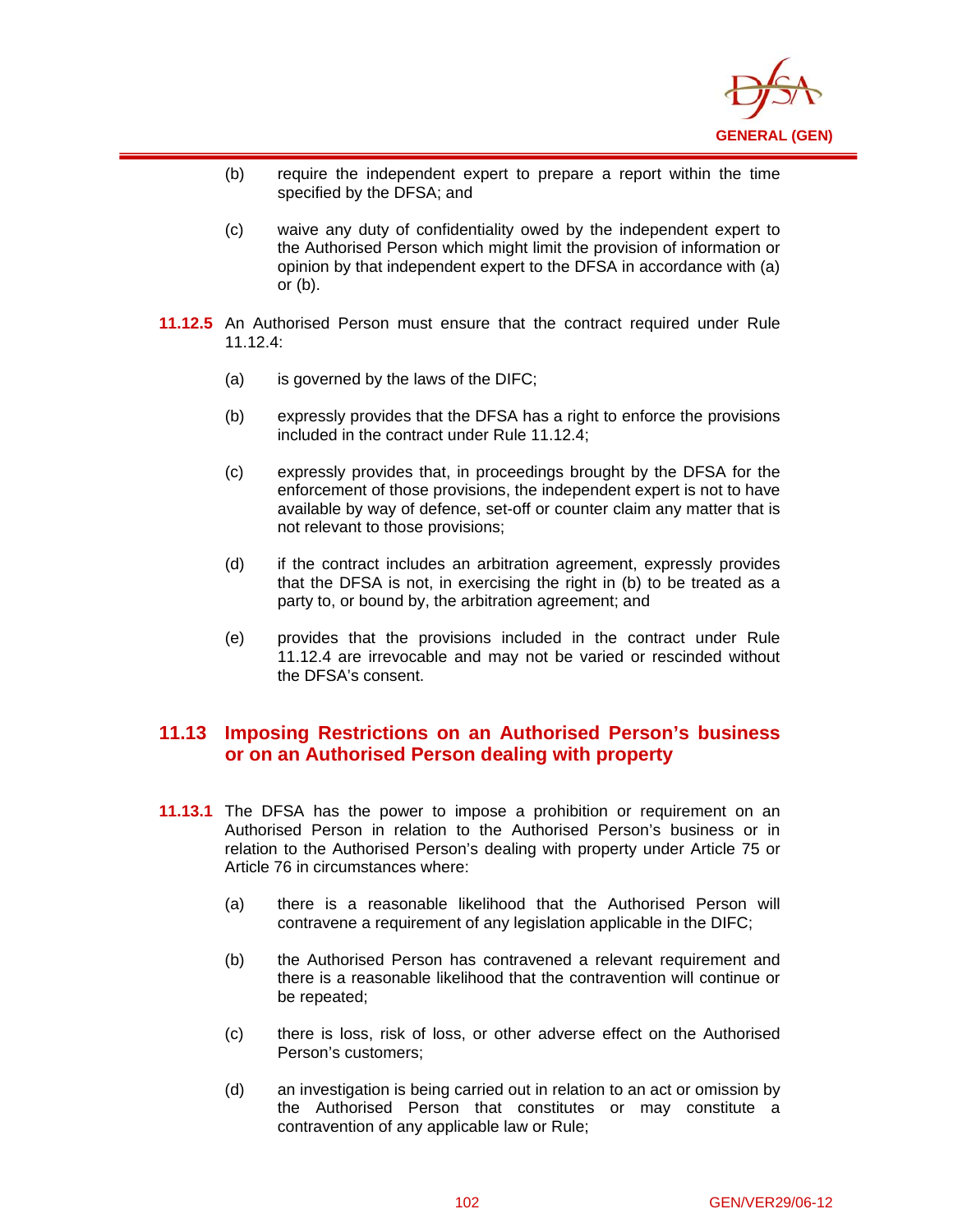

- (e) an enforcement action has commenced against the Authorised Person for a contravention of any applicable law or Rule;
- (f) civil proceedings have commenced against the Authorised Person;
- (g) the Authorised Person or any Employee of the Authorised Person may be or has been engaged in market abuse;
- (h) the Authorised Person is subject to a merger;

- (i) a meeting has been called to consider a resolution for the winding up of the Authorised Person;
- (j) an application has been made for the commencement of any insolvency proceedings or the appointment of any receiver, administrator or provisional liquidator under the law of any country for the Authorised Person;
- (k) there is a notification to dissolve the Authorised Person or strike it from the DIFC register of Companies or the comparable register in another jurisdiction;
- (l) there is information to suggest that the Authorised Person is involved in financial crime; or
- (m) the DFSA considers that this prohibition or requirement is necessary to ensure customers, Authorised Persons or the financial system are not adversely affected.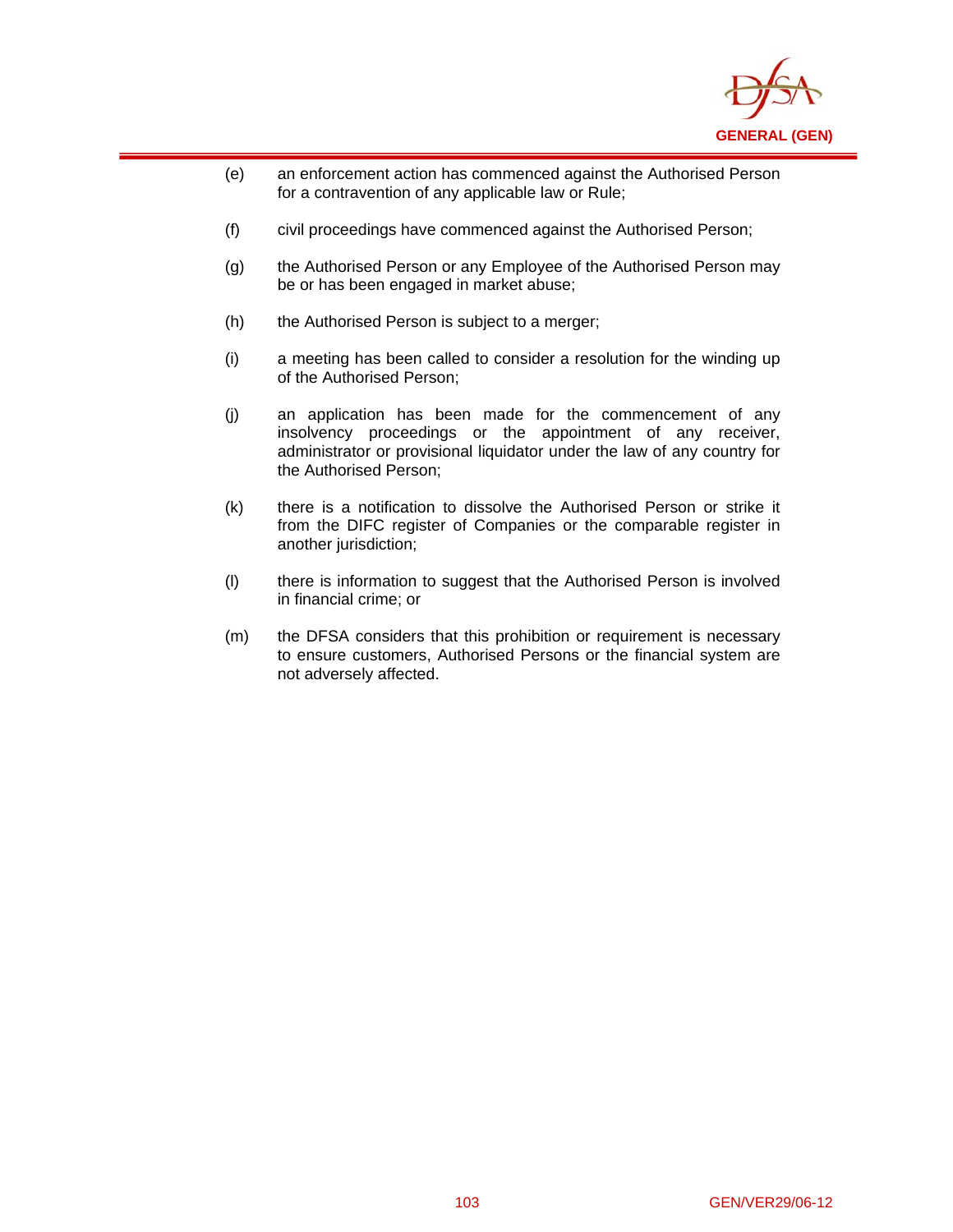

# $\overline{a}$ **APP1 DEPOSITS**

# **A1.1 Definition of a deposit**

- **A1.1.1** (1) A Deposit means a sum of money paid on terms:
	- (a) under which it will be repaid, with or without interest or a premium, and either on demand or at a time or in circumstances agreed by or on behalf of the Person making the payment and the Person receiving it; and
	- (b) which is not referable to the provision of property (other than currency) or services or the giving of security.
	- (2) In (1) money is paid on terms which are referable to the provision of property or services or the giving of security if:
		- (a) it is paid by way of advance or part payment under a contract for the sale, hire or other provision of property or services, and is repayable only in the event that the property or services are not in fact sold, hired or otherwise provided;
		- (b) it is paid by way of security for the performance of a contract or by way of security in respect of loss which may result from the non-performance of a contract; or
		- (c) without prejudice to (b), it is paid by way of security for the delivery up of property, whether in a particular state of repair or otherwise.

## **Exclusions**

- **A1.1.2** A sum is not a Deposit if it is paid:
	- (a) by a Person in the course of carrying on a business consisting wholly or to a significant extent of lending money;
	- (b) by one company to another at a time when both are members of the same Group;
	- (c) by an Authorised Firm authorised under its Licence to carry on the following Financial Services:
		- (i) Accepting Deposits;
		- (ii) Effecting Contracts of Insurance; or
		- (iii) Carrying Out Contracts of Insurance; or
	- (d) by a Person who is a close relative of the Person receiving it or who is a director, manager or Controller of that Person.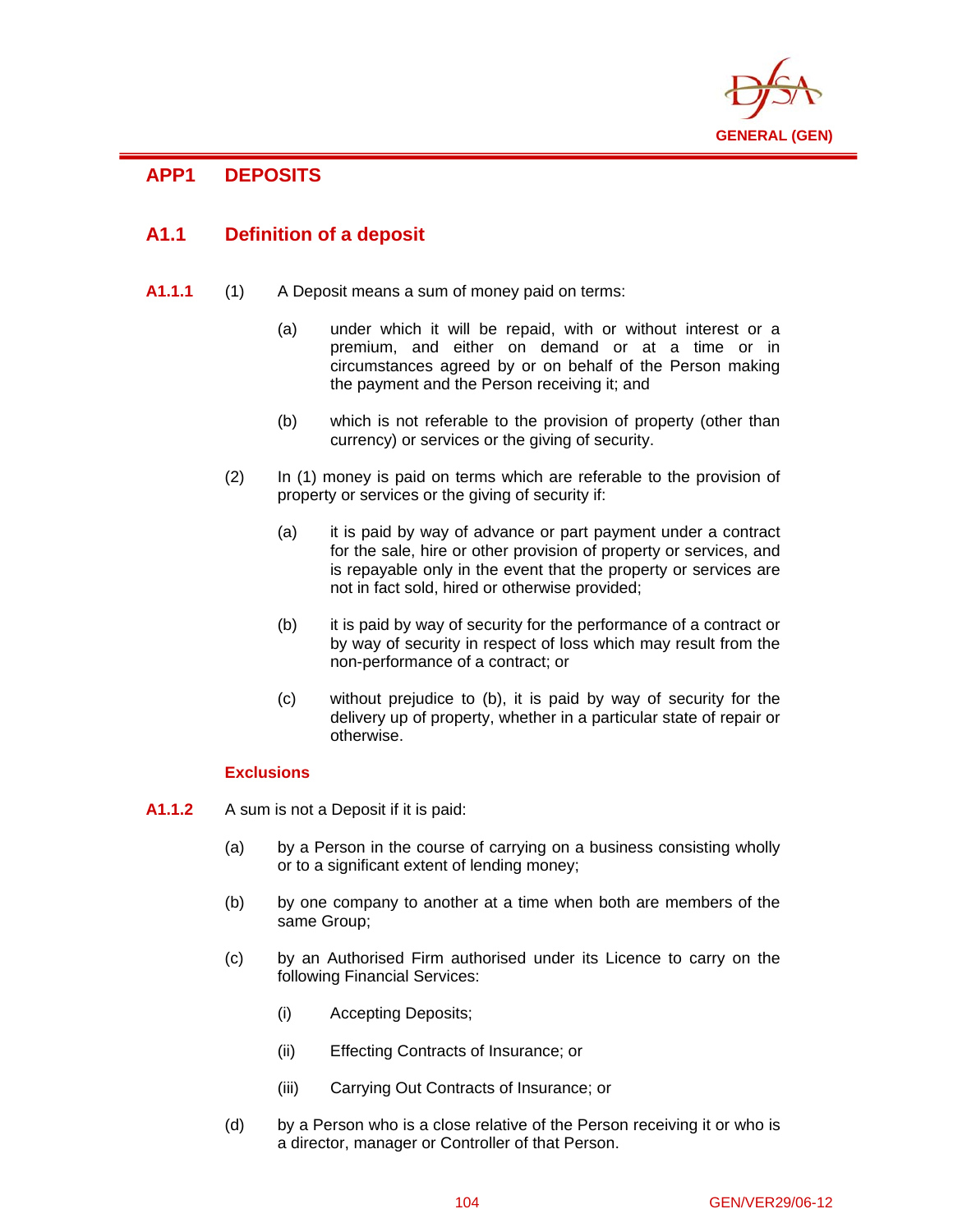

## **A1.1.3** A sum is not a Deposit if it is received:

 $\overline{a}$ 

- (a) by a lawyer registered as an Ancillary Service Provider and acting in his professional capacity;
- (b) by an accountant registered as an Ancillary Service Provider and acting in his professional capacity;
- (c) by an Authorised Firm or an Authorised Market Institution authorised under its Licence to carry on any one or more of the following Financial Services:
	- (i) Dealing in Investments as Principal;
	- (ii) Dealing in Investments as Agent;
	- (iii) Arranging Credit or Deals in Investments;
	- (iv) Managing Assets;
	- (v) Operating a Collective Investment Fund;
	- (vi) Effecting Contracts of Insurance;
	- (vii) Carrying Out Contracts of Insurance;
	- (viii) Operating an Exchange;
	- (ix) Operating a Clearing House;
	- (x) Insurance Broking;
	- (xi) Insurance Management;
	- (xii) Managing a Profit Sharing Investment Account; or
	- (xiii) Providing Trust Services.

in the course of or for the purpose of any such Financial Service disregarding any applicable exclusions in chapter 2; or

(d) by a Person as consideration for the issue by him of a Debenture.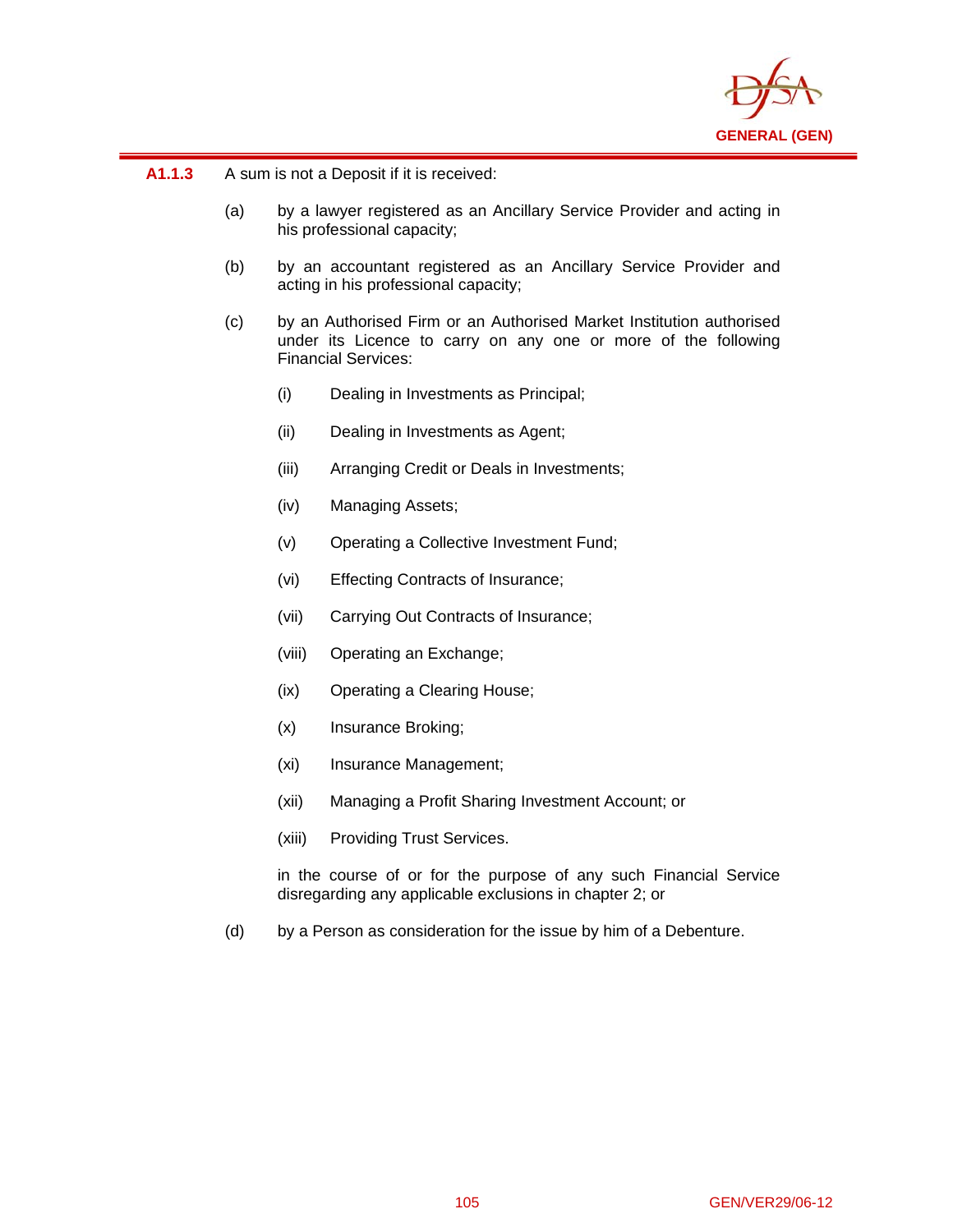

# **APP2 INVESTMENTS**

 $\overline{a}$ 

# **A2.1 General definition of investments**

## **Investments**

- **A2.1.1** (1) An Investment is, subject to (3), either:
	- (a) a Security; or
	- (b) a Derivative,

as defined in Rule A2.1.2 or Rule A2.1.3.

- (2) Such a Security or Derivative includes:
	- (a) a right or interest in the relevant Security or Derivative; and
	- (b) any instrument declared as a Security or Derivative pursuant to Rule A2.4.1(1).
- (3) Where a Rule provides that a Security or Derivative has a different classification for a specified purpose, it shall have that effect for that specified purpose and no other purpose.

### **Guidance**

An example of the application of Rule  $A2.1.1$  (3) is Rule  $A2.1.2(2)$ , where a Derivative is treated as a Security for the purposes of the requirements in PIB.

## **Security**

- **A2.1.2** (1) For the purposes of Rule A2.1.1(1)(a), a Security is:
	- (a) a Share;
	- (b) a Debenture;
	- (c) a Warrant;
	- (d) a Certificate;
	- (e) a Unit; or
	- (f) a Structured Product.
	- (2) For the purposes of the requirements in PIB, each Derivative specified in Rule A2.1.3 is to be treated as a Security.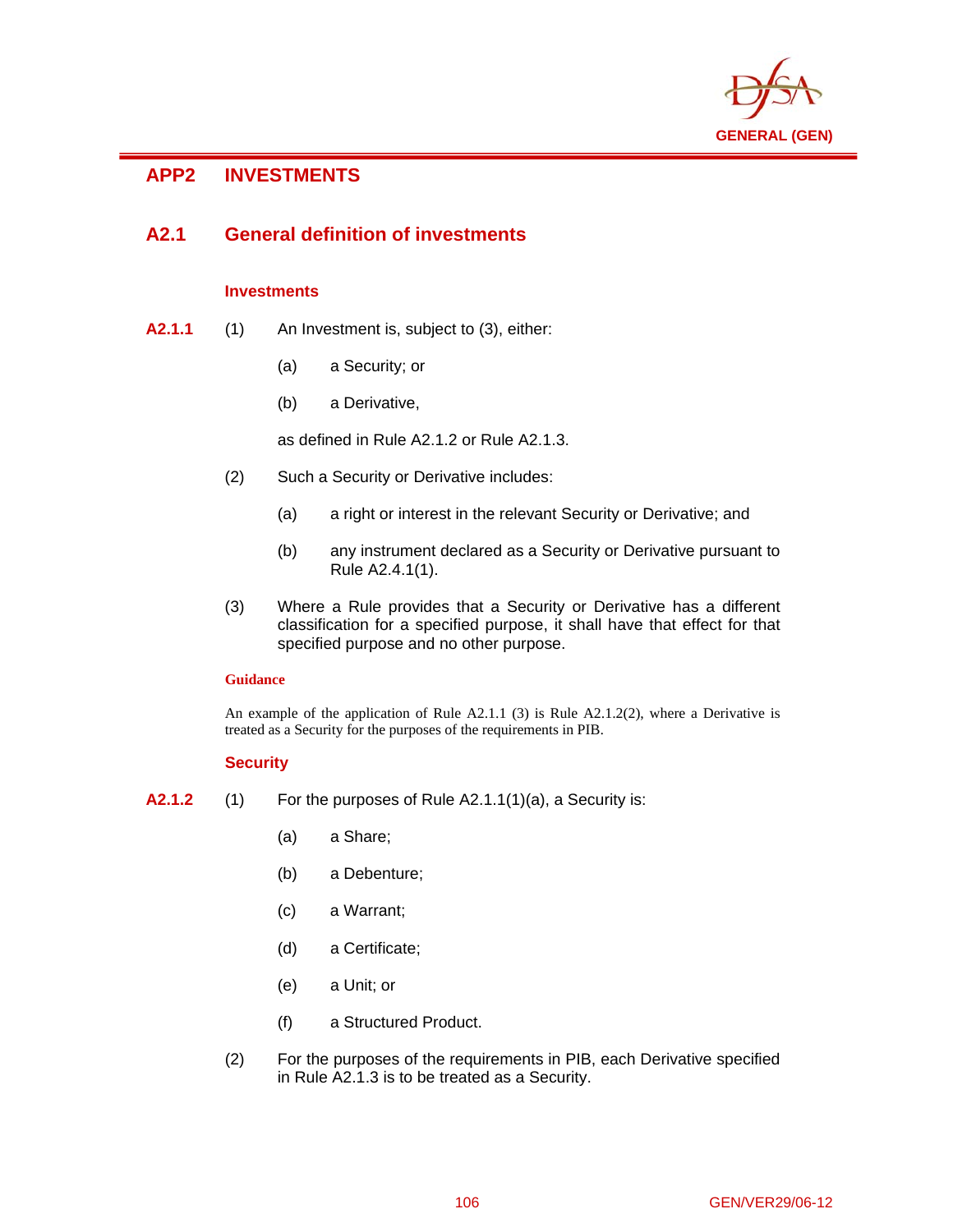

## **Derivative**

 $\overline{a}$ 

- **A2.1.3** For the purposes of Rule A2.1.1(1)(b), a Derivative is:
	- (a) an Option; or
	- (b) a Future.

# **A2.2 Definitions of specific securities**

**A2.2.1** For the purposes of Rule A2.1.2:

## **Shares**

(a) a Share is a share or stock in the share capital of any Body Corporate or any unincorporated body but excluding a Unit;

## **Debentures**

- (b) a Debenture is an instrument creating or acknowledging indebtedness, whether secured or not, but excludes:
	- (i) an instrument creating or acknowledging indebtedness for, or for money borrowed to defray, the consideration payable under a contract for the supply of goods or services;
	- (ii) a cheque or other bill of exchange, a banker's draft or a letter of credit (but not a bill of exchange accepted by a banker);
	- (iii) a banknote, a statement showing a balance on a bank account, or a lease or other disposition of property; and
	- (iv) a Contract of Insurance;

### **Guidance**

- 1. A Debenture may include a bond, debenture stock, loan stock or note. Certain Islamic products ("Sukuk") structured as a debt instrument can also fall within this definition.
- 2. If the interest or financial return component on a debt instrument is to be calculated by reference to fluctuations of an external factor such as an index, exchange rate or interest rate, that does not prevent such an instrument being characterised as a Debenture.

## **Warrants**

(c) a Warrant is an instrument that confers on the holder a right entitling the holder to acquire an unissued Share, Debenture or Unit;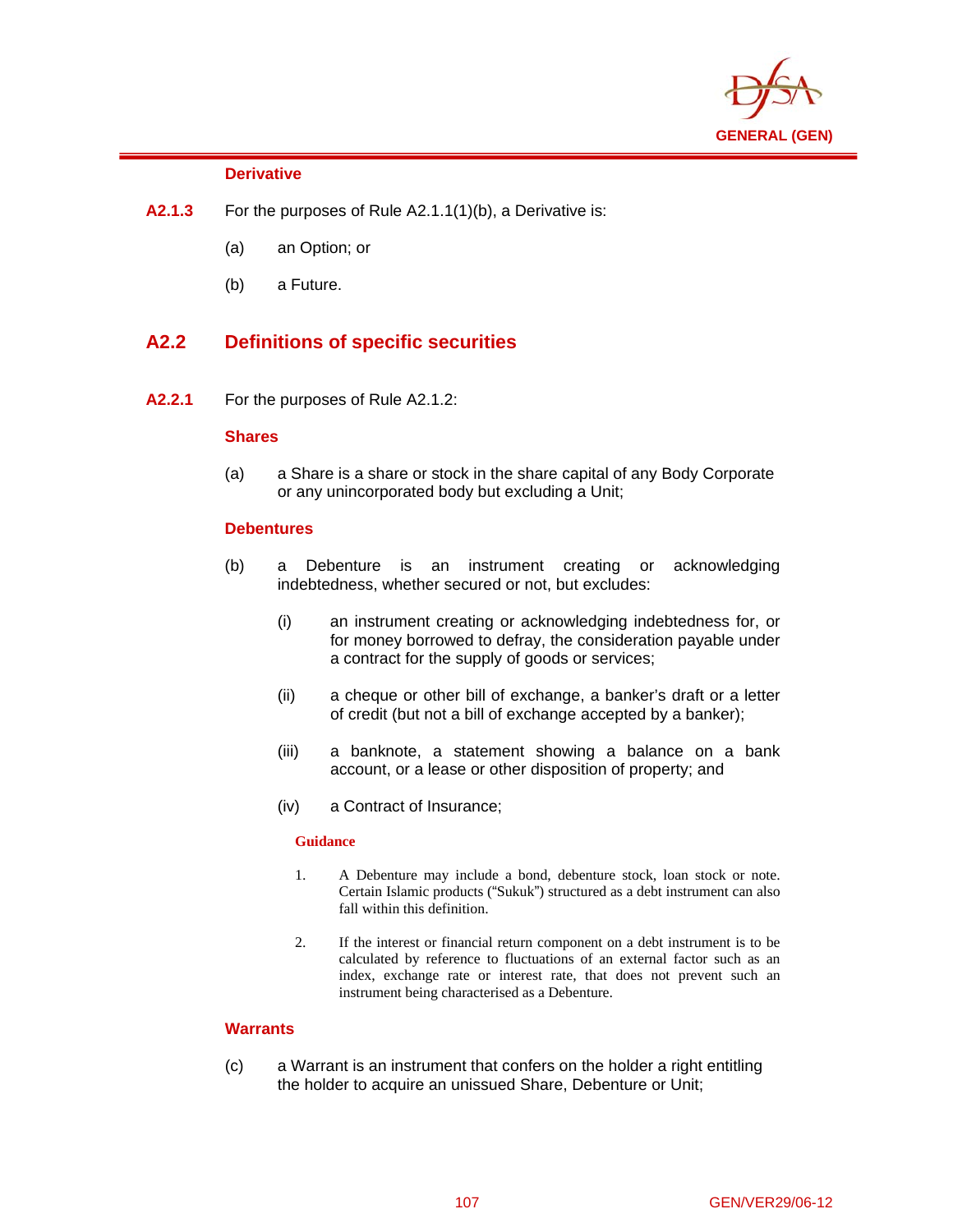

#### **Guidance**

 $\overline{a}$ 

A Warrant confers on the holder an entitlement (but not an obligation) to acquire an unissued Share, Debenture or Unit, thereby distinguishing it from a call Option which entitles the holder, upon exercise, to acquire an already issued (i.e. existing) Security.

## **Certificates**

- (d) a Certificate is an instrument:
	- (i) which confers on the holder contractual or property rights to or in respect of a Share, Debenture, Unit or Warrant held by a Person; and
	- (ii) the transfer of which may be effected by the holder without the consent of that other Person;

but excludes rights under an Option;

## **Guidance**

Certificates confer rights over existing Shares, Debentures, Units or Warrants held by a Person and include receipts, such as Global Depository Receipts (i.e. GDRs).

## **Units**

(e) a Unit is a unit in or a share representing the rights or interests of a Unitholder in a Fund; and

## **Structured Products**

- (f) a Structured Product is an instrument comprising rights under a contract where:
	- (i) the gain or loss of each party to the contract is ultimately determined by reference to the fluctuations in the value or price of property of any description, an index, interest rate, exchange rate or a combination of any of these as specified for that purpose in the contract ("the underlying factor") and is not leveraged upon such fluctuations;
	- (ii) the gain or loss of each party is wholly settled by cash or setoff between the parties;
	- (iii) each party is not exposed to any contingent liabilities to any other counterparty; and
	- (iv) there is readily available public information in relation to the underlying factor;

but excludes any rights under an instrument:

(v) where one or more of the parties takes delivery of any property to which the contract relates;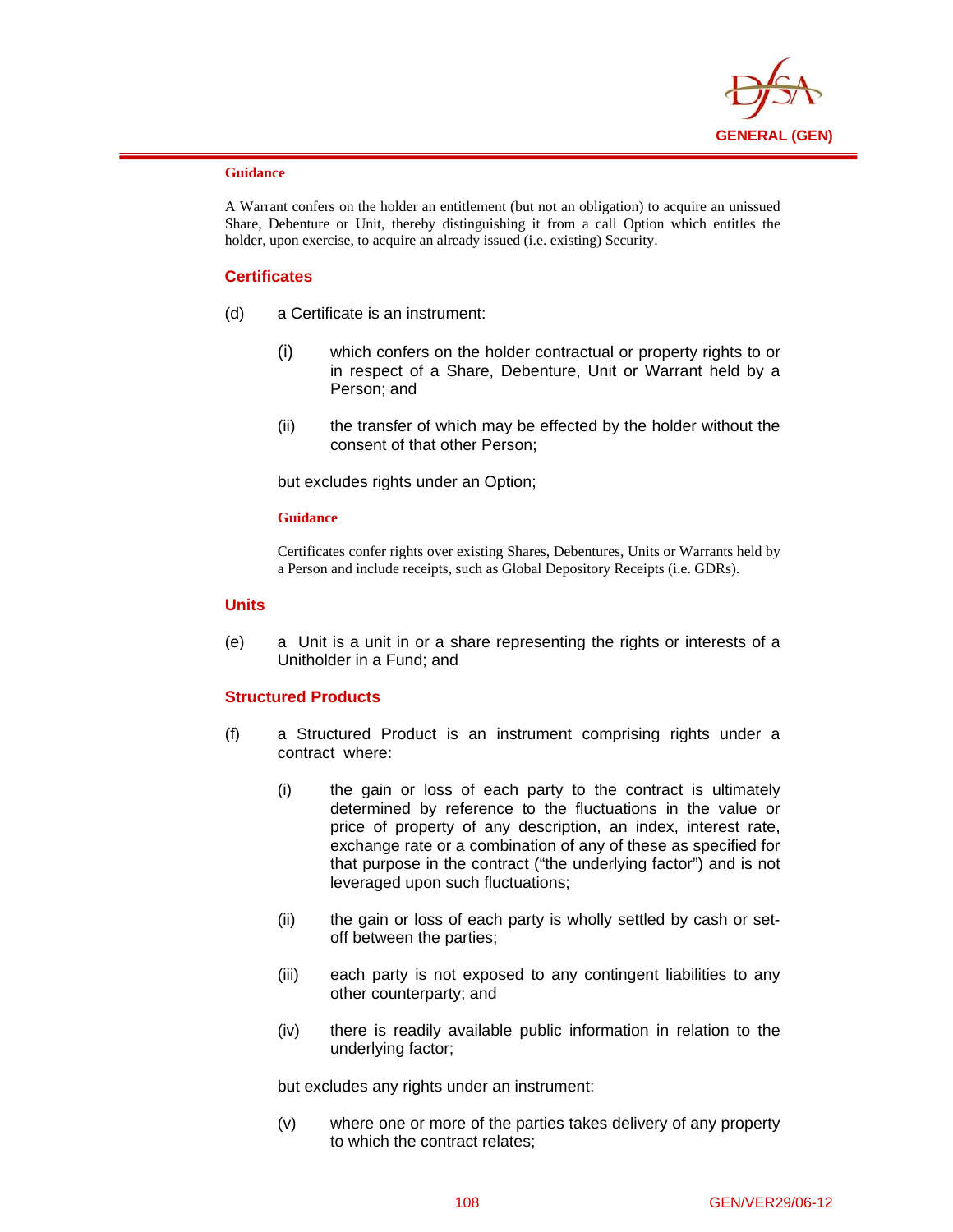

- (vi) which is a Debenture; or
- (vii) which is a Contract of Insurance.

#### **Guidance**

 $\overline{a}$ 

- 1. Instruments previously known as Designated Investments are now included within the definition of Structured Products.
- 2. The reference in Rule A2.2.1(f)(i) to "property of any description" covers tangible or intangible property, including Securities.

# **A2.3 Definitions of specific derivatives**

**A2.3.1** For the purposes of Rule A2.1.3:

## **Options**

- (a) An Option is an instrument that confers on the holder, upon exercise, rights of the kind referred to in any of the following:
	- (i) a right to acquire or dispose of:
		- (A) a Security (other than a Warrant) or contractually based investment;
		- (B) currency of any country or territory;
		- (C) a commodity of any kind;
	- (ii) a right to receive a cash settlement, the value of which is determined by reference to:
		- (A) the value or price of an index, interest rate or exchange rate; or
		- (B) any other rate or variable; or
	- (iii) a right to acquire or dispose of another Option under (i) or (ii).

### **Guidance**

- 1. For example, a call Option confers on the holder, upon exercise, a right but not an obligation to acquire an issued (i.e. existing) Security, thereby distinguishing it from a Warrant which entitles the holder, upon exercise, to acquire an unissued Share, Debenture or Unit.
- 2. Options over a 'contractually based investment' referred to in Rule A2.3.1(a)(i)(A) covers Options over Futures.
- 3. Cash settled Options such as Index Options are covered under Rule A2.3.1(a)(ii). Other cash settled Options that are covered under this Rule include instruments which confer rights determined by reference to climatic variables, inflation or other official economic statistics, freight rates or emission allowances.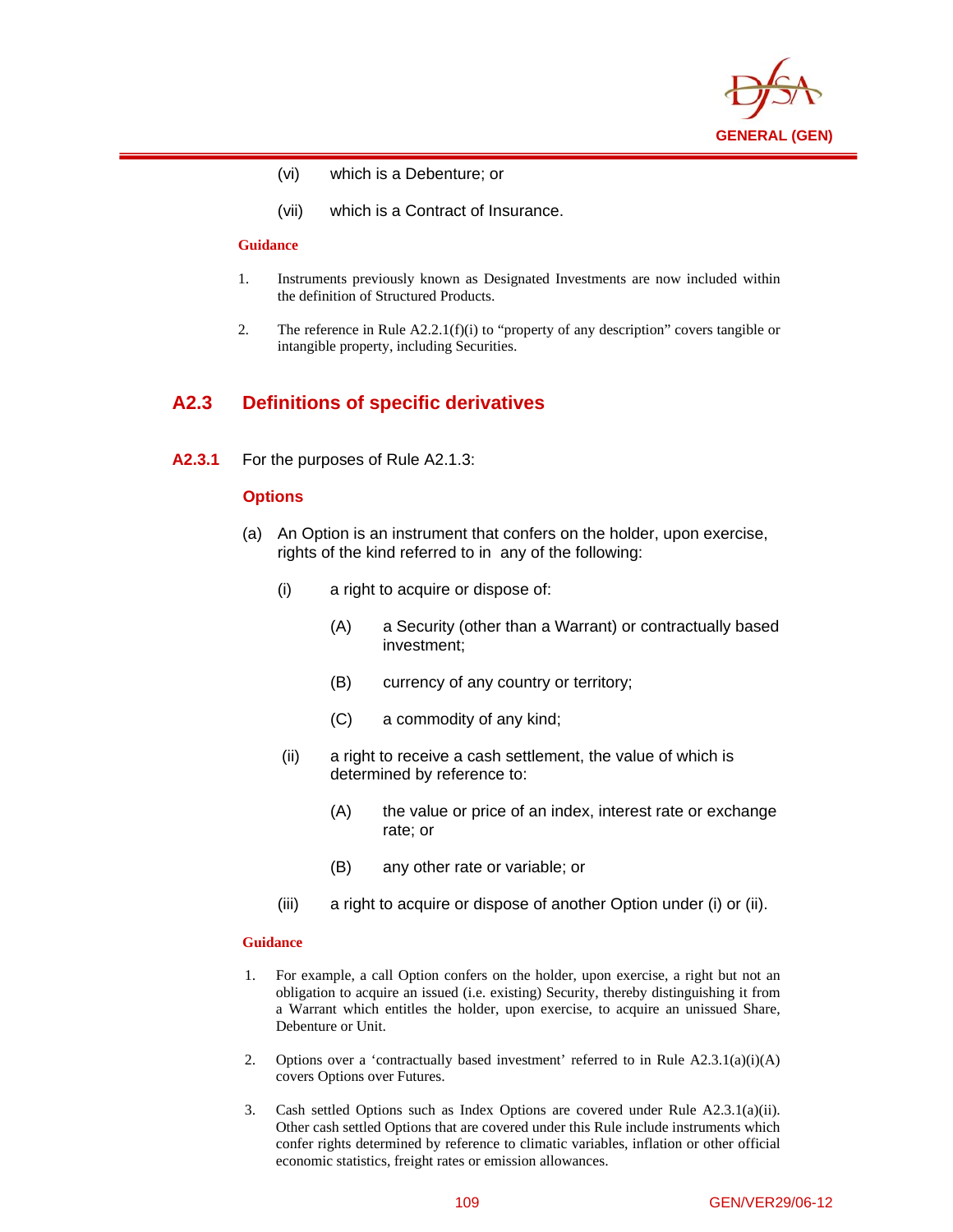

4. Options over Options are covered under A2.3.1(a)(iii).

# **Futures**

 $\overline{a}$ 

- (b) a Future is an instrument comprising rights under a contract:
	- (i) for the sale of a commodity or property of any other description under which delivery is to be made at a future date and at a price agreed on when the contract is made, and that contract:
		- (A) is made or traded on a regulated exchange;
		- (B) is made or traded on terms that are similar to those made or traded on a regulated exchange; or
		- (C) would, on reasonable grounds, be regarded as made for investment and not for commercial purposes; or
	- (ii) where the value of the contract is ultimately determined by reference, wholly or in part, to fluctuations in:
		- (A) the value or price of property of any description; or
		- (B) an index, interest rate, any combination of these, exchange rate or other factor designated for that purpose in the contract; and

which is wholly settled by cash or set-off between the parties but excludes:

- (C) rights under a contract where one or more of the parties takes delivery of any property to which the contract relates;
- (D) a contract under which money is received by way of deposit or an acknowledgement of a debt on terms that any return to be paid on the sum deposited or received will be calculated by reference to an index, interest rate, exchange rate or any combination of these or other factors; or
- (E) a Contract of Insurance.

### **Guidance**

- 1. An over the counter (OTC) contract may qualify as a Future under Rule A2.3.1(b)(i)(C) if it can reasonably be regarded as being made for investment and not for commercial purposes. Some of the indicative factors that such a contract is reasonably likely to be made for commercial rather than investment purposes include the following:
	- a. a party to the contract is the producer or a user of the underlying commodity;
	- b. the delivery of the underlying commodity is intended to take place within 7 days of the date of the contract;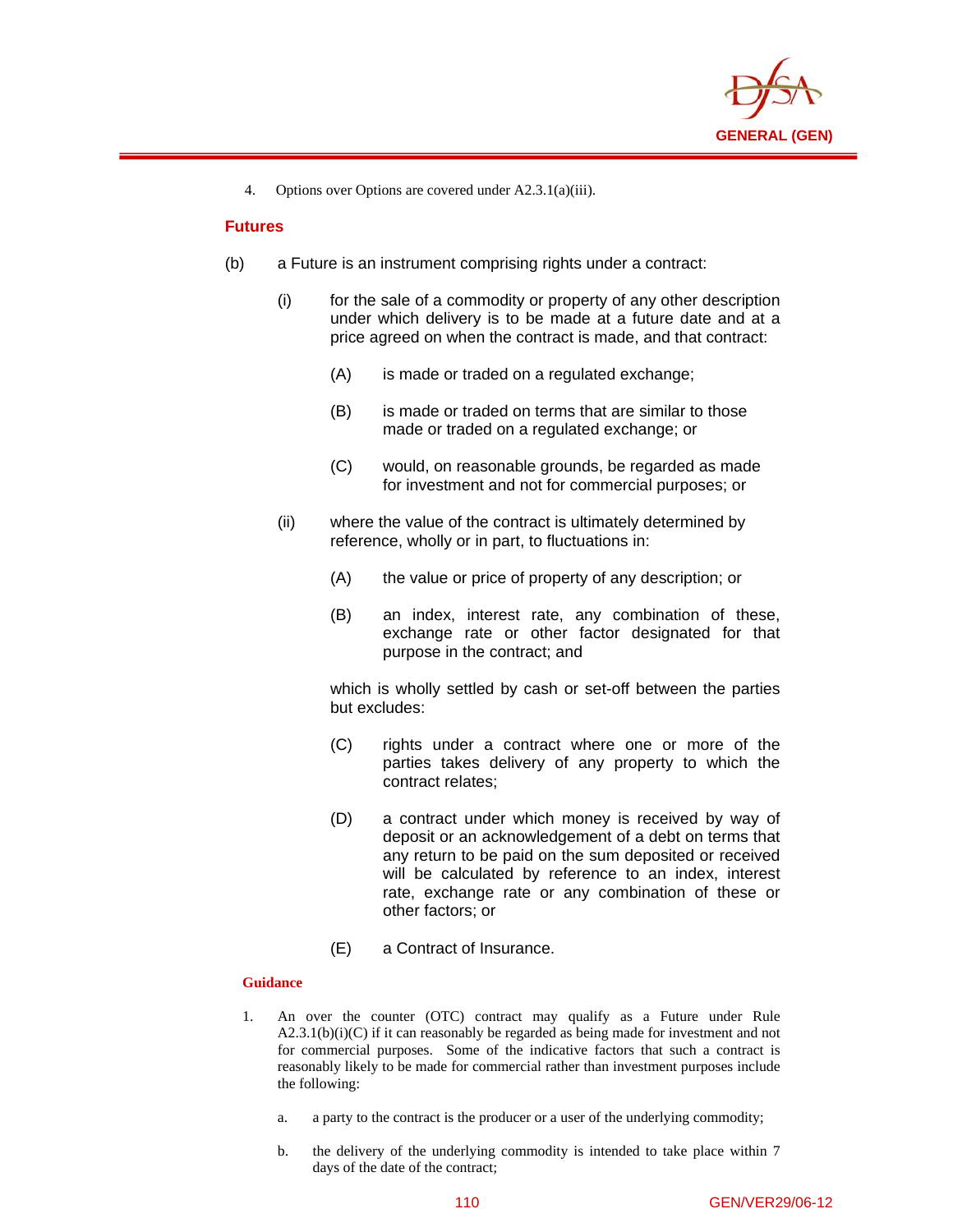

- c. there is no provision made in the contract for margin arrangements; and
- d. the terms of the contract are not standardised terms.

 $\overline{a}$ 

- 2. A contract under Rule A2.3.1(b)(i) can provide for the physical delivery of the underlying commodity or property. Further, the price agreed under such a contract can be by reference to an underlying factor, such as by reference to an index or a spot price on a given date.
- 3. Contracts for differences (CFDs) fall under the definition in A2.3.1(b)(ii) and may include credit default swaps (CDSs) and forward rate agreements (FRAs). More exotic types of Derivative contracts may also fall within the definition in A2.3.1(b)(ii). These can include weather or electricity derivatives where the underlying factor by reference to which the parties' entitlements are calculated can be the number of days in a period in which the temperature would reach below or above a specified level.

# **A2.4 Financial instrument declared as an investment**

- **A2.4.1** (1) The DFSA may, subject to (5), declare by written notice any financial instrument or class of financial instruments to be a particular type of an existing Security or Derivative as defined in these Rules or a new type of a Security or Derivative. It may do so on such terms and conditions as it considers appropriate.
	- (2) The DFSA may exercise the power under (1) either upon written application made by a Person or on its own initiative.
	- (3) Without limiting the generality of the matters that the DFSA may consider when exercising its power under (1), it must consider the following factors:
		- (a) the economic effect of the financial instrument or class of financial instruments;
		- (b) the class of potential investors to whom the financial instrument is intended to be marketed;
		- (c) the treatment of similar financial instruments for regulatory purposes in other jurisdictions; and
		- (d) the possible impact of such a declaration on any person issuing or marketing such a financial instrument.
	- (4) A Person who makes an application for a declaration under (1) must address, as far as practicable, the factors specified in (3).
	- (5) The DFSA must publish any proposed declaration under (1) for public consultation for at least 30 days from the date of publication, except where:
		- (a) it declares a financial instrument to be a particular type of an existing Security or Derivative;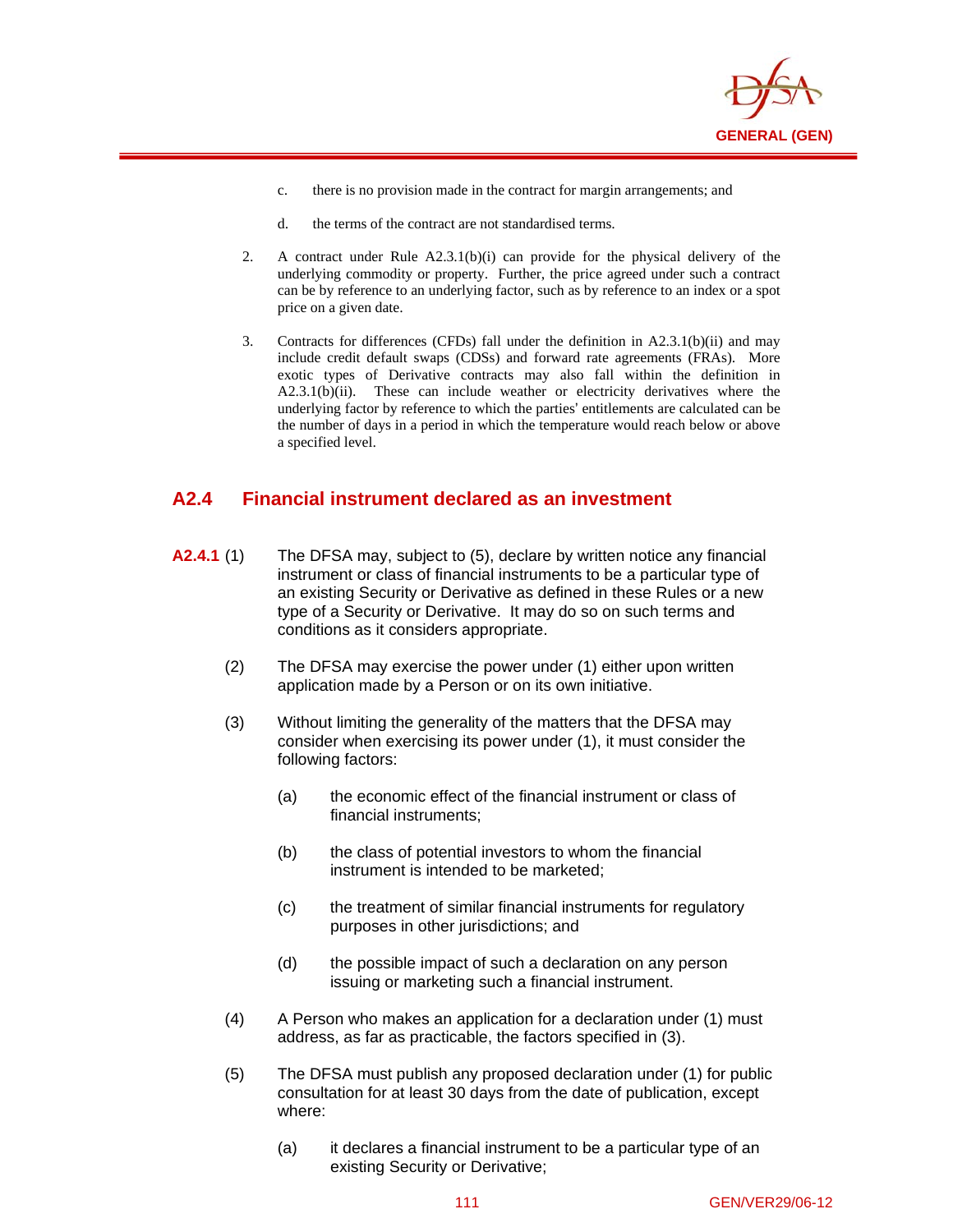

- (b) it determines that any delay likely to result from public consultation is prejudicial to the interests of the DIFC; or
- (c) it determines that there is a commercial exigency that warrants such a declaration being made without any, or shorter than 30 day, public consultation.

## **Guidance**

 $\overline{a}$ 

- 1. The terms and conditions that may be imposed on a declaration made by the DFSA under Rule A2.4.1(1) can include who should be the Reporting Entity and the type of disclosure requirements that should apply to that Reporting Entity.
- 2. If any issuer of a new financial instrument has any doubt as to whether that instrument can be included in an Official List of Securities as a particular type of a Security, that Person should first raise those issues with the relevant Authorised Market Institution before making an application to the DFSA for the exercise of the declaration power under this Rule. The DFSA has a discrete power to object to any proposed inclusion of a Security in an Official List of Securities of an Authorised Market Institution (see Article 34(1) of the Markets Law 2012).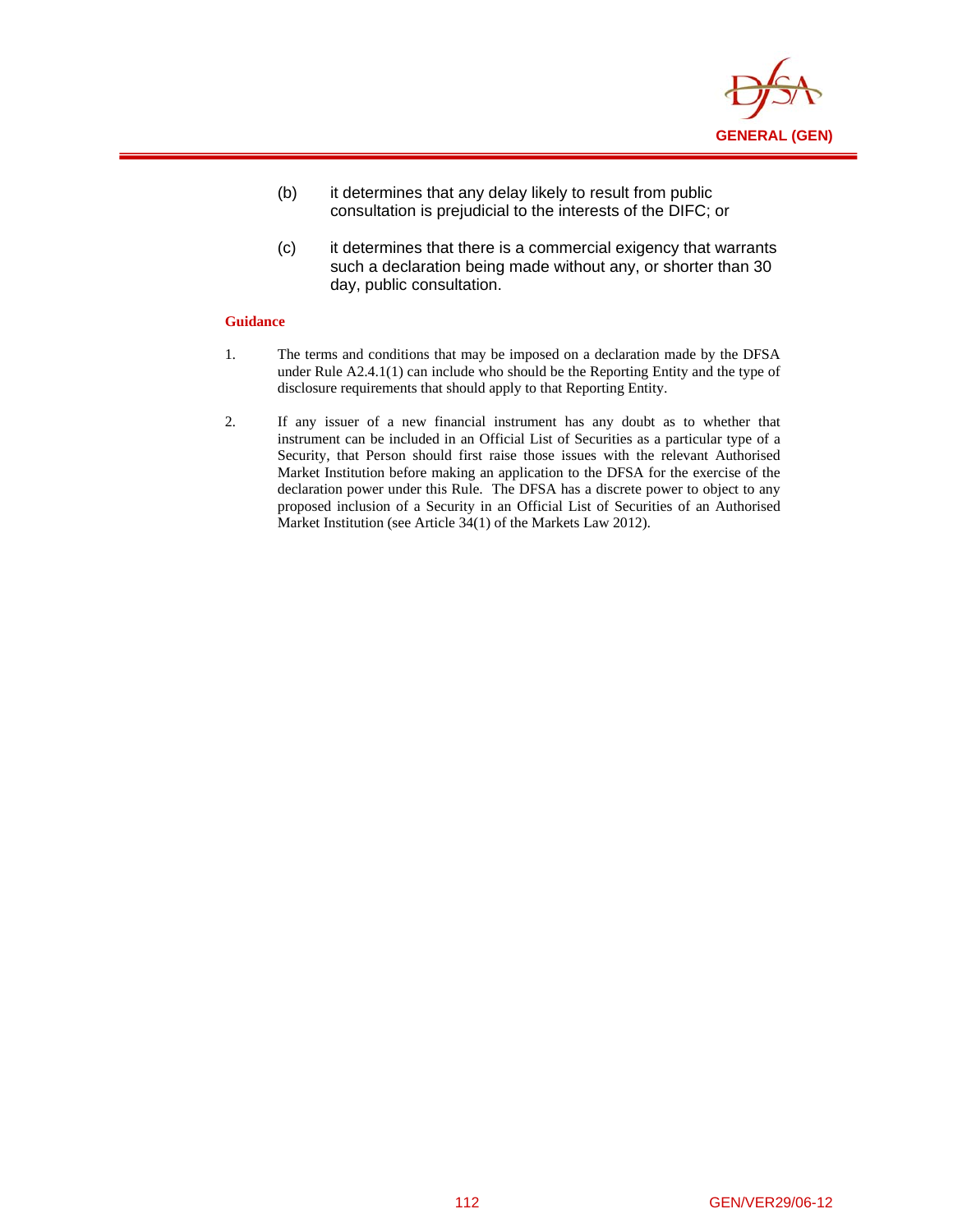

# **APP3 BEST PRACTICE RELATING TO CORPORATE GOVERNACE AND REMUNERATION**

# **A3.1 Best practice relating to corporate governance**

#### **Guidance**

 $\overline{a}$ 

### **Roles of the Governing Body and the senior management**

- 1. The Governing Body should adopt a rigorous process for setting and approving and overseeing the implementation of, the Authorised Person's overall business objectives and risk strategies, taking into account the long term financial safety and soundness of the firm as a whole, and the protection of its customers and stakeholders. These objectives and strategies should be adequately documented and properly communicated to the firm's senior management, Persons Undertaking Key Control Functions (such as the heads of risk management and compliance) and all the other relevant Employees. Senior management should ensure the effective implementation of such strategies in carrying out the day-to-day management of the Authorised Person's business.
- 2. The Governing Body, with the support of the senior management, should take a lead in setting the "tone at the top", including by setting the fundamental corporate values that should be pursued by the Authorised Person. These should, to the extent possible, be supported by professional standards and codes of ethics that set out acceptable and unacceptable conduct. Such professional standards and codes of ethics should be clearly communicated to those individuals involved in the conduct of business of the firm.
- 3. The Governing Body should review the overall business objectives and strategies at appropriate intervals (at least annually) to ensure that they remain suitable in light of any changes in the internal or external business and operating conditions.
- 4. The Governing Body should also ensure that the senior management is effectively discharging the day-to-day management of the Authorised Person's business in accordance with the business objectives and strategies that have been set or approved by the Governing Body. For this purpose, the Governing Body should ensure that there are clear and objective performance goals and measures (and an objective assessment against such criteria at reasonable intervals), for the Authorised Person and the members of its Governing Body and the senior management to ascertain whether the firm's business objectives and risk strategies are implemented effectively and as intended.

### **Internal governance of the Governing Body**

- 5. The Governing Body should have appropriate practices and procedures for its own internal governance, and ensure that these are followed, and periodically reviewed to ensure their effectiveness and adequacy. These policies and procedures should cover a formal and transparent process for nomination, selection, and removal of the members of the Governing Body (see section 2.2.13 of the RPP Sourcebook), and a specified term of office as appropriate to the roles and responsibilities of the member, particularly to ensure the objectivity of his decision making and judgement. Appropriate succession planning should also form part of the Governing Body's internal governance practices.
- 6. The Governing Body should meet sufficiently regularly to discharge its duties effectively. There should be a formal schedule of matters specifically reserved for its decision. The working procedures of the Governing Body should be well defined.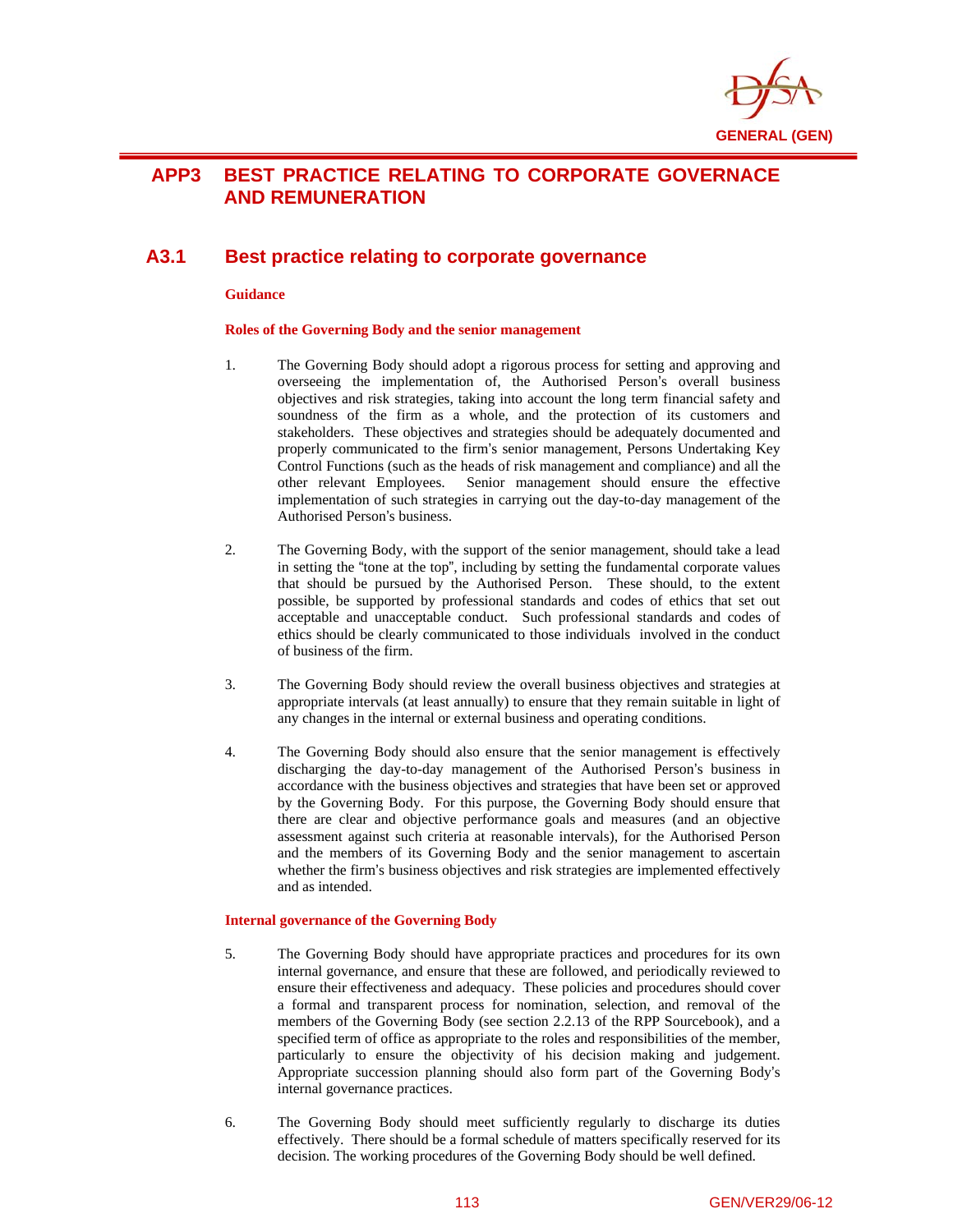

7. The Governing Body should also ensure that when assessing the performance of the members of the Governing Body and its senior managers and Persons Undertaking Key Control Functions, the independence and objectivity of that process is achieved through appropriate mechanisms, such as the assignment of the performance assessment to an independent member of the Governing Body or a committee of the Governing Body comprising a majority of independent members. See section 2.2.13(b)(iii) of the RPP Sourcebook for the independence criteria for Authorised Firms and section 2.2.15 and 2.2.16 of the RPP Sourcebook for the independence criteria for Authorised Market Institutions.

### **Committees of the Governing Body**

 $\overline{a}$ 

8. To support the effective discharge of its responsibilities, the Governing Body should establish its committees as appropriate. The committees that a Governing Body may commonly establish, depending on the nature, scale and complexity of its business and operations, include the audit, remuneration, ethics/compliance, nominations and risk management committees. Where committees are appointed, they should have clearly defined mandates, authority to carry out their respective functions, and the degree of independence and objectivity as appropriate to the role of the committee. If the functions of any committees are combined, the Governing Body should ensure such a combination does not compromise the integrity or effectiveness of the functions so combined. In all cases, the Governing Body remains ultimately responsible for the matters delegated to any such committees.

#### **Independence and objectivity**

9. The Governing Body should establish clear and objective independence criteria which should be met by a sufficient number of members of the Governing Body to promote objectivity and independence in decision making by the Governing Body. See section 2.2.13(b)(iii) of the RPP Sourcebook for independence criteria).

### **Powers of the Governing Body**

10. To be able to discharge its role and responsibilities properly, the Governing Body should have adequate and well-defined powers, which are clearly set out either in the legislation or as part of the constituent documents of the Authorised Person (such as the constitution, articles of incorporation and organisational rules). These should, at a minimum, include the power to obtain timely and comprehensive information relating to the management of the firm, including direct access to relevant persons within the organisation for obtaining information such as its senior management and Persons Undertaking Key Control Functions (such as the head of compliance, risk management or internal audit).

# **A3.2 Best practice relating to remuneration**

## **Guidance**

#### **Development and monitoring of the remuneration structure**

1. To ensure that the remuneration structure and strategies of the Authorised Person are appropriate to the nature, scale and complexity of the Authorised Person's business, the Governing Body should take account of the risks to which the firm could be exposed as a result of the conduct or behaviour of its Employees. The Governing Body should play an active role in developing the remuneration strategy and policies of the Authorised Person. A remuneration committee of the Governing Body could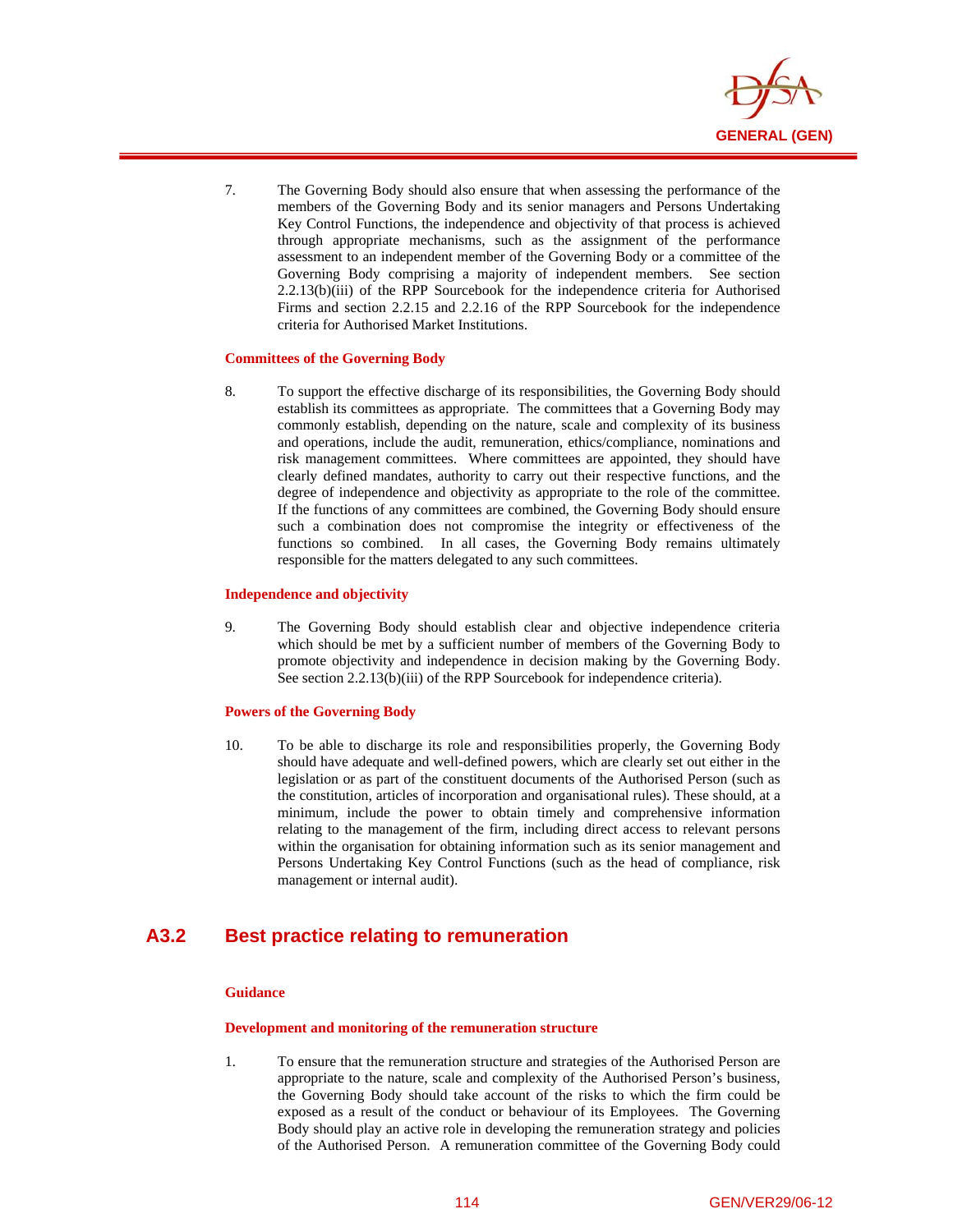

play an important role in the development of the firm's remuneration structure and strategy.

- 2. For this purpose, particularly where remuneration structure and strategies contain performance based remuneration (see also Guidance no 7 and 8 below), consideration should be given to various elements of the remuneration structure such as:
	- a. the ratio and balance between the fixed and variable components of remuneration and any other benefits;
	- b. the nature of the duties and functions performed by the relevant Employees and their seniority within the firm;
	- c. the assessment criteria against which performance based components of remuneration are to be awarded; and
	- d. the integrity and objectivity of the process of performance assessment against the set criteria.
- 3. Generally, not only the senior management but also the Persons Undertaking Key Control Functions should be involved in the remuneration policy-setting and monitoring process to ensure the integrity and objectivity of the process.

#### **Who should be covered by remuneration policy**

 $\overline{a}$ 

4. An Authorised Person's remuneration policy should, at a minimum, cover those specified in Rule  $5.3.31(1)(c)$ . Accordingly, the members of the Governing Body, the senior management, the Persons Undertaking Key Control Functions and any major risk taking Employees should be included in the firm's remuneration policy. With the exception of the 'senior management', all the other three categories attract their own definitions. Although the expression "senior management" carries its natural meaning, Rule 5.3.30(3) describes the senior management's role as the "dayto-day management of the firm's business…" Guidance No. 3 under Rule 5.3.3 gives further clarification as to who may perform senior management functions.

#### **Remuneration of Persons Undertaking Key Control Functions**

5. Any performance based component of remuneration of Persons Undertaking Key Control Functions as well as other Employees undertaking activities under the direction and supervision of those Persons should not be linked to the performance of any business units which are subject to their control or oversight. For example, where risk and compliance functions are embedded in a business unit, a clear distinction should be drawn between the remuneration structure applicable to those Persons Undertaking Key Control Functions and the Employees undertaking activities under their direction and supervision on the one hand and the other Employees in the business unit on the other hand This may be achieved by separating the pools from which remuneration is paid to the two groups of Employees, particularly where such remuneration comprises performance based variable remuneration.

#### **Use of variable remuneration**

6. Where an Authorised Person includes in its remuneration structure performance based variable components (such as bonuses, equity participation rights such as share based awards or other benefits), especially if they form a significant portion of the overall remuneration structure, or remuneration of any particular Employees or class of Employees, the Governing Body should ensure that there are appropriate checks and balances relating to their award. This is because, while such performance based remuneration is an effective tool in aligning the interests of the Employees with the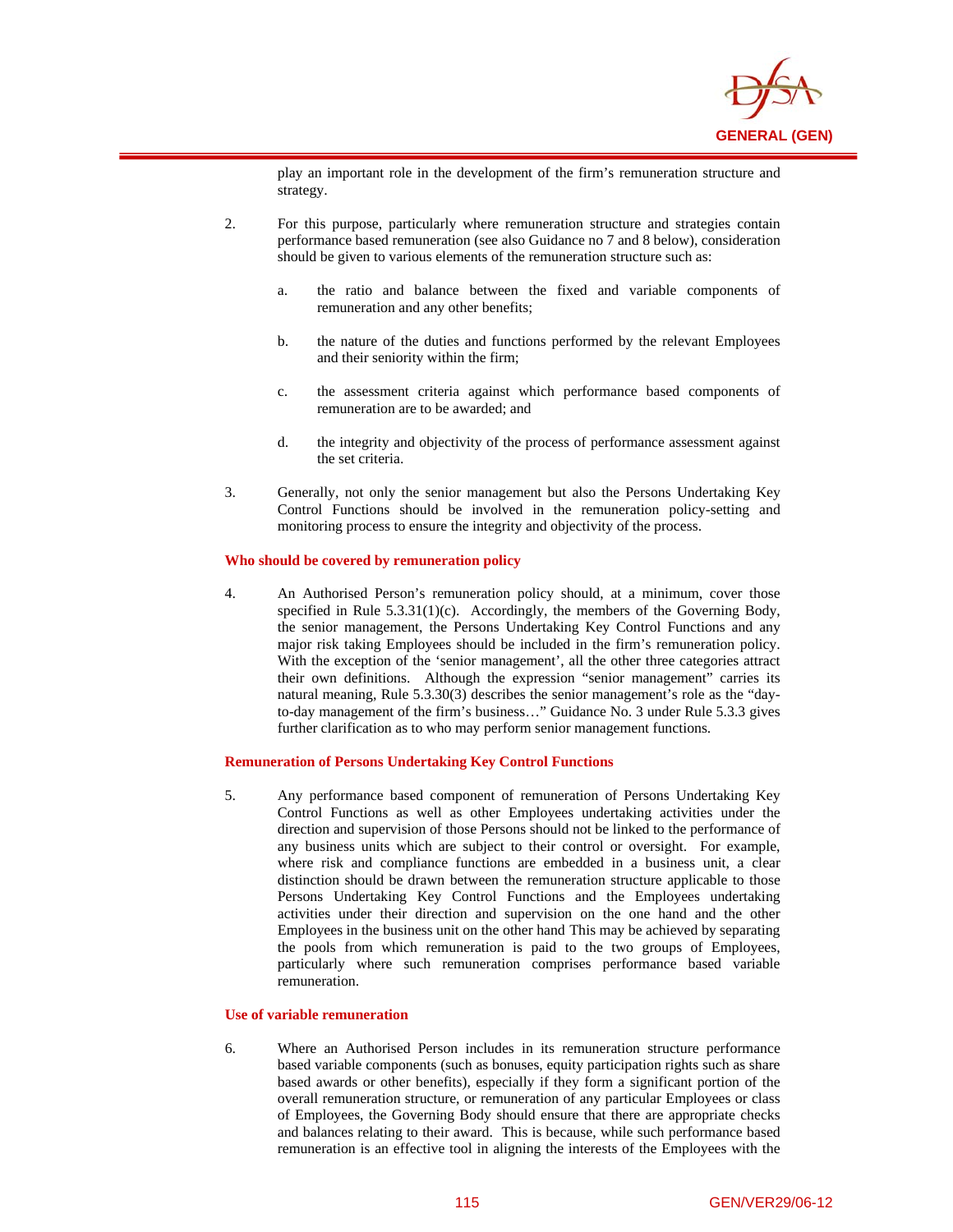

interests of the firm, if used without necessary checks and balances, it could lead to inappropriate risk taking by Employees.

- 7. Therefore, the Governing Body should, when using any performance based variable component in the Authorised Person's remuneration structure, ensure that:
	- a. the overall remuneration structure contains an appropriate mix of fixed and variable components. For example, if the fixed component of remuneration of an Employee is very small relative to the variable (eg. bonus) component, it may become difficult for the firm to reduce or eliminate bonuses even in a poor performing financial year;
	- b. there are clear and objective criteria for allocating performance based remuneration (see below in Guidance note (7);
	- c. there are appropriate adjustments for the material 'current' and 'future' risks associated with the performance of the relevant Employee, as the time horizon in which risks could manifest themselves may vary. For example, where practicable, the measurement of performance should be set in a multiyear framework. If this is not practicable, there should be deferral of vesting of the benefits or retention or claw-back arrangements applicable to such components as appropriate;
	- d. there are appropriate prudential limits, consistent with the Authorised Person's capital management strategy and its ability to maintain a sound capital base taking account of the internal capital targets or regulatory capital requirements;
	- e. in the case of Employees involved in the distribution of financial products whose remuneration is commission based, there are adequate controls and monitoring to mitigate marketing which is solely commission driven; and
	- f. the use of guaranteed bonuses is generally avoided as such payments are not consistent with sound risk management and performance based rewards. However, there may be circumstances where such guaranteed bonuses may be paid to attract new Employees (for example to compensate bonuses forfeited from the previous employer).

### **Performance assessment**

 $\overline{a}$ 

- 8. The performance criteria applicable, particularly relating to the variable components of remuneration, as well as the performance assessment against such criteria, contribute to the effectiveness of the use of performance based remuneration. Therefore, the Governing Body should ensure that such criteria:
	- a. are clearly defined and objectively measurable;
	- b. include not only financial but also non-financial elements as appropriate (such as compliance with regulation and internal rules, achievement of risk management goals as well as compliance with market conduct standards and fair treatment of customers);
	- c. take account of not only the individual's performance, but also the performance of the business unit concerned and the overall results of the firm and if applicable the Group; and
	- d. do not treat growth or volume as an element in isolation from other performance measurements included in the criteria.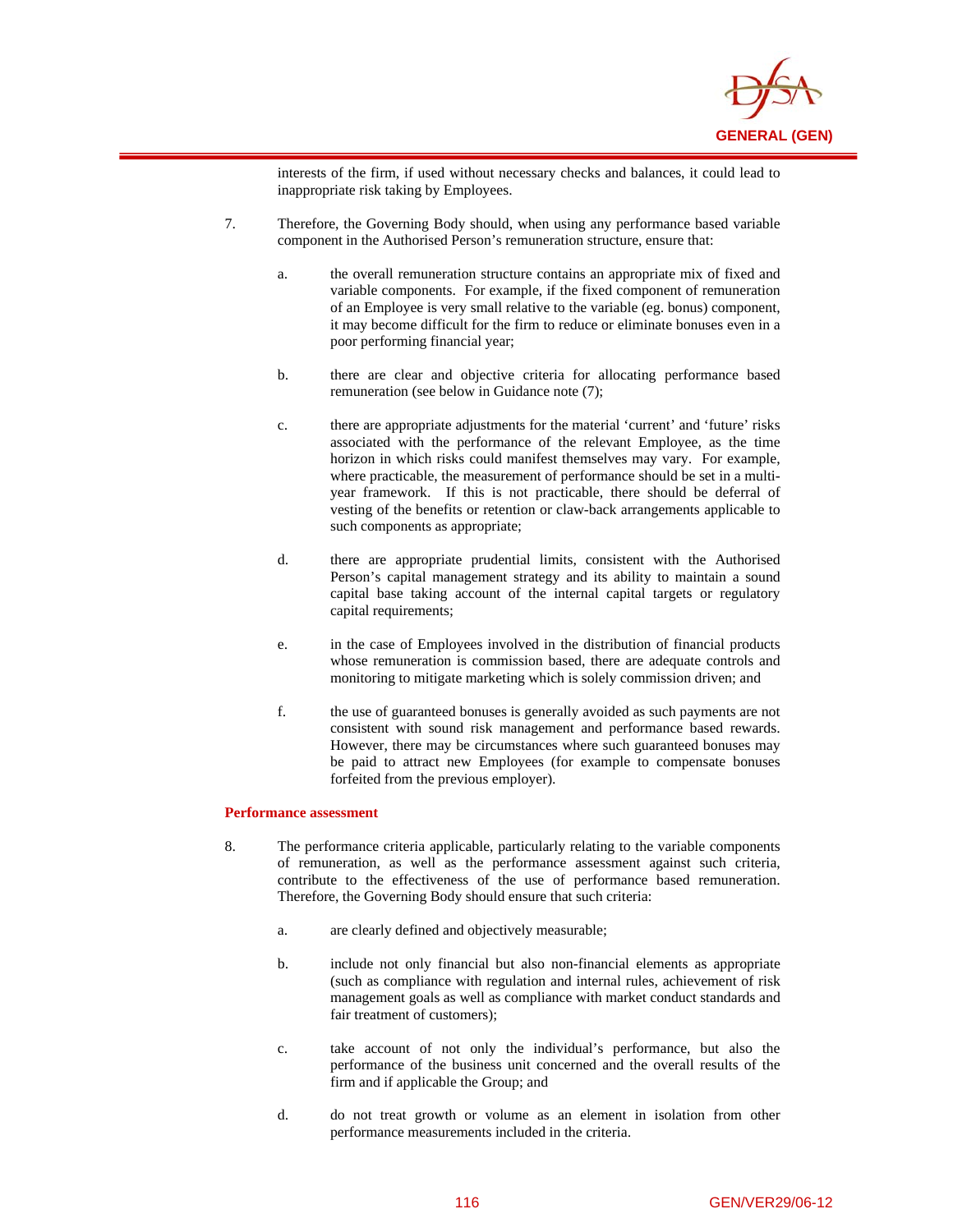

## **Severance payments**

 $\overline{a}$ 

9. Where an Authorised Person provides discretionary payouts on termination of employment ("severance payments", also called "golden parachutes"), such payment should generally be subject to appropriate limits or shareholder approval. In any case, such payouts should be aligned with the firm's overall financial condition and performance over an appropriate time horizon and should not be payable in the case of failure or threatened failure of the firm, particularly to an individual whose actions may have contributed to the failure or potential failure of the firm.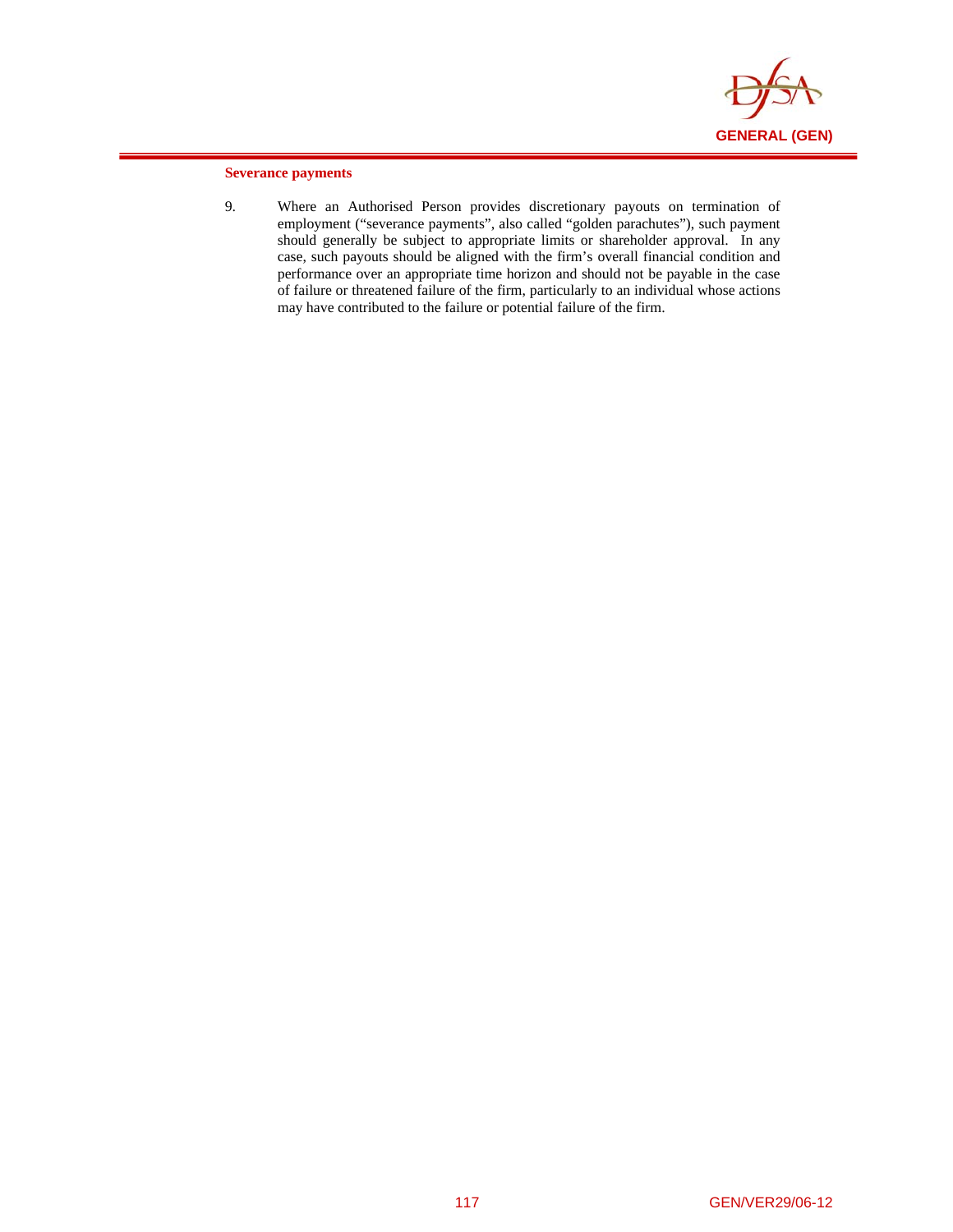

# **APP4 CONTRACTS OF INSURANCE**

 $\overline{a}$ 

# **A4.1 Definition of a contract of insurance**

- **A4.1.1** A Contract of Insurance means any contract of insurance or contract of reinsurance.
- **A4.1.2** The classes of life insurance are as follows:

## **Class I – Life and annuity**

(a) Contracts of insurance on human life or contracts to pay annuities on human life, but excluding, in each case, contracts within (c).

## **Class II – Marriage and birth**

(b) Contracts of insurance to provide a sum on marriage or on the birth of a child, being contracts expressed to be in effect for a period of more than one year.

## **Class III – Linked long term**

(c) Contracts of insurance on human life or contracts to pay annuities on human life where the benefits are wholly or partly to be determined by reference to the value of, or the income from, property of any description (whether or not specified in the contracts) or by reference to fluctuations in, or in an index of, the value of property of any description (whether or not so specified).

## **Class IV – Permanent health**

- (d) Contracts of insurance providing specified benefits against risks of individuals becoming incapacitated in consequence of sustaining injury as a result of an accident or of an accident of a specified class or of sickness or infirmity, being contracts that:
	- (i) are expressed to be in effect for a period of not less than five years, or until the normal retirement age for the individuals concerned, or without limit of time; and
	- (ii) either are not expressed to be terminable by the Insurer, or are expressed to be so terminable only in special circumstances mentioned in the contract.

## **Class V - Tontines**

(e) Tontines.

## **Class VI - Capital redemption**

(f) Contracts, other than contracts in (a) to provide a capital sum at the end of a term.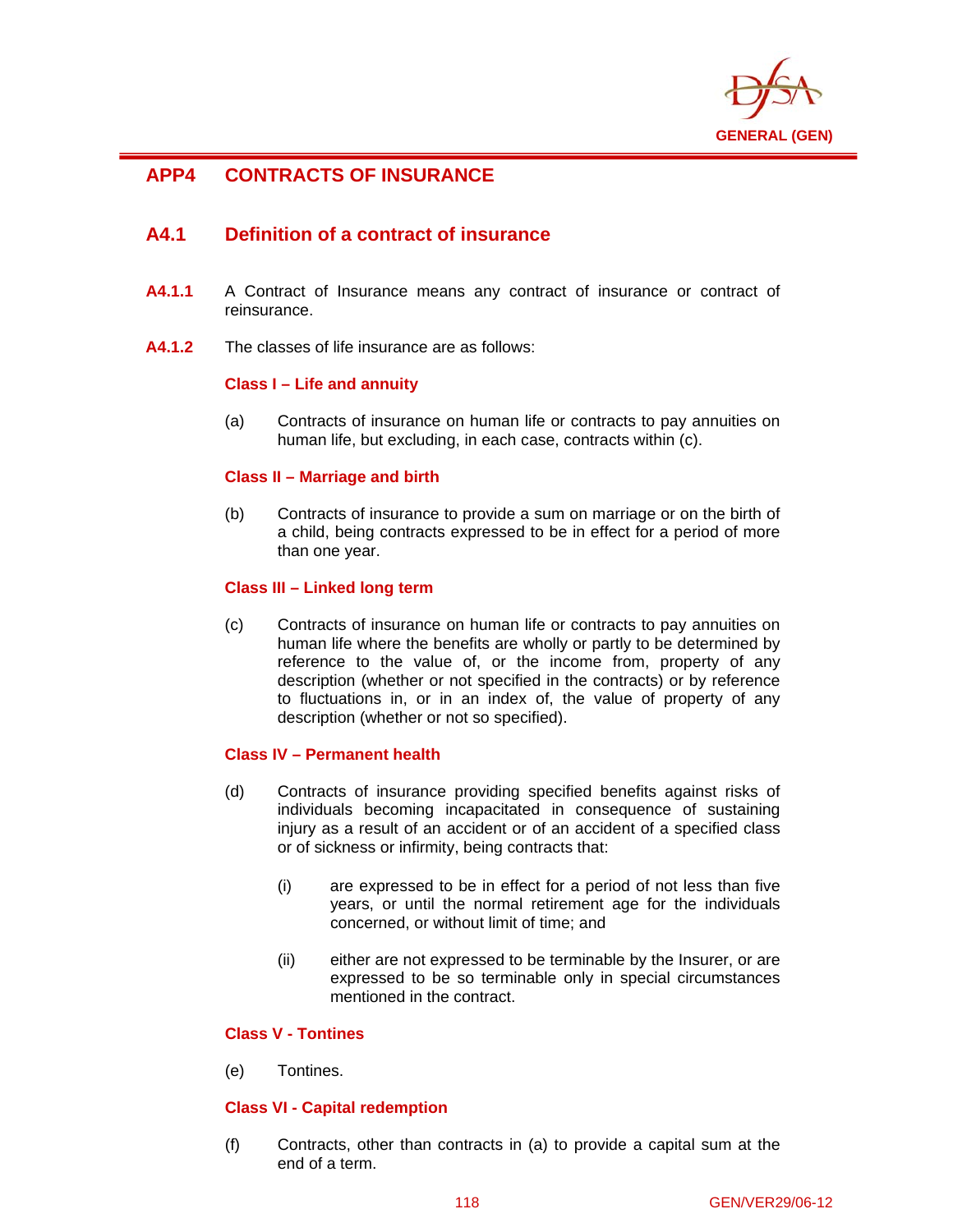

## **Class VII – Pension fund management**

- (g) (i) pension fund management contracts; or
	- (ii) contracts of the kind mentioned in (i) that are combined with contracts of insurance covering either conservation of capital or payment of a minimum interest.
- **A4.1.3** The classes of non-life insurance are as follows:

## **Class 1 – Accident**

 $\overline{a}$ 

- (a) Contracts of insurance providing fixed pecuniary benefits or benefits in the nature of indemnity, or a combination of both, against risks of the Person insured:
	- (i) sustaining injury as the result of an accident or of an accident of a specified class;
	- (ii) dying as the result of an accident or of an accident of a specified class; or
	- (iii) becoming incapacitated in consequence of disease or of disease of a specified class;

inclusive of contracts relating to industrial injury and occupational disease.

# **Class 2 – Sickness**

(b) Contracts of insurance providing fixed pecuniary benefits or benefits in the nature of indemnity, or a combination of the two, against risks of loss to the Persons insured attributable to sickness or infirmity.

## **Class 3 – Land vehicles**

(c) Contracts of insurance against loss of or damage to vehicles used on land, including motor vehicles but excluding railway rolling stock.

## **Class 4 – Marine, aviation and transport**

- (d) Contracts of insurance:
	- (i) against loss of or damage to railway rolling stock;
	- (ii) upon aircraft or upon the machinery, tackle, furniture or equipment of aircraft;
	- (iii) upon vessels used on the sea or on inland water, or upon the machinery, tackle, furniture or equipment of such vessels; or
	- (iv) against loss of or damage to merchandise, baggage and all other goods in transit, irrespective of the form of transport.